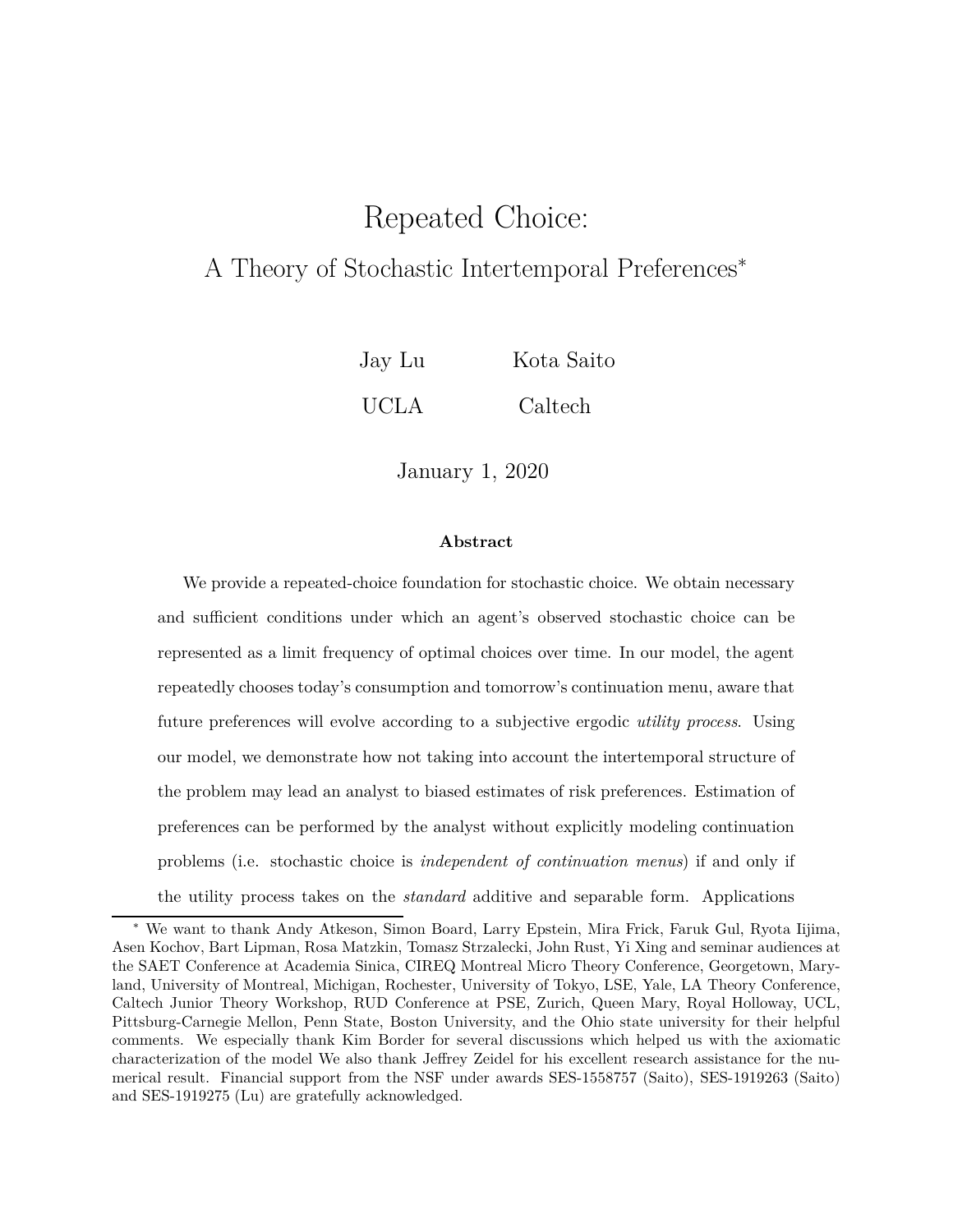include dynamic discrete choice models when agents have non-trivial intertemporal preferences, such as Epstein-Zin preferences. We provide a numerical example which shows the significance of biases caused by ignoring the agent's Epstein-Zin preferences.

## **1 Introduction**

Modeling choice behavior as stochastic is common across many economic applications. In many of these applications, stochasticity is interpreted as a result of unobserved heterogeneity in a population of agents (henceforth, the "population interpretation"). On the other hand, the psychological origins of stochastic choice point to a single-agent interpretation.<sup>1</sup> There, stochasticity is interpreted as a result of a single agent making choices from the same decision problem repeatedly (henceforth, the "individual interpretation"). The literature on stochastic choice, however, has mostly taken such choice frequencies as given without considering when such a repeated-choice interpretation is possible and the underlying dynamic process generating stochastic choice.

In this paper, we mainly focus on the single-agent interpretation of stochastic choice and provide the first foundation for the interpretation. Given an agent's stochastic choice, we obtain necessary and sufficient conditions under which the agent's observed stochastic choice can be represented as a limit frequency of his optimal repeated choices over time; in the representation, the agent repeatedly chooses today's consumption and tomorrow's continuation menu, aware that future preferences will evolve according to a *subjective utility process*.

Applying our model, we show that whenever the agent has non-trivial intertemporal preferences (e.g. Epstein-Zin preferences), his stochastic choice would be highly sensitive to continuation menus. Even seemingly a minor change to continuation menus such as the change of frequency of repetition of choices affect the agent's stochastic choice in a systematic way. For instance, a *stochastic Epstein-Zin* agent with a low preference for consumption smoothing compared to risk aversion would choose risky options more likely as the choice frequency becomes higher. As a result, failure to take repetition into account would naturally lead an analyst (an outside observer such as an econometrician) to underestimate the

<sup>&</sup>lt;sup>1</sup> Early work on models of stochastic choice include Thurstone (1927), Luce (1959), Block and Marschak (1960), and Falmagne (1978). The adoption of these models in economics to study unobserved heterogeneity naturally led to the population interpretation. For an overview of this history, see McFadden (2001).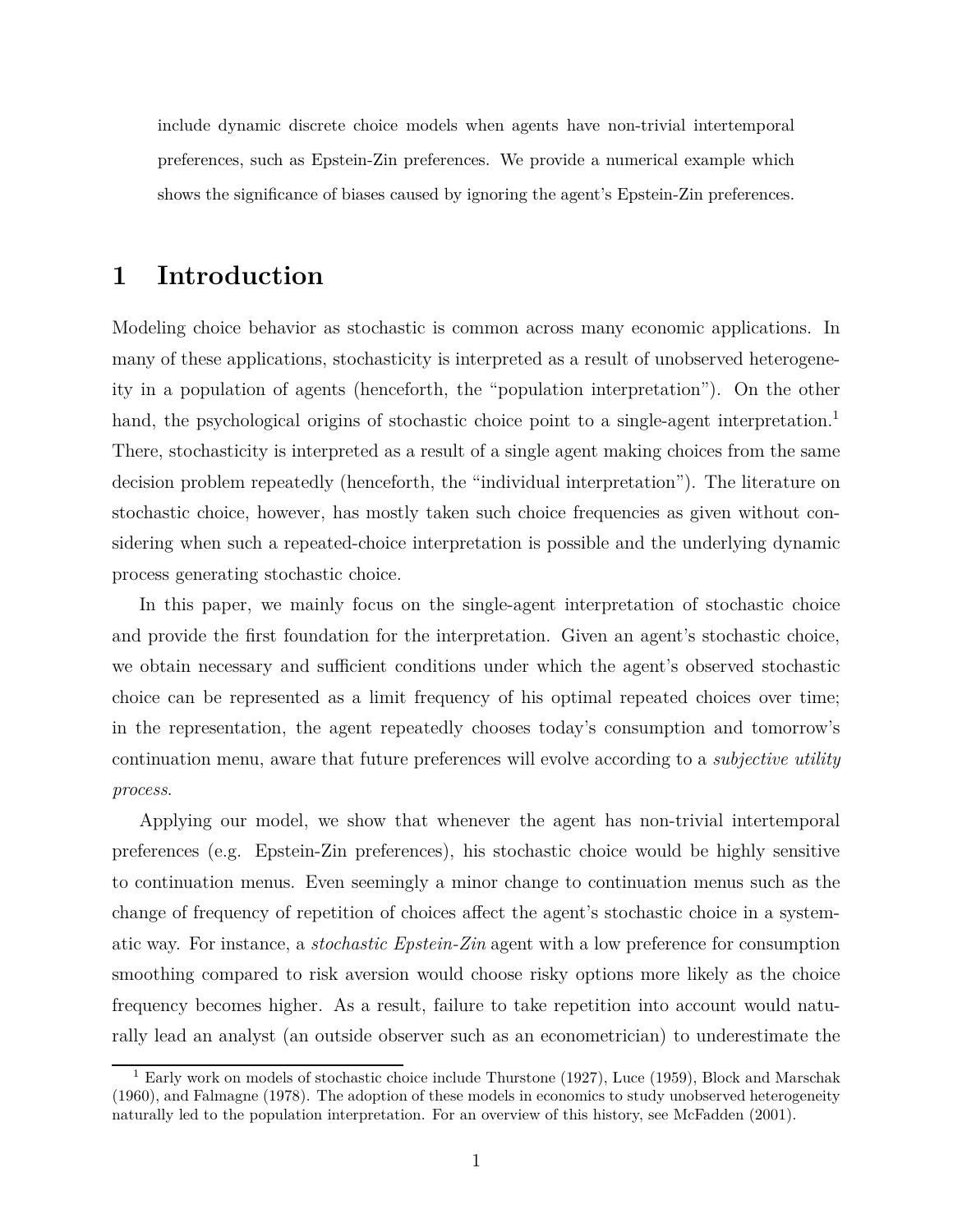agent's risk aversion. In fact, in a numerical example, we show that even if an agent is significantly risk-averse and should not choose a risky option over a safe option in an atemporal decision problem, he will choose the risky option over the safe option more than 50% in a repeated choice between the two option. Thus the analyst who ignores the intertemporal concerns misunderstands that the agent is risk-loving very likely. Even with the population interpretation, we can use our results to understand the systematic ways in which general intertemporal preferences affect the estimation of any dynamic discrete choice model.

In the following, we provide the overview of our results in more detail. First, to present our model, we describe the formal setup. Based on the works of Kreps and Porteus (1978), Epstein and Zin (1989), and Gul and Pesendorfer (2004), we develop an infinite-horizon framework to study the agent's problem. Every period, the agent faces a *menu* (i.e., a choice set) which consists of risky prospects over consumption today and a continuation menu tomorrow. We focus on menus such that regardless of what the agent chooses or which outcome is realized, he will always face the same menu again after some finite time. Call such menus *repeated*. In an infinite time horizon, the structure of a repeated menu guarantees that the agent will choose from the same menu infinitely many times, generating a time series of choices. As a result, the agent's *stochastic choice* can be interpreted as the long-run frequency of choices from the repeated menu. We focus on repeated menus for simplicity and the fact that they are sufficient for identifying and characterizing our model, although we can extend our domain to include richer menus.<sup>2</sup>

Based on the setup, we introduce a new tractable model of stochastic choice. The agent's utility at time period *t* depends on some state variable *s<sup>t</sup>* that evolves according to an ergodic Markov process. The Markov process is fixed and known to the agent but unknown to the analyst, which makes the agent's choice stochastic from the perspective of the analyst. For example, the state could be the agent's mood on a particular day, which affects how riskaverse and how impatient he is that day. Given the realization of state  $s_t$  at time  $t$ , the agent's utility of a pair (*c, z*) of today's consumption *c* and tomorrow's continuation menu *z* is recursively given by

$$
u_t\left(c, z\right) = \phi_{s_t}\left(c, \mathbb{E}_{s_t}\left[\max_{p \in z} u_{t+1}\left(p\right)\right]\right). \tag{1}
$$

There are two parts to this utility. First, the stochastic aggregator  $\phi_{s_t}$  specifies the agent's

 $2$  For instance, we can consider menus that repeated with some probability. This extension is straightforward as long as the repetition probability does not depend on the agent's choice (otherwise, selection issues may complicate the identification exercise). See the discussion at the end of Section 2.1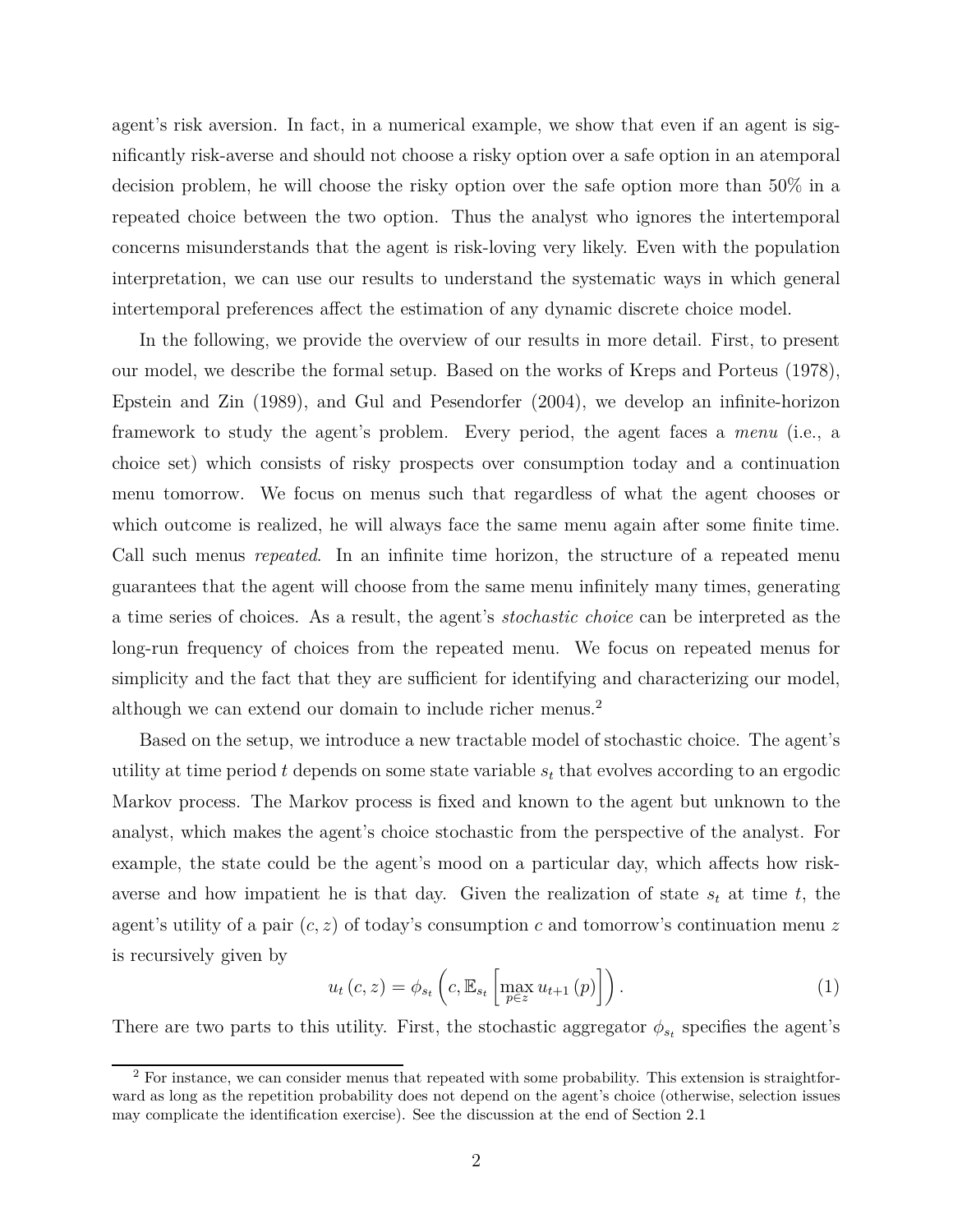intertemporal attitudes toward current consumption and future continuation value. Second, continuation values are evaluated by taking expectations with respect to the Markov process of the state. In other words, the agent is fully sophisticated; he knows the Markov process and takes expectations with the understanding that he will be choosing from the menu *z* tomorrow. The utility function (1) can be seen as a stochastic version of the model from Kreps and Porteus (1978) where continuation values are evaluated according to the linear representation of Dekel et al. (2001).

The *utility process u<sup>t</sup>* defined in (1) is ergodic and describes the agent's stochastic intertemporal preferences at every time period *t*. In our representation theorem, for any menu *z* that repeats every *t* periods, the probability  $\rho_z(p)$  that an option *p* is chosen from the menu repeated *z* is given by

$$
\rho_z(p) = \lim_{n \to \infty} \frac{1}{n} \sum_{i=0}^n 1 \left\{ u_{it+1}(p) \ge u_{it+1}(q) \text{ for all } q \in z \right\},\tag{2}
$$

where  $1 \{\cdot\}$  is the indicator function and  $u_t(p) = \int u_t(c, z) dp$  with  $u_t(c, z)$  described as in (1). In this case, we say  $\rho$  is *ergodic*. Here, the probability that  $p$  is chosen from a set  $z$  is exactly the long-run frequency of the event that *p* is the best element in *z* according to the utility process. This is exactly the individual interpretation of stochastic choice models. We thus provide a theoretical foundation for this interpretation.

The representation has strong uniqueness properties. Despite the generality of the model and the fact that our domain is restricted to only repeated menus, we show that the analyst can fully identify the agent's utility process from stochastic choice over repeated binary menus.

To study how continuation menus and intertemporal preferences affect stochastic choice, we consider three applications that illustrate the types of biases that can arise if the analyst ignores repetition and the agent's intertemporal preferences. In all applications, we consider a special case in which the stochastic aggregator  $\phi$  takes on the well-known formula provided by Epstein and Zin (1989); we call this special case *stochastic Epstein-Zin*. Consider an analyst interested in eliciting an agent's risk aversion. Understanding that the agent's preferences may be stochastic, the analyst asks the agent to repeatedly choose between a safe option (e.g., \$3 for sure) and a risky option (e.g., \$10 or \$0 with equal probability) every day. If the agent is myopic and only considers current consumption, then the long-run frequency of choosing the safe option would correspond exactly to the probability that the agent is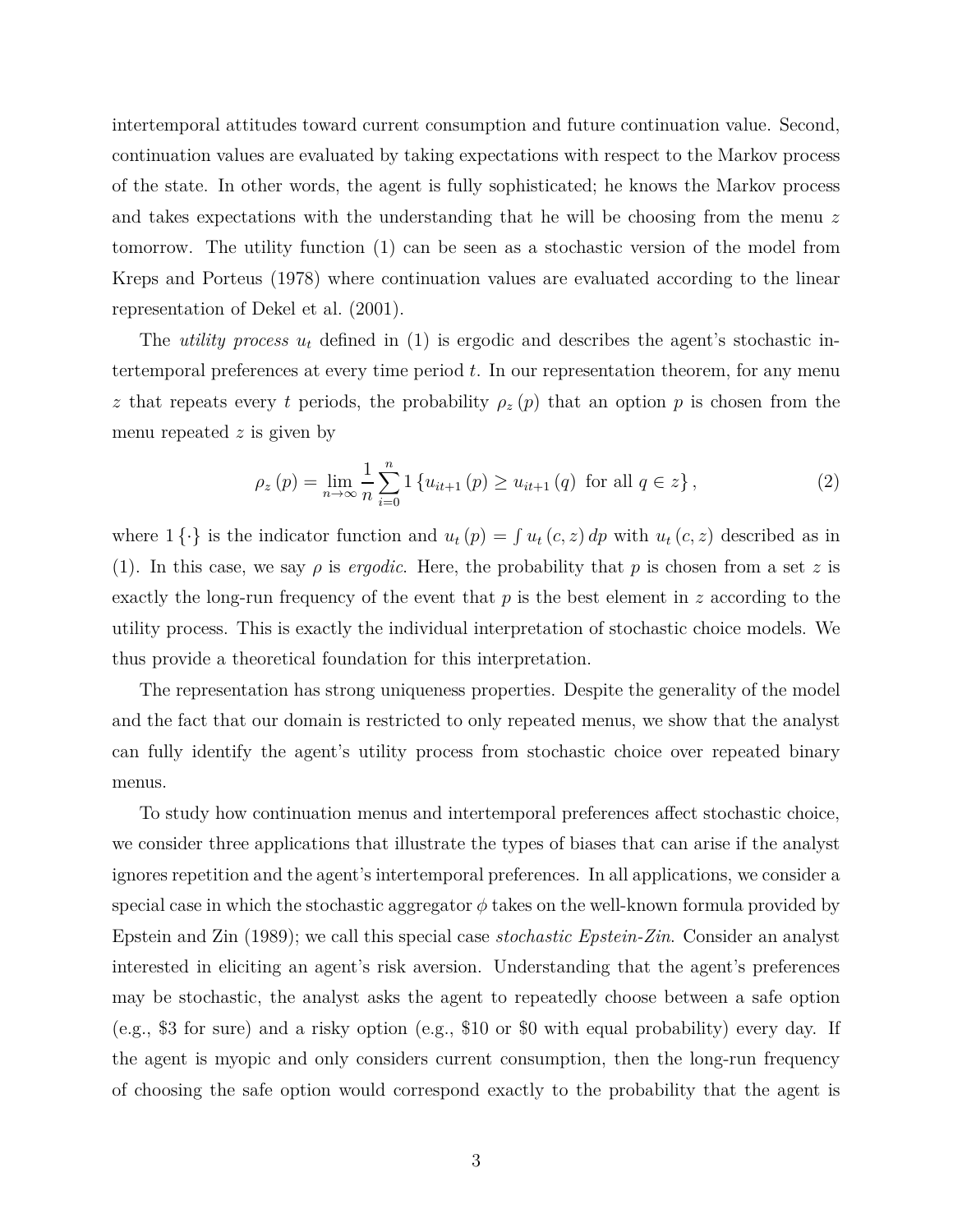risk-averse, which is the standard individual interpretation of stochastic choice.

However, if the agent is sophisticated, then he would take into account the fact that he will be choosing again between the safe and risky options tomorrow. We show that if he has Epstein-Zin preferences and his risk aversion is higher than his desire for consumption smoothing, then the probability of choosing the risky option increases when repetition becomes more frequent. For such an agent, the risky option feels "safer" under repeated choice; intuitively, even if today's outcome is bad, repeating the choice means that there is always a chance that tomorrow's outcome will be good. As a result, the risky option becomes more attractive as repetition becomes more frequent. This is a novel behavioral phenomenon absent in stochastic choice models that do not explicitly address repetition.

Based on the first application, in the second application, we show that if the analyst misspecified the model and ignored repetition, then she will *underestimate* the agent's atemporal risk aversion. Moreover to evaluate the size of the biases, we study a numeral example assuming various distributions of the risk-aversion parameter and the consumption smoothing parameter. Under various specifications of the distributions, we found that even if an agent is risk-averse almost surely, the agent will choose the risky option with probability more than 95% because of his intertemporal preferences; thus the analyst who ignores the agent's Epstein-Zin preferences misunderstands that the agent is risk-loving very likely. All this demonstrates the importance of modeling repetition when analyzing stochastic choice data.

In the last application, we consider a simple two-period example of a dynamic discrete choice model. Based on the same insight as in the first and the second applications, we illustrate the inherent inference issues that can arise if intertemporal preferences are not taken into account in applications of dynamic discrete choice estimation.

The three applications suggest that modeling repetition is crucial for inference when agents have non-standard intertemporal preferences. We also address the question of when an agent's preferences can be correctly inferred *without* modeling repetition explicitly. We define this formally using an axiom called *Independence of Continuation Menu (ICM)* and show that it is satisfied if and only if the utility process is *standard*, i.e., the stochastic aggregator takes the form of  $\phi_s(c, v) = (1 - \beta_s) w_s(c) + \beta_s v$  where  $w_s$  is a random von Neumann–Morgenstern (vNM) utility function and  $\beta_s$  is a random discount factor. In the case of stochastic Epstein-Zin preferences, *Indifference to Timing of Resolution of Uncertainty (IRU)* would ensure that the utility process is standard. In general, however, this is not true; IRU characterizes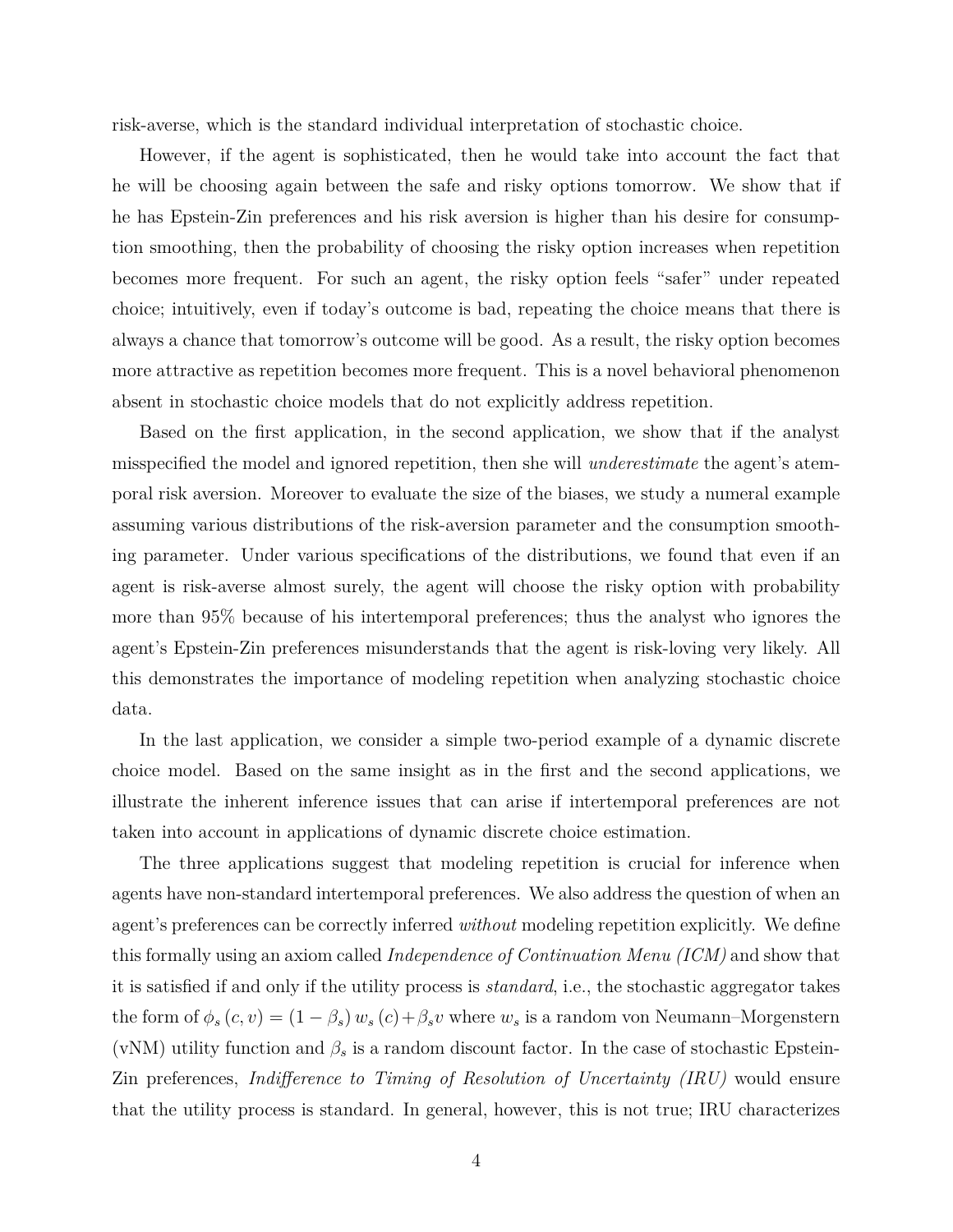a stochastic version of Uzawa-Epstein preferences in which discount factors also depend on consumption.<sup>3</sup> In this case, ICM would still be violated since continuation menus would still affect inference. We show that the gap between IRU and ICM is exactly a repeated version of the classic independence axiom, which we call *Repeated Independence (RI)*. We thus demonstrate the following three-way equivalence:

$$
ICM \Leftrightarrow IRU + RI \Leftrightarrow Standard Utility.
$$

The takeaway is that any generalization of standard utility will require the analyst to take into account repeated choice when conducting estimation or inference from stochastic choice. On the other hand, if agents are standard, then the analyst can conduct estimation ignoring continuation menus which would be useful in situations when continuation menus themselves may be unobservable.

Finally, we provide an axiomatic characterization of our model. While we focus only on the smaller domain of repeated menus, we show that the set of repeated menus is in fact dense in the set of all menus. In other words, for any generic menu *z*, we can construct a sequence of repeated menus that approximate *z* with arbitrary closeness. By considering a continuous extension, we can therefore focus on a stochastic choice function  $\rho$  over all finite (but not necessarily repeated) menus.

To axiomatize our representation, we construct a random expected utility model on an infinite-dimensional space where continuation menus are evaluated according to the representation in Dekel et al. (2001). This exercise faces two technical challenges. First, extending Dekel et al. (2001) to countably-additive probability measures on an infinite-dimensional space is difficult due to the lack of compactness in the infinite-dimensional setting (see Krishna and Sadowski (2014) for an outline of the technical issues). Second, the extension of Gul and Pesendorfer (2006) to an infinite-dimensional space with a countably-additive measure is also highly nontrivial.<sup>4</sup> We provide a unified methodology using the set of Lipschitz continuous utilities to address both challenges.

Our axioms combine the axioms of Gul and Pesendorfer (2006) with the linearity and continuity axioms of Dekel et al. (2001). We introduce three new axioms. The first two axioms (*Deterministic Stationarity* and *Average Stationarity*) are weaker analogs of the stationarity

<sup>3</sup> The model is originally proposed by Uzawa (1968) and later axiomatized by Epstein (1983) in an extended lottery setup.

<sup>4</sup> See Ma (2018) and Frick et al. (2018) for recent extensions.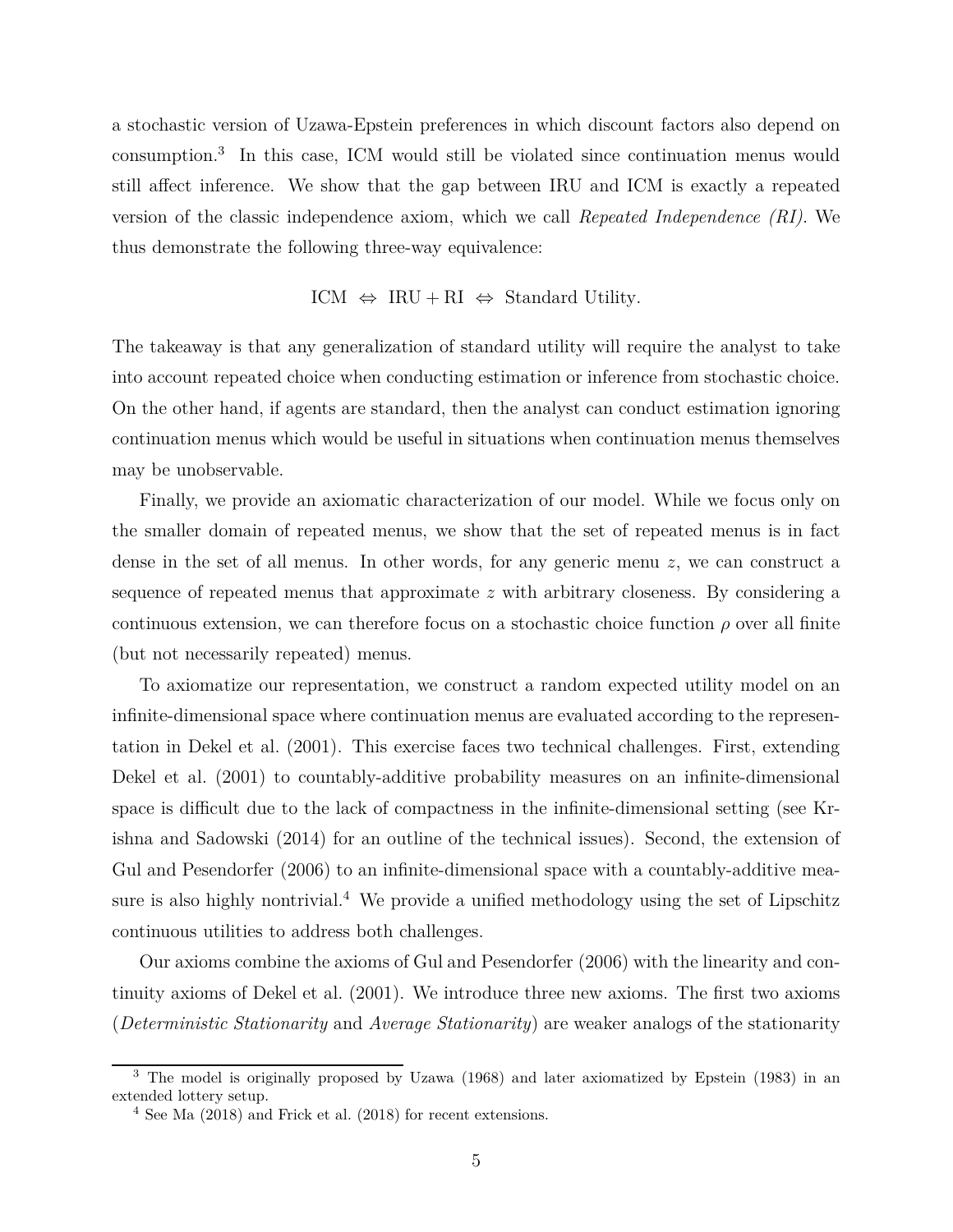axiom of Koopmans (1960) for stochastic choice.<sup>5</sup> They allow us to construct a recursive and stationary Markov utility process. The last axiom (*D-continuity*) is a continuity condition stating that preference for flexibility is robust to small perturbations. It ensures ergodicity of the utility process. Finally, the representation is obtained by an application of the Birkhoff ergodic theorem. See the discussion after Theorem 4 for details.

The rest of the paper is organized as follows. Section 2 introduces our repeated menus setup and our model with ergodic utilities. Section 3 presents the three applications of estimation under stochastic Epstein-Zin and dynamic discrete choice. In Section 4 we introduce ICM and its relationship with intertemporal preferences. Finally, Section 5 contains the axiomatic characterization. All omitted proofs are contained in the appendices.

#### **1.1 Related Literature**

Our paper is mainly related to four strands of literature in the following areas: (i) random expected utility, (ii) menu preferences, (iii) intertemporal choice, and (iv) dynamic discrete choice. The first strand of literature is on stochastic choice models of random expected utility. Gul and Pesendorfer (2006), Ahn and Sarver (2013), Lu (2016), and Lu and Saito (2018) study static models of stochastic choice, while Fudenberg and Strzalecki (2015) and Frick et al. (2018) study dynamic random choice.<sup>6</sup> Our paper is most closely related to the latter. The main differences are in motivation and the mathematical modeling. Given their motivation to study history dependency, Frick et al. (2018) study stochastic choice conditional on past menus, past choices, and consumption realizations, while our stochastic choice function is not conditional on these. Although they can interpret stochastic choice in their model as the result of a single agent, in contrast to our paper, they mainly focus on the population interpretation as it facilitates the interpretation of their primitive.<sup>7</sup> They consider any menus in a finite-horizon setup, while we consider repeated menus in an infinite-horizon setup.<sup>8</sup>

<sup>5</sup> A similar axiom appears in Lu and Saito (2018).

<sup>6</sup> A more recent paper is Duraj (2018), which extends Frick et al. (2018) to a setting with an objective state space. Ke (2018) also studies expected utility in a Luce model.

<sup>&</sup>lt;sup>7</sup> As explained above, our motivation is to provide a theoretical repeated-choice foundation for the stochastic choice of a single agent. Although we can adopt the population interpretation in some cases (see Section 3.4), we mainly focus on the individual interpretation.

<sup>8</sup> On the technical side, they also provide an extension of Gul and Pesendorfer (2006) to an infinitedimensional setting. While they use the finiteness condition of Ahn and Sarver (2013) to extend the representation to a finitely additive measure, we use Lipschitz continuity to extend the representation to a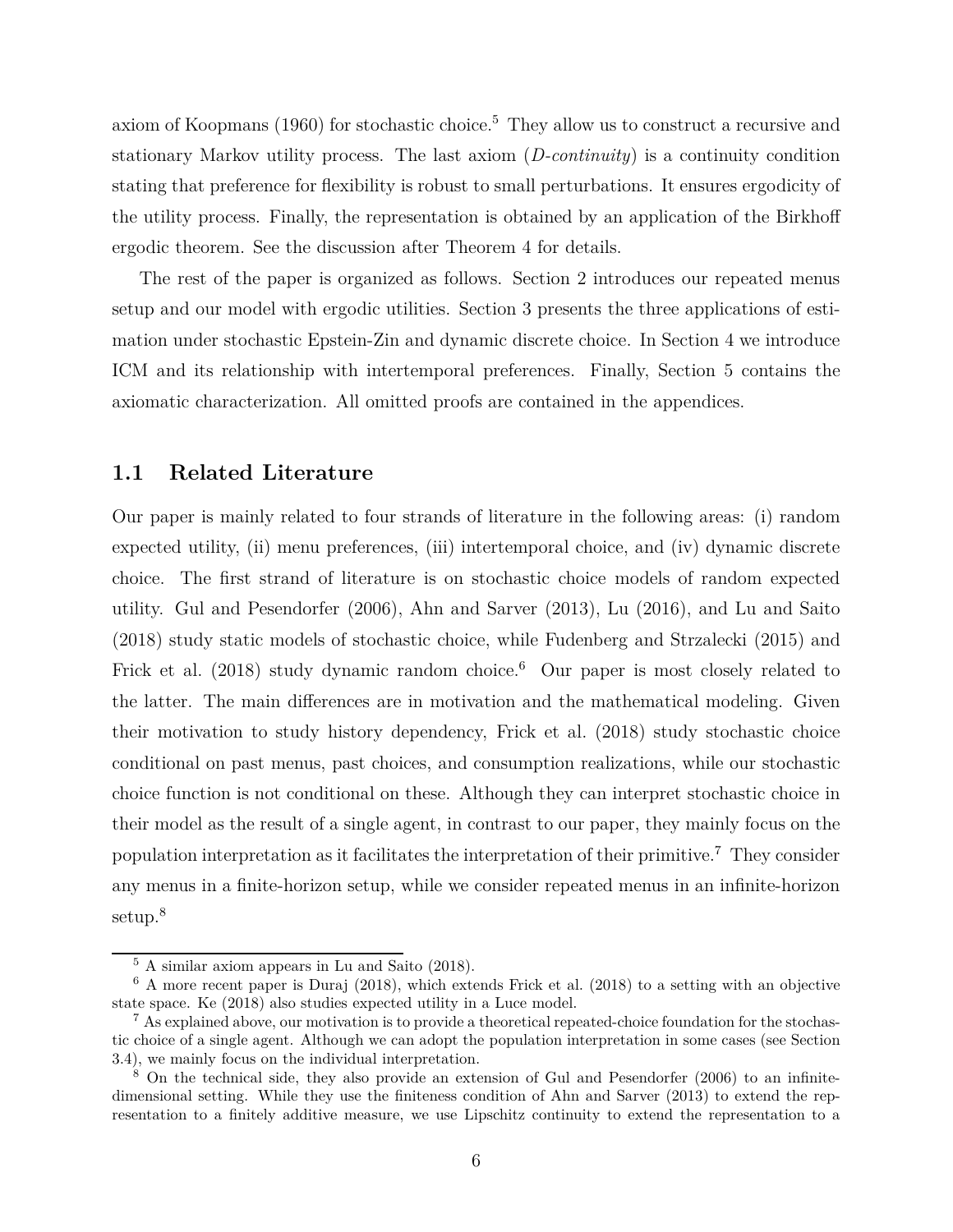The second relevant strand consists of the modern literature on menu preferences, which began with Dekel et al. (2001) and Gul and Pesendorfer (2001). The former was extended to an objective state space by Dillenberger et al. (2014). Gul and Pesendorfer (2004) extends menu preferences to a dynamic setting by proposing an infinite-horizon consumption setup, which we have adopted in our paper. Other papers that make use of this framework include Higashi et al. (2009) and Krishna and Sadowski (2016). The first considers a random discounting model in which the agent anticipates the stochasticity of his future discount factor. The second extends the additive linear representation into an infinite-dimensional space. While their extension is finitely additive, our extension is countably additive while still preserving the uniqueness of the representation. More recently, Krishna and Sadowski (2014) and Dillenberger et al. (2017) augment the dynamic setup with an informational structure. See Dillenberger et al. (2017) for a review of this literature.

Thirdly, our paper is related to the classical literature on intertemporal choice. As mentioned, our model can be seen as a stochastic version of Kreps and Porteus (1978), including the popular special case of Epstein and Zin (1989) and Weil (1990). We also characterize a stochastic version of Uzawa-Epstein preferences, which was originally proposed by Uzawa (1968) and later axiomatized by Epstein (1983) in an extended setup with lotteries.<sup>9</sup> More recently, Bommier et al. (2017) also characterize standard utility via a monotonicity axiom.

Finally, our paper is related to the large literature on dynamic discrete choice. While the importance of considering non-standard intertemporal preferences (e.g., a preference for early resolution of uncertainty) is well-known, the literature has assumed standard additively separable preferences for the sake of tractability.<sup>10</sup> As far as we know, we are the first to analyze the effects of non-standard intertemporal preferences on inference under dynamic discrete choice. In addition, our ergodic representation (2) features in estimation methods of dynamic discrete choice models. Expanding on the work of Rust (1987), Hotz and Miller (1993) introduced an estimation methodology that is computationally less demanding. Their method of calculating conditional choice probabilities (CCP) from a sequences of choices uses a formula similar to our ergodic representation (2). On the other hand, a typical model in

countably additive one.

<sup>&</sup>lt;sup>9</sup> Recent papers that study the macroeconomic implications of stochastic intertemporal preferences include Alvarez and Atkeson (2017) and Barro et al. (2017).

<sup>10</sup> From Rust (1994), "expected-utility models imply that agents are indifferent about the timing of the resolution of uncertain events, whereas human decision-makers seem to have definite preferences over the time at which uncertainty is resolved. The justification for focusing on expected utility is that it remains the most tractable framework for modeling choice under uncertainty."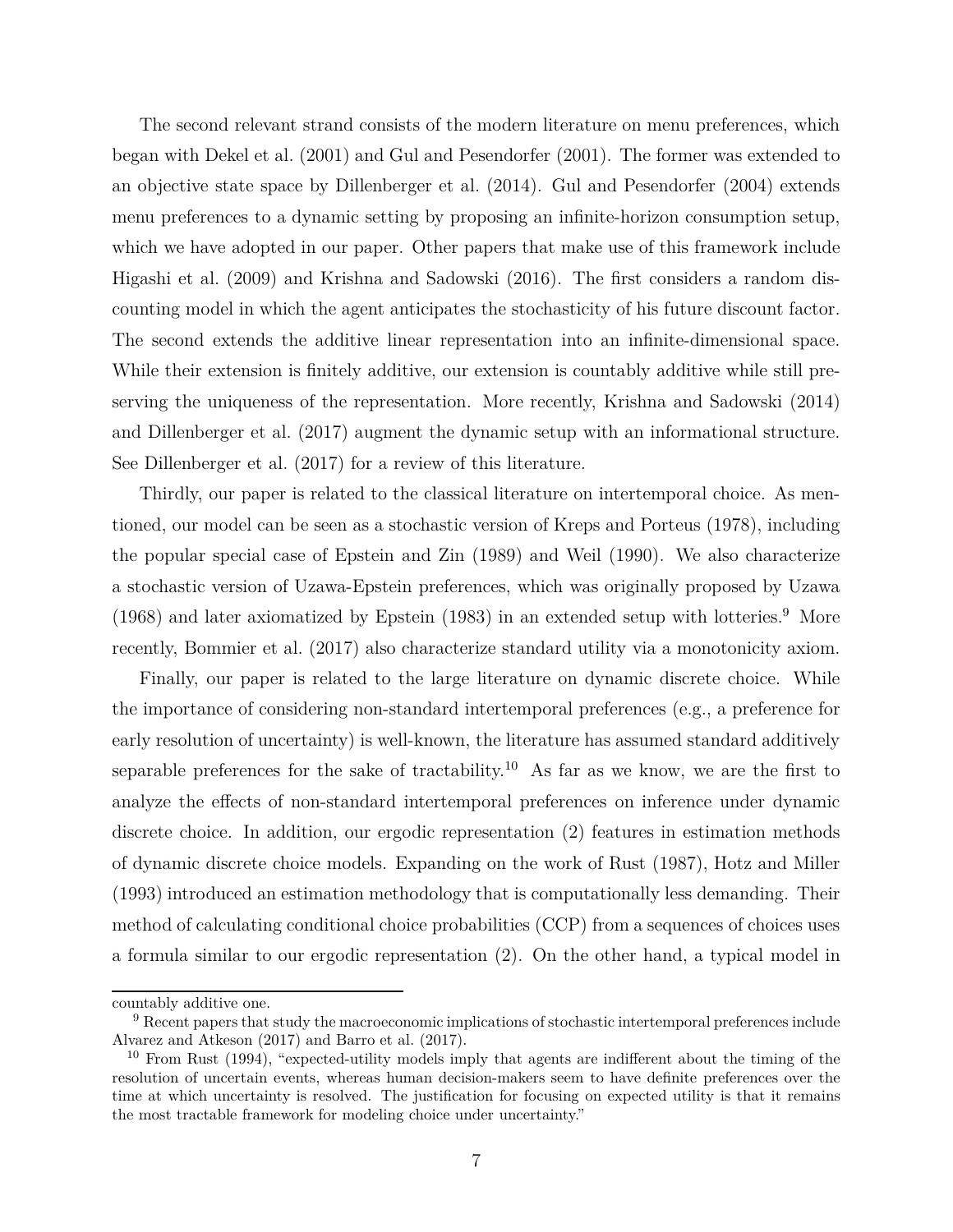dynamic discrete choice assumes both observable states as well as unobservable states. While our model only includes unobservable states, it would be possible to extend our model to allow for observable states as well.<sup>11</sup>

### **2 A Model of Ergodic Utility**

In this section, we first formally define repeated menus and then introduce our stochastic choice primitive. We then define a utility process and present our general model, an ergodic representation of stochastic choice. Finally, we discuss identification and uniqueness.

#### **2.1 Repeated Menus**

This section describes the basic setup of the model. Let time  $T = \{1, 2, \ldots\}$  be discrete and  $M = [0, m]$  denote a closed interval representing consumption (e.g., money). The agent is faced with an infinite-horizon consumption problem (IHCP), that is, a menu of choice options in which each option corresponds to a lottery over consumption today and a continuation menu tomorrow. We will refer to IHCPs simply as *menus* and denote them by  $z \in Z$ . From Gul and Pesendorfer (2004), we know that *Z* is homeomorphic to  $\mathcal{K}(\Delta (M \times Z))$ , where  $\Delta(\cdot)$  denotes the set of probability measures and  $\mathcal{K}(\cdot)$  denotes the set of nonempty compact subsets. Thus, we will associate *Z* with  $\mathcal{K}(\Delta(M \times Z))$  without loss of generality. For any  $p \in \Delta(M \times Z)$ ,  $p_M \in \Delta(M)$  denotes the marginal distribution of *p* on *M*.

We also let  $X = M \times Z$  denote the set of possible *outcomes*. For  $x \in X$ , we sometimes let  $x \in \Delta X$  denote the degenerate lottery  $\delta_x$ . For  $p \in \Delta X$ , we also use  $p \in Z$  to denote the singleton menu  $\{p\}$ . We let  $ap + (1 - a) q \in \Delta X$  denote the usual mixture between any two probability measures  $p, q \in \Delta X$  and  $a \in [0, 1]$ .

The main focus of our study will be on menus that repeat themselves after a fixed number of periods. The following example illustrates what we mean by such *repeated* menus.

**Example 1** (Safe vs. Risky Option)**.** Consider an analyst interested in eliciting an agent's risk aversion which may be stochastic every period. Every day, the agent is offered a choice between a safe option *b* and a risky option *r* from the menu  $z = \{b, r\}$ . The safe option  $b \in \Delta X$  yields \$3 for sure today and the menu  $z \in Z$  again for sure tomorrow. The risky

<sup>&</sup>lt;sup>11</sup> Such an extension would study stochastic choices conditional on the observable state, which corresponds exactly to CCP.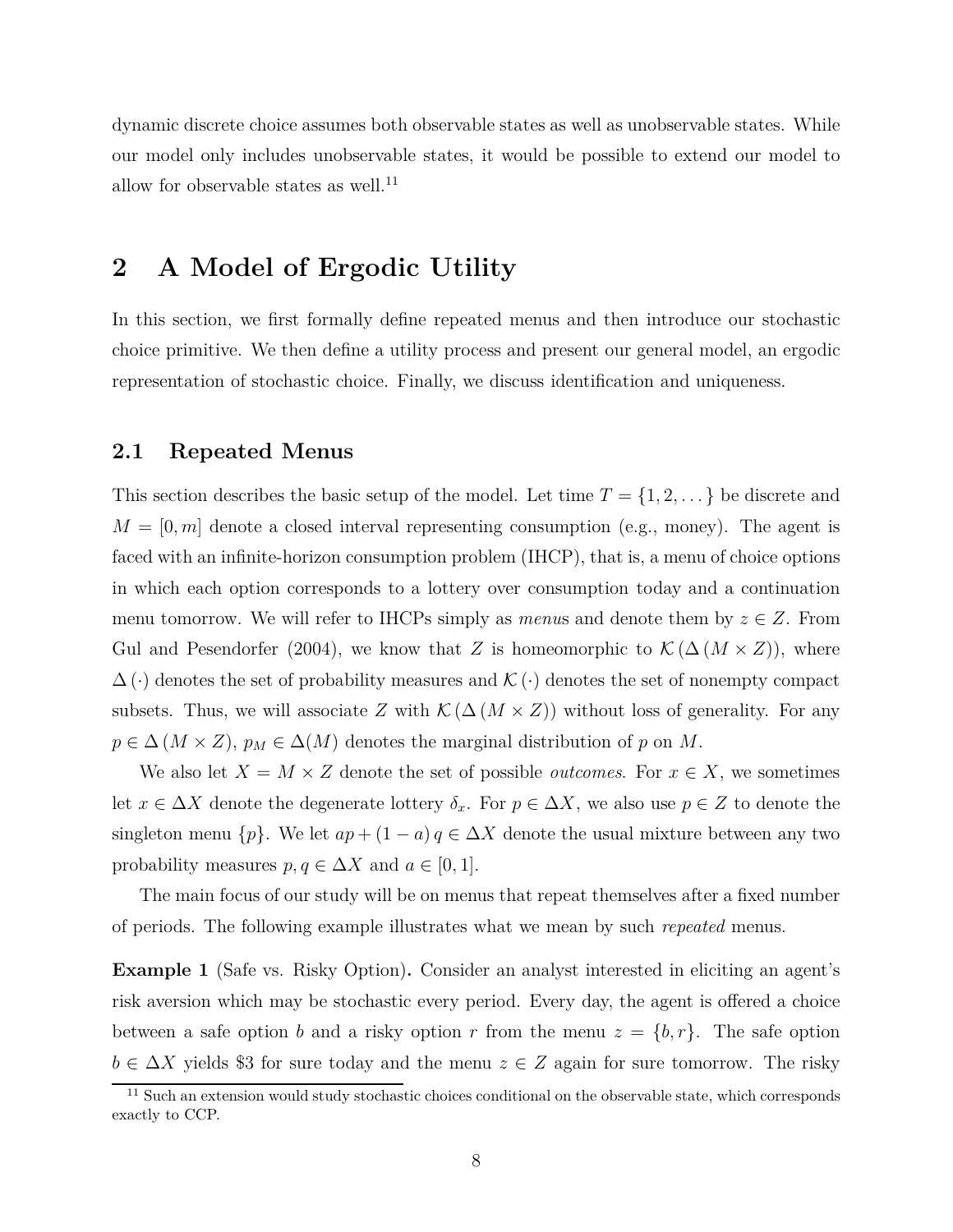option  $r \in \Delta X$  yields either \$10 or \$0 with equal probability today and the menu  $z \in Z$  again for sure tomorrow. Note that the agent is sophisticated and understands that regardless of what he chooses today and which outcome is realized, he will always be faced with the menu *z* again for sure tomorrow.

Example 1 illustrates a menu that is repeated every period. More generally, we consider menus such that, regardless of what the agent chooses and which outcome is realized, he will always face the menu again for sure after a fixed number of time periods. Formally, for  $z \in Z$ , let  $R_0(z) = \{z\}$  and for  $t \in T$ , define

$$
R_t(z) := \mathcal{K} \left( \Delta \left( M \times R_{t-1} \left( z \right) \right) \right).
$$

Thus,  $R_t(z) \subset Z$  are the subset of menus that yield *z* for sure after *t* periods.

**Definition.** A menu *z* is *t-period* if  $z \in R_t(z)$ . The menu *z* is *repeated* if it is *t*-period for some  $t > 0$ .

The menu in Example 1 is 1-period since  $z \in R_1(z)$ . Let  $Z^r \subset Z$  denote the set of repeated menus. In general, for a repeated menu, the agent will always face the *same* menu again after some fixed number of time periods. For example, if the menu is *t*-period, then the agent chooses from the menu at periods  $1, 1+t, 1+2t$  and so forth. Since this is repeated ad infinitum, this can generate an infinite time series of choice data.

Repeated menus have three interesting properties. First, in a repeated menu, repetition is completely independent of the agent's choices. As a result, the analyst need not worry about selection biases interfering with the data collection process.

Second, even though repeated menus form a small subset of menus, they are rich enough to fully identify and characterize our model. In other words, the analyst can without loss only focus on repeated menus for identifying the parameters of our model (see Section 2.5). The reason for this is that repeated menus are dense in the set of all menus, i.e. they can be used to approximate any menu. We discuss this property further in Section 5.1.

Third, there is always some minimal *t* ∗ for which *z* is *t* ∗ -period. Note that every *t*-period menu is also trivially  $kt$ -period for any positive integer  $k$ . In fact,  $t^*$  is the greatest common divisor of all possible periods of the menu; this is simply the first time *z* appears after the initial period. See Section F.2 in the Appendix for details.

Finally, note that while we focus on repeated menus for simplicity and the fact that they are sufficient for identification and characterization, we can extend our setup to incorporate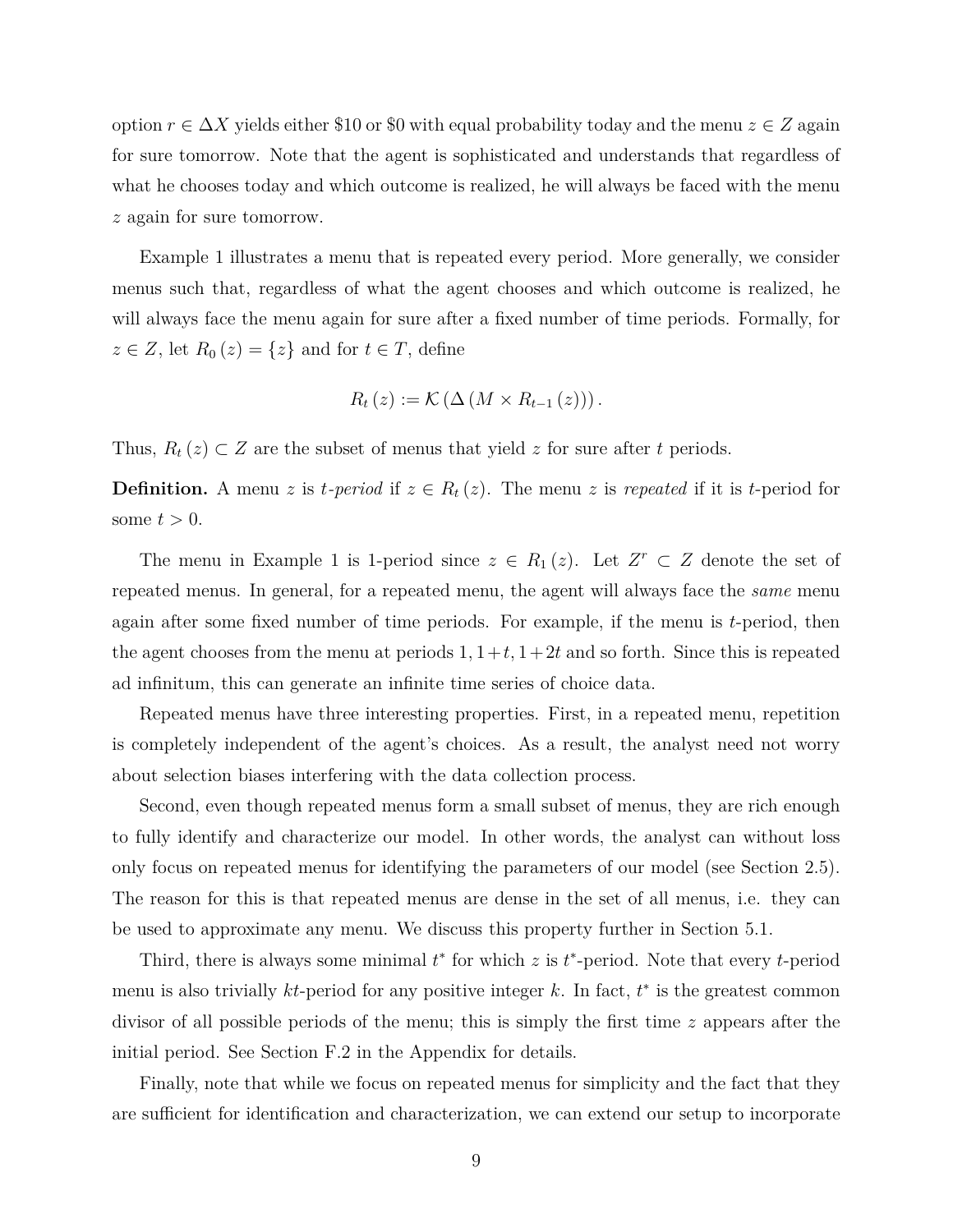more common consumption-savings problems. For instance, instead of repeated menus that repeated with probability one, we can consider menus that repeated with some positive probability. For example, menu *z* could consist of two options, where each option yields *z* tomorrow with probability *p* and some other menu with probability 1−*p*. Such extensions are straightforward as long as the repetition probability *p* does not depend on the agent's choice; otherwise, identification may be complicated by selection issues where a menu's occurrence depends on the agent's past choices. We can then approximate any consumption-saving problem by making the probability of repetition arbitrarily small.<sup>12</sup>

#### **2.2 Stochastic Choice**

In our model, the main observable data, or primitive, is *stochastic choice*. Given repeated menus, we can interpret stochastic choice as the long-run frequency of the time series of choices. This interpretation of stochastic choice is standard in the literature, although it has not been modeled explicitly. For instance, in the random expected utility model of Gul and Pesendorfer (2006), stochastic choice can be interpreted as the long-run frequency of the time series choices from 1-period menus. See Luce (1959) and Luce and Suppes (1965) for more detailed descriptions of the individual interpretation of stochastic choice.

We now provide a formal definition of stochastic choice. Let  $Z^f \subset Z$  denote the set of finite menus and let  $Z^* = Z^r \cap Z^f$  denote the set of finite repeated menus.

**Definition.** A *stochastic choice* is a mapping  $\rho: Z^* \to \Delta(\Delta X)$  such that for every  $z \in Z^*$ ,  $\rho_z$  is a probability distribution on *z*.

Given a repeated menu  $z \in Z^*$  and an option  $p \in z$ , the stochastic choice  $\rho_z(p)$  designates the probability of choosing *p* from *z*. We deal with ties following Lu (2016) and Lu and Saito (2018) in allowing for some probabilities to be unspecified. This is analogous to how under standard deterministic choice, indifference characterizes exactly when the model is silent about which option the agent will choose. This approach allows the analyst to be agnostic about data that is orthogonal to the parameters of interest. For example, if two options are tied, then the stochastic choice is silent about the choice frequency for each option. Formally, we model this as non-measurability and let  $\rho$  denote the corresponding outer measure without

 $12$  Note that if the menu never repeats, then choice is deterministic rather than stochastic choice as the analyst never observes the agent choosing again from the same menu.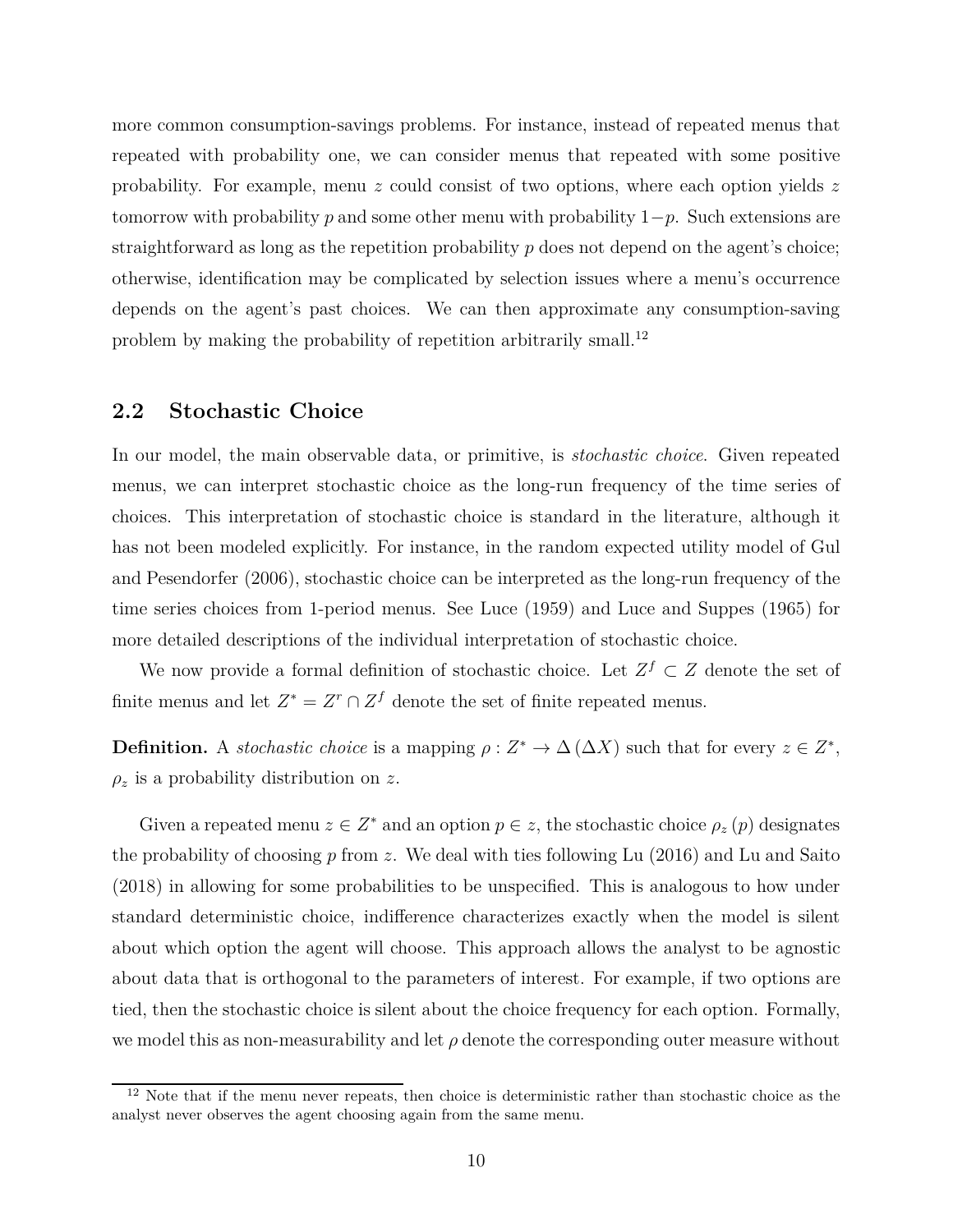loss of generality.<sup>13</sup> To simplify notation going forward, we sometimes let  $\rho(z, y) = \rho_{z \cup y}(z)$ for  $z, y \in \mathbb{Z}^*$ .<sup>14</sup> Thus,  $\rho(p,q)$  denotes the frequency with which p is chosen over q.

We follow the literature on stochastic choice in assuming that the analyst only observes stochastic choice (i.e. the long-run choice frequency) and *not* the actual time path of choices. This is common in many empirical applications of stochastic choice, especially those that adopt the population interpretation. In dynamic discrete choice for instance, the analyst collects choices across both time and agents who are observationally identical under a standard i.i.d. assumption.<sup>15</sup> Since agents are i.i.d. across time, keeping track of the actual time series choice data is unnecessary so most models assume only stochastic choice is observable.

For the individual interpretation, our paper is the first to connect stochastic choice with long-run choice frequencies; we represent stochastic choice as if it is generated from an infinite time series of optimal choices. Our focus on stochastic choice as a primitive is motivated by the existing literature and the fact that stochastic choice in our model is sufficient for identifying all the relevant parameters (see Theorem 1). Studying models that adopt time series choice data as a primitive would be interesting avenues for future research.<sup>16</sup>

### **2.3 Utility Process**

In our model, the agent's utility at every period is stochastic and depends on the realization of state variable  $s \in S$  that is unobserved by the analyst. We could interpret S as a set of subjective states that influence the agent's utility. For example, the state could be the agent's mood on a particular day, which affects how risk-averse or how patient he is on that day. We could also interpret the state as the realization of some private news arriving every period which affects the agent's utility that period.

The state evolves according to a Markov process  $(s_t)_{t \in T}$  with transition probabilities  $P: S \to \Delta S$  and a stationary distribution  $\pi \in \Delta S$ . The Markov process is fixed and known to the agent but unknown to the analyst. We assume the Markov process satisfies the

<sup>&</sup>lt;sup>13</sup> Let F be a  $\sigma$ -algebra on  $\Delta X$ . Given any  $z \in Z^*$ , let  $\rho_z$  be a measure on the  $\sigma$ -algebra generated by  $\mathcal{F} \cup \{z\}$ . We can let  $\rho$  denote the outer measure with respect to this  $\sigma$ -algebra without loss of generality. See Lu (2016) for details.

<sup>&</sup>lt;sup>14</sup> Note that if *z* contains no ties, then  $\rho(z, y) = \sum_{p \in z} \rho_{z \cup y}(p)$  as all choice probabilities are specified. Otherwise,  $\rho_{z \cup y}(z)$  denotes the outer measure.

<sup>&</sup>lt;sup>15</sup> That is, the distribution of states is i.i.d. across both time and agents.

<sup>&</sup>lt;sup>16</sup> If we consider the time series of choices as a primitive, then the behavioral restrictions (on time series choice data) for representation would be more stringent. This is because there are different choice paths that generate the same long-run choice frequency. We thank Tomasz Strzalecki for discussions on this issue.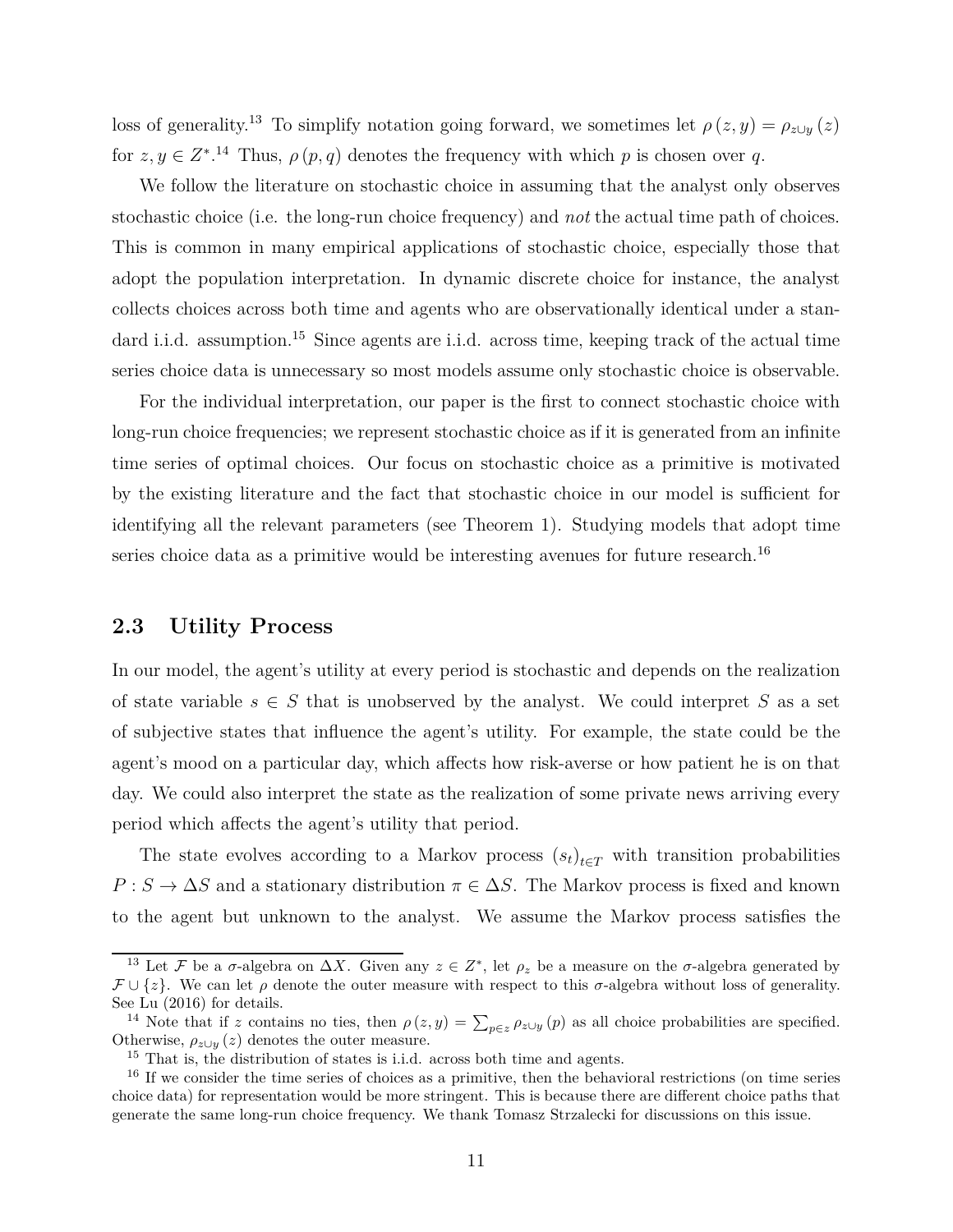continuity condition that  $P_s \geq \delta \pi$  for some  $\delta > 0$ . This ensures that the Markov process has full support with respect to its stationary distribution and guarantees ergodicity.<sup>17</sup> Going forward, we let [*P*] denote such a Markov process on the subjective state space.

We now describe the agent's utility. Let *U* denote the set of all utilities  $u: X \to [0, 1]$ normalized such that  $u(\underline{x}) = 0$  and  $u(\overline{x}) = 1$ , where <u>x</u> and  $\overline{x}$  correspond to consuming 0 and *m* forever, respectively.<sup>18</sup> For any measurable  $u \in U$ , we let

$$
u\left(p\right) := \int_{X} u(x) dp
$$

denote the expected utility of  $p \in \Delta X$ .

Every period  $t \in T$ , a state  $s_t \in S$  realizes and determines two things: (i) the agent's utility  $u_{s_t} \in U$  at period *t*, and (ii) his expectation  $\mathbb{E}_{s_t}$  about next period's state  $s_{t+1} \in S$ according to the transition probability  $P_{s_t}$ . For example, the agent's mood determines his risk aversion and discount factor today and also informs his beliefs about his mood tomorrow. The agent is fully sophisticated and has correct beliefs; he anticipates what his mood will be tomorrow in order to determine his utility tomorrow as well as his beliefs about what his mood will be the day after, and so forth.

Following Kreps and Porteus (1978), we model utilities recursively as aggregator functions of current consumption and future continuation value. To accommodate changing utilities, we allow the aggregator function to be stochastic. A *stochastic aggregator*  $\phi_s(c, v)$  specifies how the agent evaluates his current consumption *c* versus his future continuation value *v* given state  $s \in S$ . Formally, the stochastic aggregator  $\phi_s : M \times [0,1] \to [0,1]$  is Lipschitz continuous (with some bound  $N$ ) and strictly increasing in the second argument.<sup>19</sup> Since the agent anticipates that he may be choosing again next period, future continuation values are evaluated via the additive linear representation of Dekel et al. (2001). We now define a utility process as follows.

**Definition.** A stochastic process  $(u_t)_{t \in T}$  on *U* is a *utility process* if there exists a Markov

<sup>&</sup>lt;sup>17</sup> The classic Doeblin's condition states that  $P_s^n \ge \delta \lambda$  for some  $n \ge 1$  and probability measure  $\lambda$ . Our condition obtains if we set  $n = 1$  and  $\lambda = \pi$ .

<sup>18</sup> We do not need the range of utility to be [0*,* 1]. Any compact interval works. For example, in the latter section where we consider stochastic Epstein-Zin preferences, the range is [0*, m*], where *m* is the largest monetary prize.

<sup>&</sup>lt;sup>19</sup>Remember that [0, 1] is the range of  $u \in U$ . If we change the range of  $u \in U$ , the domain and the range of *φ<sup>s</sup>* must be changed accordingly. See footnote 18. In a latter section where we consider stochastic Epstein-Zin preferences,  $\phi_s$  is a function from  $M \times M$  to M. All proofs and results go through as long as the range is a compact interval.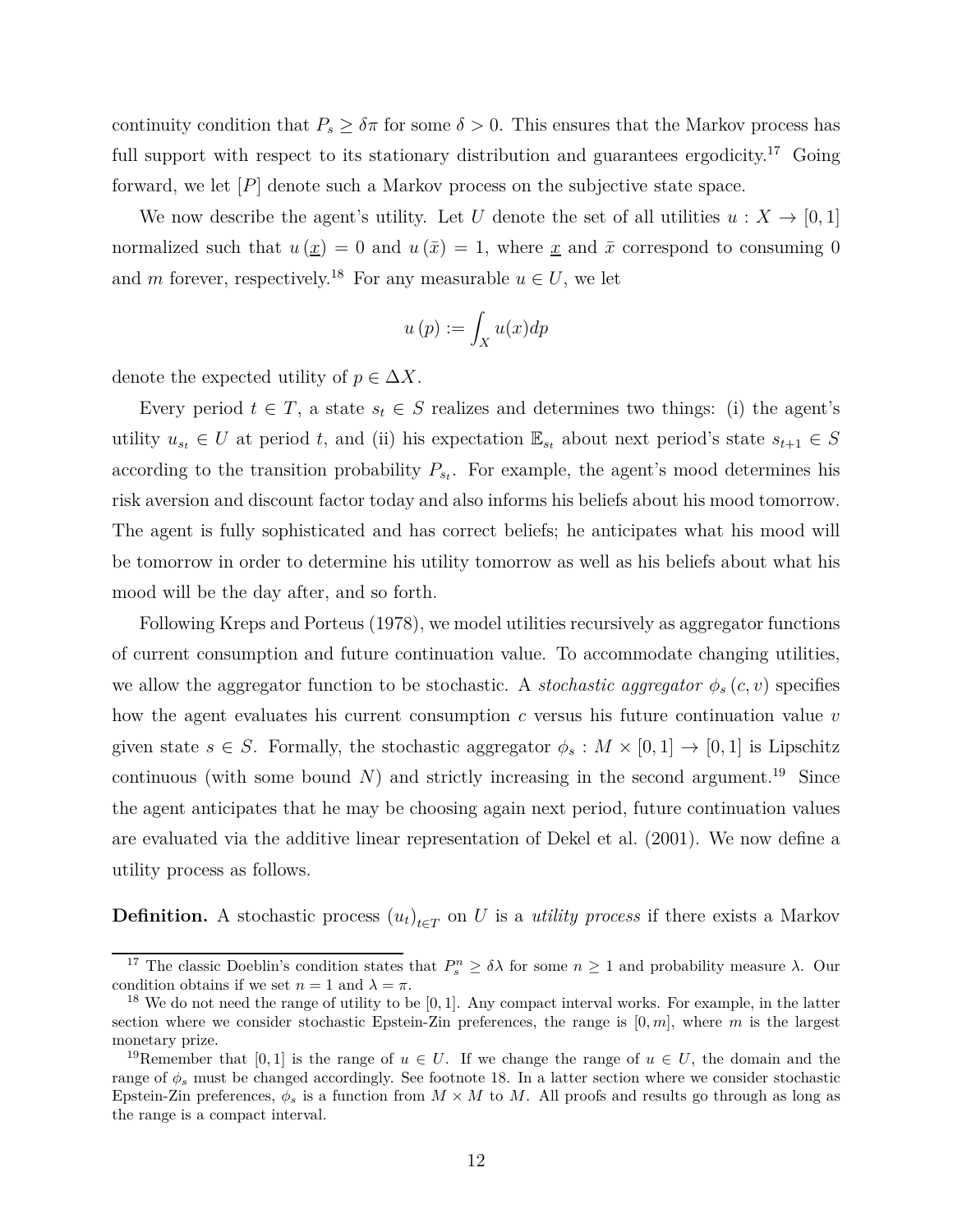process  $[P]$  on *S* and a stochastic aggregator  $\phi$  such that a.s.

$$
u_t\left(c, z\right) = \phi_{s_t}\left(c, \mathbb{E}_{s_t}\left[\sup_{p \in z} u_{t+1}\left(p\right)\right]\right),\tag{3}
$$

where the expectation  $\mathbb{E}_{s_t}$  is taken with respect to  $P_{s_t}$ .

In this case, we say the utility process is *generated by*  $(P, \phi)$ . At a period  $t \in T$ , if  $s_t = s$ for some  $s \in S$ , we sometimes write  $u_s$  or  $u_{s_t}$ , instead of  $u_t$ .

Every utility process is also an ergodic Markov process on the space of utilities. To see why it is a Markov process, note that if  $u_s = u_{s'}$ , then the agent's expectations  $\mathbb{E}_s$  and  $\mathbb{E}_{s'}$ are the same. Since the agent has correct beliefs, this means that the distribution of the next period's utility induced by  $P_s$  and  $P_{s'}$  is also the same. Moreover, the following lemma shows that the utility process is ergodic as well.

**Lemma 1.** A utility process is an ergodic Markov process.

*Proof.* See Appendix A.1. □

### **2.4 Ergodic Representation of Stochastic Choice**

We are now ready to define the main model. We say the utility process is *regular* if  $u_s(p)$  =  $u_s(q)$  with *π*-probability of either zero or one for all  $p, q \in \Delta X$ . In other words, ties either never occur or occur for sure.

**Definition.**  $\rho$  is *ergodic* if there exists a regular utility process generated by  $(P, \phi)$  such that for any *t*-period  $z \in Z^*$ , a.s.

$$
\rho_z(p) = \lim_{n \to \infty} \frac{1}{n} \sum_{i=0}^n 1 \left\{ u_{it+1}(p) \ge u_{it+1}(q) \text{ for all } q \in z \right\},\
$$

If  $\rho$  is ergodic, then we say it is represented by  $(P, \phi)$ .

In our model, the stochastic choice of an option  $p \in z$  corresponds exactly to the longrun frequency of optimally choosing *p* in an infinite sequence of choices by the agent. At every period, *p* is chosen only if it is ranked the highest in *z* according to realization of the utility process *u*. Recall that the utility process has a rich intertemporal structure as discussed previously. Note that this is an as-if representation that corresponds exactly to the individual interpretation of stochastic choice in a repeated setup. Moreover, this features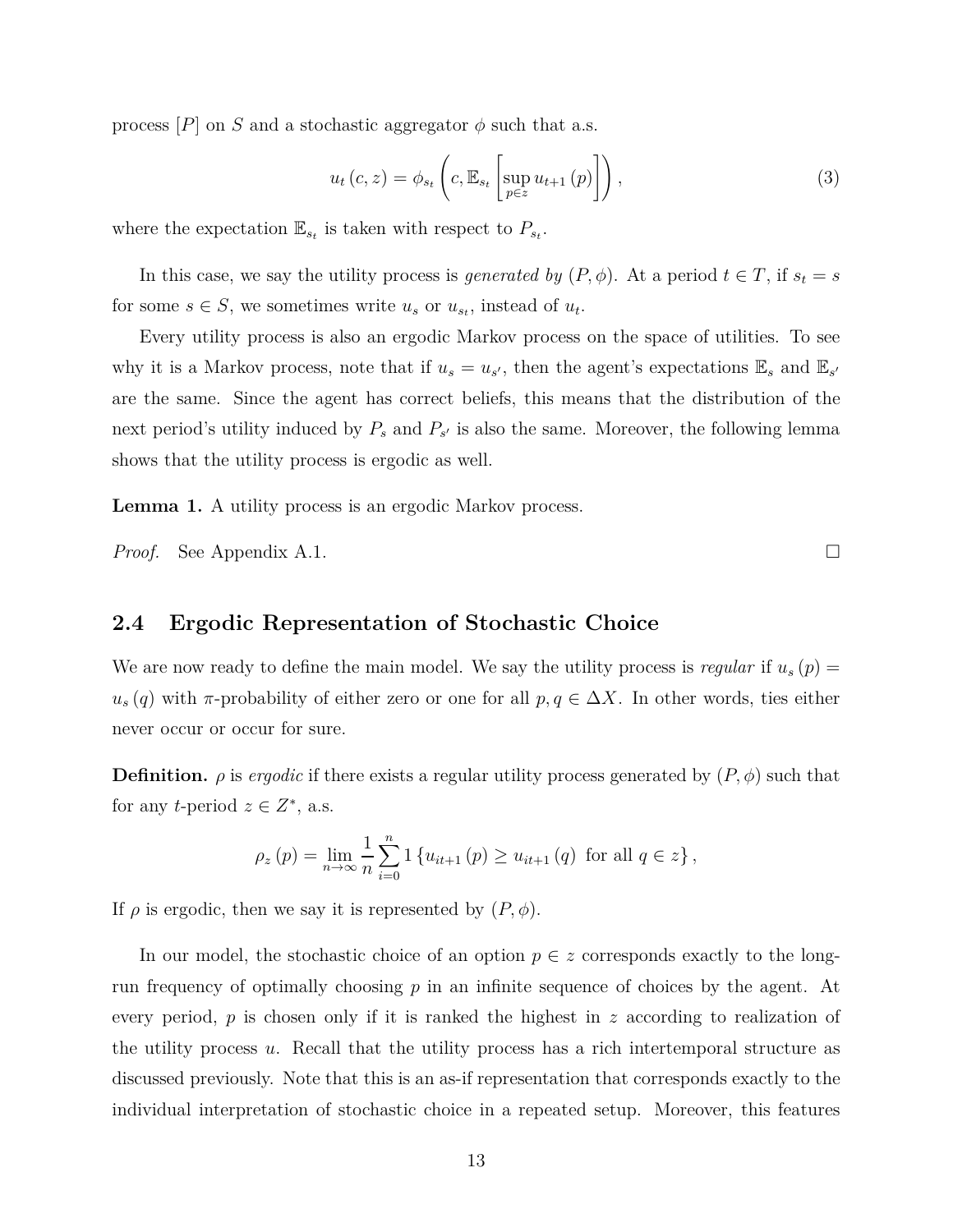prominently in dynamic discrete choice estimation.<sup>20</sup> In Section 5, we provide the axiomatic characterization of the representation.

For a simple illustration, consider a well-known special case of our model.

**Definition.** A utility process is *standard* if there is a random vNM utility *w<sup>s</sup>* and a random discount factor  $\beta_s$  such that a.s.

$$
\phi_s(c, v) = (1 - \beta_s) w_s(c) + \beta_s v. \tag{4}
$$

The standard utility function is not only additively separable across today's consumption and future value; moreover the function is linear in the future value. The standard utility process correspond to the random expected utility model of Gul and Pesendorfer (2006).

**Example 2** (Random Expected Utility)**.** Let [*P*] denote an i.i.d process and let the stochastic aggregator satisfy

$$
\phi_s(c, v) = (1 - \beta_s) w_s(c) + \beta_s v,
$$

where  $w_s$  is a random vNM utility and  $\beta_s \in (0,1)$  is a random discount factor. Thus,

$$
u_t\left(c, z\right) = \left(1 - \beta_s\right) w_{s_t}\left(c\right) + \beta_{s_t} \mathbb{E}\left[\sup_{p \in z} u_{t+1}\left(p\right)\right].
$$

Suppose  $\rho$  is represented by  $(P, \phi)$ . Consider a 1-period  $z \in Z^*$ . As a result, for any  $p, q \in z$ , we have  $u_t(p) \geq u_t(q)$  if and only if  $w_{s_t}(p) \geq w_{s_t}(q)$  by canceling out the continuation value of the menu *z*. From the ergodic representation, we thus have

$$
\rho_z(p) = \lim_{n \to \infty} \frac{1}{n} \sum_{i=1}^n 1 \left\{ w_{s_i}(p) \ge w_{s_i}(q) \text{ for all } q \in z \right\} = \pi \left\{ s \in S \ : \ w_s(p) \ge w_s(q) \right\}.
$$

which corresponds to the random expected utility model of Gul and Pesendorfer (2006). (Notice that the second equality holds by the ergodic theorem.)

Example 2 illustrates the fact that when the aggregator is *standard*, the analyst does not need to model repetition explicitly. For instance, repetition can be delayed for an arbitrary number of periods without affecting stochastic choice. More generally, the agent's long-run choice frequency is the same regardless of how often choices are repeated, that is, stochastic

<sup>20</sup> For instance in Hotz and Miller (1993), similar formulas are used for the computation of conditional choice probabilities which are then used to estimate value functions for identifying parameters of interest. This methodological approach is now commonly used in the literature.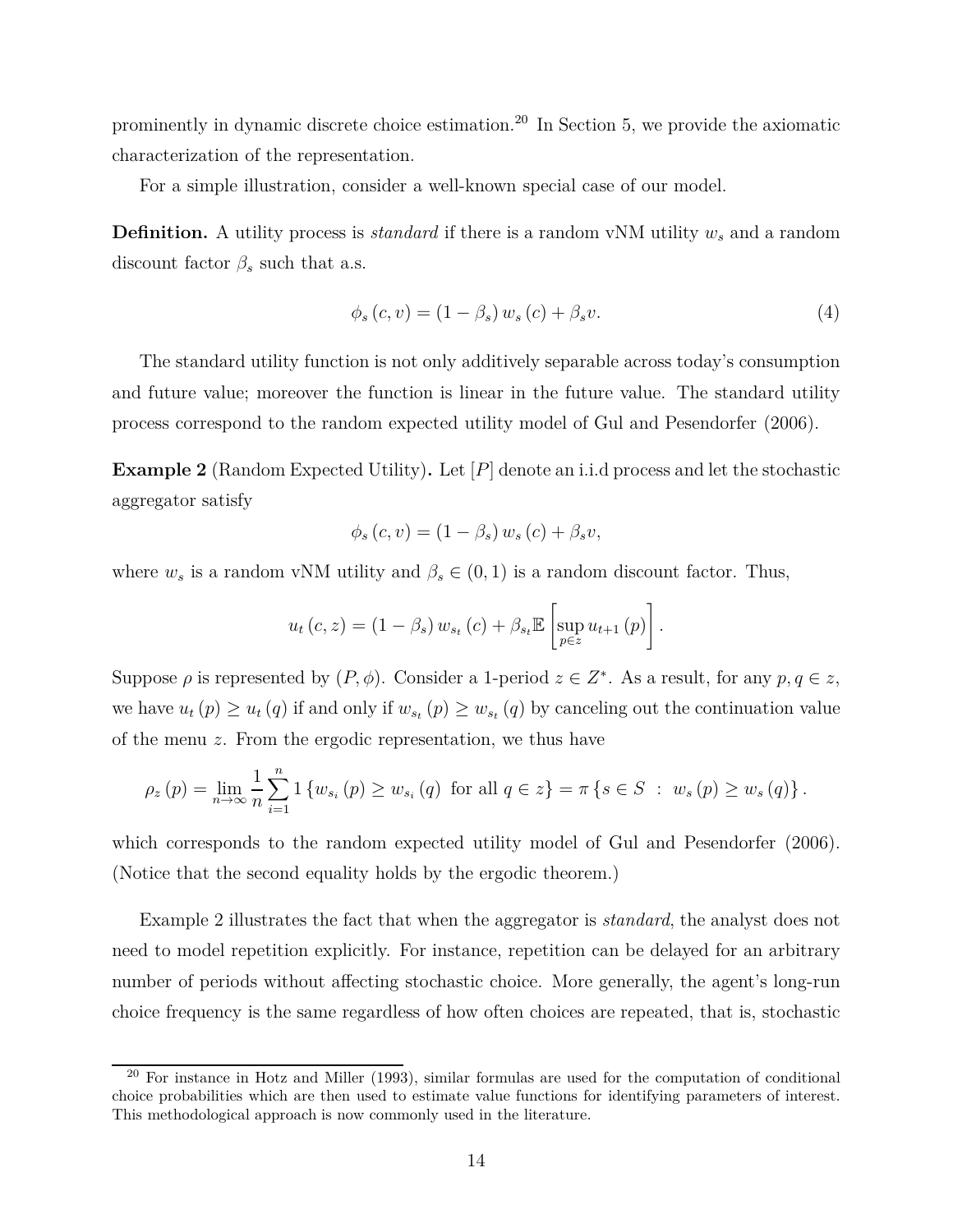choice is independent of future continuation menus. As we will see in Section 4, this is no longer true once we move away from standard utilities.

Standard utility also corresponds to the classic model in dynamic discrete choice. In that literature, an agent's utility satisfies

$$
u_{s_t}(c, z) = (1 - \beta) \left( w(c) + \varepsilon_{s_t}(c, z) \right) + \beta \mathbb{E}_{s_t} \left[ \sup_{p \in z} u_{s_{t+1}}(p) \right],
$$
 (5)

where the shocks  $\varepsilon$  are i.i.d. across both consumption c and continuation menus z. This model (5) coincides with our model under standard utility when the continuation menu is the same across different choice options, as in the example in Section 3.4 as well as typical dynamic discrete choice problems.

To see how, note that when the continuation menu is the same, we can suppress the dependency of the shocks on continuation menus. As a result, we can rewrite the shock  $\varepsilon_s(c, z)$  simply as  $\varepsilon_s(c)$ . We can then express the sum of current consumption utility *w* and the shock  $\varepsilon_s$  as a new current consumption utility  $w_s$  where  $w_s(c) := w(c) + \varepsilon_s(c)$ . As a result, model (5) coincides with our model with a standard utility process. In this way, we can consider extensions of typical models in dynamic discrete choice to allow for more general intertemporal preferences such as Epstein-Zin.<sup>21</sup>

#### **2.5 Identification and Uniqueness**

Given an ergodic representation, Theorem 1 below shows that the analyst can completely identify the agent's utility process from stochastic choice. In other words, the analyst does not require the full time series of choices for identification. Moreover, this can be done by focusing only on repeated binary menus.

**Theorem 1.** Let  $\rho$  and  $\rho'$  be represented by  $(P, \phi)$  and  $(P', \phi')$  respectively. Then the following are equivalent:

- (i)  $\rho(p,q) = \rho'(p,q)$  for all  $p,q \in z \in Z^*$ .
- (ii)  $(P, \phi)$  and  $(P', \phi')$  generate the same utility process.

*Proof.* See Appendix B. □

<sup>&</sup>lt;sup>21</sup> One difference is that utilities in our model are bounded and Lipschitz continuous which would not be technically satisfied if shocks are extreme-value distributed. However, if we consider only a finite subset of choice options which is the case in most applications, then our conditions can be satisfied without loss of generality.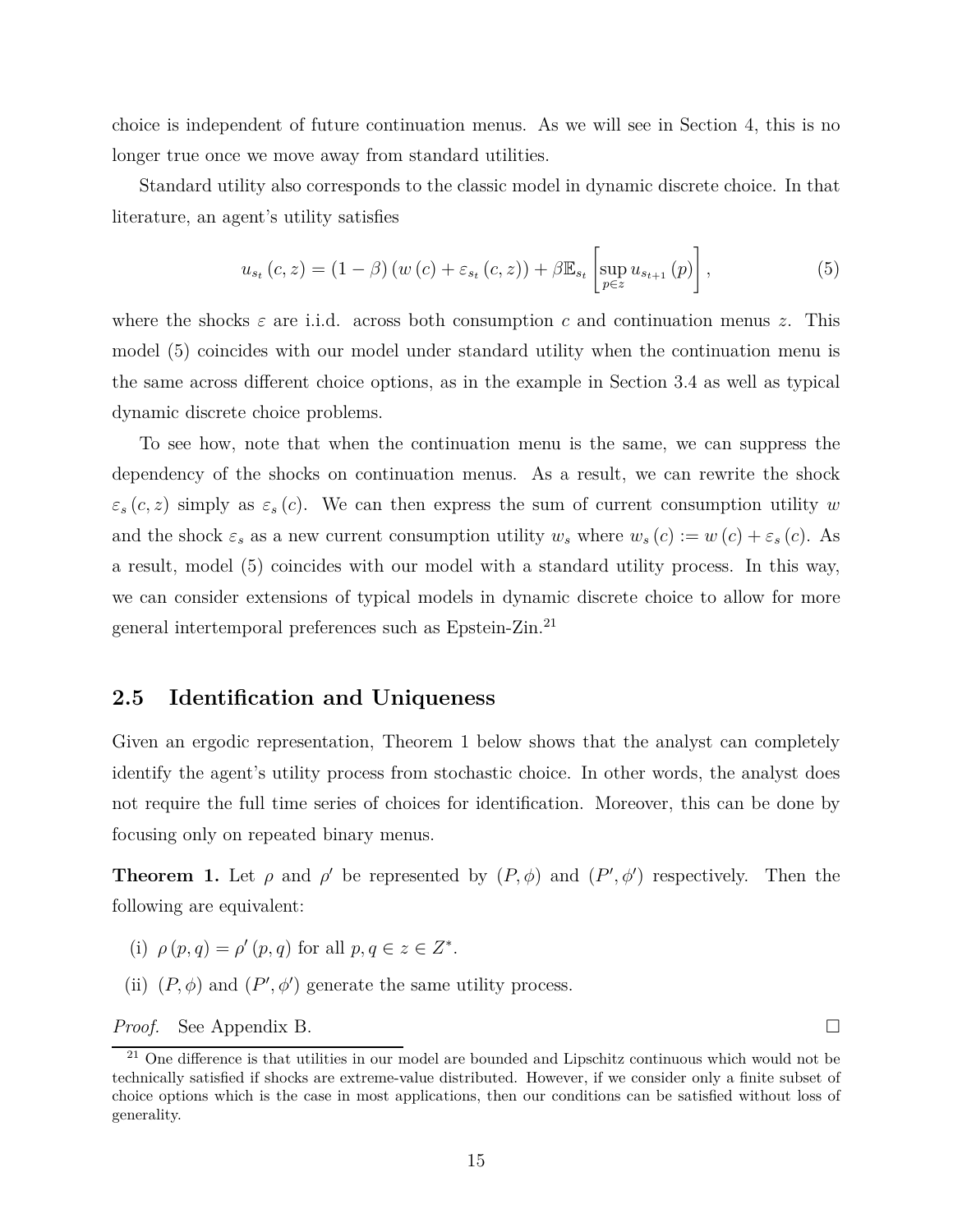Note that Theorem 1 does not mean that the Markov process on *S* can be identified uniquely; nonuniqueness can be trivially obtained by relabeling or adding redundant states. Nevertheless, if we focus on a "minimal" state space such that no two states have the same utility, then unique identification holds.

Given that stochastic choice data consist of only long-run frequencies, one may wonder how it would be possible to identify the agent's utility process completely beyond its stationary distribution. To see how this is possible, consider two different utility processes where one is i.i.d. and the other exhibits persistence but both have the same stationary distribution. Since the agent's utility also encodes information about his expectation regarding tomorrow's utilities, the analyst can distinguish between the two processes via the agent's attitudes toward continuation menus. Intuitively, in the i.i.d. case, tomorrow's utilities are more dispersed than in the persistent case so the agent would exhibit a greater preference for larger menus in the i.i.d. case than in the persistent case.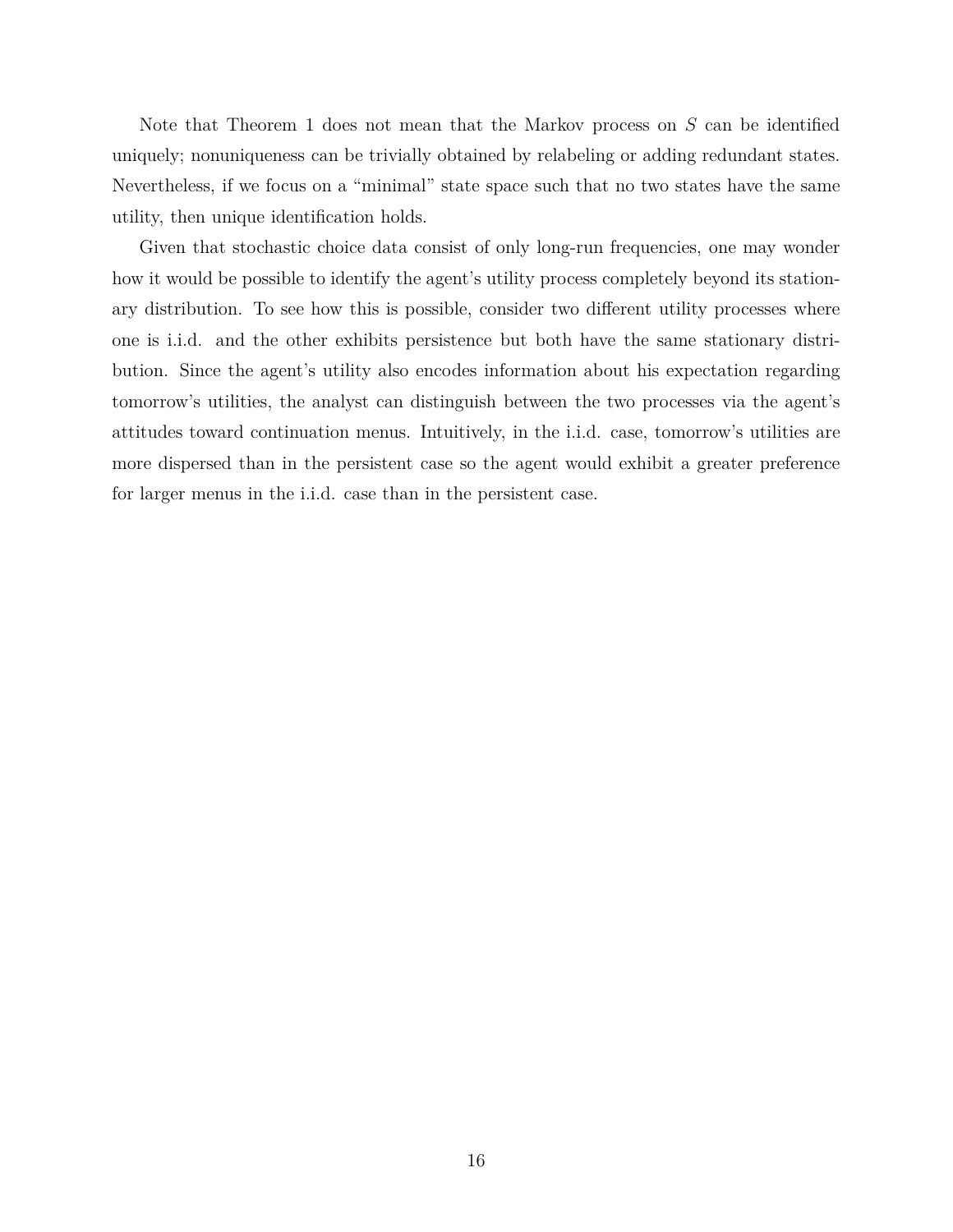### **3 Applications**

We now demonstrate how the failure to take into account the agent's intertemporal preferences in stochastic choice models will lead to estimates and inferences that are biased. We present three applications. The first and the second applications involve eliciting risk aversion under Epstein-Zin preferences. The third application involves inferences in a simple two-period dynamic discrete choice example.

### **3.1 Stochastic Epstein-Zin**

In all three applications, we apply our model to the widely used intertemporal preferences of Epstein and Zin (1989) and Weil (1990). We consider the case where Epstein-Zin preferences are stochastic at every period.

**Definition.** A utility process is *stochastic Epstein-Zin* if there are  $RRA_s \neq 1$ ,  $\psi_s < 1$ , and  $\beta_s \in (0,1)$  such that a.s.

$$
\phi_s(c, v) = \left( (1 - \beta_s) c^{1 - \psi_s} + \beta_s v^{\frac{1 - \psi_s}{1 - RRA_s}} \right)^{\frac{1 - RRA_s}{1 - \psi_s}}.
$$
\n(6)

If  $\rho$  is ergodic with a stochastic Epstein-Zin utility process, then we say  $\rho$  is *stochastic Epstein-Zin*. In a stochastic Epstein-Zin utility process, each realized utility function is characterized by three stochastic parameters: (i) the relative risk aversion *RRA*, (ii) the elasticity of intertemporal substitution  $EIS = \psi^{-1}$ , and (iii) the discount rate  $\beta$ . Since EIS captures how the agent is willing to shift consumption across periods in response to changes in interest rates, its reciprocal  $\psi = EIS^{-1}$  can be interpretedas the agent's preference for consumption smoothing.<sup>22</sup>

Couple of remarks about the functional form are in order. First, a useful special case is when  $\psi = RRA$ , in which case the model reduces to random utility with constant relative risk aversion (CRRA). Second, following Epstein and Zin (1989), we are assuming  $RRA_s \neq 1$ for simplicity. Third, when *RRA<sup>s</sup>* is larger than 1, the function is decreasing with *c*. This issue can be fixed by dividing the utility function by  $1 - RRA_s$ , as CRRA utility function is

<sup>&</sup>lt;sup>22</sup> One simple case is when the subjective state space itself is  $s = (RRA, EIS, \beta)$ . Note that this is not without loss of generality, since utilities encode not only intertemporal preferences (in the form of the stochastic aggregator) but also the agent's expectations regarding tomorrow's state. The allowable subjective state space can thus be much richer than the three parameters (*RRA, EIS, β*).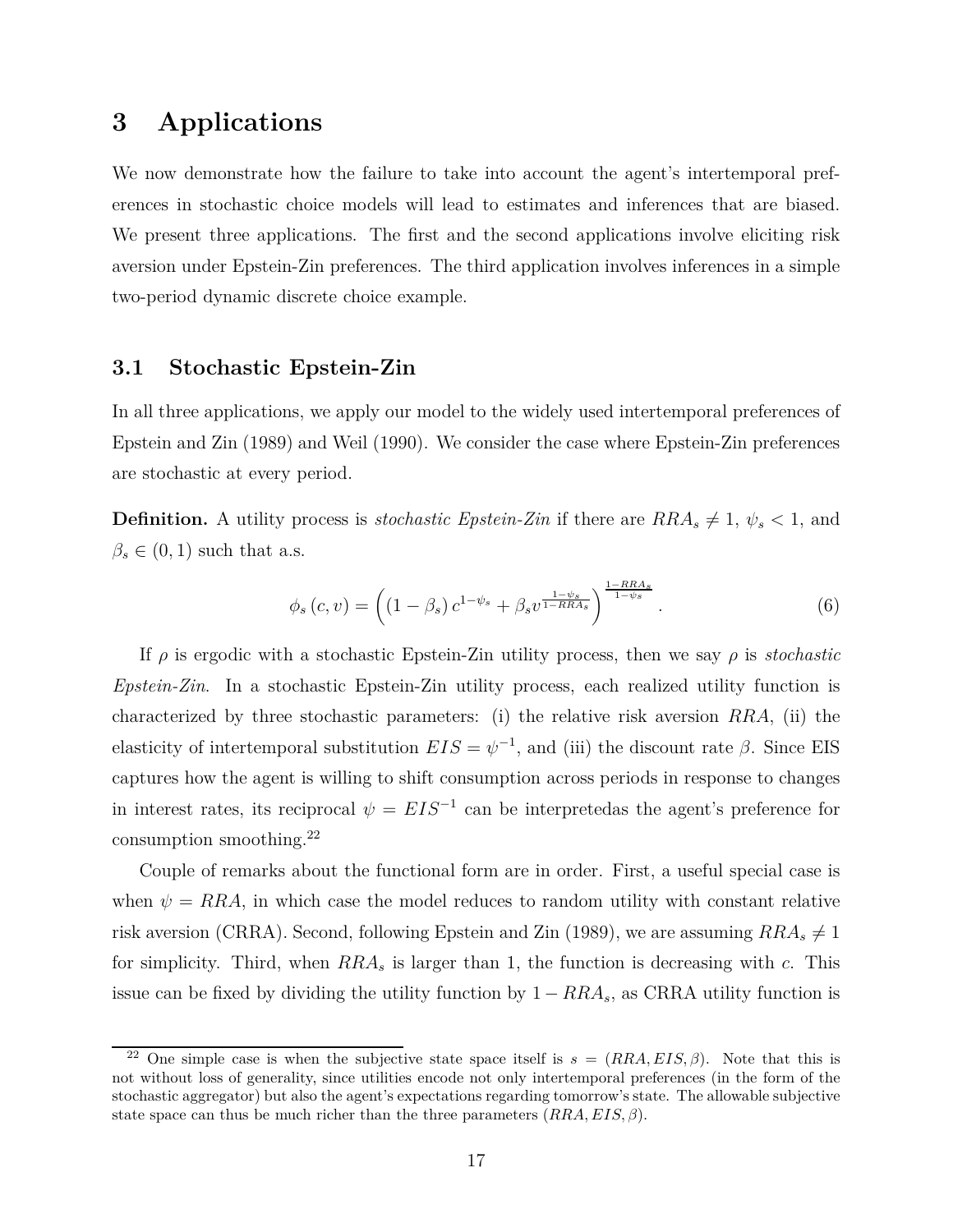often divided by  $1 - RRA_s$  for the case when  $RRA_s > 1.^{23}$ 

Note that  $\psi = RRA$  is the only case when the agent is indifferent to the timing of the resolution of uncertainty. The followings are extensions of the classic definitions of preference for early or late resolution of uncertainty in our repeated choice setup.

**Definition.** *ρ* satisfies *Preference for Early Resolution of Uncertainty (PEU)* if for all *α* ∈  $[0, 1]$ ,

$$
\rho\left(\alpha\delta_{(c,z)} + (1-\alpha)\,\delta_{(c,y)},\delta_{(c,\alpha z + (1-\alpha)y)}\right) = 1.
$$

*ρ* satisfies *Preference for Late Resolution of Uncertainty (PLU)* if for all  $\alpha \in [0,1]$ ,

$$
\rho\left(\delta_{(c,\alpha z+(1-\alpha)y)},\alpha\delta_{(c,z)}+(1-\alpha)\,\delta_{(c,y)}\right)=1.
$$

It is well known that PEU corresponds to  $\psi \leq RRA$  and PLU corresponds to  $\psi \geq RRA$ (see Epstein et al. (2014) for recent discussions on the relationship between Epstein-Zin preferences and preferences regarding the timing of resolution of uncertainty). This naturally extends to our setup as well.

**Corollary 1.** Suppose  $\rho$  is stochastic Epstein-Zin.

- Then  $\rho$  satisfies PEU if and only if a.s.  $\psi_s \leq RRA_s$ .
- Then  $\rho$  satisfies PLU if and only if a.s.  $\psi_s \geq RRA_s$ .

*Proof.* The proof follows from Proposition 4 in Section 4.

#### **3.2 Delayed Repetition**

In the first application, we show how the proper modeling of repeated menus is important when the agent's utility process is stochastic Epstein-Zin. Consider Example 1, in which the analyst is eliciting the risk aversion of an agent by repeatedly offering him the choice between a safe option *b* that yields \$3 for sure and a risky option *r* that yields \$10 and \$3 with equal probability. In that example, repetition is modeled explicitly as occurring every period. On the other hand, in most models of stochastic choice (e.g., Gul and Pesendorfer (2006)), repetition is not modeled explicitly. In the following, we will show how ignoring repetition in stochastic choice models would lead to estimates and inferences that are biased.

 $^{23}$ The general functional form allowing  $RRA_s > 1$  is  $\frac{((1 - \beta_s)c^{1 - \psi_s} + \beta_s v^{\frac{1 - \psi_s}{1 - RRA_s}})^{\frac{1 - RRA_s}{1 - \psi_s}} - 1$  $\frac{1 - \beta s^2}{1 - RRA_s}$ .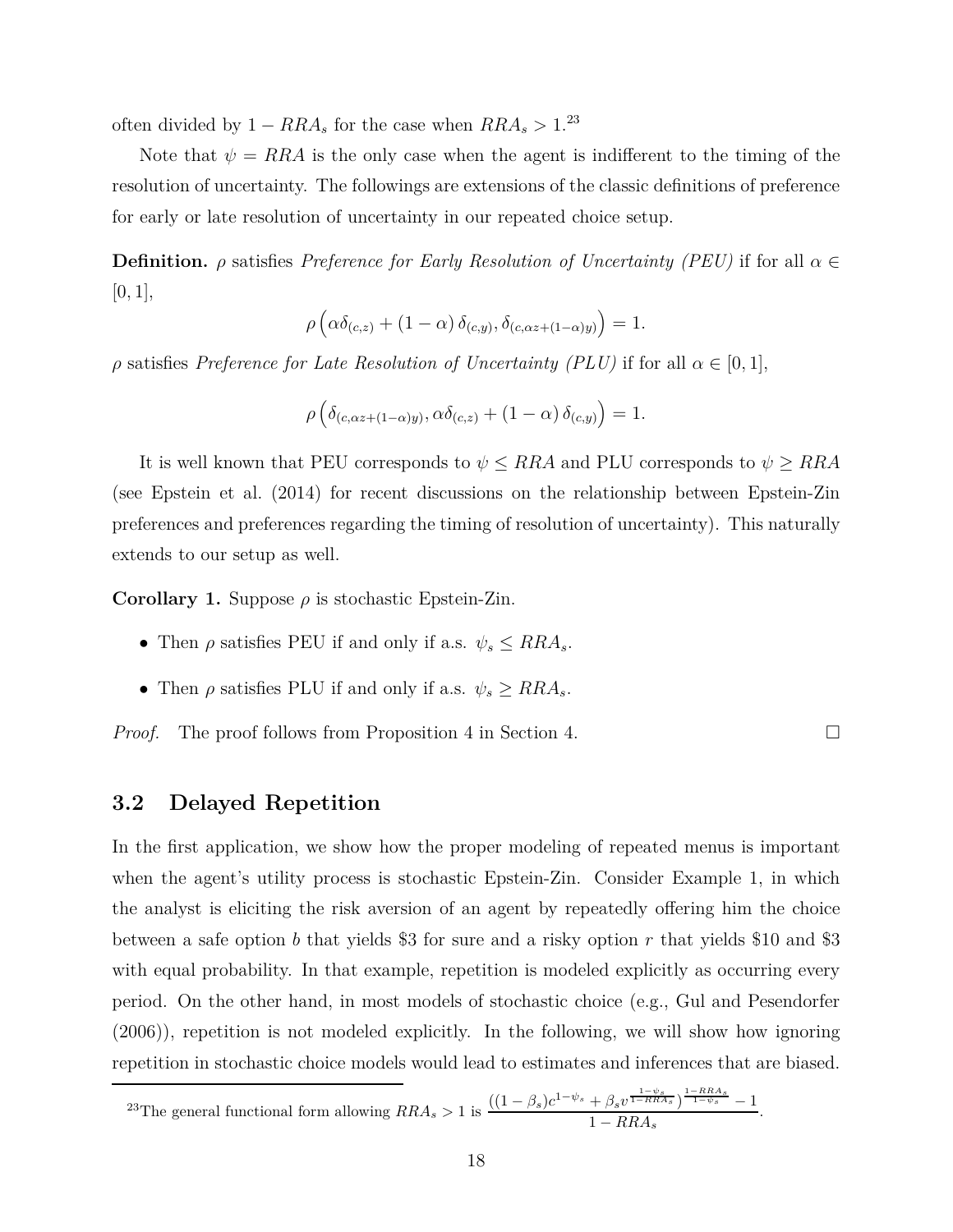To demonstrate the importance of modeling repetition, suppose we elicited choice every two periods instead of one. We show that this seemingly innocuous change in the repetition frequency will change the agent's stochastic choice significantly. Denote this delayed repeated menu as  $z^{+1}$ . Let  $b^{+1} \in z^{+1}$  denote the delayed safe option which yields \$3 today, \$0 tomorrow, and the repeated menu  $z^{+1}$  on the day after. Let  $r^{+1}$  denote the delayed risky option which yields \$10 and \$3 with equal probability today, \$0 tomorrow, and the repeated menu  $z^{+1}$  on the day after. We call  $z^{+1} = \{b^{+1}, r^{+1}\}\,$  "the menu z delayed by 1 period".

We can generalize this concept of delayed repetition to any finite number of time periods. Given a 1-period menu  $z \in Z^*$  and  $t \in T$ , let  $z^{+t}$  denote the menu obtained by delaying repeated choice by *t* periods. Intuitively, for every  $p \in z$ ,  $p^{+t} \in z^{+t}$  can be expressed as follows:

$$
p^{+t} = \left(p_M, \underbrace{0, \ldots, 0}_{t} \, ; \, z^{+t}\right),
$$

where  $p_M \in \Delta M$  is the marginal distribution of *p* over *M*. That is, the delayed lottery  $p^{+t}$ yields the same marginals over todays consumption as the original lottery  $p$ ; but  $p<sup>t</sup>$  gives zero consumption for *t*-periods and repeated menu  $z^{+t}$  on the period after. Note that  $z^{+t}$ is  $t + 1$ -period. The following result shows that when the agent's desire for consumption smoothing (i.e.,  $\psi$ ) is less (more) than risk aversion (i.e., RRA), the probability that a safe option is chosen increases (resp., decreases) under delay.<sup>24</sup>

**Proposition 1.** Suppose  $\rho$  is stochastic Epstein-Zin with constant  $\beta$ . For any 1-period menu z, if  $\delta_{(c,z)} \in Z$  for some  $c \in M$ , then

- (i)  $\psi_s \leq RRA_s$  a.s. implies  $\rho_z \left( \delta_{(c,z)} \right) \leq \rho_{z^{+t}} \left( \delta_{(c,z)}^{+t} \right)$ (*c,z*) ); moreover,  $\rho_{z^{+t}}\left(\delta_{(c)}^{+t}\right)$ (*c,z*) ) increases as  $t$ increases.<sup>25</sup>
- (ii)  $\psi_s \geq RRA_s$  a.s. implies  $\rho_z \left( \delta_{(c,z)} \right) \geq \rho_{z^{+t}} \left( \delta_{(c,z)}^{+t} \right)$ (*c,z*) ); moreover,  $\rho_{z^{+t}}\left(\delta_{(c)}^{+t}\right)$ (*c,*) decreases as *t* increases.

*Proof.* Fix any *t* and *t*' such that  $t > t'$ . First we will show that if  $\psi_s \leq RRA_s$  a.s., then

 $^{24}$  For convenience, we present Proposition 1 in its weak form but it also holds with strictness. That is, if  $\psi_s$  < RRA<sub>*s*</sub> holds with some probability implies  $\rho_z \left( \delta_{(c,z)} \right)$  <  $\rho_{z^{+t}} \left( \delta_{(c,z)}^{+t} \right)$ .

<sup>&</sup>lt;sup>25</sup>The  $\delta_{(c,z)}^{+t}$  denotes an option of  $\delta_{(c,z)}$  delayed by *t* periods. The option also can be written as  $\delta_{(c,0,\ldots,0;z^{+t})}$ .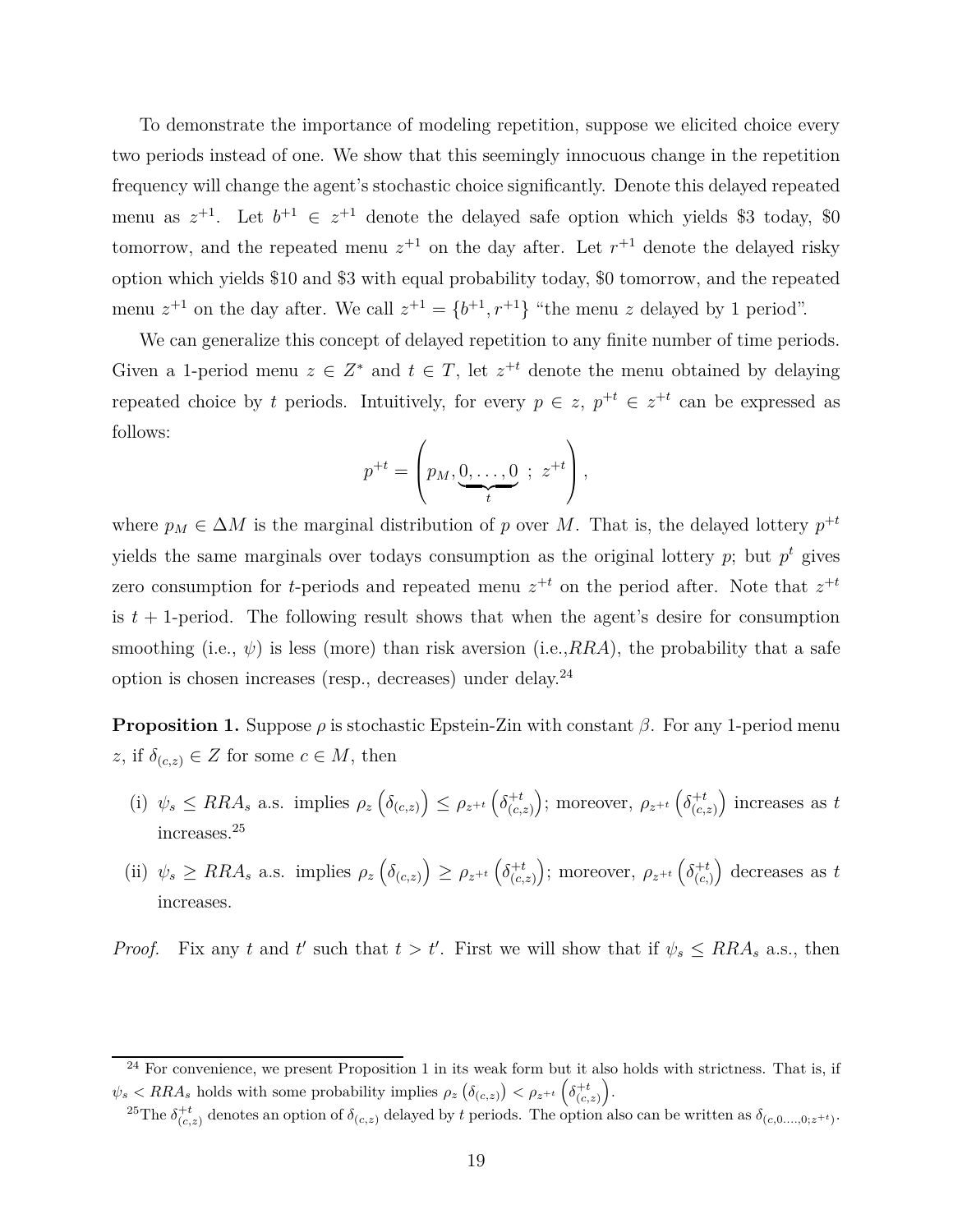$\rho_{z^{+t'}}\left(\delta_{(c,z)}^{+t'}\right)$ (*c,z*)  $\left(\delta_{(c)}^{+t}\right) \leq \rho_{z}^{+t}\left(\delta_{(c)}^{+t}\right)$ (*c,z*) . Consider outcome (0*, . . . ,* 0  $\sum_{t}$  $(z^{+t})$ . Fix  $s \in S$ . Note that

$$
v_s(z^{+t'}) = \mathbb{E}_s \left[ \max_{q \in z^{+t'}} u_{s'}(q) \right] \geq \mathbb{E}_s \left[ u_{s'} \left( \delta_{(0,\dots,0\;\; z^{+t})} \right) \right] = v_s \left( \{ \delta_{(0,\dots,0\;\; z^{+t})} \} \right).
$$

Let  $v_2 = v_s \left( \{ \delta_{(0,...,0 \; ; \; z^{+t})} \} \right)$  and  $v_1 = v_s \left( z^{+t'} \right)$  so  $v_2 \le v_1$ . Define

$$
\sigma_s := \frac{1 - \psi_s}{1 - R R A_s}.
$$

Since  $\phi_s (c, v_2)^{\sigma_s} - \beta_s v_2^{\sigma_s} = (1 - \beta_s) c^{1 - \psi_s}$ , we have

$$
\phi_s(c, v_1) = f(\phi_s(c, v_2)),
$$

where  $f(x) = (x^{\sigma_s} + \beta_s (v_1^{\sigma_s} - v_2^{\sigma_s}))^{\sigma_s^{-1}}$ .

Now, if  $RRA<sub>s</sub> < 1$ , then  $\sigma<sub>s</sub> \ge 1$  as  $\psi<sub>s</sub> \le RRA<sub>s</sub>$ . On the other hand, if  $RRA<sub>s</sub> > 1$ , then  $\sigma_s$  < 0 as  $\psi_s$  < 1. In either case, the function *f* is convex.<sup>26</sup> In either case, this means that  $\phi_s(\cdot, v_1)$  is more convex than  $\phi_s(\cdot, v_2)$  so  $\phi_s(\cdot, v_2)$  is more risk-averse than  $\phi_s(\cdot, v_1)$ .

For every  $q \in z$ , let  $q_M^{+t'}$ ,  $q_M^{+t} \in \Delta(M)$  be the marginal distributions of  $q^{+t'}$  and  $q^{+t}$  over *M*, respectively. Since  $q_M^{+t'} = q_M^{+t}$ , if

$$
u_s \left( \delta_{(c,z)}^{+t'} \right) = \phi_s \left( c, v_1 \right) \ge \int_M \phi_s \left( c', v_1 \right) dq_M^{+t'} = u_s \left( q^{+t'} \right).
$$

then

$$
u_s\left(\delta_{(c,z)}^{+t}\right) = \phi_s(c, v_2) \ge \int_M \phi_s(c', v_2) dq_M^{+t} = u_s\left(q^{+t}\right).
$$

Thus, the statement (i) follows. The proof of the statement (ii) (i.e., the case for  $\psi_s \geq RRA_s$ a.s.) is analogous.  $\Box$ 

To understand the implication of Proposition 1, consider Example 1. In that example, the menu *z* contains only two options, the safe option and the risky option. Consider an agent whose desire for consumption smoothing is always smaller than his relative risk aversion (i.e.,  $\psi_s \leq RRA_s$  a.s.). Notice that Proposition 1 implies that the probability of choosing the risky option increases when repetition becomes more frequent (i.e., the delay +*t* becomes smaller). This result can be understood intuitively as follows: under repeated choice the risky option feels "safer" because even if today's outcome is bad, there is always a chance that

<sup>&</sup>lt;sup>26</sup>To see this notice that the function *f* is well defined if  $x^{\sigma_s} + \beta_s (v_1^{\sigma_s} - v_2^{\sigma_s}) \ge 0$ . Note also that  $f''(x) =$  $-\beta (1-\sigma_s) (v_1^{\sigma_1} - v_2^{\sigma_2}) x^{\sigma-2} \left(x^{\sigma_s} + \beta_s \left(v_1^{\sigma_s} - v_2^{\sigma_s}\right)\right)^{-2 + \frac{1}{\sigma_s}} \geq 0 \text{ for all } x \geq 0 \text{ if and only if } (1-\sigma_s) (v_1^{\sigma_1} - v_2^{\sigma_2}) \leq 0.$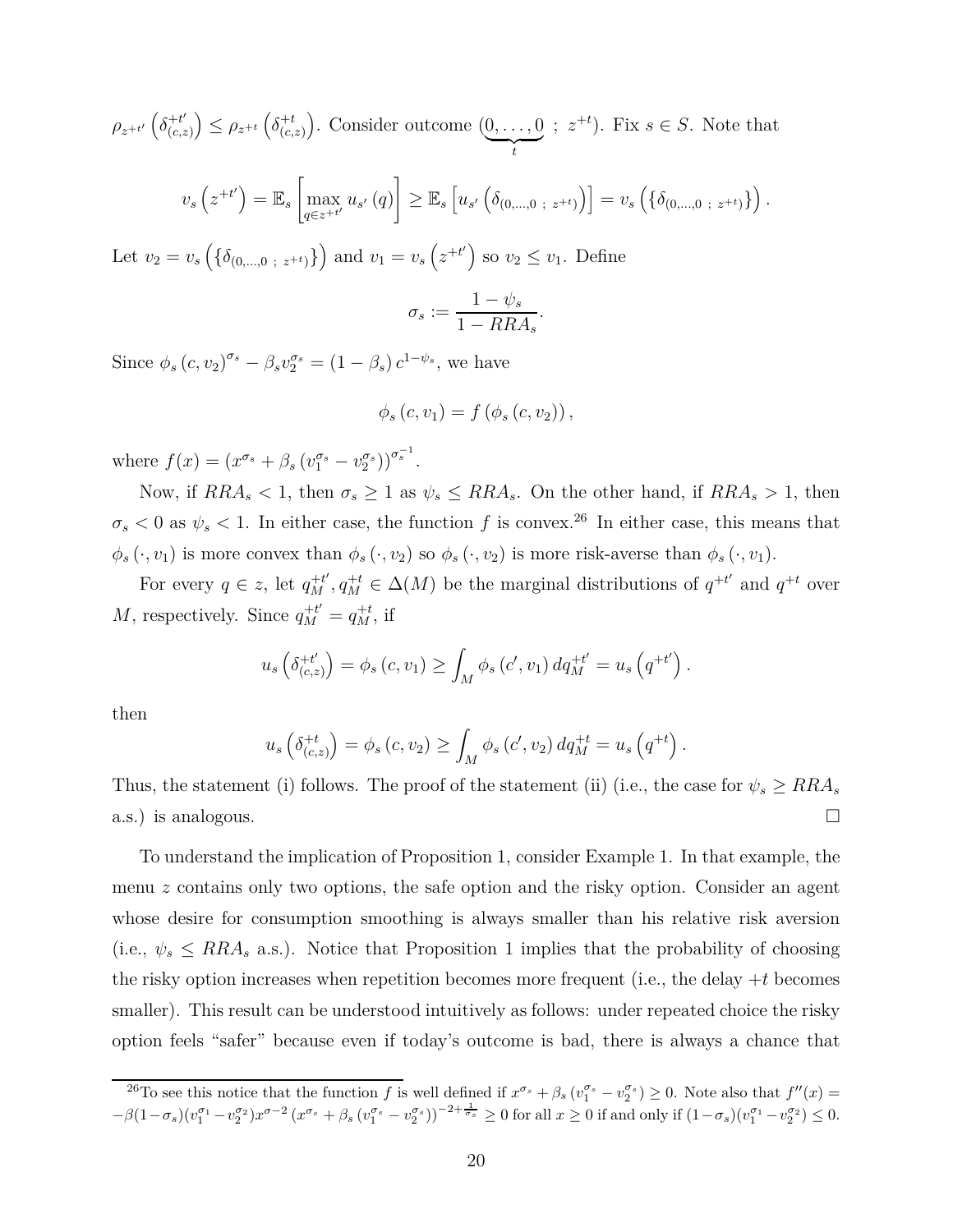tomorrow's outcome will be good. It is true that by choosing the risky option, the agent's consumption can be very non-smooth one such as the cycle of the good outcome and the bad outcome. Whenever the agent's preference for consumption smoothing is low compared to his risk aversion, however, the risky option becomes more attractive as repetition becomes more frequent. <sup>27</sup>

This behavior may be natural in our daily life; for instance, a consumer may choose more "risky" brands if he knows he will visit the grocery store every day but stick to "safer" brands if he can visit the store only seldom. In fact, by conducting animal experiments, Hayden and Platt (2007) found that rhesus macaques exhibit this behavior. A static model of stochastic choice that ignores repetition would fail to capture such behavioral phenomena.

Couple of remarks are in order. First, notice that Proposition 1 assumes that when repetition is delayed, the agent receives zero (i.e., the lowest) consumption in the interim periods when there is no choice. Although this is a natural assumption, one may wonder what would happen if the agent receives the highest consumption in those periods. In this case, our results would be flipped.<sup>28</sup> This does not change our general conclusion that if the agent has nonstandard preferences, then his stochastic choice is sensitive to the change of continuation menus.

Secondly, note also that in the special case in which  $\psi = RRA$  a.s., statement (i) and (ii) imply  $\rho_z = \rho_{z^{+t}}$  and, hence, repetition does not matter. In this case, any inference from a static model that ignores repetition would be correct. For this reason, there is an implicit assumption in static models of stochastic choice that the agent's intertemporal preferences are standard. In general, whenever intertemporal preferences are non-standard, there will always be some biases in estimation. We formally show this in Section 4.

Finally, in this section, we study the effect of delaying consumption as a simple example of changing continuation menus. Our point is that even this seemingly minor change of continuation menus could affect the agent's stochastic choice in a systematic way. Of course there are many other ways stochastic choice can be affected by continuation menus. We study the general case in Section 4.

<sup>&</sup>lt;sup>27</sup> Another example is when people would be willing to bet on a repeated lottery but not on a one-time lottery as in the well-known Law of Large Numbers fallacy of Samuelson (1963).

<sup>28</sup> That is, in Epstein-Zin preferences, if the agent's risk aversion is higher (lower) than his desire for consumption smoothing, ignoring his preferences leads to overestimation (resp. underestimation) of riskaversion.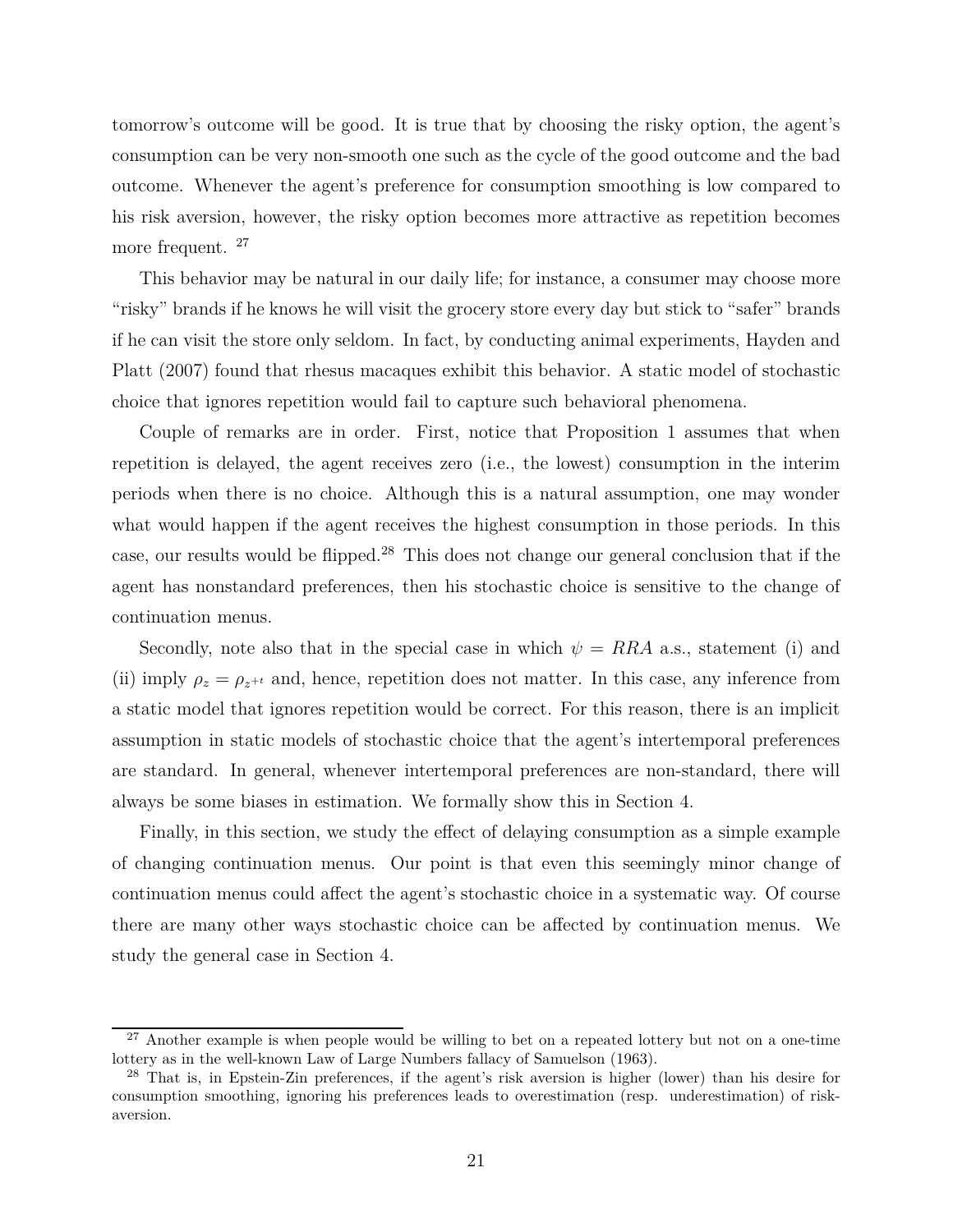#### **3.3 Biased Estimation**

In this second application, we show how ignoring the agent's nonstandard preferences (i.e., Epstein-Zin preferences) or the intertemporal structure of repeated choice would lead to systematic biases in the estimation of the agent's risk aversion. Consider the setup in Proposition 1. First, notice that if the agent's utility process is standard, then the probability that the agent will choose a safe option  $\delta_{(c,z)}$  is given by

$$
\pi\left\{s \in S \Big| w_s\left(c\right) \ge w_s(p_M) \text{ for any } p \in Z\right\},\tag{7}
$$

where  $w_s(c) = c^{1-RRA_s}$  is a CRRA utility function and  $w_s(p_M) = E_{p_M}[w_s(c')]$  is the expected utility of marginal lottery  $p_M$  over today's consumption. Notice also that (7) is also the probability that the agent choses the safe option in *static* stochastic choice model. Remember that in the conventional literature of single agent's stochastic choice, researchers consider only static models and ignore the dynamic structure of the repeated choice.

**Corollary 2.** Suppose  $\rho$  is stochastic Epstein-Zin with constant  $\beta$ . For any 1-period menu z, if  $\delta_{(c,z)} \in Z$  for some  $c \in M$ , then

(i) 
$$
\psi_s \leq RRA_s
$$
 a.s. implies  $\rho_z \left( \delta_{(c,z)} \right) \leq \pi \left\{ s \in S \middle| w_s(c) \geq w_s(p_M) \text{ for any } p \in Z \right\};$   
\n(ii)  $\psi_s \geq RRA_s$  a.s. implies  $\rho_z \left( \delta_{(c,z)} \right) \geq \pi \left\{ s \in S \middle| w_s(c) \geq w_s(p_M) \text{ for any } p \in Z \right\}.$ 

*Proof.* By Proposition 1, when  $\psi_s \leq RRA_s$  a.s., we get  $\rho_z \left( \delta_{(c,z)} \right) \leq \rho_{z^{+t}} \left( \delta_{(c,z)}^{+t} \right)$ (*c,z*)  $\int$  for any *t*. By making the delay *t* arbitrarily long, we can set the value of continuation menus arbitrarily small. That is, as  $t \to \infty$ ,  $v_s(z^{+t}) \to 0$  for any  $s \in S$ ; hence,  $\mathbb{E}_s[v_{s'}(z^{+t})] \to 0$  for any  $s \in S$ . Since  $\phi_s(c, v) \to w_s(c)$  as  $v \to 0$ , we have

$$
\lim_{t \to \infty} \rho_{z^{+t}} \left( \delta_{(c,z)}^{+t} \right)
$$
\n
$$
= \lim_{t \to \infty} \pi \left\{ s \in S \middle| \phi_s \left( c, \mathbb{E}_s[v_{s'}(z^{+t})] \right) \ge \phi_s \left( p_M^+, \mathbb{E}_s[v_{s'}(z^{+t})] \right) \text{ for any } p \in Z^{+t} \right\} \qquad (8)
$$
\n
$$
= \pi \left\{ s \in S \middle| w_s(c) \ge w_s(p_M) \text{ for any } p \in Z \right\},
$$

where  $\phi_s(p_M, \mathbb{E}_s[v_{s'}(z)]) \equiv E_{p_M} \phi_s(c', \mathbb{E}_s[v_{s'}(z)])$  and the first equality holds by the ergodic theorem. The last equation holds because the marginal distributions of  $p$  and  $p^{+t}$  on  $M$  are the same. Hence, statement (i) holds. We can show statement (ii) similarly.  $\square$ 

The right-hand side of the equations in Corollary 2 is the stochastic choice of an agent with standard CRRA utility, which exactly coincides with the static distribution of risk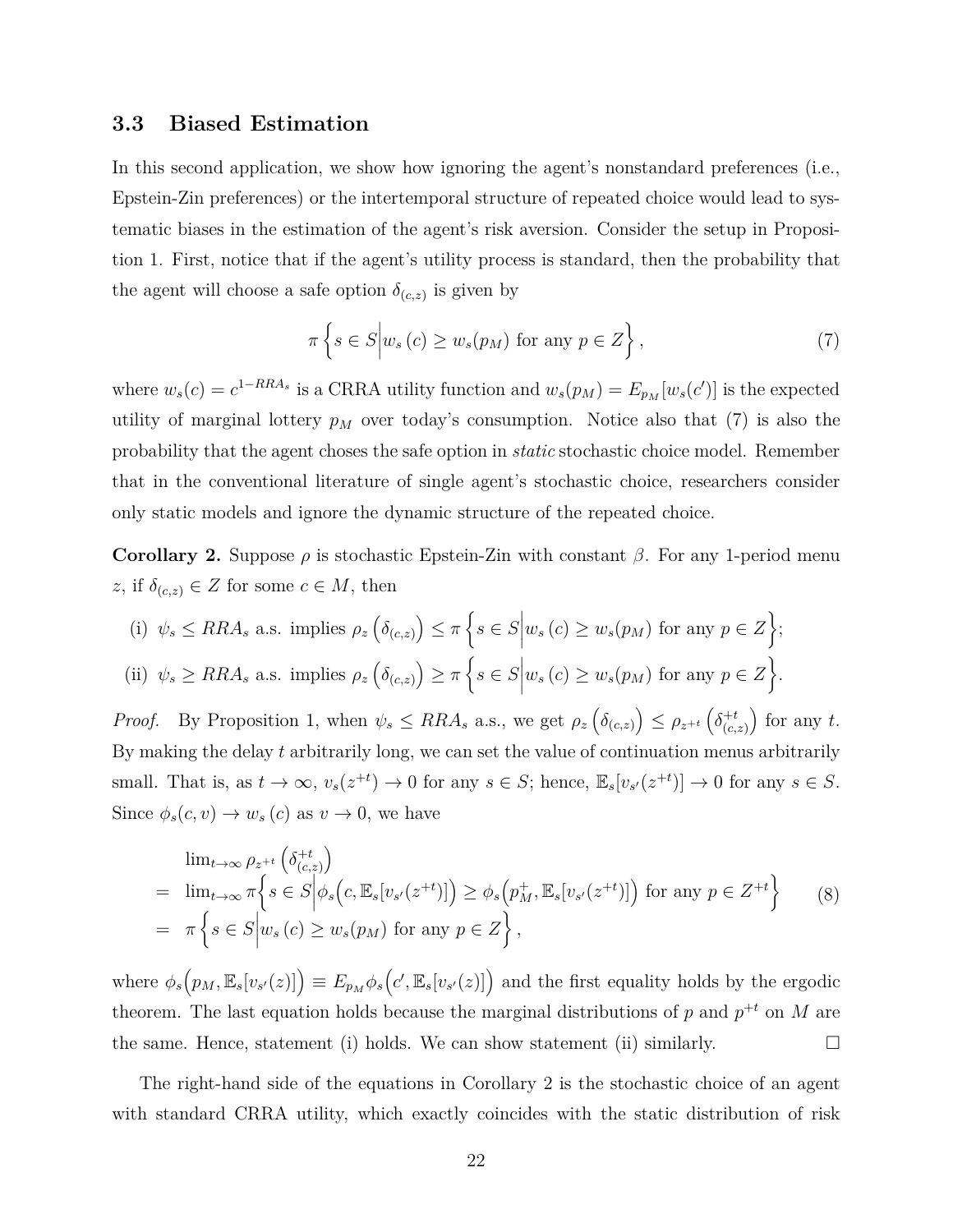aversion. In other words, it is the probability that the agent choose the safe option in the static choice. The inequality implies that an analyst who incorrectly assumes standard intertemporal preferences would *underestimate* the agent's risk aversion if the agent in fact has Epstein-Zin preferences with  $\psi \leq RRA$ . In other words, the analyst may incorrectly conclude that the agent is mostly risk-loving, while in reality, he is risk-averse a.s. but chooses the safe option infrequently due to intertemporal preferences.

Admittedly, it is unsurprising that the use of a misspecified model would lead to biased estimates. But the importance of Corollary 2 is that it demonstrates a systematic and tight pattern within which estimates would be biased. In Epstein-Zin preferences, if the agent's risk aversion is higher (resp., lower) than his desire for consumption smoothing, ignoring his preferences leads to underestimation (resp., overestimation) of risk aversion.

Corollary 2 holds in strict form as Proposition 1. That is, if  $\psi_s$   $\langle RRA_s \rangle$  holds with some probability, then  $\rho_z(\delta_{(c,z)}) < \pi\{s \in S\}$  $w_s(c) \geq w_s(p_M)$  for any  $p \in Z$ . In empirical analysis, however, the size of biases matters. To get a sense of how big the biases can be, in the following we apply Corollary 2 to Example 1 by letting *z* be the set of the safe option and the risky option. That is,  $z = \{b, r\}$ , where  $b \equiv \delta_{(3,z)}$  and  $r \equiv \frac{1}{2}$  $\frac{1}{2}\delta_{(10,z)} + \frac{1}{2}$  $rac{1}{2}\delta_{(0,z)}$ .

First, notice that under the incorrect assumption that the agent's utility process is standard, the probability (7) that the agent will choose a safe option  $\delta_{(3,z)}$  becomes

$$
\pi\left\{s \in S \Big| w_s\left(3\right) \geq \frac{1}{2} w_s\left(10\right) + \frac{1}{2} w_s\left(0\right) \right\}.
$$

The true probability that the safe option is chosen under the correct specification of Epstein-Zin preferences is given by

$$
\rho_z(\delta_{(3,z)}) = \pi \bigg\{ s \in S \bigg| \phi_s\big(3, \mathbb{E}_s[v_{s'}(z)]\big) > \frac{1}{2} \phi_s\big(10, \mathbb{E}_s[v_{s'}(z)]\big) + \frac{1}{2} \phi_s\big(0, \mathbb{E}_s[v_{s'}(z)]\big) \bigg\},\tag{9}
$$

where

$$
v_s(z) = \max\left\{\phi_s\Big(3, \mathbb{E}_s[v_{s'}(z)]\Big), \frac{1}{2}\phi_s\Big(10, \mathbb{E}_s[v_{s'}(z)]\Big)\Big) + \frac{1}{2}\phi_s\Big(0, \mathbb{E}_s[v_{s'}(z)]\Big)\Big)\right\}.
$$
 (10)

**Proposition 2.** Suppose  $\rho$  is stochastic Epstein-Zin with  $\beta = .9$ . Let *z* be the 1-period menu in Example 1. If  $RRA<sub>s</sub>$  follows the uniform distribution over  $[.5, .97]^{29}$  and  $\psi<sub>s</sub>$  independently

<sup>29</sup>We set the upper bound of *RRA* to be strictly less than 1, or 0*.*97. This is because when *RRA* becomes too close to 1, the power  $(1 - \psi)/(1 - RRA)$  of the future value in an Epstein-Zin preference tends to be infinity and it becomes difficult to calculate the value correctly by using computers. When we set the upper bound to be exactly 1, the values of both the safe option and the risky option blow up and computers will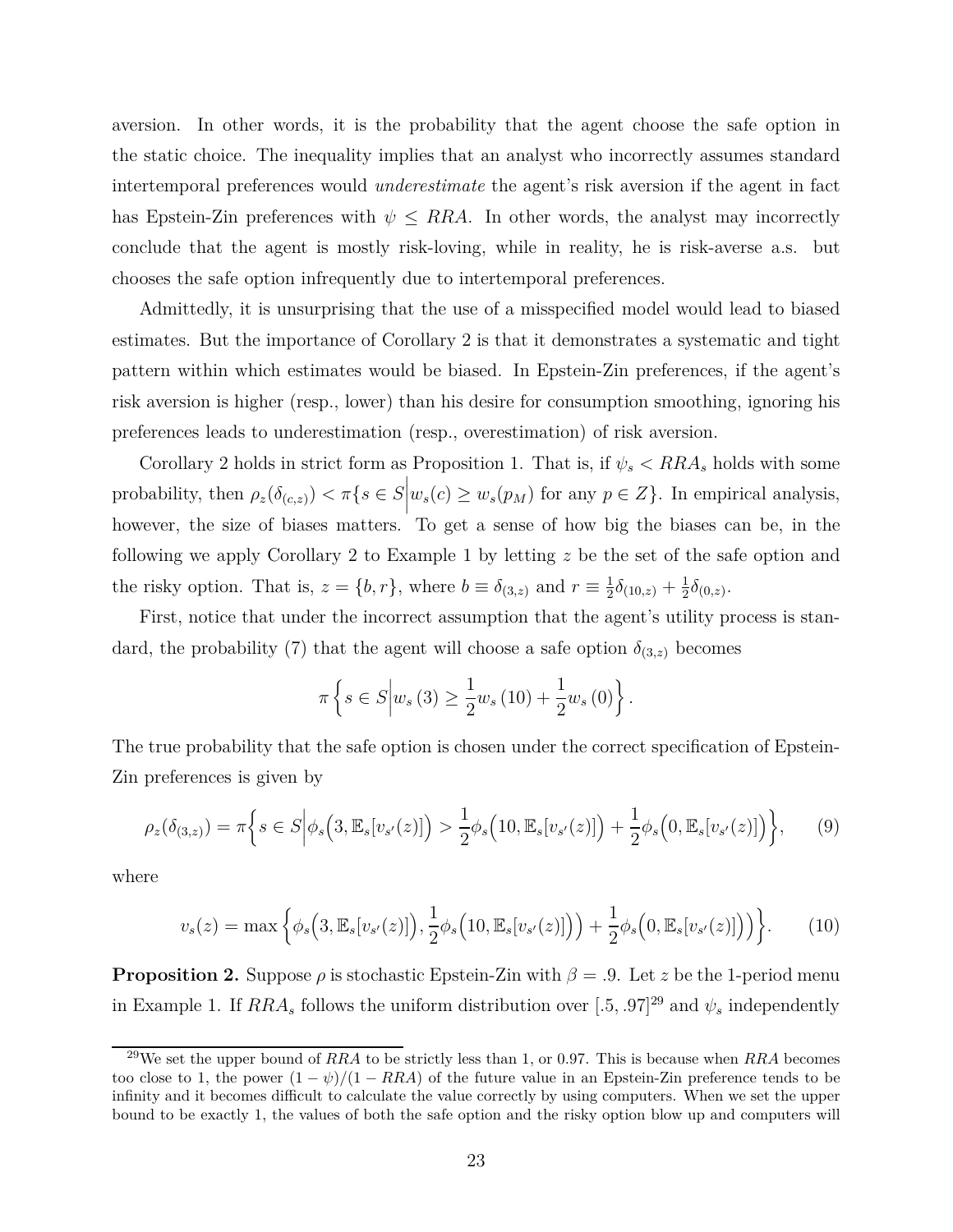follows the uniform distribution over [0*, .*5], then

$$
\rho_z\left(\delta_{(3,z)}\right) \leq .2 < 1 = \pi\left\{ s \in S \middle| w_s\left(3\right) \geq \frac{1}{2}w_s\left(10\right) + \frac{1}{2}w_s\left(0\right) \right\} . \tag{11}
$$

*Proof.* Under the assumptions of the distributions, it is easy to calculate the value of  $\pi\left\{s\in S\right\}$  $w_s(3) \geq \frac{1}{2}w_s(10) + \frac{1}{2}w_s(0)$ . We obtain the value of  $\rho_z(\delta_{(3,z)})$  by solving the Bellman equation (10). It can be shown that if  $\psi_s$  <  $RRA_s$  < 1, then  $\phi_s(c, \cdot)$  is a contraction mapping for a given *c*. Thus, we can solve the Bellman equation to explicitly calculate the continuation value  $v_s(z)$  at each state *s*. Given the continuation values, we can calculate the value of  $\rho_z(\delta_{(3,z)})$  by using (9) under the assumptions of the distributions.

The size of biases (i.e., the difference between  $\pi\{s \in S | w_s(3) \geq \frac{1}{2}w_s(10) + \frac{1}{2}w_s(0)\}\$ and  $\rho_z(\delta_{(3,z)})$  is significant in this proposition: The agent is significantly risk-averse (i.e.,  $RRA<sub>s</sub> \geq .5$  a.s.) and should not choose the risky option over the safe option in the static choice between the two options. In repeated choice, however, the agent chooses the risky option more than 80 percent of the time due to intertemporal considerations. Thus, if the analyst either misspecifies the agent's preferences as standard or ignores intertemporal aspects of the agent's choice would underestimate his risk aversion. Notice that Proposition 2 is consistent with statement (i) of Corollary 2 since  $RRA_s > \psi_s$  a.s.

Our conclusion that the size of the biases is significant does not change across various values of *β* and various distributions. First, we assigned *β* the values of *.*99*, .*9*, .*8, and *.*7. For all of the cases, we find that the agent should not choose the risky option in the static choice; while in repeated choice the agent chooses the risky option more than 75 percent of the time due to intertemporal considerations.<sup>30</sup> In particular, when  $\beta = .99, .9, .8,$  and *.*7*,* the values of  $\rho_z(\delta_{(3,z)})$  are *.*1558, .1779, .2090, and *.*2484, respectively. It is interesting to see that  $\rho_z(\delta_{(3,z)})$  increases as  $\beta$  decreases. This is because as  $\beta$  decreases, the future value decreases: hence  $\phi_s(\cdot, v)$  becomes more concave. Notice that this sensitivity of the result to the discount factor does not arise for the case of standard utility.

Second, we changed the distributions of *RRA* and *ψ* by keeping the independence assumption and the support of the distributions (i.e., the support for the distribution of *RRA* is [*.5, .97*] and the support for the distribution of  $\psi$  is [0, .5]). We used (i) binomial distribution and (ii) beta distributions with different parameters. For all distributions that we

incorrectly conclude that the two values are the same.

 ${}^{30}\rho_z \left( \delta_{(3,z)} \right) \leq .25 \text{ and } \pi \{ s \in S | w_s (3) \geq \frac{1}{2} w_s (10) + \frac{1}{2} w_s (0) \} = 1 \text{ for all } \beta.$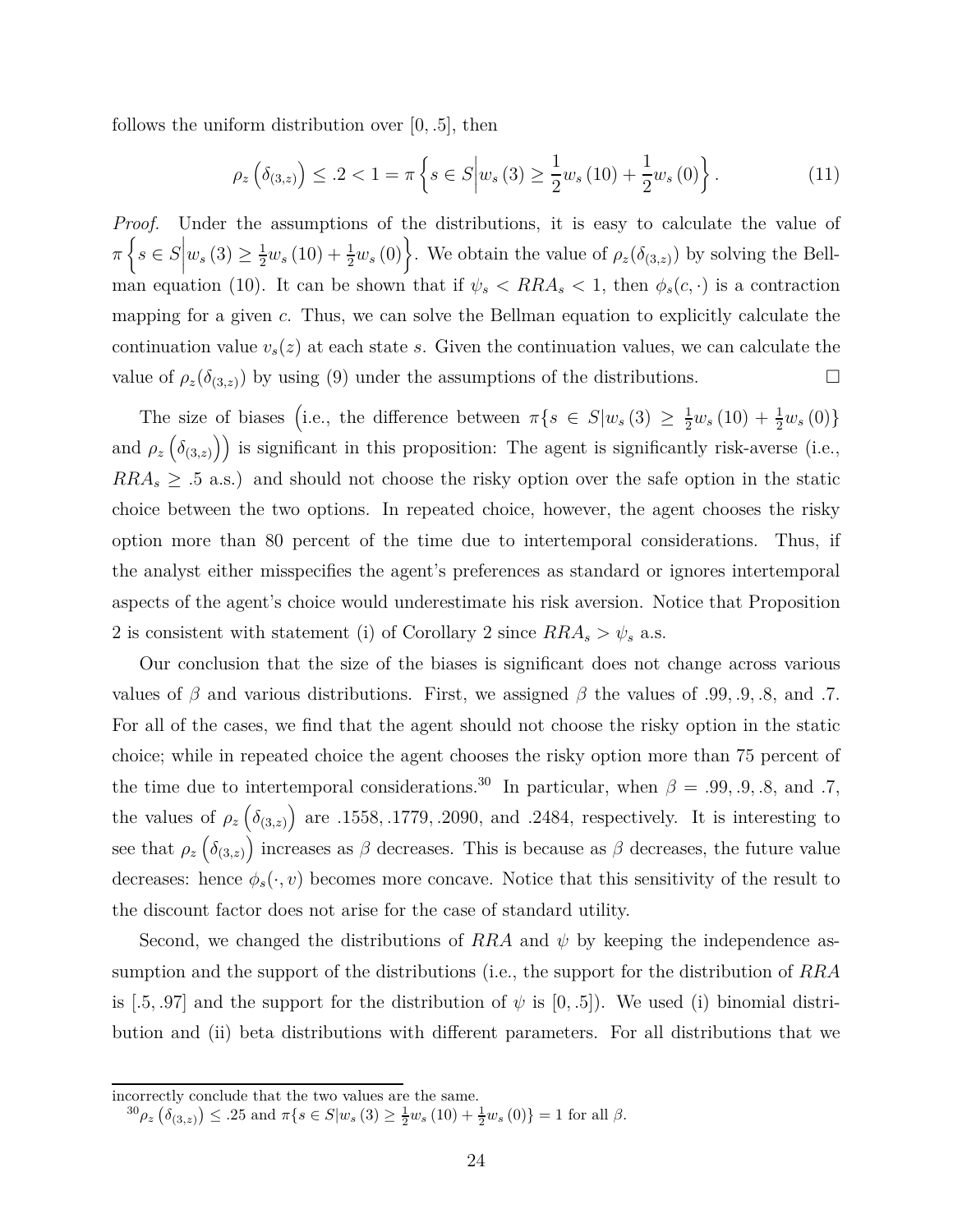used, the agent chooses the risky option at least about half of the time in repeated choice, although the agent should not choose the risky option in the static choice at all. In particular, when the distributions of RRA and  $\psi$  are both beta distributions with parameters  $(2, 2), (0.5, 0.5), (1, 3),$  and  $(3, 1),$  the values of  $\rho_z(\delta_{(3,z)})$  are  $0.0887, 0.2699, 0.0051$ , and  $0.4763$ , respectively. When the distributions of RRA and  $\psi$  are binomial distributions with parameter *.*5, the agent chooses the risky option almost always in repeated choice, although the agent should not choose the risky option in the static choice at all. Moreover, we relaxed the independence assumption; when the joint distribution is the uniform distribution over  $(\psi, RRA)$ such that  $0 \leq \psi < RRA \leq .97$ , the agent chooses the risky option about 68 percent of the time in the repeated choice, although he chooses the risky option only about 20 percent in the static choice.<sup>31</sup>

Finally, while it may be possible to obtain a qualitative result similar to Corollary 2 while assuming deterministic Epstein-Zin preferences, the importance of our analysis is that it provides a framework to assess the *quantitative* degree of bias in estimations such as Proposition 2. This is useful especially for dynamic discrete-choice models in which agents receive preference shocks over time. To the best of our knowledge, no such result–even a qualitative result–has appeared in the literature.<sup>32</sup>

#### **3.4 Dynamic Discrete Choice**

In the last application, we apply our model to a simple two-period dynamic discrete choice example to illustrate the effects of intertemporal preferences on inference. The purpose of this application is to illustrate how our model can be readily applied to problems of discrete choice estimation that allow for more general temporal preferences.

Following most applications in dynamic discrete choice, we adopt the population interpretation of stochastic choice in this subsection only. In other words, we consider a population of observationally identical agents facing the same choice problem. This is possible in our model under two assumptions. First, even though choices are not technically repeated (we consider only two periods), we can model this as the limit of delaying repetition for an arbitrarily number of periods (see Section 3.2). Second, we assume the state follows an

 $\frac{31}{2}$ In this case,  $\rho_z(\delta_{(3,z)}) = .8062$  and  $\pi\{s \in S | w_s(3) \geq \frac{1}{2}w_s(10) + \frac{1}{2}w_s(0)\} = .3255$ .

<sup>&</sup>lt;sup>32</sup> Epstein-Zin preferences have been widely used to resolve the equity premium puzzle in macro-finance. Those results, however, rely on equilibrium arguments that are intrinsically different from the analysis in Proposition 2.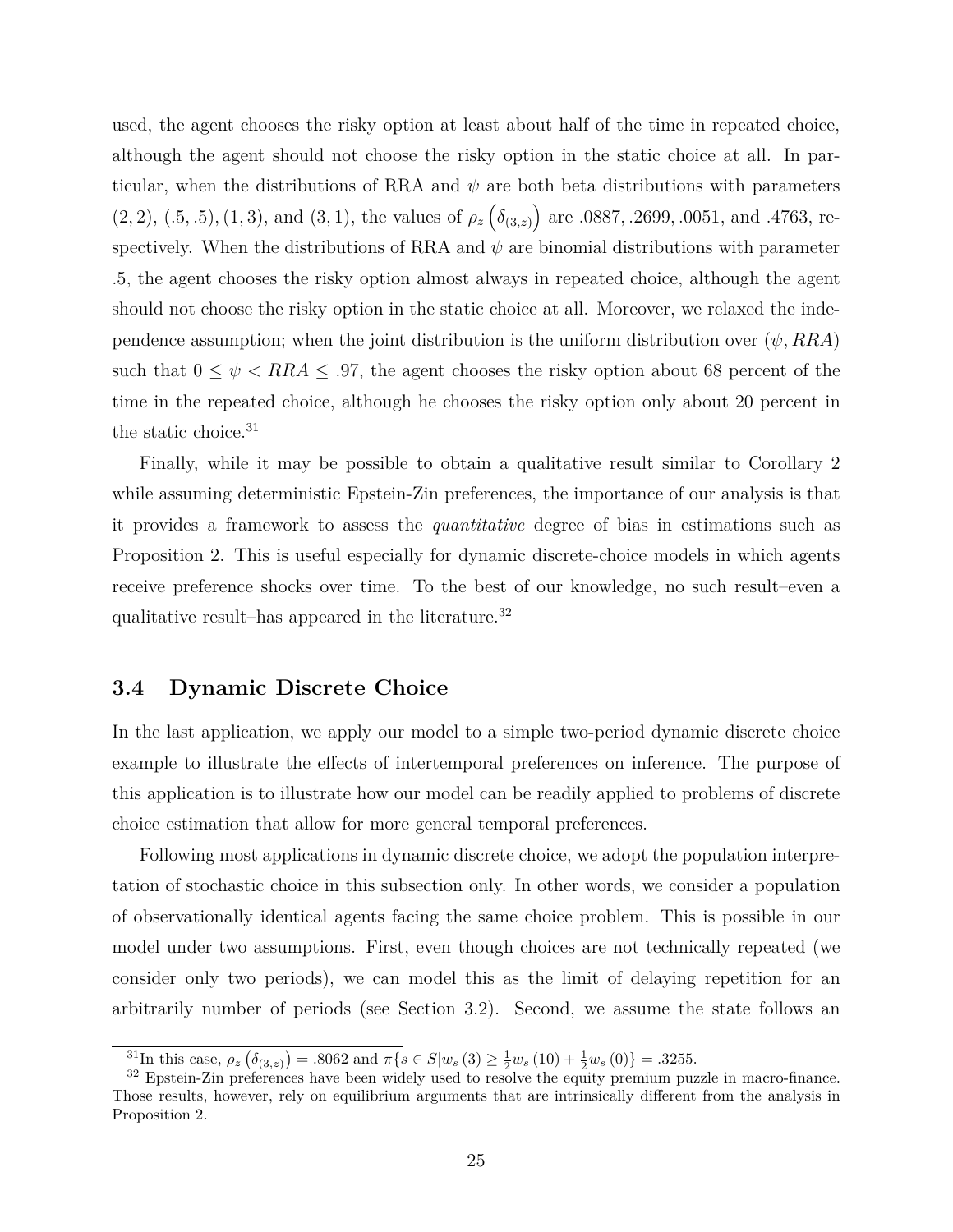i.i.d. process where the distribution of each agent's state tomorrow is exactly equal to the population distribution  $\pi$ <sup>33</sup> Under these assumptions, the long-run choice frequency that corresponds to stochastic choice also reflects the population choice. We can thus reinterpret stochastic choice in our ergodic model as a result of unobserved heterogeneity in a population of agents. The latter assumption is a typical assumption when estimating conditional choice probabilities in the dynamic discrete choice literature (see Hotz and Miller (1993)).

The setup is as follows. There is a population of agents who decide whether to purchase phone insurance (e.g., AppleCare) at the beginning of years 1 and 2. We are interested in modeling their choice of insurance. Let  $c<sub>s</sub>$  be the annual consumption value of the phone for an agent at state  $s \in S$ . We assume *s* is i.i.d. with stationary distribution  $\pi$ , which is also the population distribution of *s*. The price of insurance is *a*. In year  $t \in \{1, 2\}$ , there is  $p_t$  probability that the phone breaks down, in which case an agent's estimated cost for fixing a broken phone is  $\theta_s$ . Both the consumer and the analyst know *a*,  $p_1$ , and  $p_2$ . Only the consumer knows the repair cost  $\theta_s$ ; the analyst would like to estimate the distribution of  $\theta_s$ . For simplicity, we assume that  $c_s \geq a$  and  $c_s \geq \theta_s$  so all agents have positive final consumption. Note that in contrast to the application in the previous sections, utilities in this example appear stochastic to the analyst due to unobserved heterogeneity in the population (e.g., each agent's repair cost).

First, consider the case where all agents have risk-neutral standard preferences (i.e., stochastic Epstein-Zin from (6) with  $RAA_s = \psi_s = 0$ ). We study whether agents choose to buy insurance in year 1. Let  $\beta_s$  be the discount rate and *v* denote an agent's continuation value.<sup>34</sup> An agent will choose insurance if the following holds:

$$
(1 - \beta_s) (c_s - a) + \beta_s v \ge p_1 ((1 - \beta_s) (c_s - \theta_s) + \beta_s v) + (1 - p_1) ((1 - \beta_s) c_s + \beta_s v),
$$

or, equivalently,  $\theta_s \ge a/p_1$ . If we let *b* denote the "buy insurance" option, *r* denote the "not buy insurance" option and  $z = \{b, r\}$  denote the menu, then the probability that insurance is purchased is given by

$$
\rho_z^*(b) = \pi \left\{ s \in S : \theta_s \ge a/p_1 \right\}.
$$
\n(12)

Naturally, lower values of  $\theta_s$  correspond to fewer agents choosing insurance.

Next, we consider the case where all agents have non-standard preferences. For instance,

<sup>&</sup>lt;sup>33</sup> We can relax this assumption as long as the stationary distribution of the (possibly non-i.i.d.) state process is the same as the population distribution.

<sup>&</sup>lt;sup>34</sup> This is the same for all agents since the distribution of next period's state is  $\pi$  for everyone.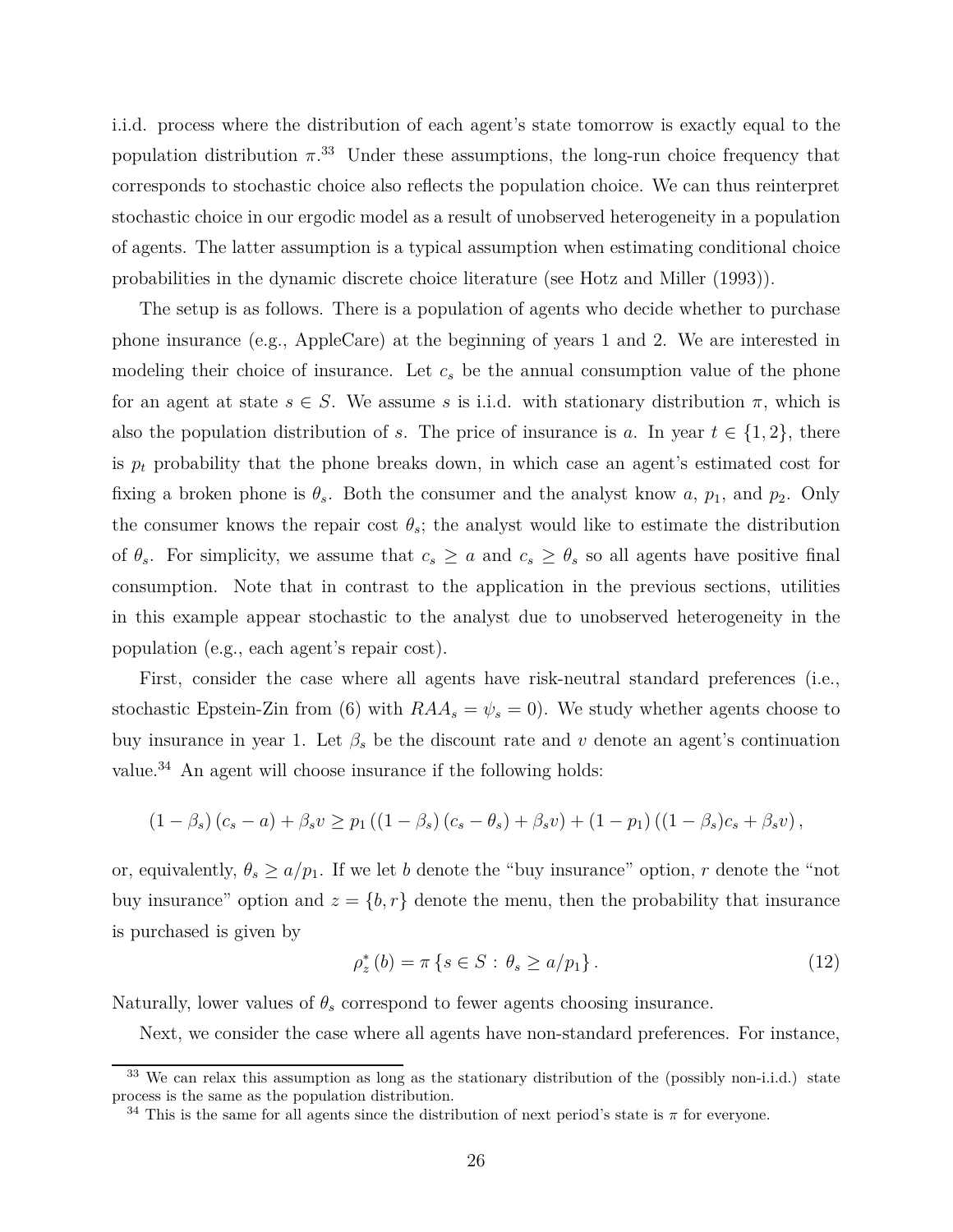suppose the utility of an agent in state  $s \in S$  is given by stochastic Epstein-Zin with risk neutrality (i.e.,  $RAA_s = 0$ ):

$$
\phi_s(c, v) = \left( (1 - \beta_s)c^{1 - \psi_s} + \beta_s v^{1 - \psi_s} \right)^{\frac{1}{1 - \psi_s}}, \qquad (13)
$$

where  $\psi_s$  captures the agent's desire for consumption smoothing as in the previous subsection. Note that when the continuation value *v* is zero, this reduces to standard risk-neutral utility. Now, the probability that insurance is chosen is given by

$$
\rho_z(b) = \pi \left\{ s \in S : \phi_s(c_s - a, v) \ge p_1 \phi_s(c_s - \theta_s, v) + (1 - p_1) \phi_s(c_s, v) \right\},\tag{14}
$$

where

$$
v := \int_{S} \max \left\{ \phi_s \left( b' \right), \phi_s \left( r' \right) \right\} d\pi
$$

is the value of the continuation menu  $z' = \{b', r'\}$ , where *b'* and *r'* correspond to purchasing insurance or not respectively.

We now demonstrate how ignoring intertemporal preferences would lead to biased estimation of  $\theta_s$  in this dynamic discrete choice problem. Suppose that agents' utilities are non-standard and given by equation (13) and, hence, the insurance adoption rate is given by  $\rho_z(p)$  from equation (14). The analyst however misspecifies the model and assumes that utilities are standard. In this misspecified model, the insurance adoption rate is given by  $\rho_z^*(p)$  from equation (12). The following proposition characterizes the comparison between  $\rho_z^*(p)$  and  $\rho_z(p)$  depending on the agents' intertemporal preferences.

**Proposition 3.** Suppose that  $\rho^*$  and  $\rho$  are given as in equations (12) and (14), respectively.

- (i)  $\psi_s \leq 0$  (i.e.  $RRA_s$ ) a.s. implies  $\rho_z(p) \leq \rho_z^*(p)$ .
- (ii)  $\psi_s \geq 0$  (i.e.  $RRA_s$ ) a.s. implies  $\rho_z(p) \geq \rho_z^*(p)$ .

*Proof.* Note that  $\phi_s(\cdot, v)$  is convex if  $\psi_s \leq 0$ . Thus,  $\phi_s(\cdot, v)$  is risk-loving so

$$
\phi_s(c_s - a, v) \ge p_1 \phi_s(c_s - \theta_s, v) + (1 - p_1) \phi_s(c_s, v)
$$

implies  $c_s - a \geq p_1 (c_s - \theta_s) + (1 - p_1) c_s$ . This means that  $\rho_z(p) \leq \rho_z^*(p)$  as desired. The case for  $\psi_s \geq 0$  is symmetric.

Proposition 3 implies that if *ψ<sup>s</sup>* is negative for almost all agents, then ignoring intertem-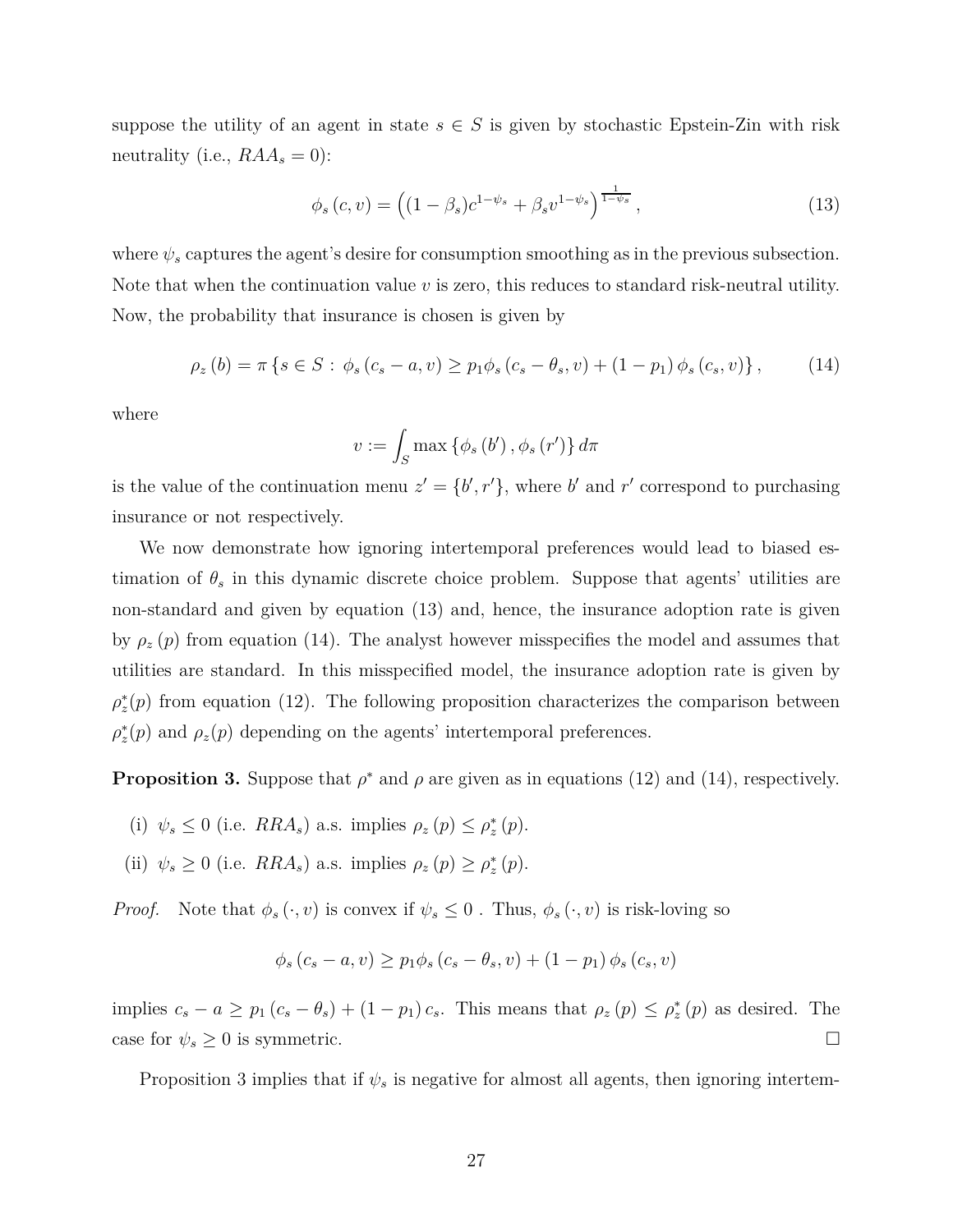poral preferences will result in *underestimation* of repair costs.<sup>35</sup> To see this, note that the analyst misinterprets the observed adoption rate  $\rho_z(p)$  as  $\rho_z^*(p)$  and will estimate  $\theta_s$  based on the misspecified model (12). Proposition 3 shows that  $\rho_z(p) \leq \rho_z^*(p)$  when  $\psi_s$  is negative a.s. This means that if the analyst observes a low adoption rate, she would incorrectly infer that repair costs are low.<sup>36</sup> In reality however, agents are more willing to decline insurance due to their intertemporal preferences. The implication for when *ψ<sup>s</sup>* is positive for almost all agents is symmetric.

For an intuitive understanding of why Proposition 3 holds, recall Corollary 2 and Proposition 2. Note that buying (not buying) insurance in Proposition 3 corresponds to choosing the safe option (resp., the risky option) in Corollary 2 and Proposition 2. This is because if agents purchase insurance, their payoffs are constant. Note also that assuming the standard model corresponds to delaying forever (i.e.,  $\rho_z^* = \rho_{z+\infty}$ ). Therefore, under the assumption of risk neutrality (i.e.,  $RAA = 0$ ), statements (i) and (ii) in Proposition 3 correspond respectively to statements (i) and (ii) in Corollary 2 (i.e., Proposition 2 with infinite delay (i.e.,  $t = \infty$ )). The reasoning for Proposition 3 then follows as in Corollary 2 and Proposition 2.

This example illustrates how our model can be readily applied to problems of discrete choice estimation that allow for more general temporal preferences. Although we assumed risk neutrality for simplicity, this example can be easily generalized to accommodate nontrivial risk attitudes. Our example is straightforward but it serves to illustrate the inherent inference issues that can arise if intertemporal preferences are not taken into account in many applications of dynamic discrete choice estimation. While ignoring intertemporal preferences would obviously affect inference, our main point is understanding the systematic way in which intertemporal preferences affect estimation as outlined in Proposition 3.

We conclude this section by explaining how to incorporate additive shocks widely used in the dynamic discrete choice literature. With additive errors  $\varepsilon_s$ , the utility if the phone breaks is given by

$$
u_s (c_s - \theta_s, z) = \phi_s (c_s - \theta_s + \varepsilon_s (c_s - \theta_s), v_s (z)),
$$

where  $\theta_s$  is the repair cost. The same argument for Proposition 3 then applies in this setting. If  $\psi_s$  is negative for almost all agents, then ignoring intertemporal preferences will result in

<sup>&</sup>lt;sup>35</sup> Since we are considering risk-neutral agents  $(RRA<sub>s</sub> = 0)$ ,  $\psi<sub>s</sub>$  is negative corresponds to preference for early resolution of uncertainty.

<sup>&</sup>lt;sup>36</sup> Recall that a lower adoption rate corresponds to lower values of  $\theta_s$  from equation (12).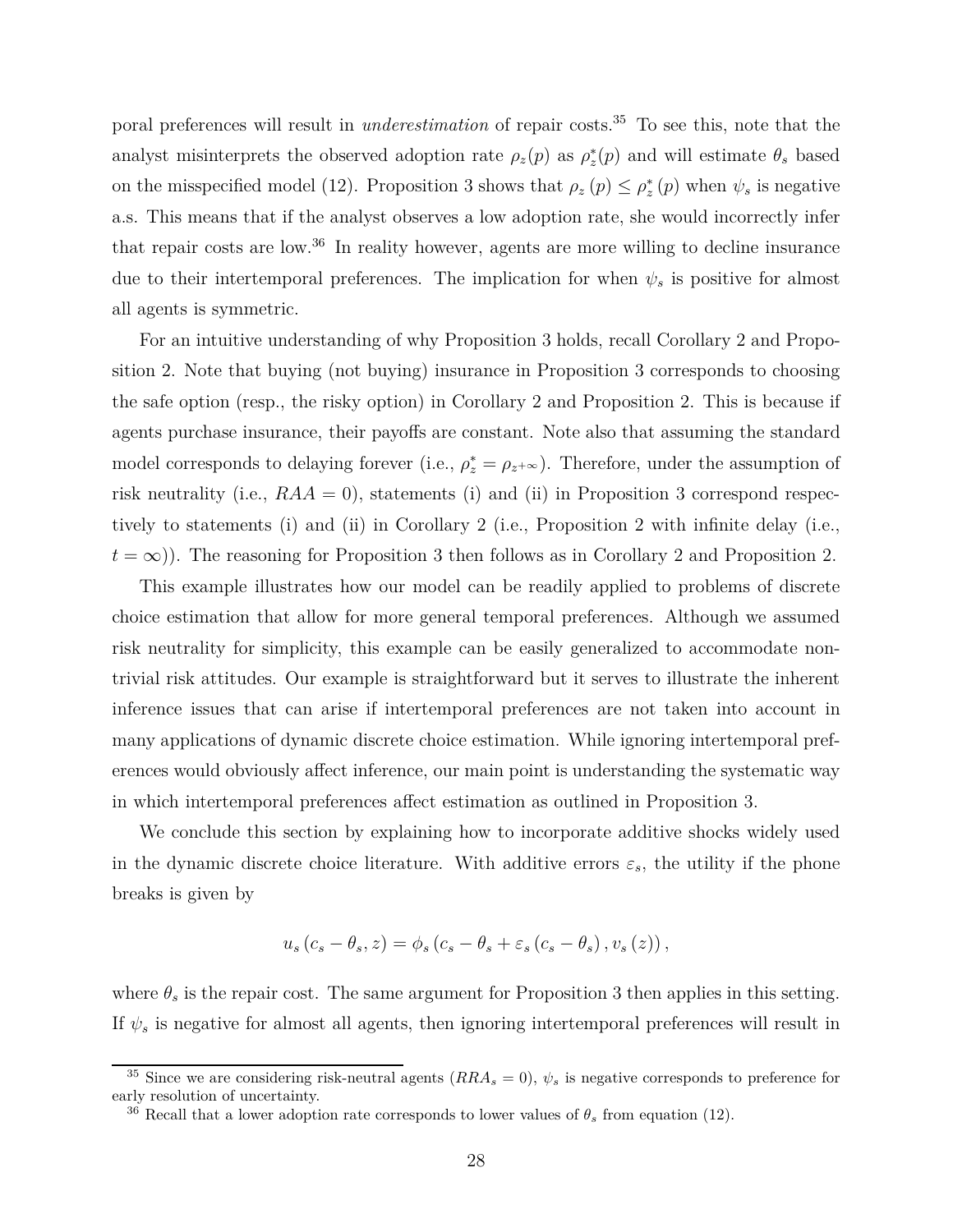underestimation of repair costs. Vice-versa, if  $\psi_s$  is positive for almost all agents, then ignoring intertemporal preferences will result in overestimation of repair costs.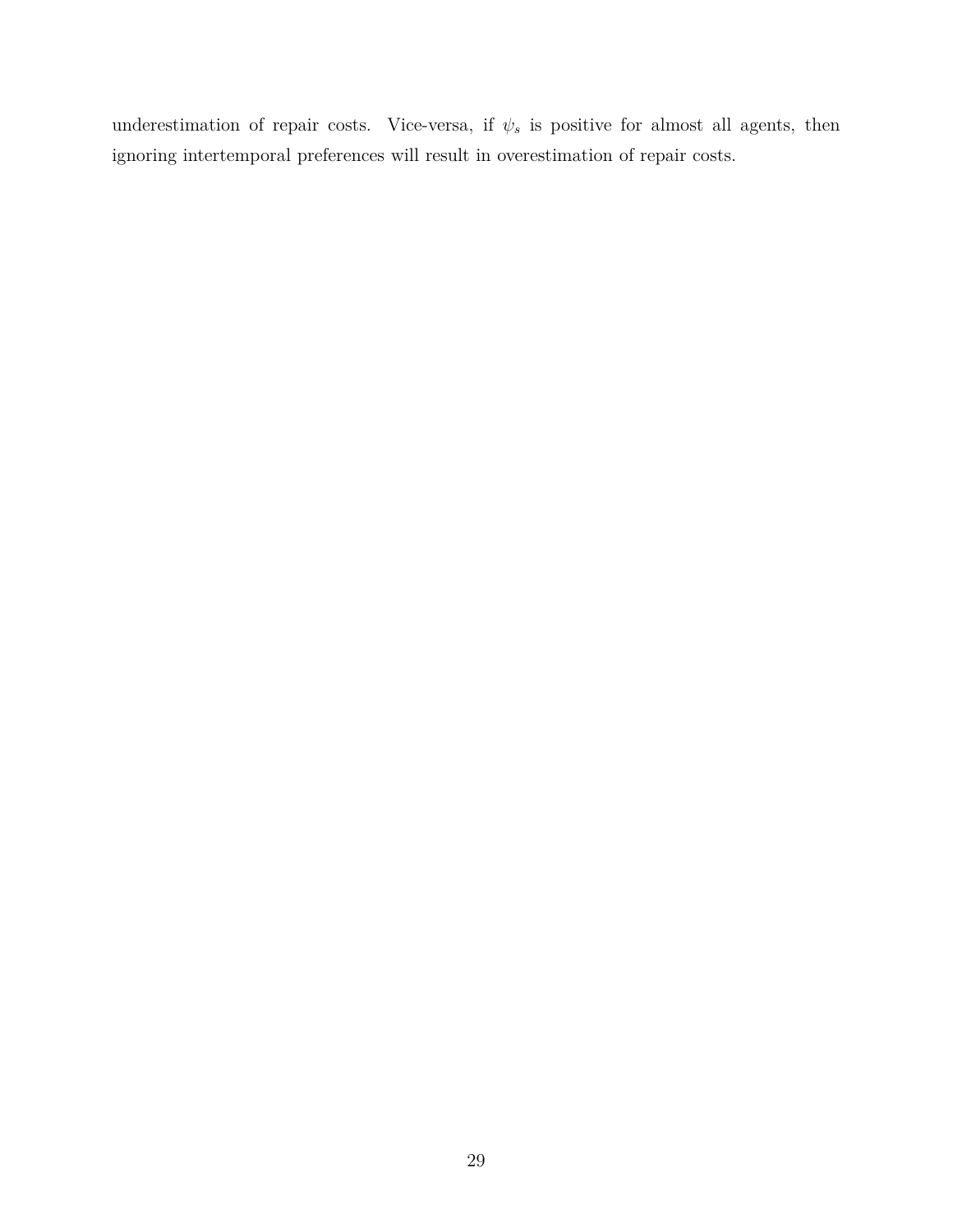### **4 Intertemporal Preferences**

### **4.1 Independence of Continuation Menus**

In Section 3, we demonstrated how the explicit modeling of repeated choice is paramount for an analyst interested in elicitation or inference when the agent has non-standard intertemporal preferences. In this section, we formalize when repeated choice needs to be taken into account by the analyst versus when it is unnecessary to do so as in static random choice. In the case of the latter, we say the stochastic choice satisfies an axiom called *Independence of Continuation Menus.*

To illustrate, recall Example 1 where the menu consists of a risky option that yields \$10 and \$0 with equal probability and a safe option that yields \$3 for sure. Proposition 1 implies that the probability of choosing the risky option over the safe option depends on the timing of the next repetition; in other words, continuation menus matter unless the agent is indifferent to the timing of resolution of uncertainty. On the other hand, in Example 2 where we assume standard utility, the only thing that matters is the distribution of current consumption; in that case, choice is independent of continuation menus.

We now formalize these concepts. Fix a menu  $z \in Z$  and for every  $p \in z$ , let  $p_Z \in \Delta Z$ denote the distributions of next-period continuation menus. Given a menu *z*, suppose  $p_Z =$  $q_Z$  for all  $p, q \in z$  so the distribution of the agent's next-period continuation menu is the same regardless of what the agent chooses. We call such a menu 1*-period invariant*. 37

The following definition characterizes when choice is independent of next-period continuation menus. To introduce the definition, for any menu  $z \in Z$  and for every  $p \in z$ , let  $p_M \in \Delta M$  denote the distributions of current consumption and let

$$
z_M := \{ p_M \in \Delta M \; : \; p \in z \}
$$

denote the menu of consumption distributions.

Consider a menu *z* where  $p_Z = r$  for all  $p \in z$  so *z* is 1-period invariant. Now, construct another menu from *z* by switching the distribution of next-period menus from *r* to *r'* but leaving the distribution of current consumption the same. Call this new menu *y*. In other words,  $z_M = y_M$  and  $q_Z = r'$  for all  $q \in y$ . Note that both *z* and *y* are 1-period invariant. *1-Period Independence of Continuation Menus* states that choice probabilities in *y* and *z*

<sup>&</sup>lt;sup>37</sup> Note that every 1-period menu is 1-period invariant. The converse is not true.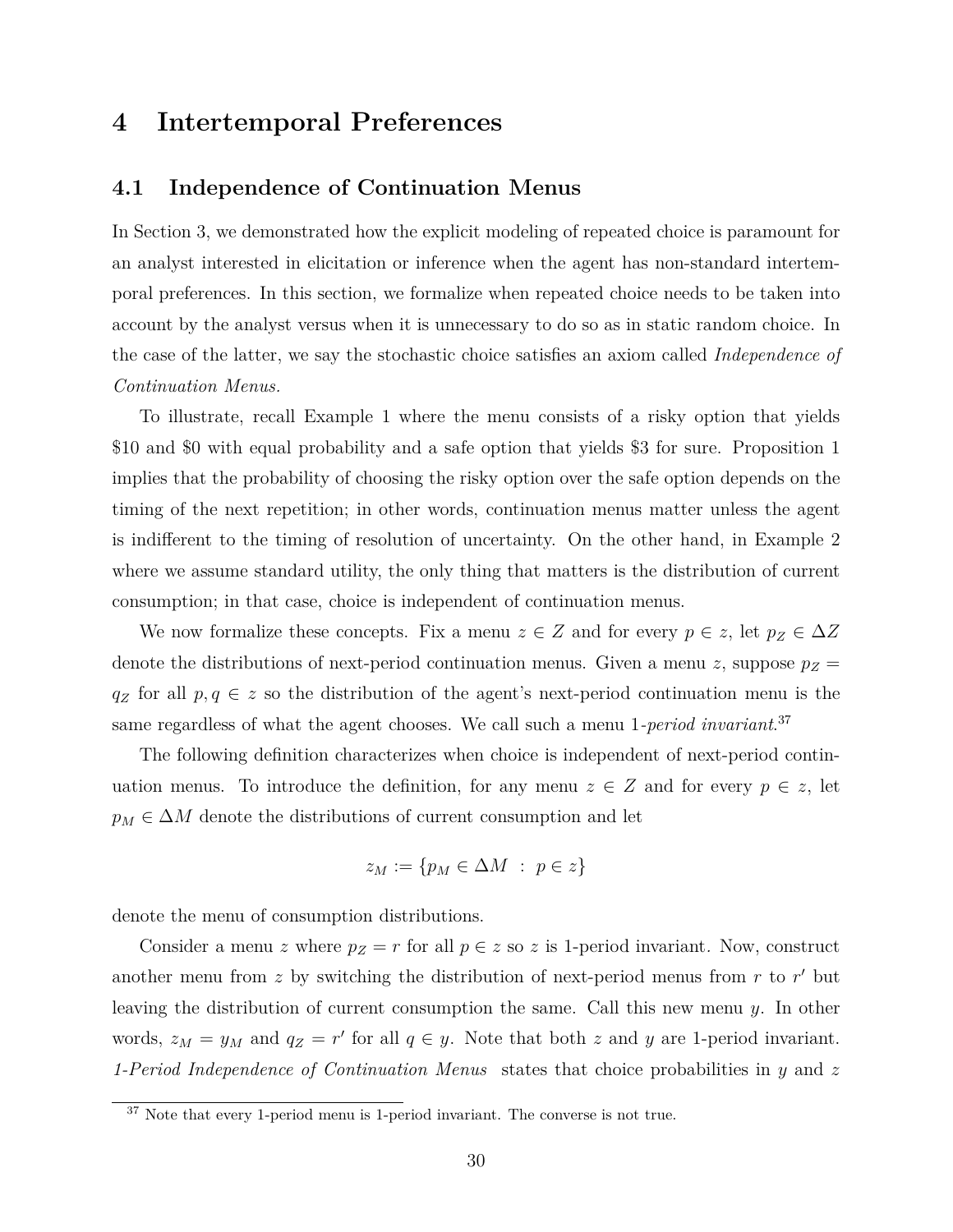are the same; in other words, switching the common distribution of next-period menus does not alter stochastic choice.

**Definition.** *ρ* satisfies *1-Period Independence of Continuation Menus (1-ICM)* if for all 1-period invariant  $z, y \in \mathbb{Z}^*, p \in z$  and  $q \in y$ ,

$$
p_M = q_M
$$
 and  $z_M = y_M \implies \rho_z(p) = \rho_y(q)$ .

Under 1-ICM, the agent evaluates current consumption independent of next-period continuation menus. In fact, it implies the separability axiom of Frick et al. (2018) which is the stochastic analog of the standard separability axiom of Fishburn (1970). This follows from the fact when current consumption is evaluated independent of next-period continuation menus, the agent will naturally ignore correlations between current consumption and next-period menus.

1-ICM is applicable only to menus that are 1-period invariant. This is the case in Proposition 1 where *z* is 1 period and  $y = z^{+t}$  for some *t* so  $z_M = y_M$ .<sup>38</sup> In general however, we may consider menus that are *not* 1-period invariant. Suppose the analyst is interested in eliciting the agent's discount factor. In order to do this, she would need to offer repeated menus of *at least* 2 periods.<sup>39</sup>

We now extend our notion of independence beyond the first period. For simplicity, we will focus on menus such that every continuation menu before time *t* is degenerate. We call such menus *t-simple*. For every option in a *t*-simple menu, we can consider its distributions over *t*-period consumptions and continuation menus. Formally, let  $M_1 := M$ , and recursively define  $M_t := M \times \Delta M_{t-1}$ . Let  $p_{M_t} \in \Delta M_t$  denote the *t*-period distribution of consumption and let

$$
z_{M_t} := \{ p_{M_t} \in \Delta M_t \; : \; p \in z \}
$$

denote the menu of *t*-period consumption distributions. Also let  $p_{Z_t} \in \Delta(\Delta(\cdots \Delta Z))$  denote the *t*-period distribution of continuation menus where the  $\Delta(\cdot)$  operator is applied *t* times.

<sup>&</sup>lt;sup>38</sup>In Proposition 1, note that for all  $p \in z$ ,  $p_Z = \delta_z$  while for all  $q \in y$ ,  $q_Z = \delta_{(0,...,y)}$  which corresponds to 0 consumption for *t* periods followed by *y*. Hence, both *y* and *z* are 1-period invariant. Proposition 1 implies that if  $\psi_s = RRA_s$  a.s., then  $\rho_z \left( \delta_{(c,z)} \right) = \rho_{z^t} \left( \delta_{(c,z)}^{+t} \right)$  which agrees exactly with 1-ICM.

<sup>39</sup>For instance, let *p* correspond to an early option of consuming \$10 today and *q* correspond to a later option of consuming \$15 tomorrow. Let  $z = \{p, q\}$  where  $p = (10, 0; z)$  and  $q = (0, 15; z)$ . In this case,  $p_Z = \delta_{(0,z)} \neq \delta_{(15,z)} = q_Z$  so *z* is not 1-period invariant. As a result, 1-ICM no longer applies.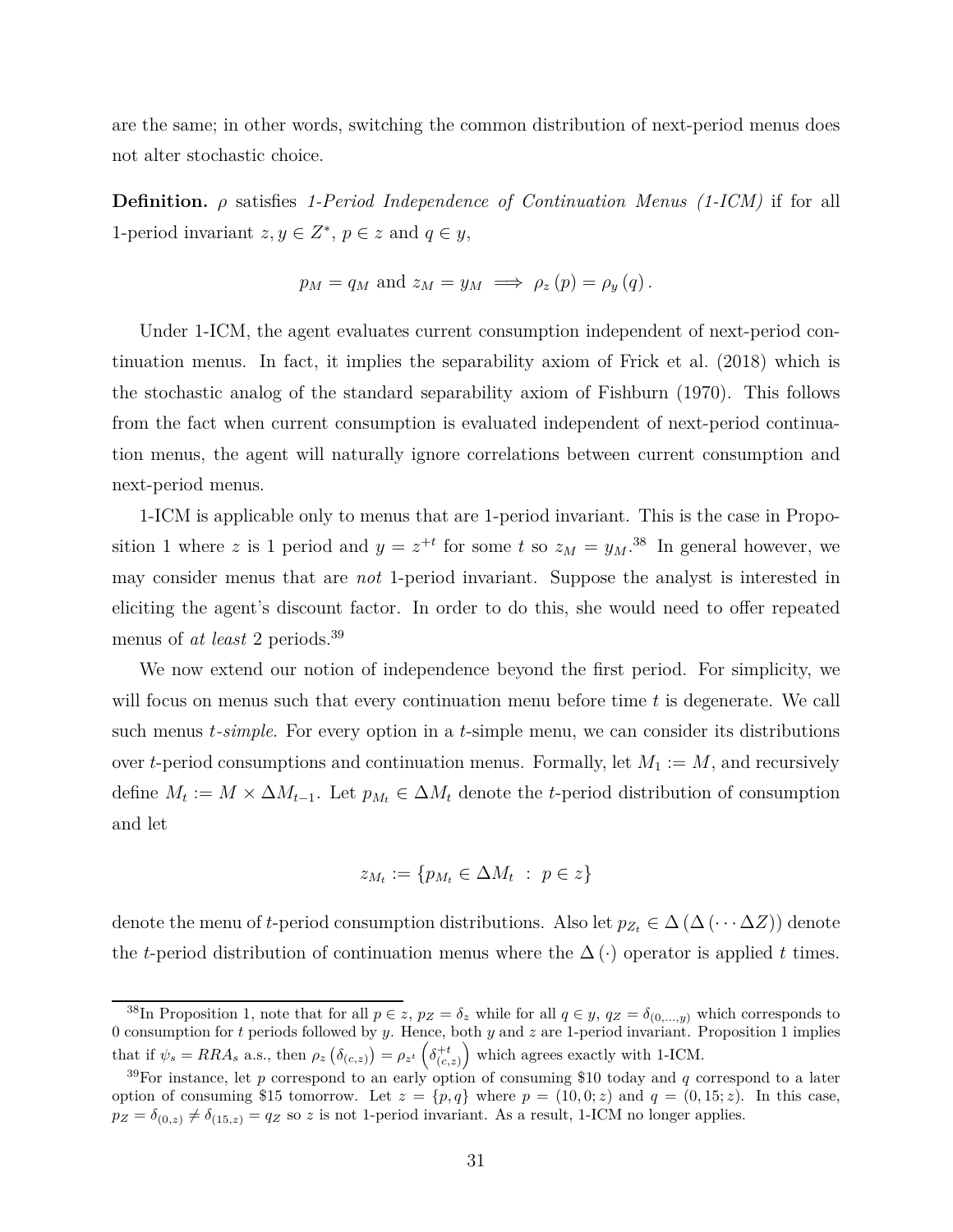Given a menu *z*, if  $p_{Z_t} = q_{Z_t}$  for all  $p, q \in \mathbb{Z}$ , then the menu is *t*-period invariant.<sup>40</sup>

The next definition characterizes when choice is independent of all continuation menus. It extends 1-ICM from one period to *t* periods. Similar to the reasoning for 1-ICM, ICM implies that switching the common distribution of continuation menus does not alter stochastic choice.

**Definition.** *ρ* satisfies *t-Period Independence of Continuation Menus (t-ICM)* if for all *t*period invariant  $z, y \in \mathbb{Z}^*, p \in z$  and  $q \in y$ ,

$$
p_{M_t} = q_{M_t}
$$
 and  $z_{M_t} = y_{M_t} \implies \rho_z(p) = \rho_y(q)$ .

Moreover, *ρ* satisfies *Independence of Continuation Menus (ICM)* if it satisfies *t*-ICM for all  $t \in T$ .

In the following, we characterize utility processes that satisfy ICM. First, consider the following class of additively separable utility processes.

**Definition.** A utility process is *additively separable* if there is a random vNM utility *ws*, a random function  $\varphi_s$  and a random discount factor  $\beta_s$  such that a.s.

$$
\phi_s(c, v) = (1 - \beta_s) w_s(c) + \beta_s \varphi_s(v).
$$

Note that an additively separable utility process is standard if and only if  $\varphi_s(v) = v$  a.s.

The main result of this section shows that 1-ICM exactly characterizes additively separable utility while ICM exactly characterizes standard utility. As mentioned, standard utility has been widely assumed in dynamic discrete choice analysis.<sup>41</sup>

**Theorem 2.** Suppose  $\rho$  is ergodic. Then,

- (i) it satisfies ICM if and only if its utility process is standard.
- (ii) it satisfies 1-ICM if and only if its utility process is additively separable.
- (iii) it satisfies ICM if and only if it satisfies 1-ICM and 2-ICM.

*Proof.* See Appendix E.1. □

<sup>40</sup> As in 1-period menus, every simple t-period menu is *t*-period invariant but the converse is not true.

<sup>&</sup>lt;sup>41</sup> It corresponds to an infinite-horizon Markovian version of the Bayesian Evolving Utility model of Frick et al. (2018).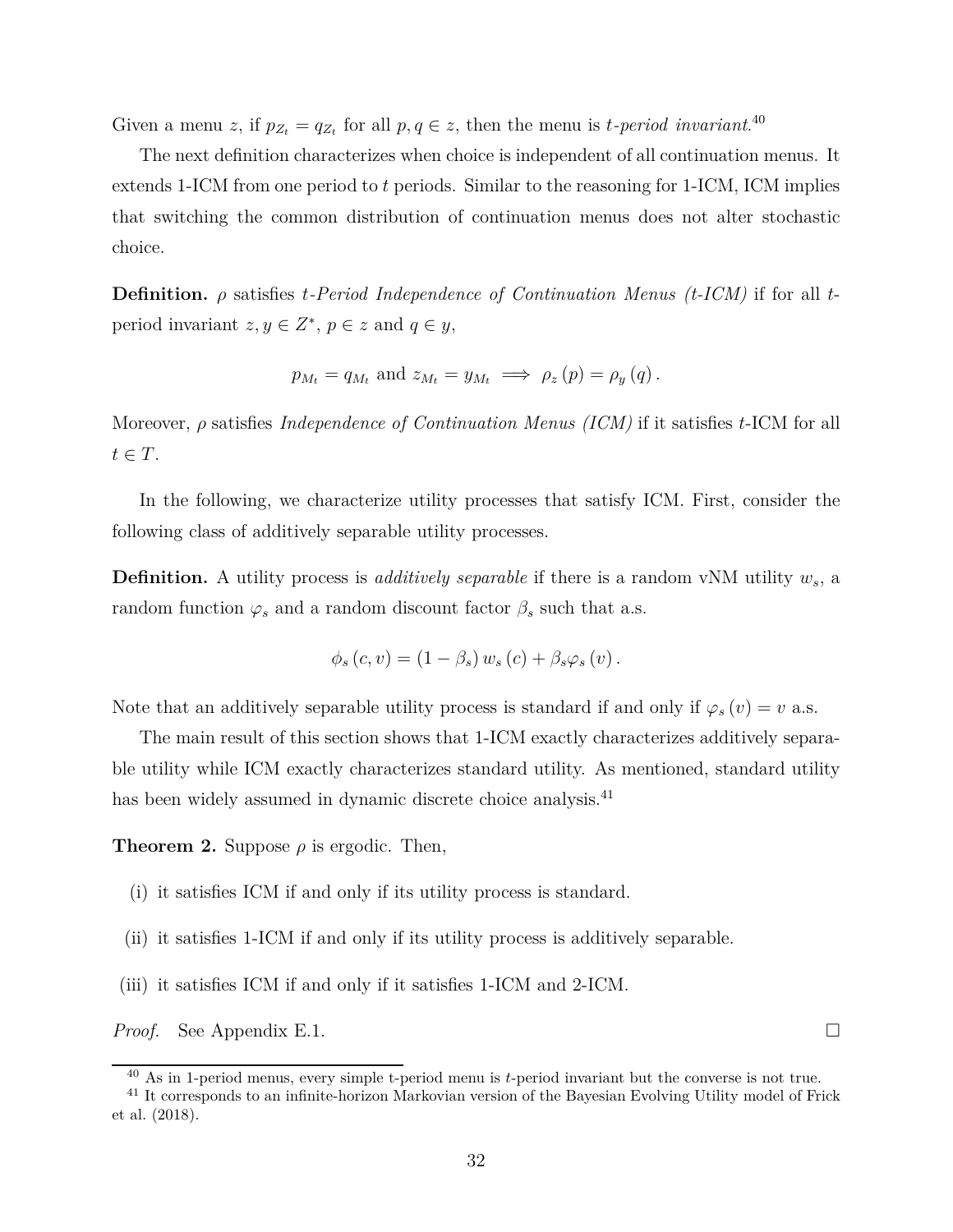While it may not be surprising that standard utility ensures ICM, Theorem 2 (i) interestingly shows that ICM implies standard utility. In other words, whenever the agent has non-standard intertemporal preferences (i.e., non-standard utility), there exists some repeated choice problem where continuation menus matter; ignoring repeated choice in such a problem would result in biased inference. Remember that standard utility was exactly the case assumed in Example 2 where our ergodic model reduces to the static model of random expected utility.

Theorem 2 (ii) and (iii) show that while the additive separability is sufficient to ensure 1-ICM, it is insufficient to ensure ICM. In other words, when an agent has a additively separable utility process, the analyst can ignore repetition for 1-period menus but not 2-period ones.

# **4.2 Resolution of Uncertainty, Repeated Independence, and Standard Utility**

In this subsection, we relate ICM with other well-studied intertemporal preferences of timing of resolution of uncertainty. In particular, we first show that the indifference to the timing of resolution of uncertainty is not enough to characterize ICM. We show that a *repeated version* of independence axiom together with the indifference to the timing of resolution of uncertainty characterize ICM. Given the equivalence between the standard utility model and ICM proved in Theorem 2, this characterization has an additional important implication: these two axioms characterize the standard utility model.

Consider the stochastic Epstein-Zin preferences of Section 3.1 and note that if the agent satisfies *Indifference to Timing of Resolution of Uncertainty (IRU)* (i.e., both PEU and PLU), then the utility process is standard (i.e.,  $\psi_s = R A A_s$  a.s.). Given Theorem 2, this means that under stochastic Epstein-Zin preferences, IRU ensures that ICM is satisfied. For general utility processes however, IRU does not imply ICM; it implies a stochastic version of the classic Uzawa-Epstein preferences.

**Definition.** A utility process is *stochastic Uzawa-Epstein* if there are vNM utilities *w<sup>s</sup>* and  $\beta_s$  such that a.s.

$$
\phi_s(c, v) = (1 - \beta_s(c)) w_s(c) + \beta_s(c) v.
$$

**Proposition 4.** Suppose  $\rho$  is ergodic. Then,

(i) it satisfies PEU (PLU) if and only if  $\phi_s(c, \cdot)$  is convex (resp., concave) a.s.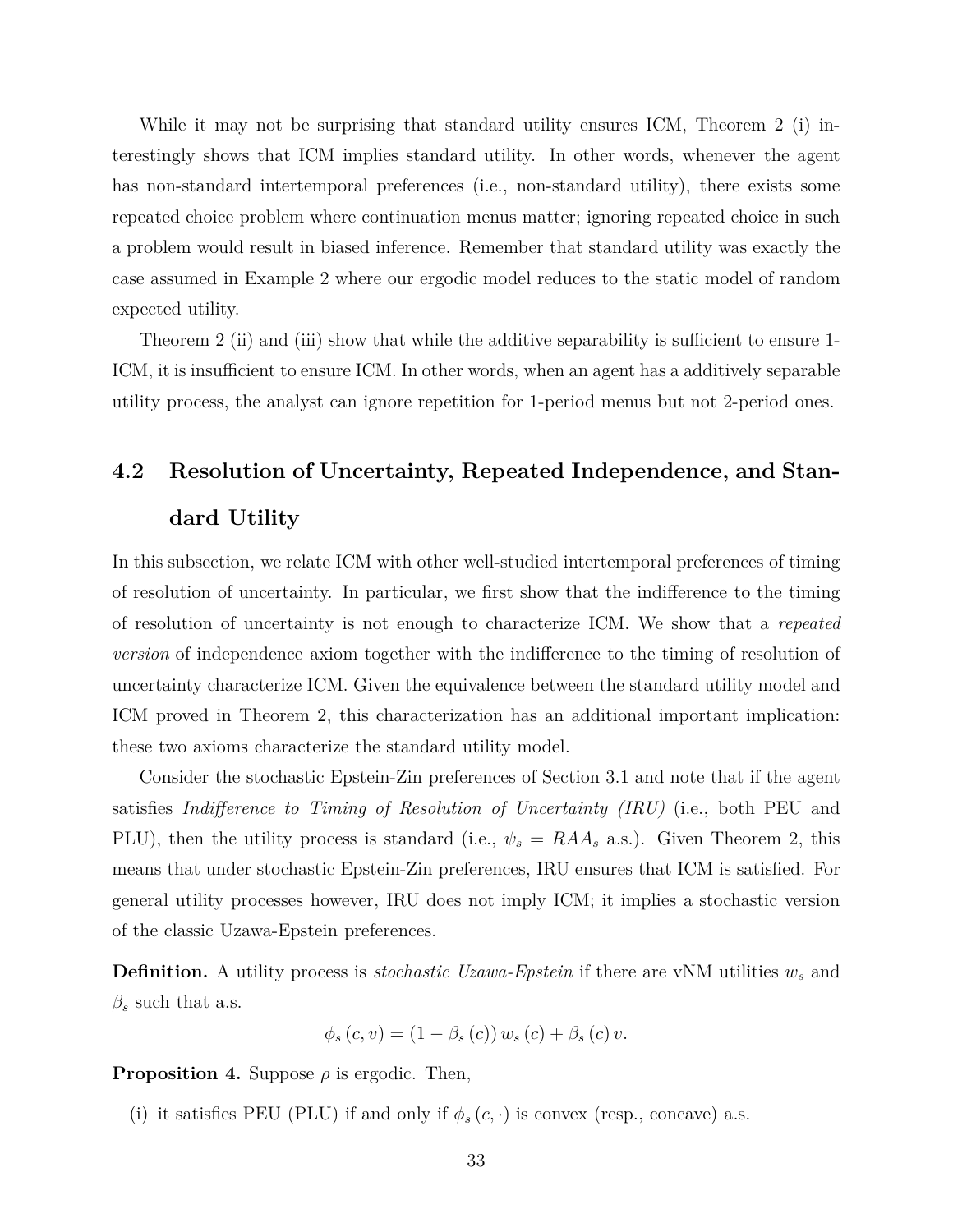(ii) it satisfies IRU if and only if its utility process is stochastic Uzawa-Epstein.

*Proof.* Suppose  $\rho$  exhibits PEU. We thus have a.s.

$$
\alpha \phi_s(c, v_s(z)) + (1 - \alpha) \phi_s(c, v_s(y)) \ge \phi_s(c, \alpha v_s(z) + (1 - \alpha) v_s(y)).
$$

Since this is true for all *z* and *y*, the result follows. The case for PLU is symmetric. If  $\phi(c, \cdot)$ is both concave and convex, then it is linear. Thus,  $\phi_s(c, v) = (1 - \beta_s(c)) w_s(c) + \beta_s(c) v$ for  $\beta_s(c) > 0$  for all  $c \in M$ .

Proposition 4 is the stochastic analog of Theorem 1 of Epstein (1983). Since stochastic Uzawa-Epstein is strictly more general than the standard model, Proposition 4 implies that IRU is too weak to ensure ICM. In fact, since Uzawa-Epstein utilities are not additively separable, it follows from Theorem 2 (ii) that IRU will not even ensure 1-ICM. It is easy to see this in the functional form of Uzawa-Epstein utility as the value of continuation menus has nontrivial effects on current consumption utility via the term  $\beta_s(c)$ .

Given that IRU does not ensure ICM but ICM implies IRU (since every standard utility satisfies IRU), it is natural to ask what additional property will bridge the gap between IRU and ICM. It turns out to be a repeated version of classic independence axiom. To illustrate, recall Example 1 where the 1-period menu *z* consists of a risky option that yields \$10 and \$0 with equal probability and a safe option that yields \$3 for sure. Suppose we wanted to test the independence axiom in this repeated setup by mixing both the risky and safe options with a third option *r* that yields \$4 for sure. Let *y* denote this new 50-50 mixture of *z* and *r*. Note that *y* is also a 1-period menu and consists of two options: one option that yields \$10 with probability 0*.*25, \$0 with probability 0*.*25, and \$4 with probability 0*.*50; the other option yields \$3 and \$4 with equal chance. Importantly, regardless of what happens, the agent will face *y* for sure next period so this mixture is repeated every period ad infinitum. We use the notation  $y = 0.5z \otimes 0.5r$  to denote this 50-50 repeated mixture between z and r. This corresponds exactly to repeated testing of the classic independence axiom.

We now formalize this concept. First consider a 1-period menu  $z \in Z^*$  in which every  $p \in z$  can be expressed as  $(p_M ; z)$ . Consider repeatedly mixing *z* with some  $r \in \Delta M$ . This yields the new 1-period menu, denoted by  $\alpha z \otimes (1 - \alpha) r \in Z^*$ , such than any element of the 1-period menu is of the form

$$
(\alpha p_M + (1 - \alpha) r \; ; \; \alpha z \otimes (1 - \alpha) r).
$$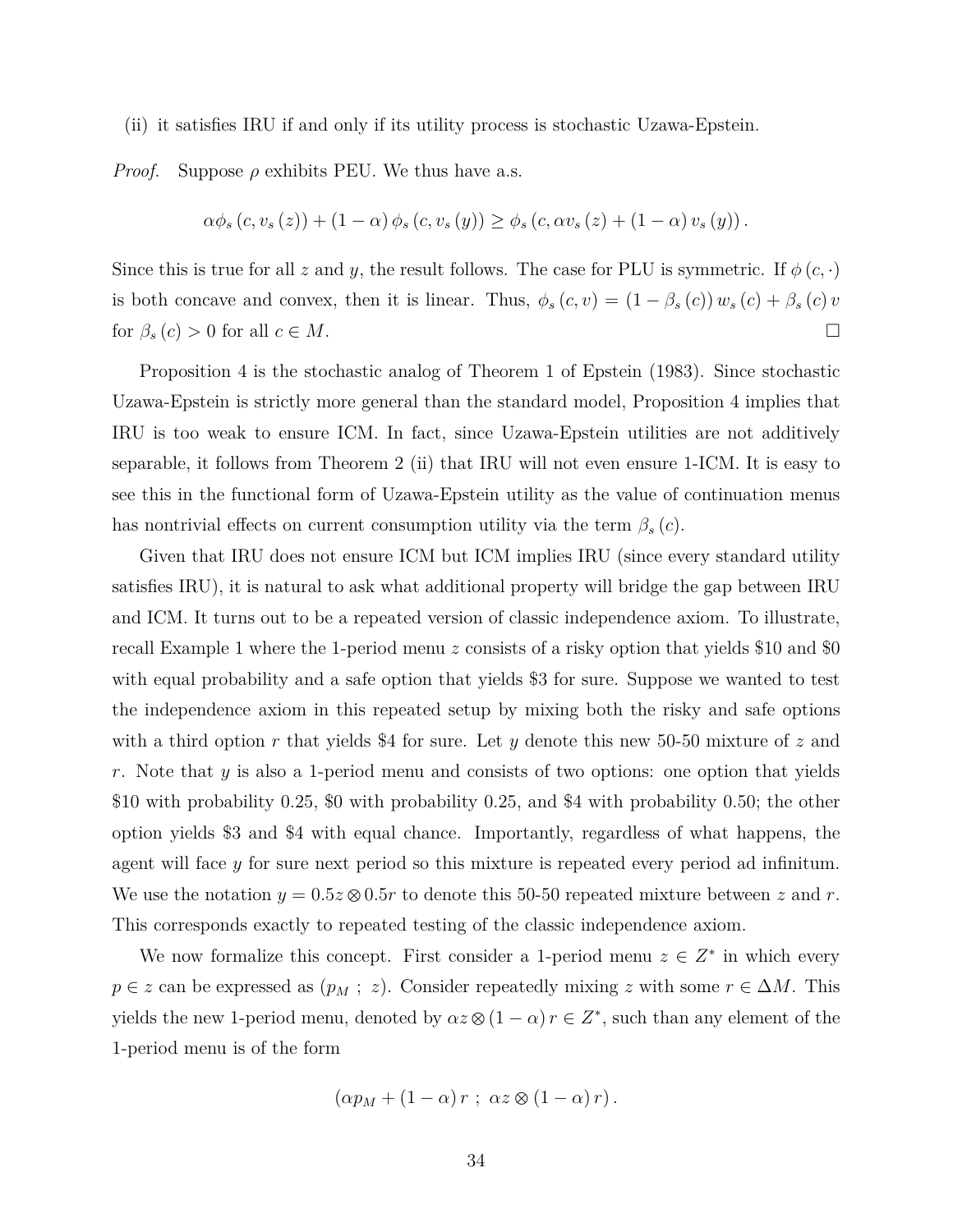In other words, every option is mixed with *r* every period. We denote the element of  $\alpha z \otimes (1 - \alpha) r \in Z^*$  by  $\alpha p \otimes (1 - \alpha) r$ . We can extend this to all *t*-period simple menus (see Appendix G) and define repeated independence as follows.

**Definition.**  $\rho$  satisfies *Repeated Independence (RI)* if for all *t*-simple  $z \in Z^*$ ,  $\alpha > 0$  and *r* ∈ ∆*M*

$$
\rho_z(p) = \rho_{\alpha z \otimes (1-\alpha)r} (\alpha p \otimes (1-\alpha) r).
$$

RI is exactly the classic independence axiom in our repeated choice setup. In fact, it corresponds to the linearity axiom in the static random expected utility model of Gul and Pesendorfer (2006). The main result of this subsection shows that IRU in addition to RI exactly characterizes ICM. Moreover, under IRU, RI is equivalent to 1-ICM.

**Theorem 3.** Suppose  $\rho$  is ergodic. Then the following statements are equivalent:

- (i) it satisfies ICM.
- (ii) it satisfies IRU and RI.
- (iii) it satisfies IRU and 1-ICM.
- (iv) the utility process is standard.

*Proof.* For the equivalence between (i) and (ii), see Appendix E.3. The equivalence between (i) and (iii) follows from Theorem 2, , Proposition 4, and the fact that any additively separable Uzawa-Epstein utility must be standard. The equivalence between (i) and (iv) is from Theorem 2.

As mentioned, the main result of the theorem is the equivalence between (i) and (ii); IRU together with RI characterize ICM. The equivalence between (ii) and (iv) also would have important implication in the literature of dynamic discrete choice given the fact that standard utility has been assumed in the literature. As mentioned, it has been pointed out by Rust (1994) that in the literature, a preference for early or late resolution of uncertainty has been ignored since the standard utility implies IRU (See footnote 10). The equivalence between (ii) and (iv), however, shows that there is yet another implication of standard utility model, which is exactly RI.

Theorem 3 also suggests that with stochastic choice, intertemporal preferences complicate tests of the classic independence axiom. Even though the agent may satisfy the static independence axiom for a single time period, he may violate this repeated version of the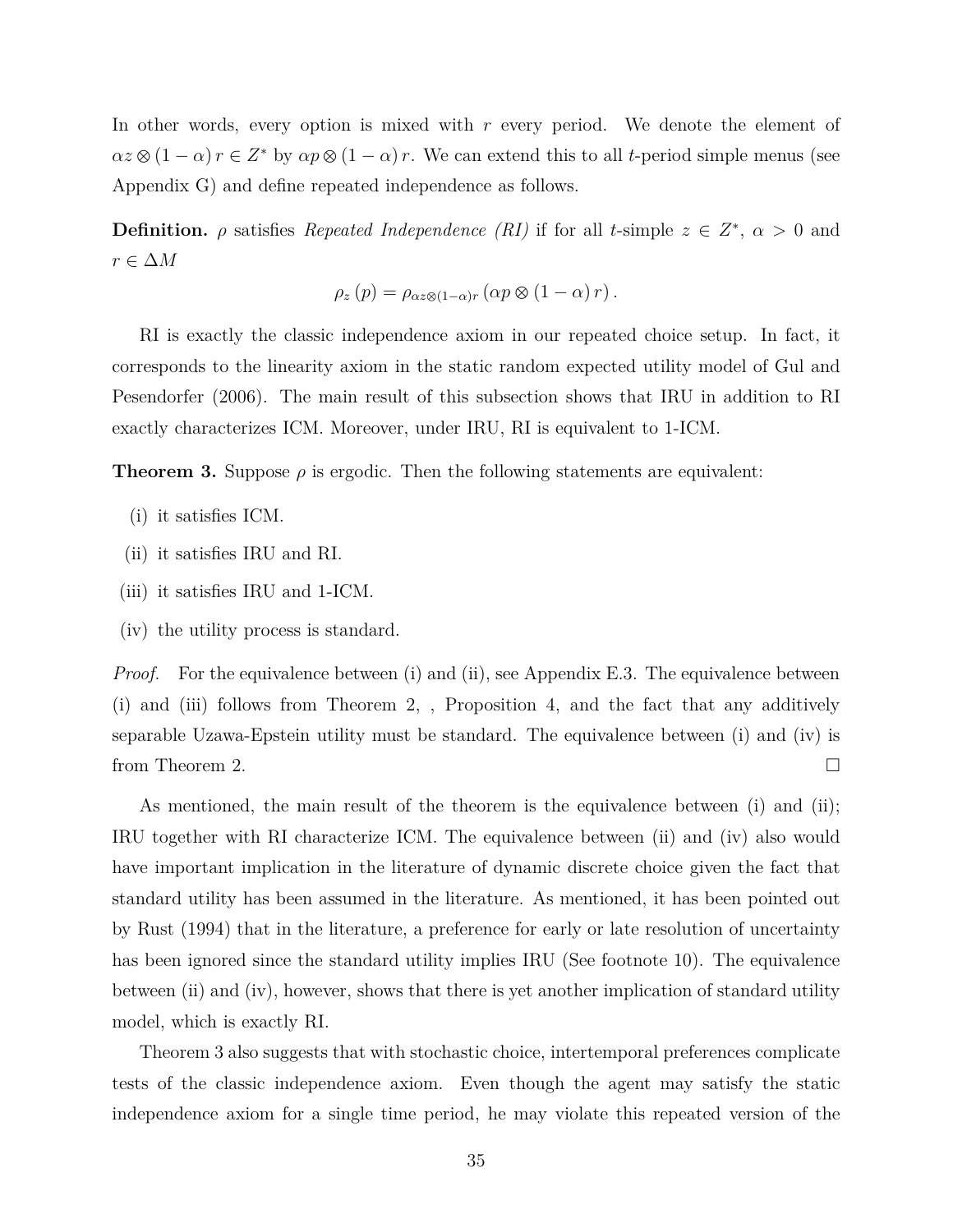independence axiom (i.e., RI). <sup>42</sup> Moreover, as we will show in the next section, any ergodic  $\rho$  satisfies the independence axiom over menus (i.e., Linearity (Axiom 1.2)). These facts show the importance of specifying the appropriate domain when we test the independence axiom with stochastic choice.

### **5 Characterization**

This section provides an axiomatic characterization of our model. First, we show how repeated menus can be used to approximate any menu. This allows us to extend our primitive to the set of all (finite) menus.

### **5.1 Extending Repeated Menus**

Given any menu  $z \in Z$ , consider replicating the menu z for the first t periods and ending with a menu  $y \in Z$  for sure. We use the notation  $r_{y,t}(z)$  to denote such a menu and construct it inductively as follows. First, for any  $y \in Z$ , let  $r_{y,0}(z) = y$ . Given  $r_{y,t-1}$ , for any  $p \in \Delta X$ , let  $p_{y,t} \in \Delta X$  denote the lottery induced by  $r_{y,t-1}$ , that is, for all measurable  $A \times B$ ,

$$
p_{y,t}(A \times B) = p\left(A \times r_{y,t-1}^{-1}(B)\right).
$$

Finally, for any  $z \in Z$ , define

$$
r_{y,t}(z) := \{p_{y,t} : p \in z\}.
$$

In other words,  $r_{y,t}(z) \in Z$  is the menu that follows z for the first t periods ending with y for sure. Lemma 13 shows that this is well-defined.

Given any menu  $z \in Z$ , we can now define what it means to construct a repeated menu that approximates  $z$  up to  $t$  periods. We let  $z<sup>t</sup>$  denote this  $t$ -period repeated version of  $z$ .

**Definition.** Given  $z \in Z$ , let  $z^t$  be *t*-period such that  $z^t = r_{z^t,t}(z)$ .

The following lemma shows this is well-defined. Moreover, given any menu  $z \in Z$ , we can use its *t*-period repeated version to approximate it as we increase the number of periods between each repetition.

 $^{42}$ In Appendix G, we study the relationship between non-standard intertemporal preferences and particular patterns of RI violations along with comparative statics.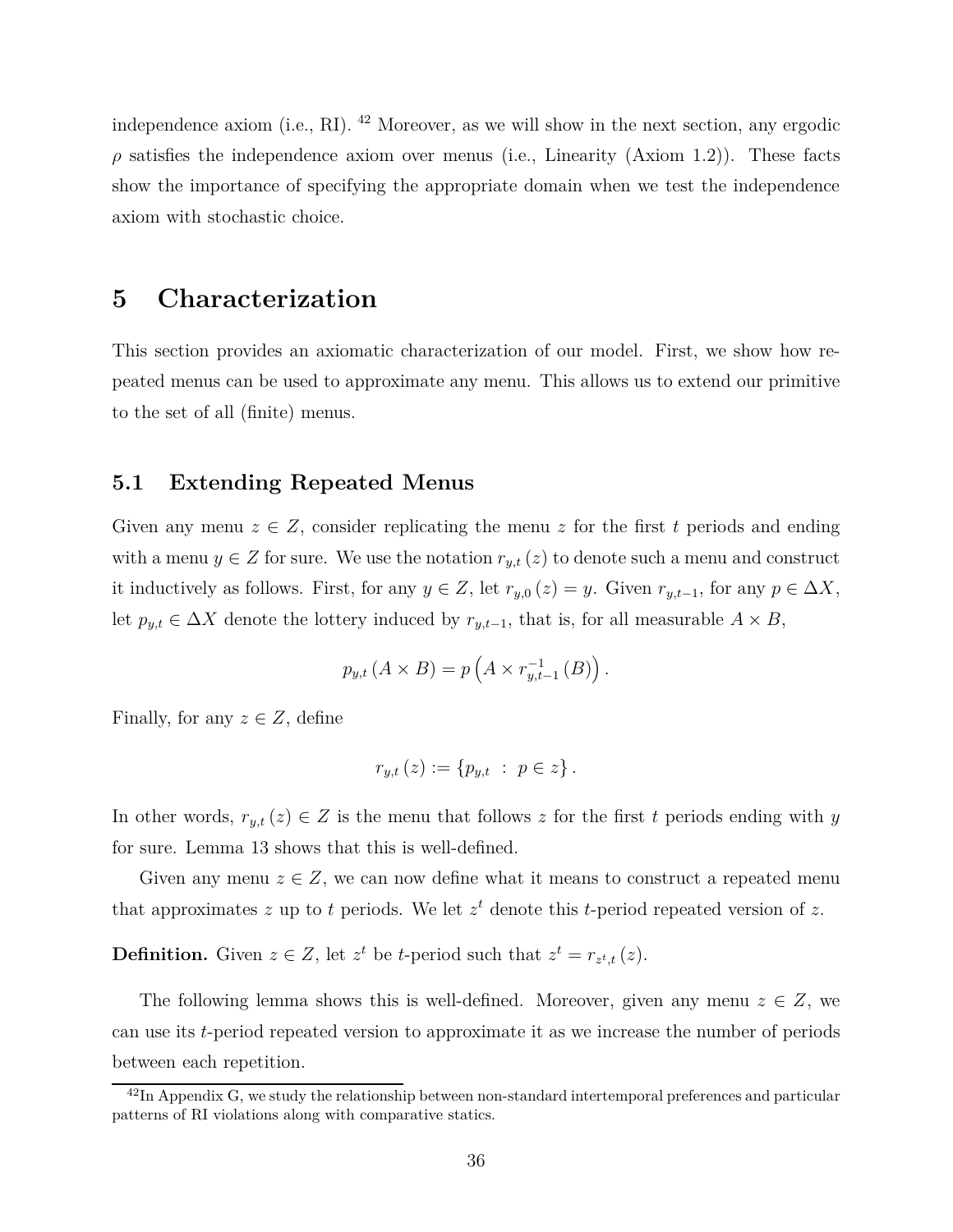**Lemma 2.** For every  $z \in Z$ ,  $z^t$  exists and  $z^t \to z$  as  $t \to \infty$ .

*Proof.* See Appendix F.1. □

Recall  $Z^* = Z^r \cap Z^f$  where  $Z^f$  is the set of finite menus. We can now use finite repeated menus to approximate any finite menu.

**Corollary 3.**  $Z^*$  is dense in  $Z^f$ .

*Proof.* Fix some finite menu  $z \in \mathbb{Z}^f$  so from Lemma 2 above, we can find repeated menus  $z^t$  such that  $z^t \to z$ . Since  $z^t = r_{z^t,t}(z)$  and *z* is finite,  $z^t$  is also finite by definition. Thus,  $z^t \in Z^*$  as desired.

#### **5.2 Axiomatic Characterization**

The results in the previous section allow us to extend the observed stochastic choice on repeated finite menus to all finite menus as follows. Consider a random choice  $\bar{\rho}$  on all finite menus  $Z^f$  such that  $\bar{\rho}_z = \rho_z$  for every  $z \in Z^*$ . In other words,  $\bar{\rho}$  agrees with  $\rho$  on all repeated menus  $Z^*$ . From Corollary 3, we know that  $Z^*$  is dense in  $Z^f$ . Thus, for any  $z \in Z^f$ , we can find  $z^t \in Z^*$  such that  $z^t \to z$ . If  $\bar{\rho}$  is continuous, then ignoring ties,

$$
\bar{\rho}_z = \lim_t \rho_{z^t}
$$

Thus, we can think of  $\bar{\rho}$  as the continuous extension of  $\rho$  from  $Z^*$  to  $Z^f$ . We model ties in the same way as  $\rho$  (see the discussion on ties in Section 2.1) and let  $Z^{\circ} \subset Z^f$  denote the set of finite menus that contain no ties. To simplify notation going forward, we let  $\rho$  denote  $\bar{\rho}$ without loss of generality.

We are now ready to state our axioms on stochastic choice. The first set of axioms consists of conditions on random expected utility. Note that mixtures here are taken ex-ante at time 0 and we let  $ext(z)$  denote the extreme options of some menu  $z \in \mathbb{Z}^f$ . Also recall that  $\bar{x}$  and  $\underline{x}$  are the consumption streams that yield the best outcome (i.e.,  $m$ ) and the worst outcome (i.e., 0) respectively forever. Note that we sometimes let *x* denote the singleton menu that yields consumption  $x \in X$  forever.

**Axiom 1.1** (Monotonicity). For any  $z, y \in \mathbb{Z}^f$  and  $p \in z$ ,

$$
z\subset y\implies\rho_z(p)\geq\rho_y(p).
$$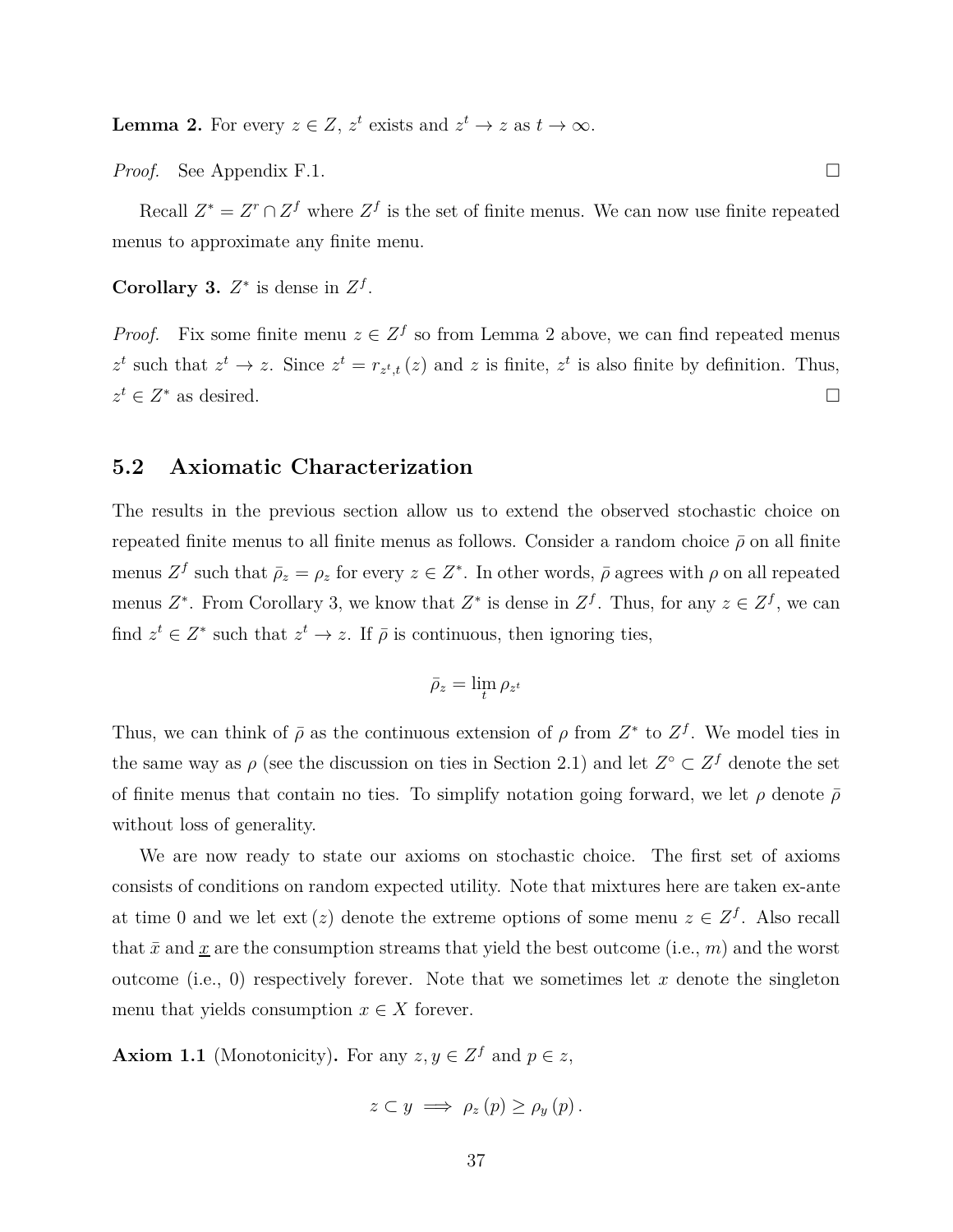**Axiom 1.2** (Linearity). For any  $z \in \mathbb{Z}^f$ ,  $\alpha > 0$ ,  $p \in z$ , and  $q \in \Delta X$ ,

$$
\rho_z(p) = \rho_{\alpha z + (1-\alpha)q} (\alpha p + (1-\alpha) q).
$$

**Axiom 1.3** (Extremeness). For any  $z \in \mathbb{Z}^f$ ,  $\rho_z(\text{ext}(z)) = 1$ .

**Axiom 1.4** (Continuity).  $\rho: Z^{\circ} \to \Delta(\Delta X)$  is continuous.

**Axiom 1.5** (Best-Worst).  $\rho(\underline{x}, \bar{x}) = 0$  and  $\rho(\bar{x}, x) = \rho(x, \underline{x}) = 1$  for all  $x \in X$ .

**Axiom 1.6** (L-continuity). There exists  $N > 0$  such that for any  $\alpha \in [0, 1]$  and any  $x, x' \in X$ ,

$$
|x - x'| \leq \frac{\alpha}{N} \implies \rho\left(\alpha\delta_{\bar{x}} + (1 - \alpha)\delta_x, \alpha\delta_{\underline{x}} + (1 - \alpha)\delta_{x'}\right) = 1.
$$

Axioms 1.1-1.4 are direct from Gul and Pesendorfer (2006). Best-Worst (Axiom 1.5) ensures that  $\bar{x}$  and  $\underline{x}$  truly are the best and worst outcomes. Finally, L-continuity (Axiom 1.6) is the stochastic version of the Lipschitz continuity axiom from Dekel et al. (2007). It guarantees that utilities are sufficiently well-behaved in that they are Lipschitz continuous with respect to some common bound *N*. This is important for the representation and ensures that it is unique.<sup>43</sup> To understand L-continuity intuitively, note that when  $N = \infty$ , then  $x_1 = x_2 = x$  for some *x* and the axiom reduces to

$$
\rho\left(\alpha\delta_{\bar{x}} + (1-\alpha)\delta_x, \alpha\delta_{\underline{x}} + (1-\alpha)\delta_x\right) = 1,
$$

which holds by Best-Worst and Linearity. L-continuity requires that this holds for large enough but finite *N*. <sup>44</sup> Taken together, Axiom 1 characterizes a random expected Lipschitz utility with best and worst outcomes. Continuation Linearity (Axiom 2) below ensures that agent's preference toward continuation menus satisfy linearity with respect to ex-post mixing. First, we define component-wise ex-post mixing. For  $\lambda \in [0,1]$ ,  $c, c' \in M$  and  $z, z' \in Z$ , define ex-post mixing as

$$
\lambda \delta_{(c,z)} \oplus (1-\lambda) \delta_{(c',z')} := \delta_{(\lambda c + (1-\lambda)c',\lambda z + (1-\lambda)z')}.
$$

Here, the first mixture  $\lambda c + (1 - \lambda) c'$  corresponds to the standard mixing of monetary consumptions (i.e., real numbers) while the second mixture  $\lambda z + (1 - \lambda) z'$  corresponds to

<sup>43</sup> When the outcome space is infinite-dimensional, allowing for all possible vNM utilities would be too permissive and result in identification issues.

<sup>&</sup>lt;sup>44</sup> Notice that if the condition is satisfied for *N*, then it must also be satisfied for all  $N' \geq N$  so testing the axiom involves finding a large enough *N* such that the condition holds.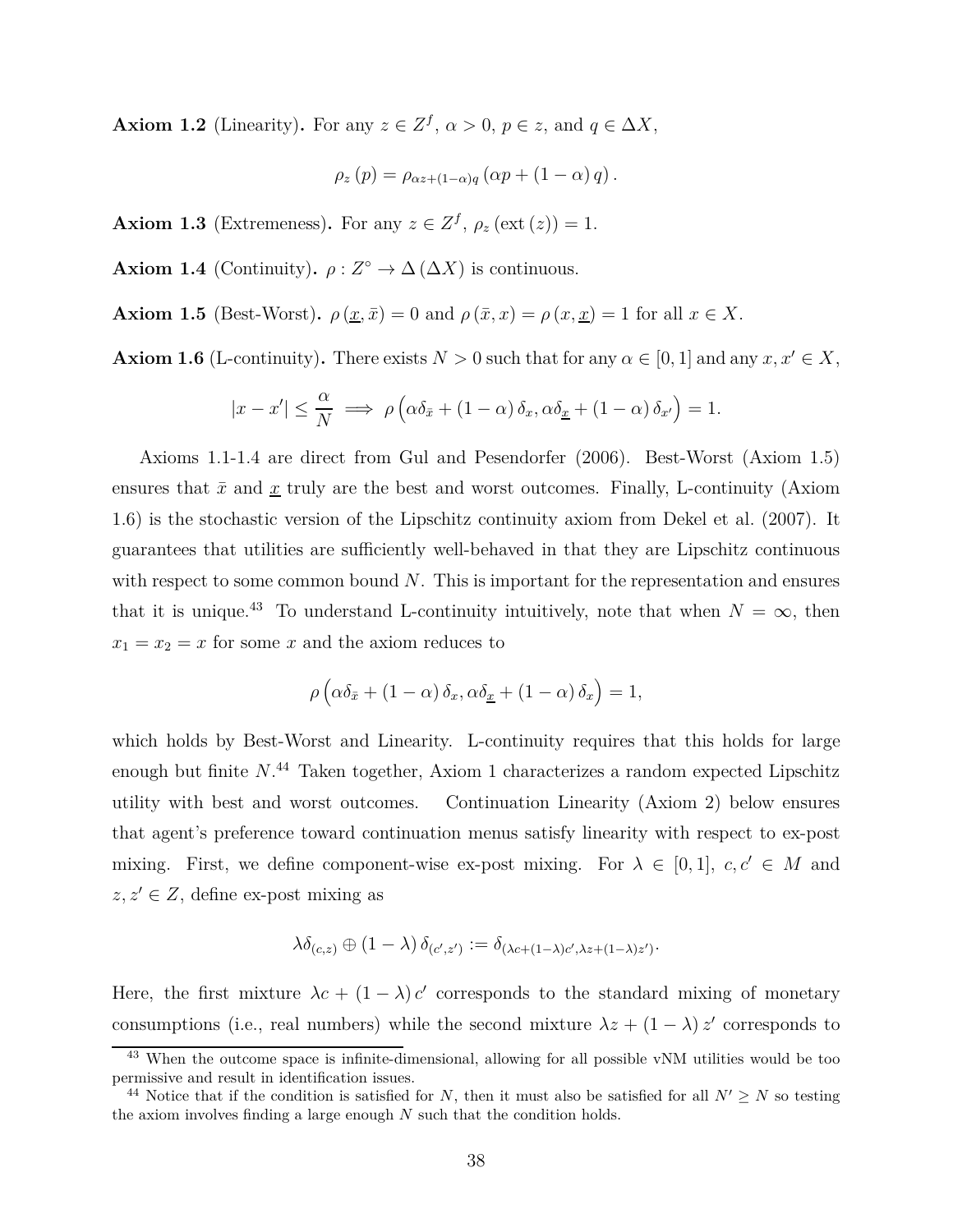Minkowski mixing of menus.<sup>45</sup> For any  $c \in M$ , let  $Z_c^f$  be the set of finite menus such that every option  $p \in z$  is degenerate and yields consumption *c* for sure today (i.e.,  $p = \delta_{(c,w)}$  for some  $w \in Z$ ). For any  $z \in Z_c^f$ , define

$$
\lambda z \oplus (1 - \lambda) \, \delta_{(c',z')} := \left\{ \lambda p \oplus (1 - \lambda) \, \delta_{(c',z')} \; : \; p \in z \right\},\,
$$

which is the Minkowski version of ex-post mixing.

Consider a lottery *p* in a menu  $z \in Z_c^f$ . Lets mix *p* and *z* with a pair  $(c', z')$  ex post and call them *q* and *y*, respectively (i.e.,  $q = \lambda p \oplus (1 - \lambda) \delta_{(c',z')}$  and  $y = \lambda z \oplus (1 - \lambda) \delta_{(c',z')}$ ). Then  $y \in q$  and the independence axiom with respect to the ex-post mixing would state that

$$
\rho_z(p) = \rho_y(q).
$$

The axiom below strengthens this to independence even with respect to mixtures between *z* and *y*.

**Axiom 2** (Continuation Linearity). If  $p \in z \in \mathbb{Z}_c^f$ ,  $y = \lambda z \oplus (1 - \lambda) \delta_{(c', z')}$  and  $q = \lambda p \oplus z$  $(1 - \lambda) \delta_{(c', z')}$  for  $c, c' \in M$ ,  $z' \in Z$  and  $\lambda > 0$ , then

$$
\rho_z(p) = \rho_{\alpha z + (1-\alpha)y} \left( \alpha p + (1-\alpha) q \right).
$$

The next two axioms are conditions with respect to the classic stationarity axiom originally proposed by Koopmans (1960). In classic stationarity, an agent's choices remain unchanged if all consumptions are delayed by the same number of time periods. Given stochastic preferences, classic stationarity would obviously be violated. One way to extend stationarity to a stochastic setup is to require an agent's choice frequencies to remain unchanged if all consumptions are delayed by the same number of time periods.<sup>46</sup> Formally, for any  $z, y \in \mathbb{Z}^f$  and  $c \in M$ ,

$$
\rho(z,y) = \rho\left(\delta_{(c,z)}, \delta_{(c,y)}\right).
$$

Classic stationarity is normatively appealing and necessary if the agent is a standard exponential discounter. Stochastic stationarity retains much of the flavor of classic stationarity

<sup>&</sup>lt;sup>45</sup> One could only impose mixing in menus in cases where tomorrow's consumption is the same. The same characterization would then lead to a random utility model where the transition probabilities *P<sup>s</sup>* could also depend on the consumption each period and they all share the same stationary distribution. This could accommodate consumption-dependent stochastic preferences such as habit formation or experimentation.

<sup>&</sup>lt;sup>46</sup> See Lu and Saito (2018) for a stochastic version of the stationarity axiom in a different setup.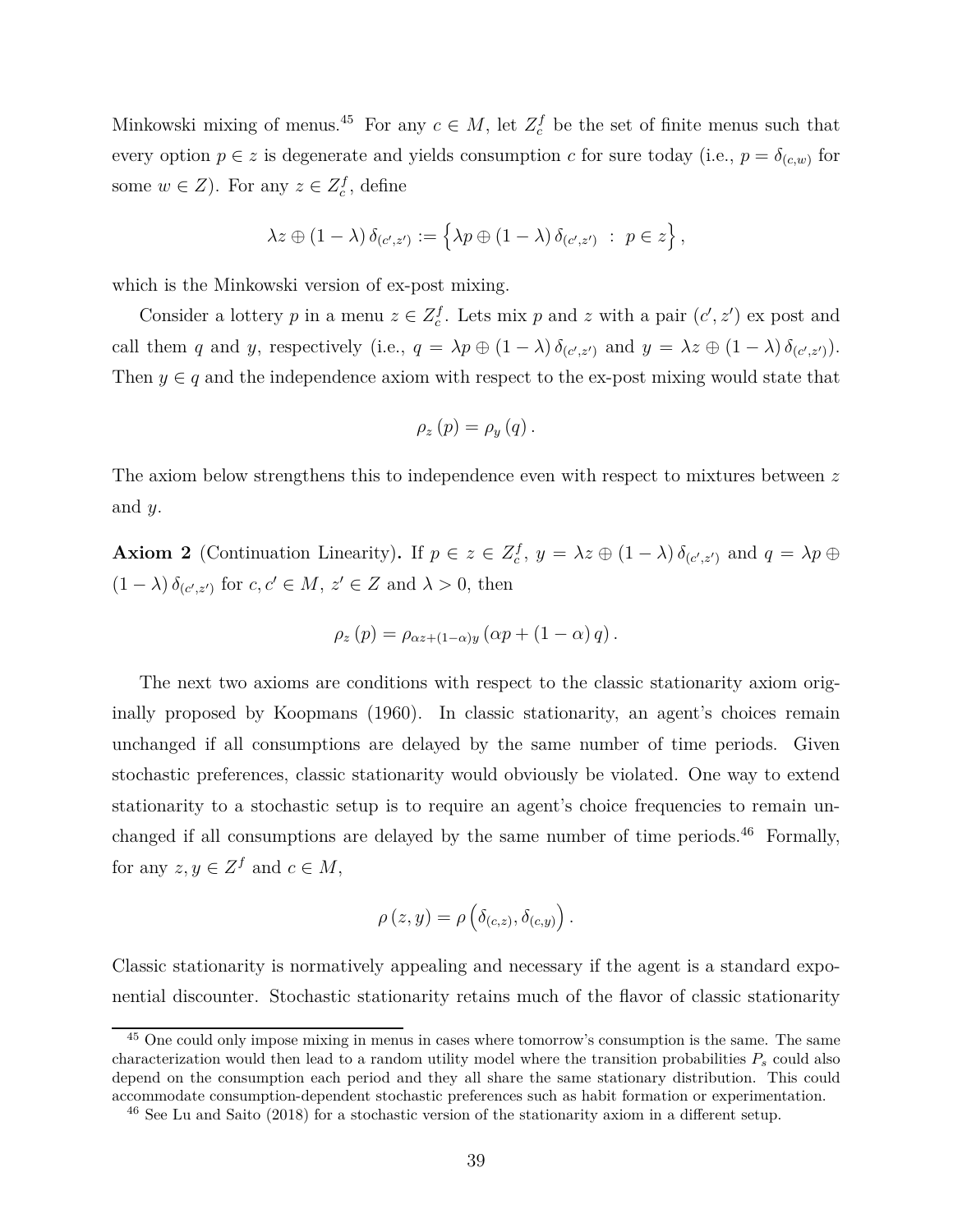but allows for stochastic choice due to stochastic utilities.

However, stochastic stationarity would be violated in our model of ergodic utility. For example, consider the standard utility process, in which the state follows an i.i.d. process (i.e.,  $P_s = \pi$  for all  $s \in S$ ). Let p correspond to the option of consuming  $c_1$  today and 0 tomorrow and  $q$  correspond to the option of consuming 0 today and  $c_2$  tomorrow. Thus,

$$
\rho(p,q) = \pi \left\{ w(c_1) \geq \beta_{s_1} w(c_2) \right\},\,
$$

which depends on the distribution of the stochastic discount rate  $\beta_{s_1}$ . Here, the choice between the original options depends on the realization of the agent's stochastic discount rate. On the other hand, if all consumption is delayed by one period, then

$$
\rho\left(\delta_{(c,p)},\delta_{(c,q)}\right)=\pi\left\{\beta_{s_1}w\left(c_1\right)\geq\beta_{s_1}\delta w\left(c_2\right)\right\}=\pi\left\{w\left(c_1\right)\geq\delta w\left(c_2\right)\right\},\,
$$

which is not stochastic as  $\delta = \mathbb{E} [\beta_{s_2}]$  is deterministic. Notice here that, the choice between the delayed options depends on the agent's *expectation* of the discount rate, which is deterministic in this i.i.d. example. In general, when realizations and expectations are different, stochastic stationarity will be violated.<sup>47</sup>

Given the example above, we consider two relaxations of Stochastic Stationarity. The first condition, Deterministic Stationarity (Axiom 3) is exactly the classic deterministic stationarity axiom of Koopmans  $(1960)$  extended to menus.<sup>48</sup> It states that choices should satisfy stationarity whenever they are deterministic.

**Axiom 3** (Deterministic Stationarity). For any  $z, y \in \mathbb{Z}^f$  and  $c \in M$ ,

$$
\rho(z, y) = 1 \Rightarrow \rho\left(\delta_{(c,z)}, \delta_{(c,y)}\right) = 1.
$$

The second condition, Average Stationarity (Axiom 4), ensures that stationarity should be satisfied "on average". First, for  $\alpha \in [0,1]$ , define the following lottery that yields either the best or worst prize.

$$
p_{\alpha} := \alpha \delta_{\bar{x}} + (1 - \alpha) \, \delta_{\underline{x}}.
$$

$$
\beta_{s_1} \mathbb{E}\left[\beta_{s_2} \mathbb{E}\left[\cdots \beta_{s_{t-1}} \mathbb{E}\left[\beta_{s_t}\right]\right]\right] = \beta_{s_1} \mathbb{E}\left[\beta\right]^{t-1} = \beta_{s_1} \delta^{t-1},
$$

<sup>47</sup> In the i.i.d. example, the discount factor for consumption at period *t* is given by

where  $\delta := \mathbb{E}[\beta]$ . Interestingly, this particular example corresponds to a model of random quasi-hyperbolic discounting where present bias occurs if  $\beta_{s_1} < \delta$  and future bias occurs if  $\beta_{s_1} > \delta$ .

<sup>&</sup>lt;sup>48</sup> It is very similar to the menu stationarity axiom of Higashi et al. (2009) except we only require implication in one direction.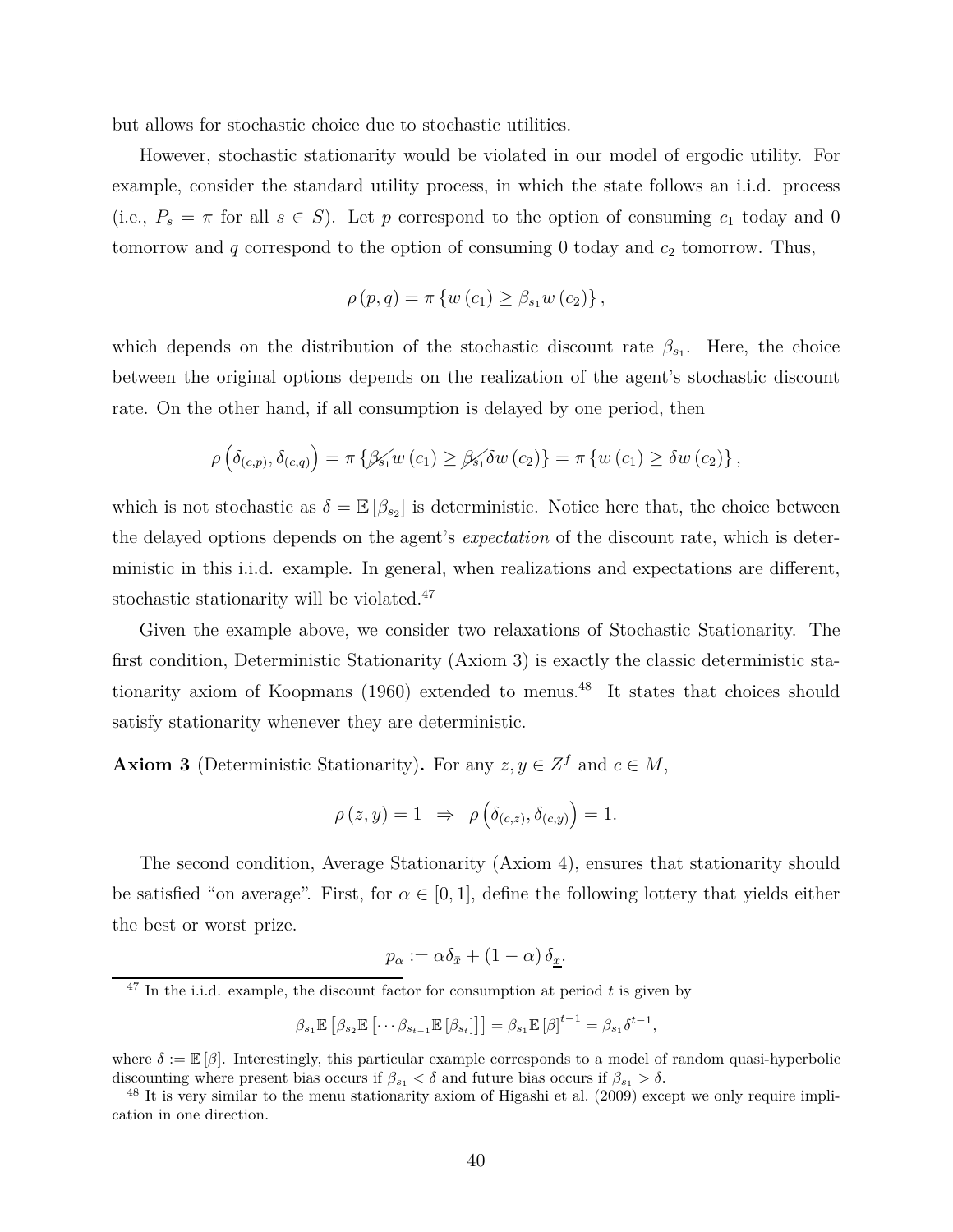Thus,  $p_{\alpha}$  is the worst option when  $\alpha = 0$  and the best option when  $\alpha = 1$ . Now, for any  $\alpha \in [0,1]$ , one can interpret  $\rho(z, p_{\alpha})$  as the demand for *z* relative to  $p_{\alpha}$ , where  $p_{\alpha}$  is the outside option. We can thus interpret

$$
\bar{z}:=\int_0^1\rho\left(z,p_{\alpha}\right)d\alpha
$$

as the "average" demand for *z*. Notice that this formulation of average demand is similar to the way of measuring consumer surplus by integrating the demand function with respect to price.<sup>49</sup>

Average Stationarity says that average demand remains unchanged if all consumptions are delayed by one period.

**Axiom 4** (Average Stationarity). For any  $z \in Z^f$  and  $c \in M$ ,

$$
\int_0^1 \rho(z, p_\alpha) d\alpha = \int_0^1 \rho\left(\delta_{(c,z)}, \delta_{(c,p_\alpha)}\right) d\alpha.
$$

The axiom can be interpreted as the stationarity on the *surplus* of menus. To see the interpretation, recall from McFadden (1978, 1981) that the surplus of a menu *z* is given by

$$
\int_{S} \max_{p \in z} u_s(p) d\pi.
$$
 (15)

Following this definition, the surplus of a menu *z* delayed by one period is given by

$$
\int_{S} \left( \int_{S} \max_{p \in z} u_{s'}(p) dP_s \right) d\pi.
$$
 (16)

If the Markov process is stationary (i.e.,  $\pi = \int_S P_s d\pi$ ), then these two surpluses must be the same. This is exactly the implication of the axiom. It is straightforward to show that  $\bar{z}$  is exactly the surplus of the menu and coincides with  $(15)$  via standard integration by parts.<sup>50</sup> Similarly, it can be shown that the term  $\int_0^1 \rho\left(\delta_{(c,z)}, \delta_{(c,p_\alpha)}\right) d\alpha$  coincides with (16). Thus, Average Stationarity means that the surplus of the menu does not change by the delay.

While Average Stationarity ensures stationarity of the utility process, it does not guarantee ergodicity of the utility process which is crucial for our representation. This is obtained by a final axiom called D-continuity (Axiom 5). First, note that by Monotonicity, if  $z \supset y$ ,

 $^{49}$  This is similar to the use of test functions in Lu  $\left( 2016\right)$ 

<sup>&</sup>lt;sup>50</sup> To see this, note that  $\bar{z} = \int_0^1 \pi \{s : \max_{p \in z} u_s(p) \ge \alpha\} d\alpha = \int_S \max_{p \in z} u_s(p) d\pi$ . This is similar to the use of test functions in Lu (2016)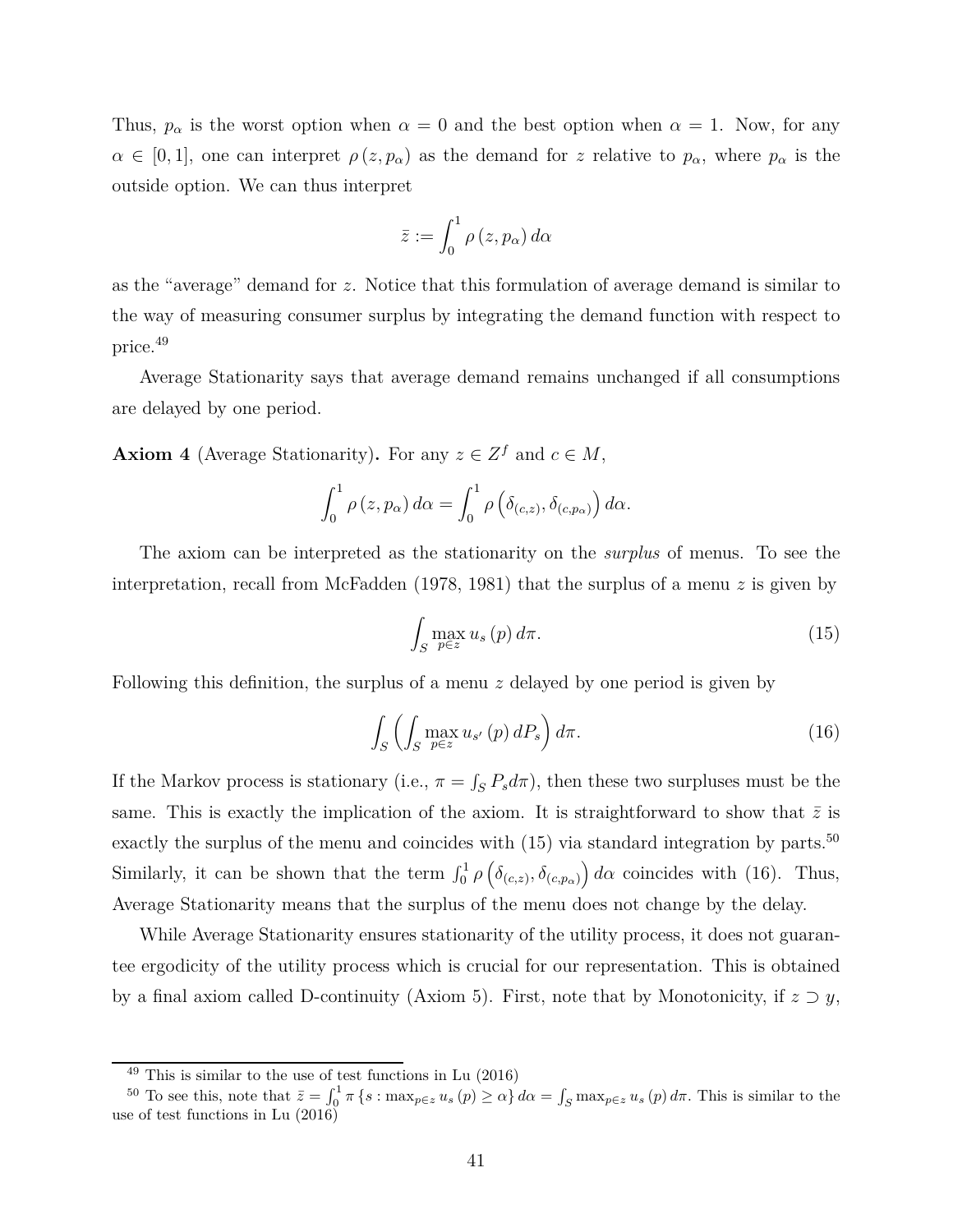then clearly  $\rho(z, y) = 1$ . By Deterministic Stationarity, this implies that

$$
\rho\left(\delta_{(c,z)}, \delta_{(c,y)}\right) = 1,
$$

which demonstrates classic preference for flexibility. We now require preference for flexibility to be "robust" in the following sense. For any menu  $z \in Z$ , let  $p_{\bar{z}} := \bar{z}\delta_{\bar{x}} + (1 - \bar{z})\delta_{\underline{x}}$  denote its *probability-equivalent* where  $\bar{z}$  is its average demand from equation (??). Since average demand is equivalent to the surplus of the menu, the agent is ex-ante indifferent between the menu and its probability-equivalent. The last axiom states that preference for flexibility is robust even if we perturb the menus *z* and *y* slightly by mixing them with the probabilityequivalents  $p_{\bar{y}}$  and  $p_{\bar{z}}$  respectively.

**Axiom 5** (D-continuity). There exists  $\varepsilon > 0$  such that for any  $z, y \in Z$  and  $c \in M$ ,

$$
z \supset y \implies \rho\left(\delta_{(c,(1-\varepsilon)z+\varepsilon p_{\bar{y}})}, \delta_{(c,(1-\varepsilon)y+\varepsilon p_{\bar{z}})}\right) = 1.
$$

D-continuity implies that the utility process satisfies Doeblin's condition and is thus ergodic. We are now ready to state our main representation theorem.

**Theorem 4.**  $\rho$  satisfies Axioms 1-5 if and only if it is ergodic.

*Proof.* See Appendix D.

We now provide an outline for the proof of Theorem 4. The first step is the construction of a random expected utility representation where the probability measure is countably additive and continuation menus are evaluated according to the additive linear utility function of Dekel et al. (2001). This exercise faces two technical challenges. First, we need to extend the random expected utility representation of Gul and Pesendorfer (2006) to an infinitedimensional space while keeping the countable additivity (Theorem 5 in the Appendix). Next, we need to extend the representation of Dekel et al. (2001) to countably-additive probability measures in an infinite-dimensional setting (Theorem 6 in the Appendix). Both extensions are known challenges in the literature as the set of utilities over an infinitedimensional space (without any restrictions) can be no longer compact.<sup>51</sup> We employ a unified methodology that achieves both. The main technical innovation is focusing on the set of Lipschitz continuous utilities with common bound; this forms a nice compact set

 $51$  For instance, the unit ball is compact in finite-dimensional space but not in infinite-dimensional space. See the discussion after Theorem 3 in Krishna and Sadowski (2014) for more details.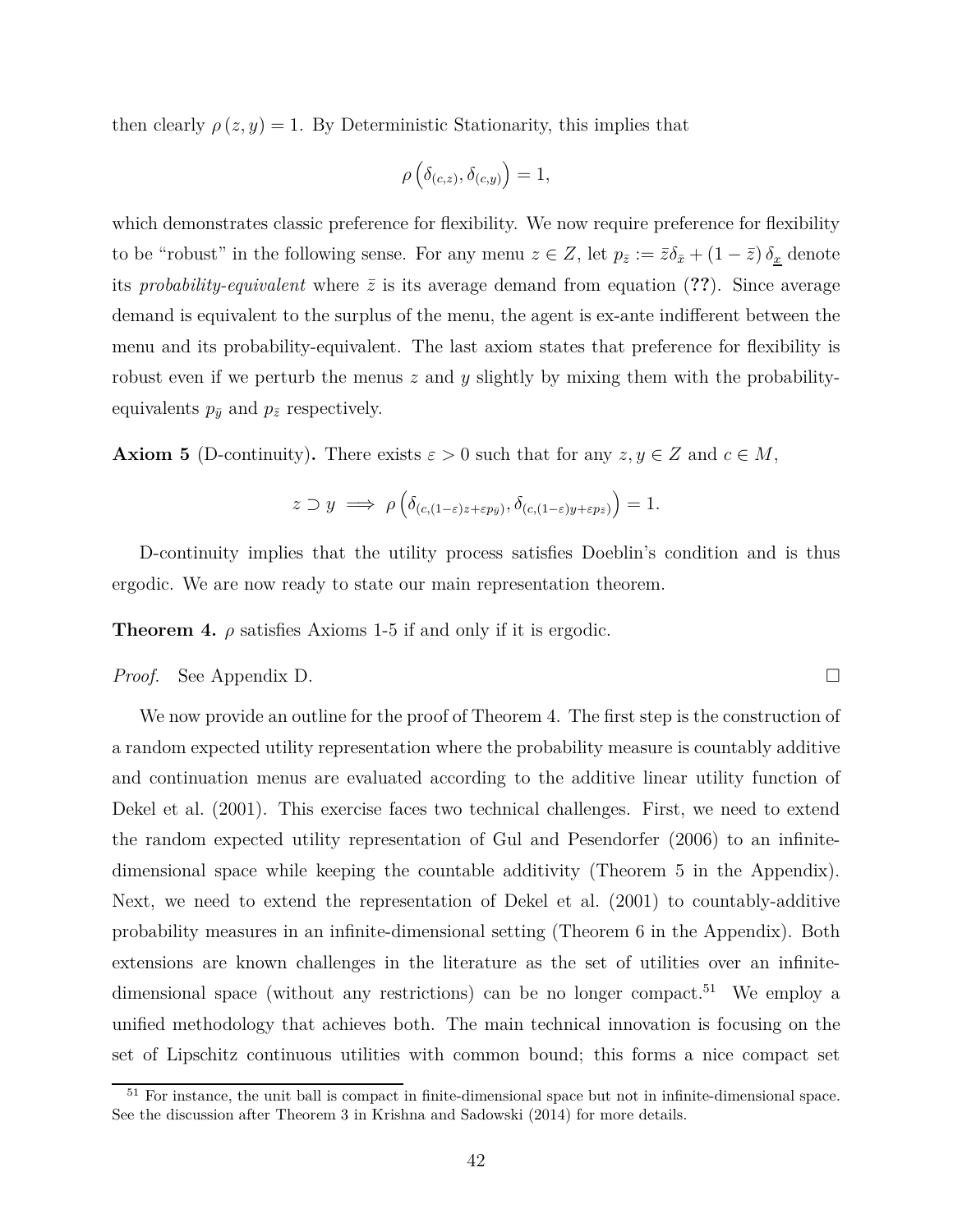according to the Arzela-Ascoli theorem (see Appendix A). This is obtained using the Lcontinuity (Axiom 1.6) which is the stochastic version of the Lipschitz continuity axiom from Dekel et al. (2007). Note that this is not only important for the representation but also crucial for identification in both settings (Theorem 1). In fact, without such a restriction on the set of utilities, identification would not be possible.

Once we have a random expected utility representation where continuation menus are evaluated according to the additive linear functional form, the next step is to show that the random utilities are derived from the stationary distribution of an ergodic utility process. This is where the last three axioms come into play. First, by using Deterministic and Average Stationarity, we show that the random utility is recursive. This allows us to construct a Markov utility process with a stationary distribution that coincides exactly with the distribution of the random utility from the representation. Next, D-continuity ensures that this Markov utility process is ergodic. Finally, the representation is obtained by an application of the Birkhoff ergodic theorem.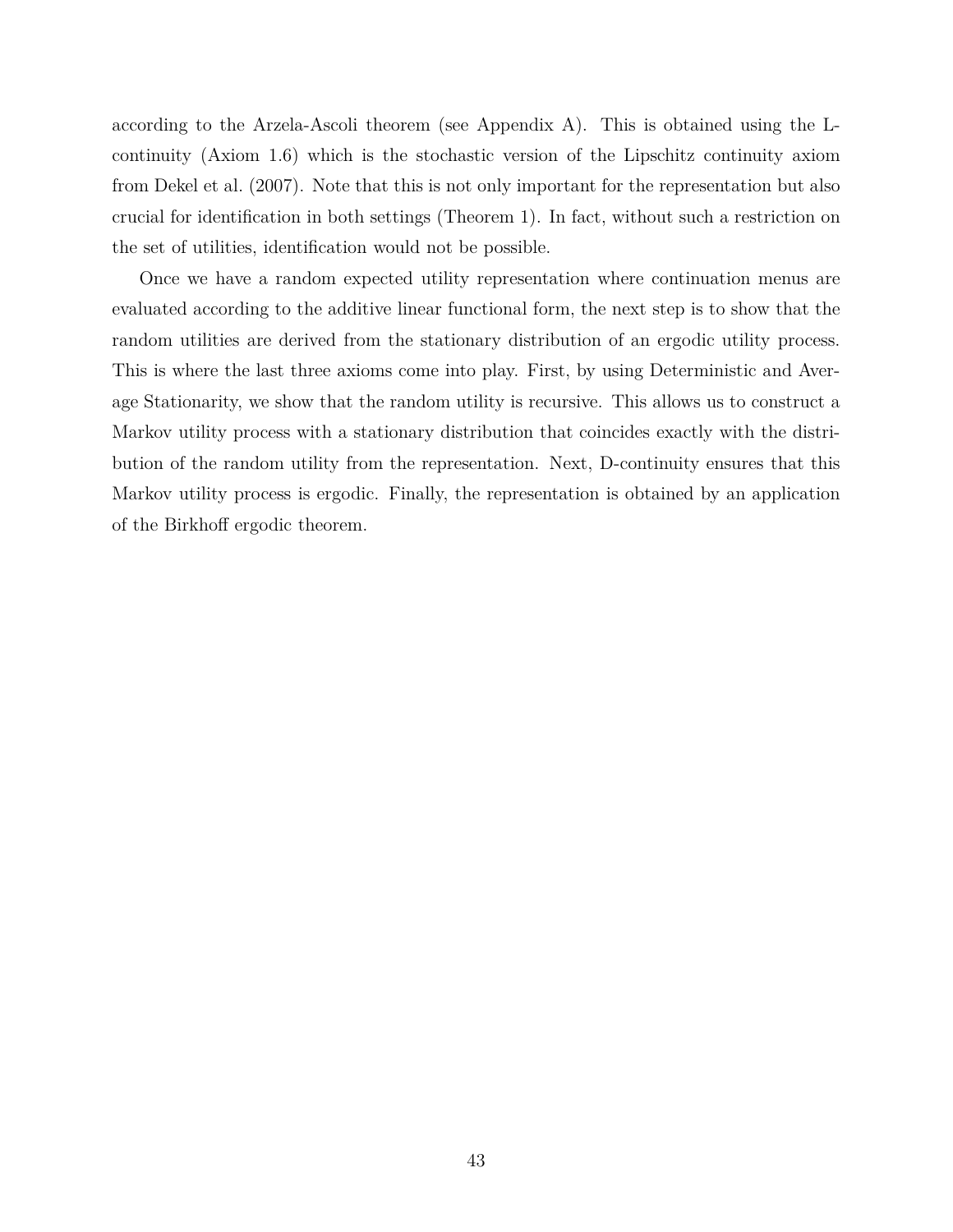## **Appendices**

### **A Lipschitz Continuous Utilities**

Remember that  $X = M \times Z$ . Since M and Z are compact metric spaces, X is a compact metric space. Let  $C(X)$  denote the set of continuous functions defined on X,  $L(X)$  denote the set of Lipschitz continuous functions defined on *X*, and  $L_N(X)$  the set of Lipschitz functions defined on *X* with Lipschitz bound *N*. We endow  $C(X)$  with the topology of uniform convergence. Fix  $\overline{x}, \underline{x} \in X$  and define

$$
U_N := \{ u \in L_N(X) : 0 = u(\underline{x}) \le u(\overline{x}) = 1 \text{ for all } x \in X \}. \tag{17}
$$

For each  $u \in C(X)$  and  $p \in \Delta X$ , let

$$
u\left(p\right) = \int_{X} u \, dp
$$

denote its expectation. The following result shows that the set of utilities we consider is compact. It is crucial for both characterization and identification, and highlights the role of Lipschitz functions.

**Lemma 3.**  $U_N$  is compact in  $C(X)$ .

**Proof.** We will show this using the Arzela-Ascoli Theorem (Theorem 4.43 of Folland (2013)). First, we show that  $L_N(X)$  is equicontinuous. Fix  $x \in X$  and  $\varepsilon > 0$  and consider  $y \in X$  such that  $|x - y| < \frac{1}{N}$  $\frac{1}{N}\varepsilon$ . Thus, for all  $u \in L_N(X)$ 

$$
\left|u\left(x\right)-u\left(y\right)\right| \le N\left|x-y\right| < \varepsilon.
$$

Since this holds for all  $x \in X$ ,  $U_N$  is equicontinuous. Since  $0 \leq |u| \leq 1$  for all  $u \in U_N$ ,  $U_N$  is pointwise bounded.

Next, we show that  $U_N$  is closed. Consider  $u_k \in U_N$  such that  $u_k \to u$ . We will show that  $u \in U_N$ . Since  $u_k$  is bounded, we have

$$
u(x) - u(y) = \lim_{k} (u_k(x) - u_k(y)) \le \lim_{k} N |x - y| = N |x - y|
$$

for all  $x, y \in X$ . Thus,  $u \in L_N(X)$ . Next, note that for all  $k$ ,

$$
0 = u_k(\underline{x}) \le u_k(x) \le u_k(\bar{x}) = 1
$$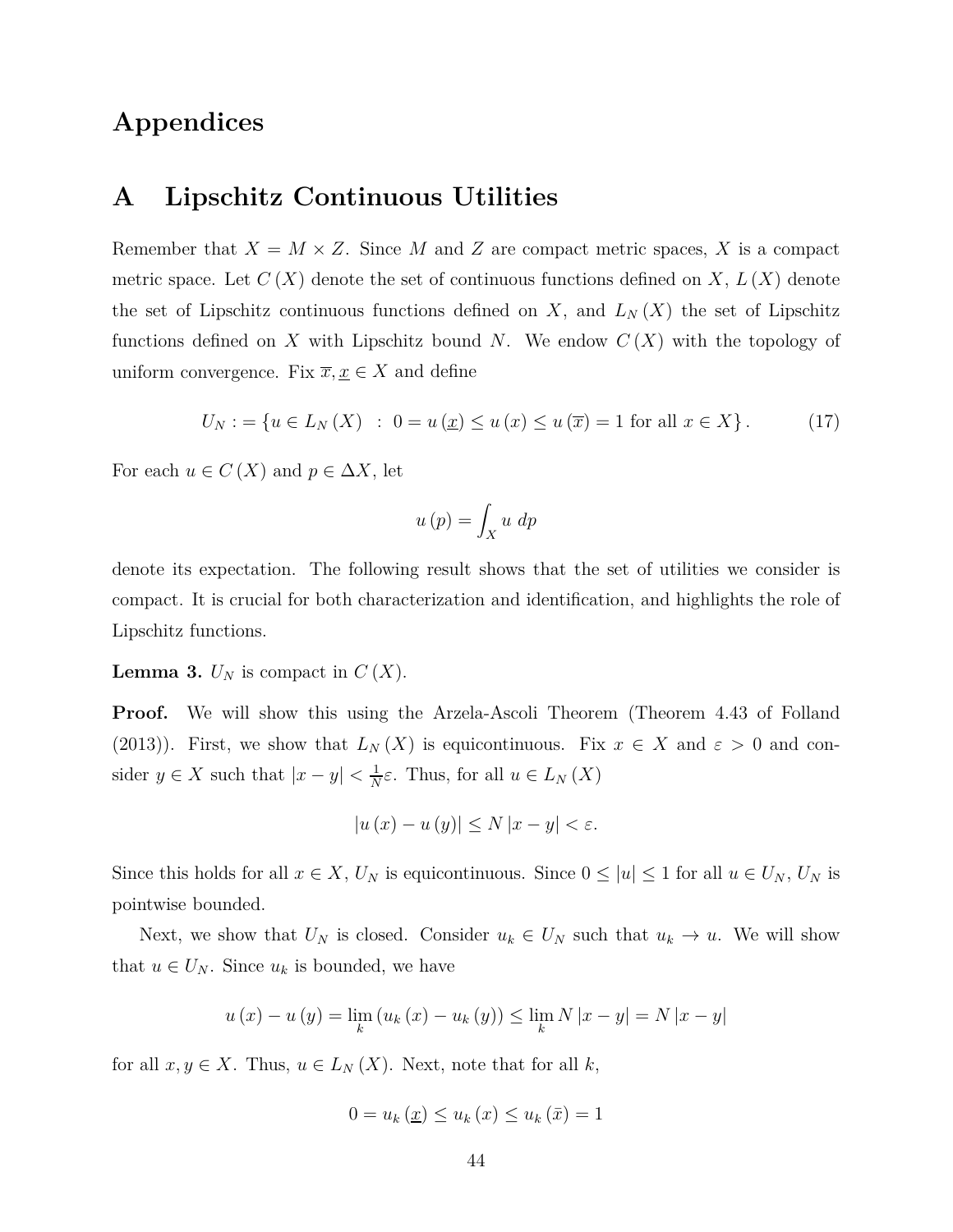so  $0 = u(\underline{x}) \leq u(\overline{x}) = 1$ . This shows  $u \in U_N$ , hence  $U_N$  is closed. By the Arzela-Ascoli (Theorem 4.43 of Folland  $(2013)$ ),  $U_N$  is compact in  $C(X)$ .

### **A.1 Proof of Lemma 1**

We first show the following lemma which characterizes distributions on a compact subset of *C* (*X*).

**Lemma 4.** Let  $\mu, \nu \in \Delta U$  where *U* is a compact subset of  $C(X)$ . If for all  $r \geq 0$  and  $p \in \Delta X$ ,

$$
\int_U e^{ru(p)}d\mu=\int_U e^{ru(p)}d\nu
$$

then  $\mu = \nu$ .

**Proof.** Let  $\Phi$  denote the set of continuous functions  $\phi$  defined on *U* such that

$$
\phi(u) = \sum_{i=1}^{n} a_i e^{r_i u(p_i)}
$$

for some *n*,  $a_i \in \mathbb{R}$ ,  $r_i \geq 0$  and  $p_i \in \Delta X$  for each  $i \in \{1, \ldots, n\}$ . Thus, for all  $\phi \in \Phi$ ,

$$
\int_{U} \phi(u) d\mu = \int_{U} \sum_{i=1}^{n} a_{i} e^{r_{i} u(p_{i})} d\mu = \int_{U} \sum_{i=1}^{n} a_{i} e^{r_{i} u(p_{i})} d\nu = \int_{U} \phi(u) d\nu
$$

We will show that  $\Phi$  is uniformly dense in  $C(U)$  by the Stone-Weierstrass Theorem (Theorem 9.13 of Aliprantis and Border (2006) (henceforth, AB)). First note that  $\Phi$  is a vector space that includes constants since  $e^{0u(p)} = 1 \in \Phi$ .

To show that  $\Phi$  is closed under multiplication. Consider  $a_1e^{r_1u(p_1)}, a_2e^{r_1u(p_2)} \in \Phi$ . If  $r_1 + r_2 > 0$ , then

$$
a_1 e^{r_1 u(p_1)} a_2 e^{r_2 u(p_2)} = a_1 a_2 e^{(r_1 + r_2)u \left(\frac{r_1}{r_1 + r_2} p_1 + \left(1 - \frac{r_1}{r_1 + r_2}\right) p_2\right)} \in \Phi
$$

On the other hand, if  $r_1 + r_2 = 0$ , then  $r_1 = r_2 = 0$  and

$$
a_1 e^{r_1 u(p_1)} a_2 e^{r_2 u(p_2)} = a_1 a_2 \in \Phi
$$

This means that  $\Phi$  is closed under multiplication.

Next, we show that  $\Phi$  separates points in *U*. Suppose  $u, v \in U$  such that  $u \neq v$ . Thus, there is some  $x \in X$  such that  $u(x) > v(x)$  without loss of generality. If we let  $p = \delta_x$ , then  $u(p) = u(x) > v(x) = v(p)$  so  $e^{u(p)} > e^{v(p)}$ . This establishes that  $\Phi$  separates points in *U*.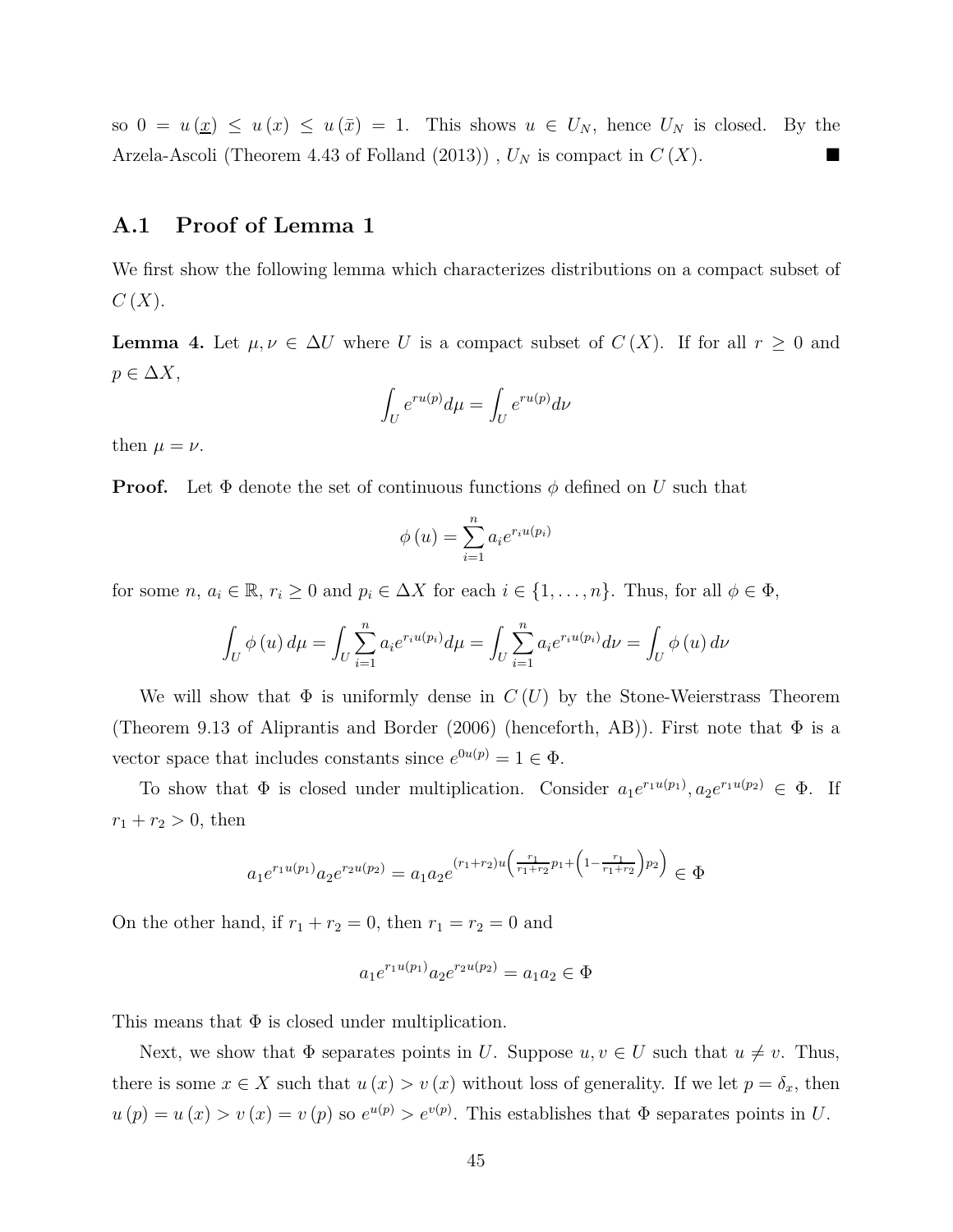Since *U* is compact,  $\Phi$  is a subalgebra, contains the constant function and separates points in  $U$ ,  $\Phi$  is uniformly dense in  $C(U)$  by the Stone-Weierstrass Theorem. This means that for any  $\phi \in C(U)$ , we can find  $\phi_k \in \Phi$  such that  $\phi_k \to \phi$  uniformly. Hence, if we fix some  $\varepsilon > 0$ , then there exists some *n* such that  $|\phi_k - \phi| \leq \varepsilon$  for all  $k > n$ . This implies that for all  $u \in U$ ,

$$
\phi_k(u) \leq |\phi_k(u) - \phi(u)| + |\phi(u)| \leq |\phi(u)| + \varepsilon.
$$

Thus,  $\phi_k$  are all dominated by a integrable function, so by dominated convergence,

$$
\int_{U} \phi(u) d\mu = \lim_{k} \int_{U} \phi_k(u) d\mu = \lim_{k} \int_{U} \phi_k(u) d\nu = \int_{U} \phi(u) d\nu.
$$

By AB Theorem 15.1,  $\mu = \nu$ .

We now prove Lemma 1. Define the mapping  $\xi : S \to U$  as in equation (3), or

$$
\xi_s(c, z) = \phi_s\left(c, \int_S \sup_{p \in z} u_{\tilde{s}}(p) dP_s\right).
$$

Consider two states  $s, s' \in S$  such that  $\xi_s = \xi_{s'}$ . We will show that this means that  $P_s \circ \xi^{-1} =$  $P_{s'} \circ \xi^{-1}$ . Let  $\nu = P_s \circ \xi^{-1}$ ,  $\nu' = P_{s'} \circ \xi^{-1}$  and  $z = \{p, \alpha \delta_{\bar{x}} + (1 - \alpha) \delta_{\underline{x}}\}$ . Since  $\xi_s = \xi_{s'}$  and  $\phi$  is strictly increasing in the second argument, we have

$$
\int_{U} \max \left\{ u(p), \alpha \right\} d\nu = \int_{S} \sup_{p \in \mathcal{Z}} u_{\tilde{s}}(p) dP_{s} = \int_{S} \sup_{p \in \mathcal{Z}} u_{\tilde{s}}(p) dP_{s'} = \int_{U} \max \left\{ u(p), \alpha \right\} d\nu'
$$

for any  $\alpha \in [0, 1]$ . By Theorem 1.57 of Müller and Stoyan (2002), for any increasing convex function  $\varphi$ ,

$$
\int_{U} \varphi(u(p)) d\nu = \int_{U} \varphi(u(p)) d\nu'.
$$

Thus by Lemma 4,  $\nu = \nu'$  because  $\nu$  and  $\nu'$  are probability measures on  $U_N$ , which is compact by Lemma 3.

We can now define a transition kernel  $\nu_v$  on *U* such that  $\nu_v := P_s \circ \xi^{-1}$  where  $v = u_s$ . If we let  $\mu = \pi \circ \xi^{-1}$ , then

$$
\int_{U} \nu_{v}(B) d\mu = \int_{S} \nu_{u_{s}}(B) d\pi = \int_{S} P_{s} (\xi^{-1}(B)) d\pi = \pi (\xi^{-1}(B)) = \mu (B),
$$

where the first and the last equality hold by the definition of  $\mu$ , the second equality holds by definition of  $\nu_v$ , and the third equality holds because  $\pi$  is a stationary distribution of *P*. Thus, the utility process is a stationary Markov process. Moreover, for any measurable *B*,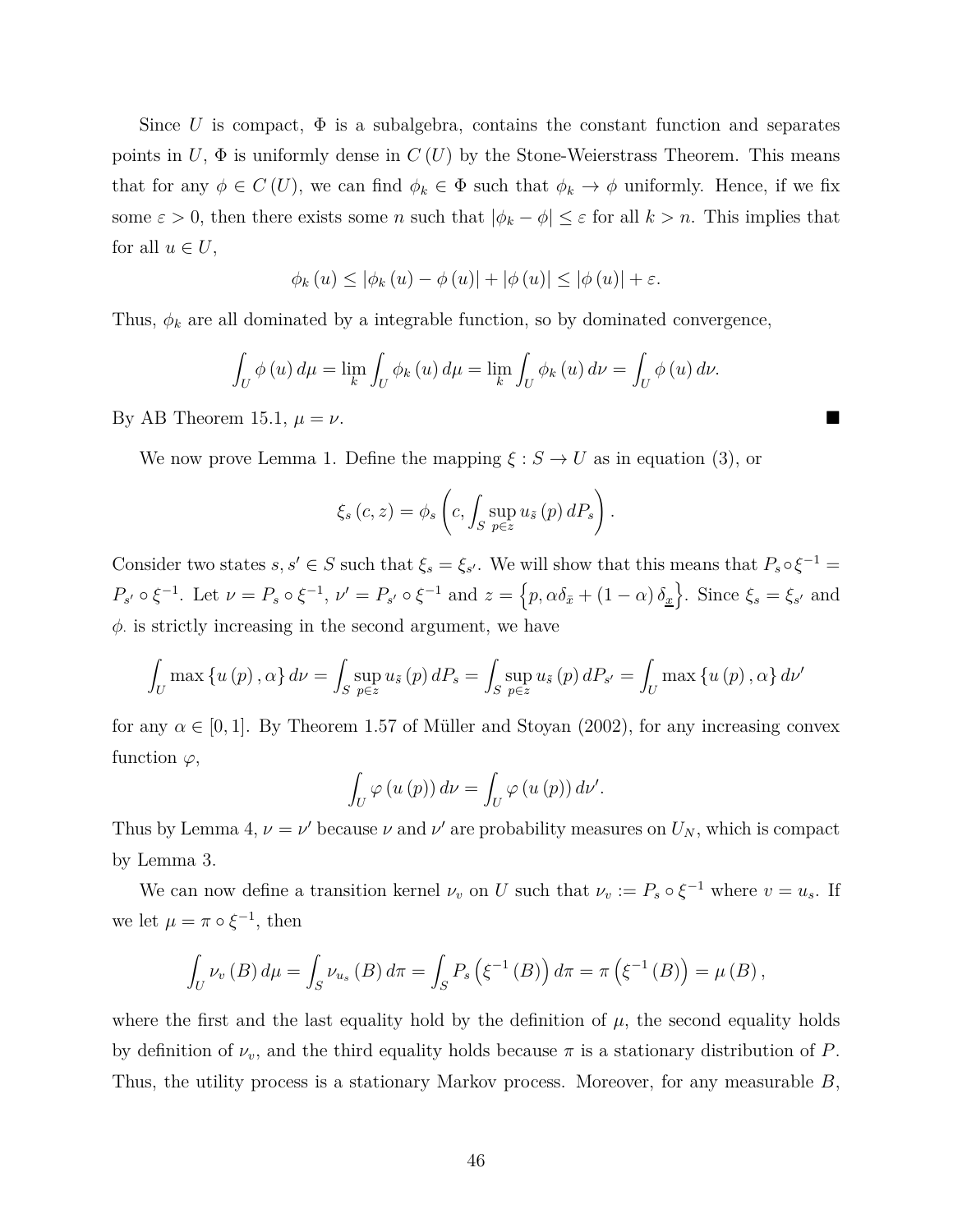we have  $\mu$ -a.s.

$$
\nu_v(B) = P_s\left(\xi^{-1}(B)\right) \ge \delta \pi\left(\xi^{-1}(B)\right) = \delta \mu(B)
$$

so the Markov process satisfies Doeblin's condition and is thus ergodic.

# **B Proof of Theorem 1 (Uniqueness)**

From Lemma 1, the utility process is ergodic so let  $\mu$  and  $\mu'$  denote the stationary utility distributions for  $\rho$  and  $\rho'$  respectively. For every  $z = \{p, q\} \in Z^*$ , we have

$$
\rho_z(p) = \lim_{n \to \infty} \frac{1}{n} \sum_{k \ge 0} 1_{B(p,z)} (s_{tk+1}) = \mu \{ u \in U : u(p) \ge u(q) \}
$$

and likewise for  $\rho'$  and  $\mu'$ , where the first equality is by the ergodic representation and the second equality is by the Birkoff ergodic theorem.

Choose any binary menu  $z = \{p, q\} \in Z$ . For each  $t \in T$ , define

$$
p^t = p_{z^t,t}, \quad q^t = q_{z^t,t}.
$$

Then  $p^t \to p$  and  $q^t \to q$  as  $t \to \infty$ . By definition  $z^t = \{p^t, q^t\} \in Z^*$  and  $z^t \to z$  by Lemma 2.

*Step* 1: If  $u(p) = u(q)$  with  $\mu$ -measure zero, then  $\lim_{t \to \infty} \rho(p^t, q^t) = \mu\{u(p) \ge u(q)\}.$ *Proof.* First, note that *µ*-a.s.

$$
\lim_{t} 1_{u(p^t)\geq u(q^t)} = 1_{u(p)\geq u(q)}
$$

To see why, first suppose  $u(p) \geq u(q)$ , but  $\liminf_t 1_{u(p^t) \geq u(q^t)} = 0$ . Thus, we can find a subsequence  $p^k, q^k$  such that  $u(p^k) < u(q^k)$  so  $u(p) \le u(q)$  yielding a contradiction as  $u(p) \neq u(q)$   $\mu$ -a.s.. On the other hand, if  $u(p) < u(q)$ , then clearly lim sup<sub>t</sub>  $1_{u(p^t) \geq u(q^t)} = 0$ . By the dominated convergence theorem, we thus have

$$
\lim_{t} \rho(p^{t}, q^{t}) = \lim_{t} \int_{U} 1_{u(p^{t}) \ge u(q^{t})} d\mu = \int_{U} 1_{u(p) \ge u(q)} d\mu = \mu \{ u(p) \ge u(q) \}
$$

as desired.  $\Box$ 

*Step* 2: If  $u(p) = u(q)$  with  $\mu'$ -a.s., then  $u(p) = u(q)$  with  $\mu$ -a.s. *Proof.* Let  $q = p_\alpha := \alpha \delta_{\bar{x}} + (1 - \alpha) \delta_{\bar{x}}$  and suppose that  $u(p) = u(q) = \alpha \mu'$ -a.s. We will show that this implies  $u(p) = \alpha \mu$ -a.s. Fix a positive number  $\varepsilon$ . Consider  $p_{\alpha+\varepsilon}$  and  $p_{\alpha-\varepsilon}$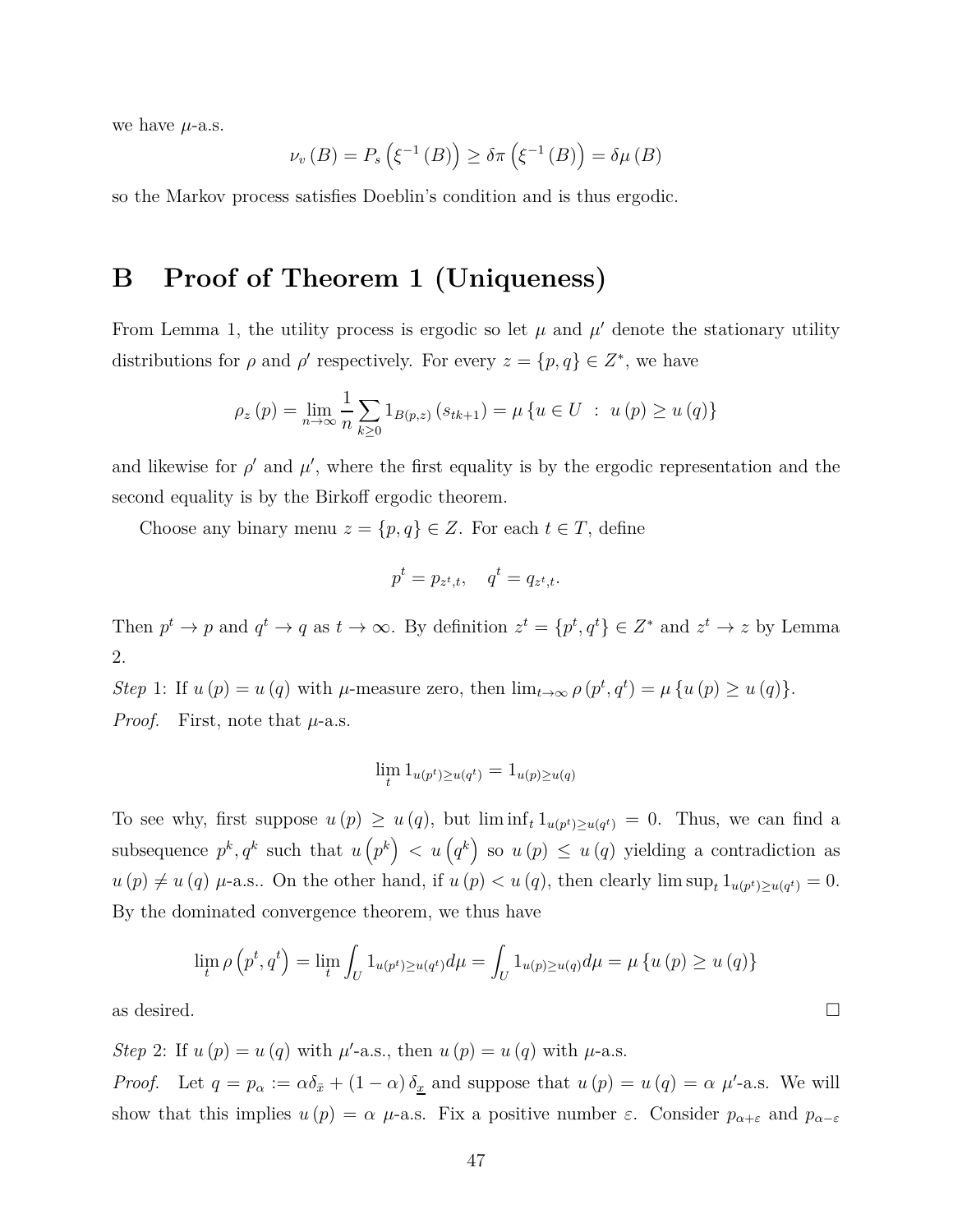and note that  $u(p_{\alpha+\varepsilon}) > u(p) > u(p_{\alpha-\varepsilon})$   $\mu'$ -a.s. for all  $\varepsilon > 0$ . By regularity, without loss of generality, we can choose  $\varepsilon$  such that  $u(p) = u(p_{\alpha+\varepsilon})$  and  $u(p) = u(p_{\alpha-\varepsilon})$  with  $\mu$ -measure zero. Thus,

$$
\mu\left\{u\left(p\right)\geq u\left(p_{\alpha-\varepsilon}\right)\right\}=\lim_{t}\rho\left(p^{t},p_{\alpha-\varepsilon}^{t}\right)=\lim_{t}\rho'\left(p^{t},p_{\alpha-\varepsilon}^{t}\right)=\mu'\left\{u\left(p\right)\geq u\left(p_{\alpha-\varepsilon}\right)\right\}=1,
$$

where the first and the third equality hold by Step 1, the second equality holds by the supposition of Theorem 1 that  $\rho$  and  $\rho'$  coincide on binary sets, and the last equality holds by the supposition that  $u(p) = \alpha \mu'$ -a.s.. By the symmetric argument for *p* and  $p_{\alpha+\varepsilon}$ ,

$$
\mu\left\{u\left(p_{\alpha+\varepsilon}\right)\geq u(p)\right\}=\lim_{t}\rho\left(p_{\alpha+\varepsilon}^t,p^t\right)=\lim_{t}\rho'\left(p_{\alpha+\varepsilon}^t,p^t\right)=\mu'\left\{u\left(p_{\alpha+\varepsilon}\right)\geq u\left(p\right)\right\}=1.
$$

Thus,  $u(p) \in [\alpha - \varepsilon, \alpha + \varepsilon]$  *μ*-a.s. Since  $\varepsilon$  is an arbitrary positive number,  $u(p) = \alpha \mu$ -a.s. as desired.  $\Box$ 

*Step* 3: For any  $p \in \Delta(X)$ ,  $u(p)$  has the same distribution under  $\mu$  and under  $\mu'$ . *Proof.* Fix any  $p \in \Delta(X)$  and  $\alpha \in \mathbb{R}$  to show

$$
\mu\left\{u\left(p\right)\geq\alpha\right\}=\mu'\left\{u\left(p\right)\geq\alpha\right\}.
$$

By the regularity of  $\mu$ , it suffices to consider the following two cases.

*Case* 1: The case when  $\mu\{u(p) = \alpha\} = 0$ . Let  $q = p_\alpha := \alpha \delta_{\bar{x}} + (1 - \alpha) \delta_{\underline{x}}$ . By Step 1

$$
\mu\{u(p)\geq\alpha\}=\lim_{t\to\infty}\rho(\rho^t,q)=\lim_{t\to\infty}\rho'(\rho^t,q)=\mu'\{u(p)\geq\alpha\}.
$$

*Case* 2: The case when  $\mu\{u(p) = \alpha\} = 1$ . By Step 2,  $\mu'\{u(p) = \alpha\} = 1 = \mu\{u(p) = 1\}$  $\alpha$ }.

Now, by Step 3,

$$
\int_U e^{ru(p)}d\mu = \int_U e^{ru(p)}d\mu'
$$

for all  $r \geq 0$  and  $p \in \Delta X$ . Since  $\mu$  and  $\mu'$  are probability measure on  $U_N$ , which is compact by Lemma 3. Thus,  $\mu = \mu'$  by Lemma 4. Since each  $u \in U$  determines the transition kernel on *U*, this means that the Markov utility process induced by  $\mu$  and  $\mu'$  are the same. The converse is trivial.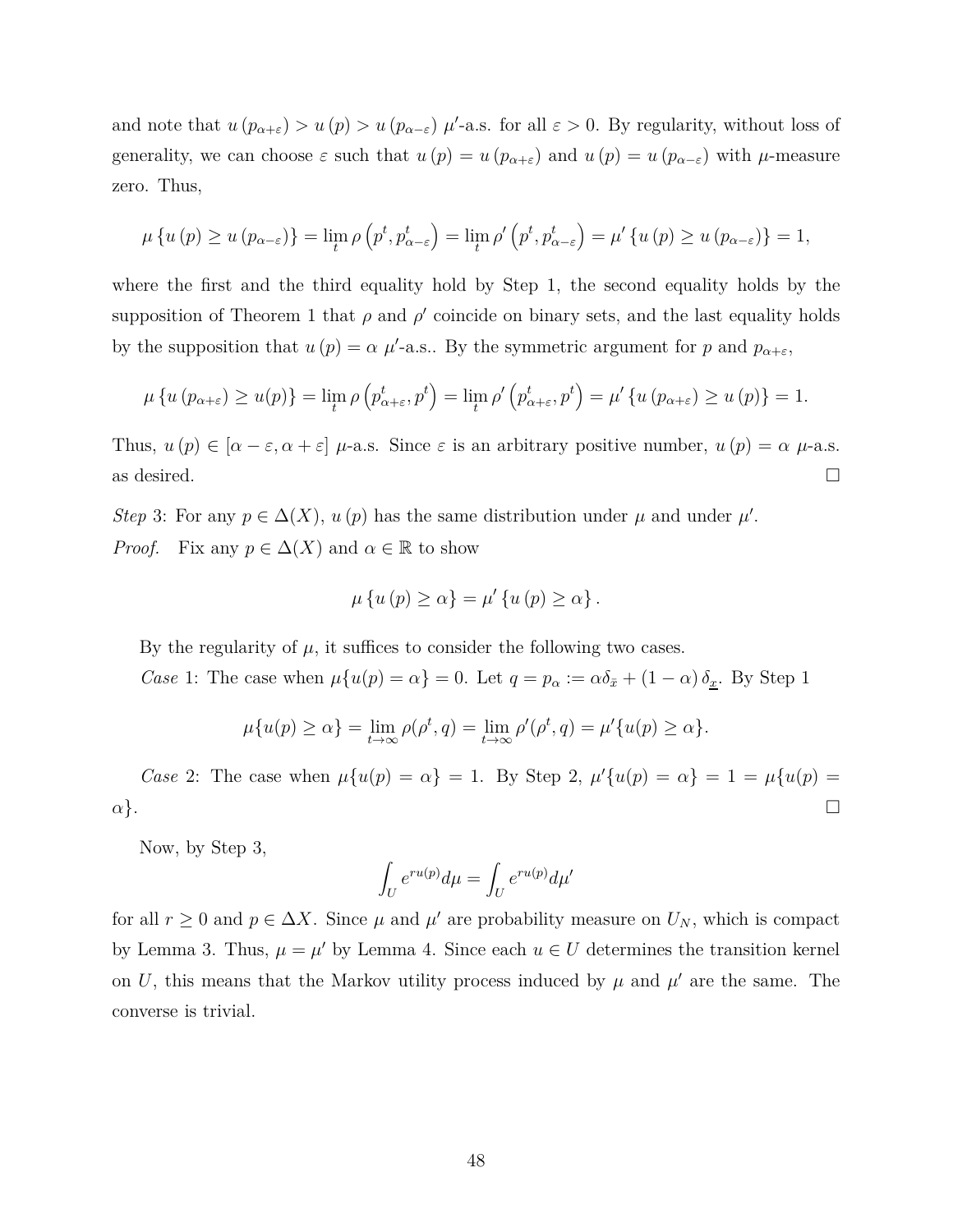## **C Extension Theorems**

In this section, we employ a unified methodology to extend both Gul and Pesendorfer (2006) (henceforth GP) and Dekel et al.  $(2001)$  (henceforth DLR)<sup>52</sup> to countably-additive probability measures in infinite-dimensional settings. In both cases, we achieve this by focusing on the set of Lipschitz continuous utilities with a common bound. Note that this is a compact set by the same argument as in Lemma 3 which ensures our representations are unique. We first focus on finite-dimensional settings and then apply Kolmogorov's extension theorem followed by Tietze extension theorem (Theorem 4.16 of Folland (2013)). On an abstract level, this is analogous to the extension to uniformly continuous paths for the construction of Brownian motion.<sup>53</sup>

Throughout this section, we will let *X* be a compact metric space and *U<sup>N</sup>* be the set of Lipschitz continuous utilities with common bound *N* defined by (17). We will assume that *X* contains two elements  $\bar{x}$  and  $\bar{x}$ .

The following preliminary lemma modified from Dekel et al. (2007) characterizes Lipschitz continuous functions on a dense subset.

**Lemma 5.** Let  $X^*$  be a dense subset of *X* and suppose  $v : X^* \to \mathbb{R}$  is such that  $v(\bar{x}) = 1$ and  $v(\underline{x}) = 0$ . Then the following statements are equivalent:

(i) There exist  $N > 0$  such that if  $|x_1 - x_2| \leq \frac{\alpha}{N}$  for  $x_1, x_2 \in X^*$  and  $\alpha \in [0, 1]$ , then

$$
\alpha v(\bar{x}) + (1 - \alpha) v(x_1) \ge \alpha v(\underline{x}) + (1 - \alpha) v(x_2).
$$

(ii) *v* is Lipschitz continuous with bound *N*.

**Proof.** Suppose (i) is true. Fix some  $\bar{\alpha} < 1$  and consider  $x_1, x_2 \in X^*$ . First suppose  $|x_1 - x_2| N = \alpha \leq \bar{\alpha} < 1$ . We thus have  $\alpha v(\underline{x}) + (1 - \alpha) v(x_2) \leq \alpha v(\bar{x}) + (1 - \alpha) v(x_1)$ . Hence

$$
v(x_2) - v(x_1) \le \frac{\alpha}{1 - \alpha} = \frac{N}{1 - \alpha} |x_1 - x_2| \le \frac{N}{1 - \bar{\alpha}} |x_1 - x_2|.
$$

 $52$  See also Dekel et al.  $(2007)$ .

<sup>53</sup> Other papers that also employ Kolmogorov's extension in this manner include Lu and Saito (2018), who do not address the continuity of utilities, and Frick et al. (2018), who obtain a measure with finite support (ignoring ties).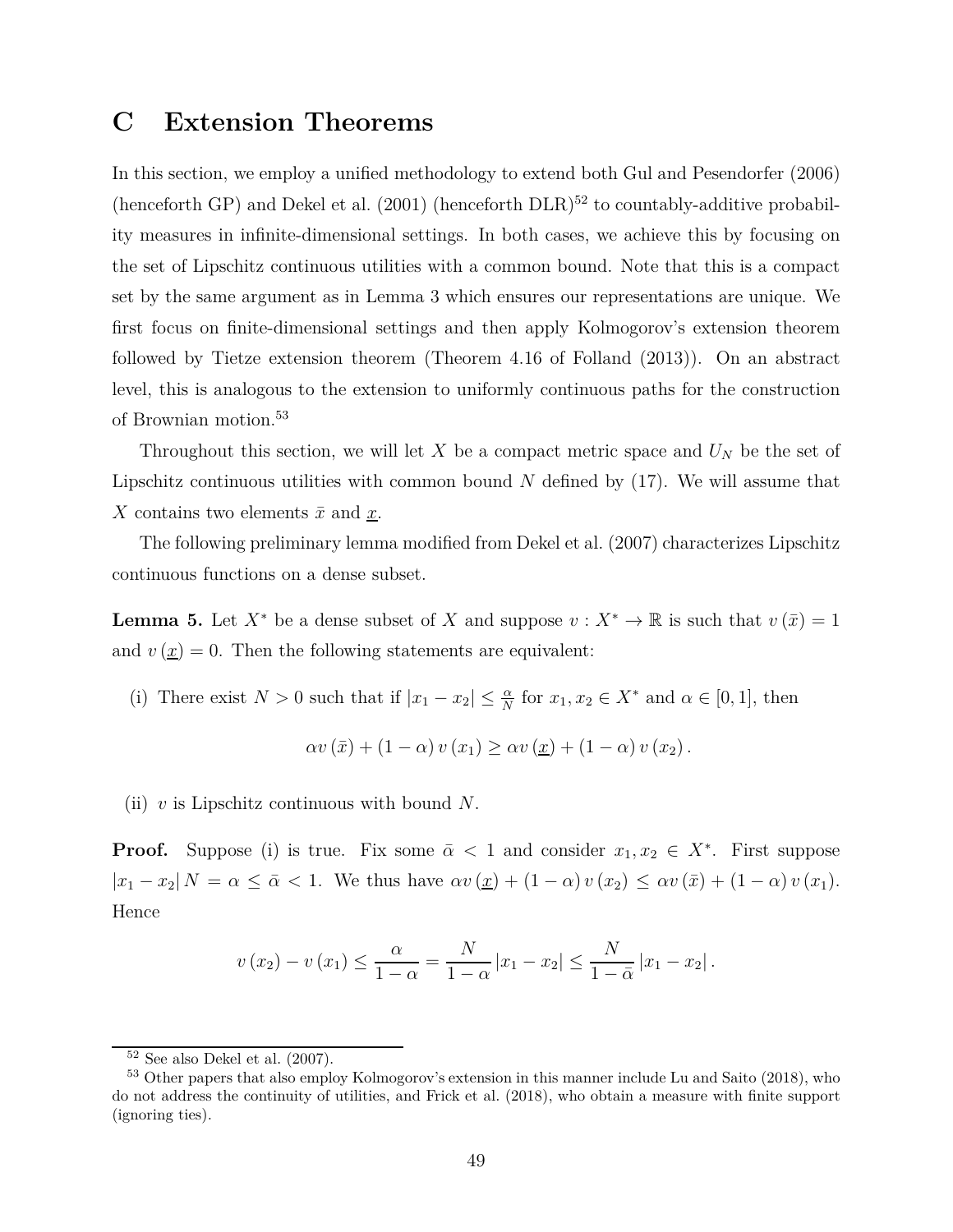Now suppose  $|x_1 - x_2|$   $N = \alpha > \bar{\alpha}$ . Since X is a convex metric space, we can find  $y_i :=$  $\left(1-\frac{i}{n}\right)$ *n*  $\left(x_1 + \frac{i}{n}\right)$  $\frac{i}{n}x_2 \in X$  for  $i \in \{0, 1, \ldots, n\}$  such that

$$
|y_{i+1} - y_i| = \frac{1}{n} |x_1 - x_2| < \frac{\bar{\alpha}}{N}
$$

Since *X*<sup>∗</sup> is dense in *X* and the metric mapping is continuous, we can choose *n* large enough such that for each  $\varepsilon > 0$ , we can find  $y_i^* \in X^*$  such that  $|y_i - y_i^*| \leq \varepsilon$  and  $|y_{i+1}^* - y_i^*| < \frac{\bar{\alpha}}{N}$ *N* for all *i*. From the argument above, we have

$$
v(y_{i+1}^*) - v(y_i^*) \le \frac{N}{1 - \bar{\alpha}} |y_{i+1}^* - y_i^*|
$$
  
\n
$$
\le \frac{N}{1 - \bar{\alpha}} (|y_{i+1} - y_i| + |y_{i+1}^* - y_{i+1}| + |y_i^* - y_i|)
$$
  
\n
$$
\le \frac{N}{1 - \bar{\alpha}} (|y_{i+1} - y_i| + 2\varepsilon) = \frac{N}{1 - \bar{\alpha}} (\frac{1}{n} |x_1 - x_2| + 2\varepsilon)
$$

Since we can let  $y_0^* = y_0 = x_1$  and  $y_n^* = y_n = x_2$ , this implies that

$$
v(x_2) - v(x_1) \le \sum_{1 \le i \le n} \left| v(y_i^*) - v(y_{i-1}^*) \right| \le \frac{N}{1 - \bar{\alpha}} \left( |x_1 - x_2| + 2n\varepsilon \right)
$$

Taking  $\varepsilon \to 0$  yields

$$
v(x_2) - v(x_1) \le \frac{N}{1 - \bar{\alpha}} |x_1 - x_2|
$$

Since  $\frac{N}{1-\bar{\alpha}} \to N$  as  $\bar{\alpha} \to 0$ , this means that  $|v(x_2) - v(x_1)| \le N |x_1 - x_2|$  for all  $x_1, x_2 \in X^*$ . Thus, *v* is Lipschitz continuous with bound *N* as desired.

Now, suppose (ii) is satisfied. Note that if  $\alpha = 1$ , then the result is trivial so assume  $\alpha < 1$ . Suppose that  $|x_1 - x_2| \leq \frac{\alpha}{N}$  and since  $v \in L_N(X^*)$ ,

$$
v(x_2) - v(x_1) \le N |x_1 - x_2| \le \frac{N}{1 - \alpha} |x_1 - x_2| \le \frac{\alpha}{1 - \alpha}
$$

Rearranging yields

$$
\alpha v(\underline{x}) + (1 - \alpha) v(x_2) \leq \alpha v(\bar{x}) + (1 - \alpha) v(x_1)
$$

as desired.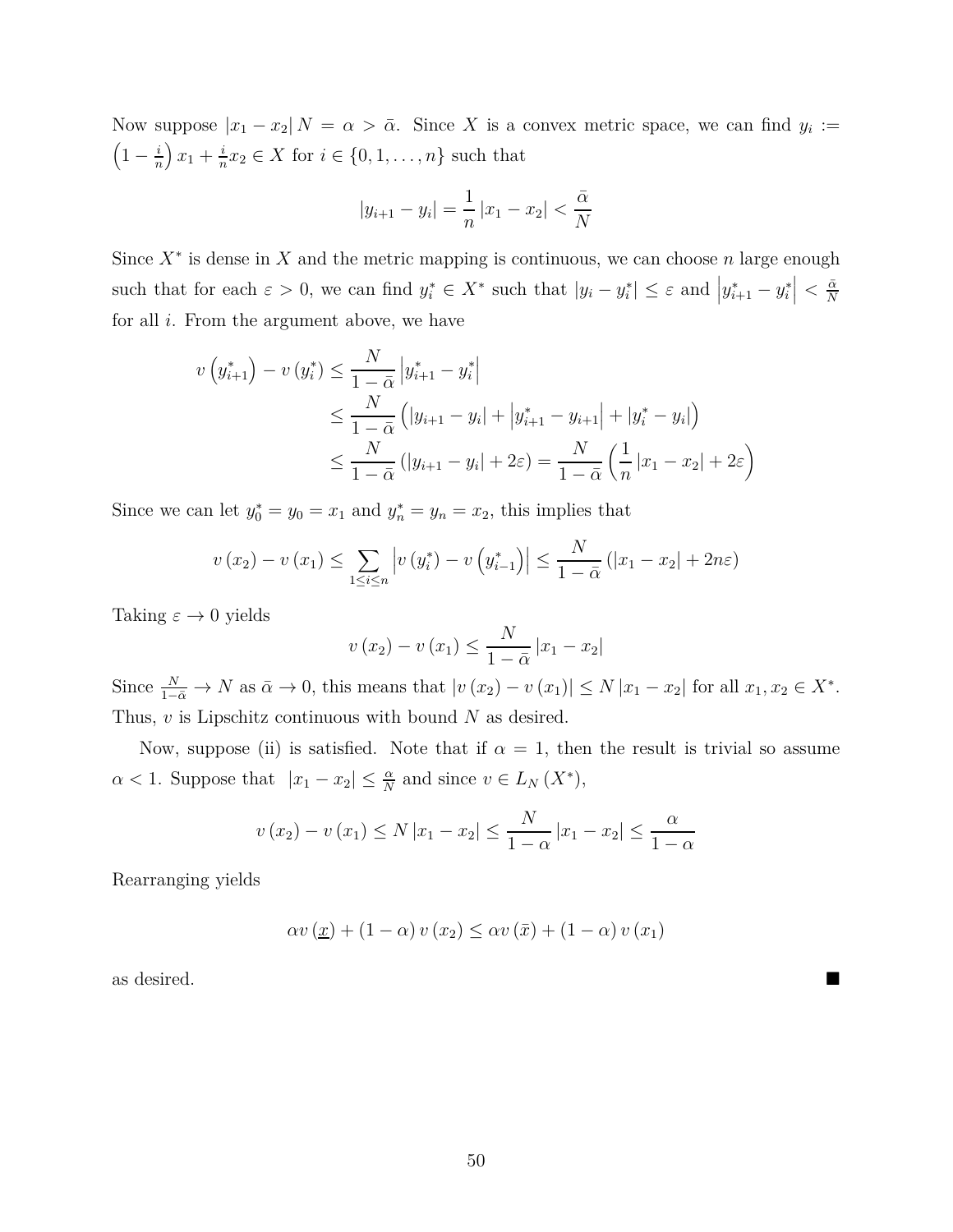### **C.1 Extension of Gul and Pesendorfer (2006)**

In this section, we extend the main theorem of GP. Let  $Z = \mathcal{K}(\Delta X)$  denote the set of non-empty compact subsets of  $\Delta X$ . We consider a stochastic choice function  $\rho$  on  $Z^f$ , the finite menus in *Z*. That is for every  $z \in Z^f$ ,  $\rho_z$  is a Borel probability measure over *z*. We model ties as in Lu (2016) and let  $Z^{\circ} \subset Z^f$  denote the set of finite menus that contain no ties.

**Condition 1.1** (Monotonicity)**.**  $z \subset y$  implies  $\rho_z(p) \ge \rho_y(p)$ 

**Condition 1.2** (Linearity).  $\rho_z(p) = \rho_{\alpha z + (1-\alpha)q}(\alpha p + (1-\alpha)q)$ 

**Condition 1.3** (Extremeness).  $\rho_z(\text{ext}(z)) = 1$ 

**Condition 1.4** (Continuity).  $\rho : Z^{\circ} \to \Delta(\Delta X)$  is continuous

**Condition 1.5** (Best-Worst).  $\rho(\underline{x}, \bar{x}) = 0$  *and*  $\rho(\bar{x}, x) = \rho(x, \underline{x}) = 1$  *for all*  $x \in X$ *.* 

**Condition 1.6** (L-continuity). There exists  $N > 0$  such that for  $\alpha \in [0, 1]$ ,  $|x_1 - x_2| \leq \frac{\alpha}{N}$  $\text{implies } \rho\left(\alpha\delta_{\bar{x}} + (1-\alpha)\delta_{x_1}, \alpha\delta_{\underline{x}} + (1-\alpha)\delta_{x_2}\right) = 1.$ 

We will now prove the following extension of GP to an infinite-dimensional setting. We say a probability measure on  $U_N$  is *regular* if  $u(p) = u(q)$  occurs with probability zero or one for all  $p, q \in \Delta X$ 

**Theorem 5** (GP extension).  $\rho$  satisfies C1 if and only if there exists a regular probability measure  $\mu$  on  $U_N$  such that for any  $z \in Z^f$ ,

$$
\rho_z(p) = \mu \{ u \in U_N : u(p) \ge u(q) \text{ for all } q \in z \}
$$

The necessity of the axioms is straightforward. C1.1-C1.3 follow from the same arguments as in GP while C1.4 follows from the same argument as in Lu (2016). It is easy to see C1.5 from the representation while C1.6 follows from Lemma 5 above.

We now show sufficiency and suppose  $\rho$  satisfies C1. Since *X* is separable, let  $X^* \subset X$ be a countable dense subset of *X* and without loss of generality, assume  $\underline{x}, \overline{x} \in X^*$ .

**Lemma 6.** There exists a probability measure  $\mu$  on the Borel  $\sigma$ -algebra corresponding to uniform convergence on  $U_N$  such that for all finite  $W \subset X^*$  and finite  $z \subset \Delta W$ ,

$$
\rho_z(p) = \mu \left\{ u \in U_N \ : \ u(p) \ge u(q) \text{ for all } q \in z \right\}.
$$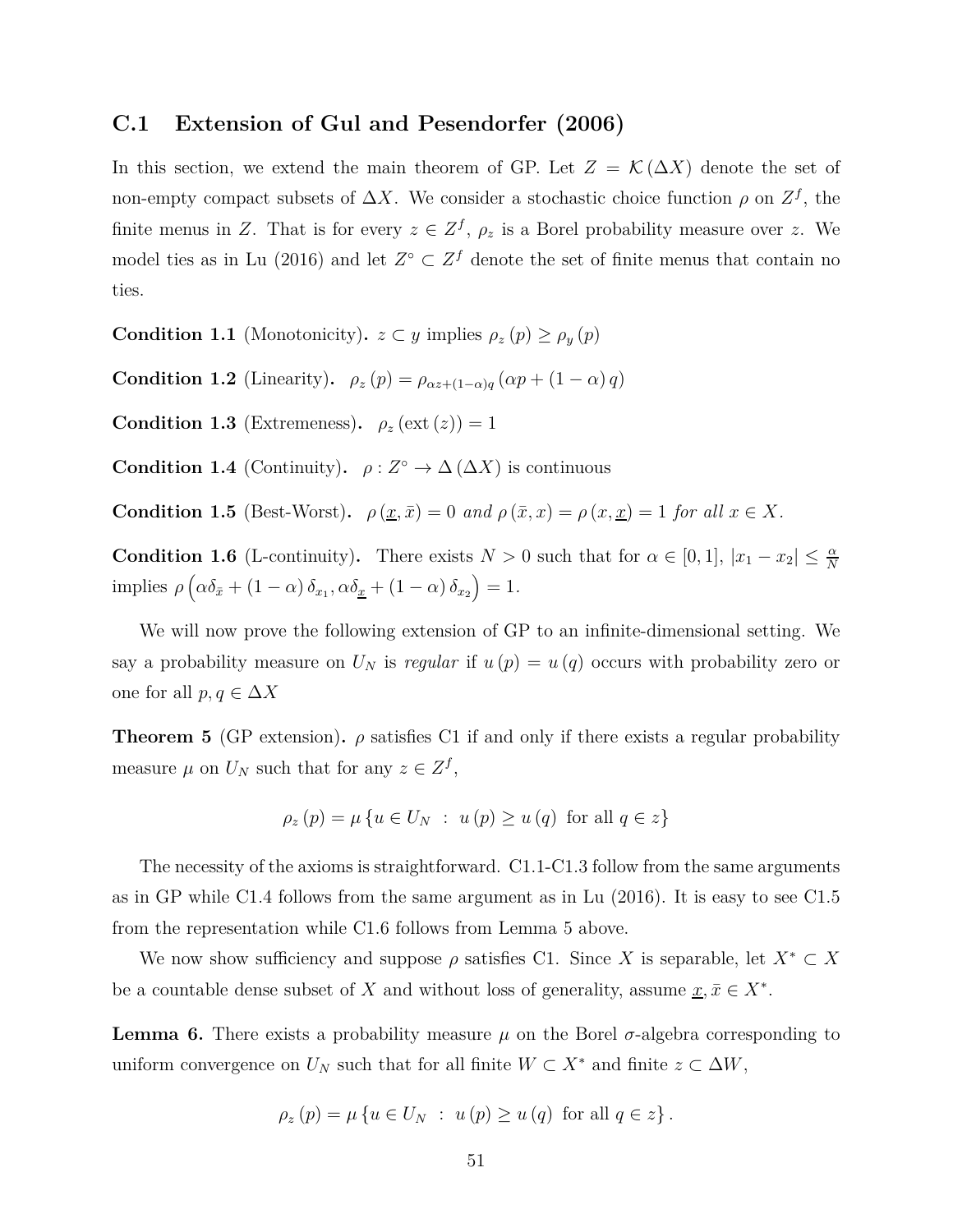**Proof.** We prove this in a series of steps.

*Step* 1: There exists a probability measure  $\pi$  on the Borel  $\sigma$ -algebra corresponding to pointwise convergence on  $\mathbb{R}^{X^*}$  such that for all finite  $W \subset X^*$  and finite  $z \subset \Delta W$ ,

$$
\rho_z(p) = \pi \left\{ u \in \mathbb{R}^{X^*} : u(p) \ge u(q) \text{ for all } q \in z \right\}.
$$

*Proof.* From Gul and Pesendorfer (2006) and Lu (2016), C1.1-C1.4 imply that for each finite  $W \subset X^*$  where  $\underline{x}, \overline{x} \in W$ , there exists a probability measure  $\pi_W$  on  $\mathbb{R}^W$  such that for any finite  $z \subset \Delta W$ ,

$$
\rho_z(p) = \pi_W \left\{ u \in \mathbb{R}^W \ : \ u(p) \ge u(q) \text{ for all } q \in z \right\}
$$

Moreover, C1.5 implies that we can assume  $\mu$ -a.s.  $0 = u(\underline{x}) \leq u(\overline{x}) \leq u(\overline{x}) = 1$  for all  $x \in X^*$  without loss of generality. By the uniqueness result of GP, all these  $\pi_W$  are consistent.<sup>54</sup> Thus, by Kolmogorov's extension, there exists a measure  $\pi$  on  $\mathbb{R}^{X^*}$  such that for all finite  $W \subset X^*$  and finite  $z \subset \Delta W$ ,

$$
\rho_z(p) = \pi \left\{ u \in \mathbb{R}^{X^*} : u(p) \ge u(q) \text{ for all } q \in z \right\}
$$

Moreover, we can assume that  $\pi$  is a measure on the Borel  $\sigma$ -algebra corresponding to pointwise convergence on  $\mathbb{R}^{X^*}$  (i.e., the product topology, see exercise I.6.35 of Çınlar (2011)).  $\Box$ 

*Step* 2: There exists  $N > 0$  such that  $\pi$ -a.s. for all  $\alpha \in [0, 1]$  and  $x_1, x_2 \in X^*$ ,

$$
|x_1 - x_2| \leq \frac{\alpha}{N} \implies \alpha + (1 - \alpha) u(x_1) \geq (1 - \alpha) u(x_2).
$$

*Proof.* For  $\alpha \in [0, 1]$  and  $x_1, x_2 \in X^*$ , define

$$
U_{\alpha}^{x_1,x_2} := \left\{ u \in \mathbb{R}^{X^*} : |x_1 - x_2| \leq \frac{\alpha}{N} \implies \alpha + (1 - \alpha) u(x_1) \geq (1 - \alpha) u(x_2) \right\}.
$$

By C1.6, there exists  $N > 0$  such that  $\pi (U_{\alpha}^{x_1,x_2}) = 1$  for all  $\alpha \in [0,1]$  and  $x_1, x_2 \in X^*$ . Let  $U_{\alpha} := \bigcap_{x_1, x_2 \in X^*} U_{\alpha}^{x_1, x_2}$  so by the countable additivity of  $\pi$  and the fact that  $X^*$  is a countable dense subset of *X*,  $\pi(U_\alpha) = 1$  for any  $\alpha \in [0,1]$ . Let *I*<sup>\*</sup> be the rationals in [0, 1] so by the same argument,  $\pi(\bigcap_{\alpha \in I^*} U_\alpha) = 1$ .

We will show that  $\pi\left(\bigcap_{\alpha\in[0,1]}U_{\alpha}\right)=1$ . It suffices to show that  $\bigcap_{\alpha\in I^*}U_{\alpha}\subset\bigcap_{\alpha\in[0,1]}U_{\alpha}$ .

<sup>&</sup>lt;sup>54</sup> Note that this requires normalized utilities.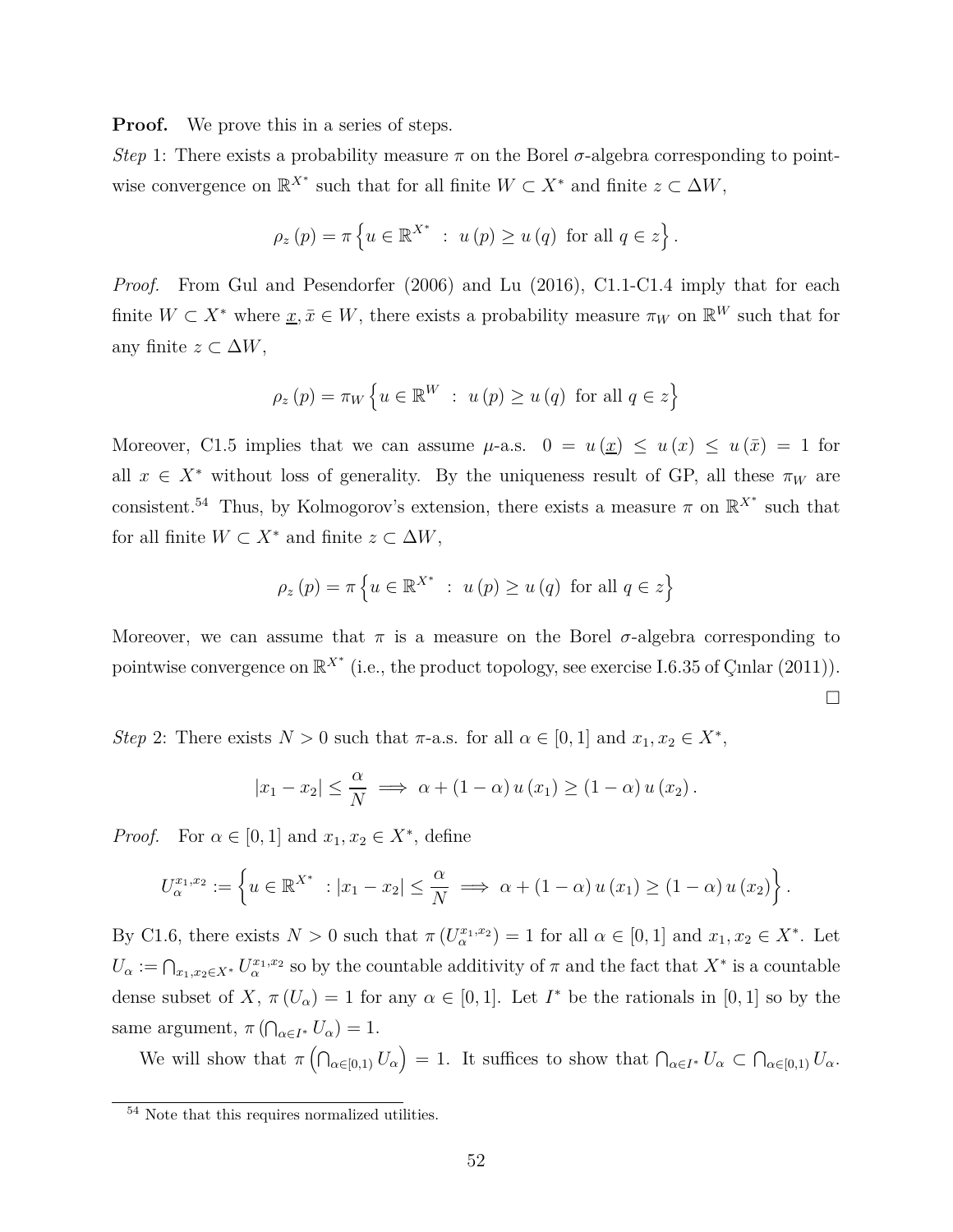We will show that for any  $u \in \bigcap_{\alpha \in I^*} U_\alpha$  and  $\alpha \in [0,1)$ ,  $u \in U_\alpha$ . Choose any  $x_1, x_2 \in X^*$ such that  $|x_2 - x_1| \le \alpha/N$  and consider a sequence  $\alpha_k$  of  $I^*$  such that  $\alpha_k \to \alpha$  and  $\alpha_k \ge \alpha$ . Since  $|x_2 - x_1| \leq \alpha_k/N$  and  $u \in \bigcap_{\alpha \in I^*} U_\alpha$ , we have  $u(x_2) - u(x_1) \leq \alpha_k/(1 - \alpha_k)$  for each k. Since  $\alpha_k \to \alpha$ , we have  $u(x_2) - u(x_1) \leq \alpha/(1-\alpha)$  so  $u \in U_\alpha$ . Thus,  $\pi\left(\bigcap_{\alpha\in[0,1]} U_\alpha\right) = 1$  as desired.  $\square$ 

By Step 2, Lemma 5 yields  $\pi(L_N(X^*)) = 1$ . By the Lipschitz version of the Tietze extension theorem (see McShane (1934)), we can extend  $\pi$  on  $L_N(X^*)$  to a probability measure  $\mu$  on  $L_N(X)$ .

*Step* 3:  $\mu(U_N) = 1$ .

*Proof.* For each  $x \in X$ , define

$$
U_x := \Big\{ u \in L_N(X) \ : \ 0 = u(\underline{x}) \le u(x) \le u(\bar{x}) = 1 \Big\}.
$$

Then  $\pi(U_x) = 1$  for any  $x \in X$ . By the countable additivity of  $\pi$ , we have  $\pi(\bigcap_{x \in X^*} U_x) = 1$ . We will show that  $\pi(\bigcap_{x\in X}U_x)=1$ . It suffices to prove that  $\bigcap_{x\in X}V_x\subset \bigcap_{x\in X}U_x$ . Suppose that  $u \in \bigcap_{x \in X^*} U_x$  and consider  $x \in X$ . If  $x \in X^*$ , then the result holds trivially so suppose  $x \notin X^*$ . Since  $X^*$  is dense in *X*, there exists a sequence  $x_k$  of  $X^*$  such that  $x_k \to x$ . Since  $0 \le u(x_k) \le 1$  for each *k*, we have  $0 \le u(x) \le 1$  by the continuity of *u*.

Finally, since *X* is compact, pointwise convergence is equivalent to uniform convergence on  $U_N$ . Thus,  $\mu$  is a measure on the Borel  $\sigma$ -algebra corresponding to uniform convergence.

 $\blacksquare$ 

Define

$$
B(p, z) := \{ u \in U_N : u(p) \ge u(q) \text{ for all } q \in z \}
$$

so  $B(p, z)$  is  $\mu$ -measurable. Also define  $B(p, q) := B(p, \{p, q\})$  to simplify notation.

We will show that  $\rho_z(p) = \mu(B(p, z))$ . First, we prove a series of lemmas. The following is straightforward but will be useful for latter analysis.

**Lemma 7.** For every  $p \in \Delta X$ , there exists a sequence  $p_n \to p$  such that each  $p_n$  has a finite support in *X*<sup>∗</sup> .

**Proof.** Since  $X^*$  is dense and Dirac measures are extreme points in  $\Delta X$ , the result follows from the Krein-Milman theorem (AB Theorem 15.10).

The next two lemmas deals with ties in the stochastic choice.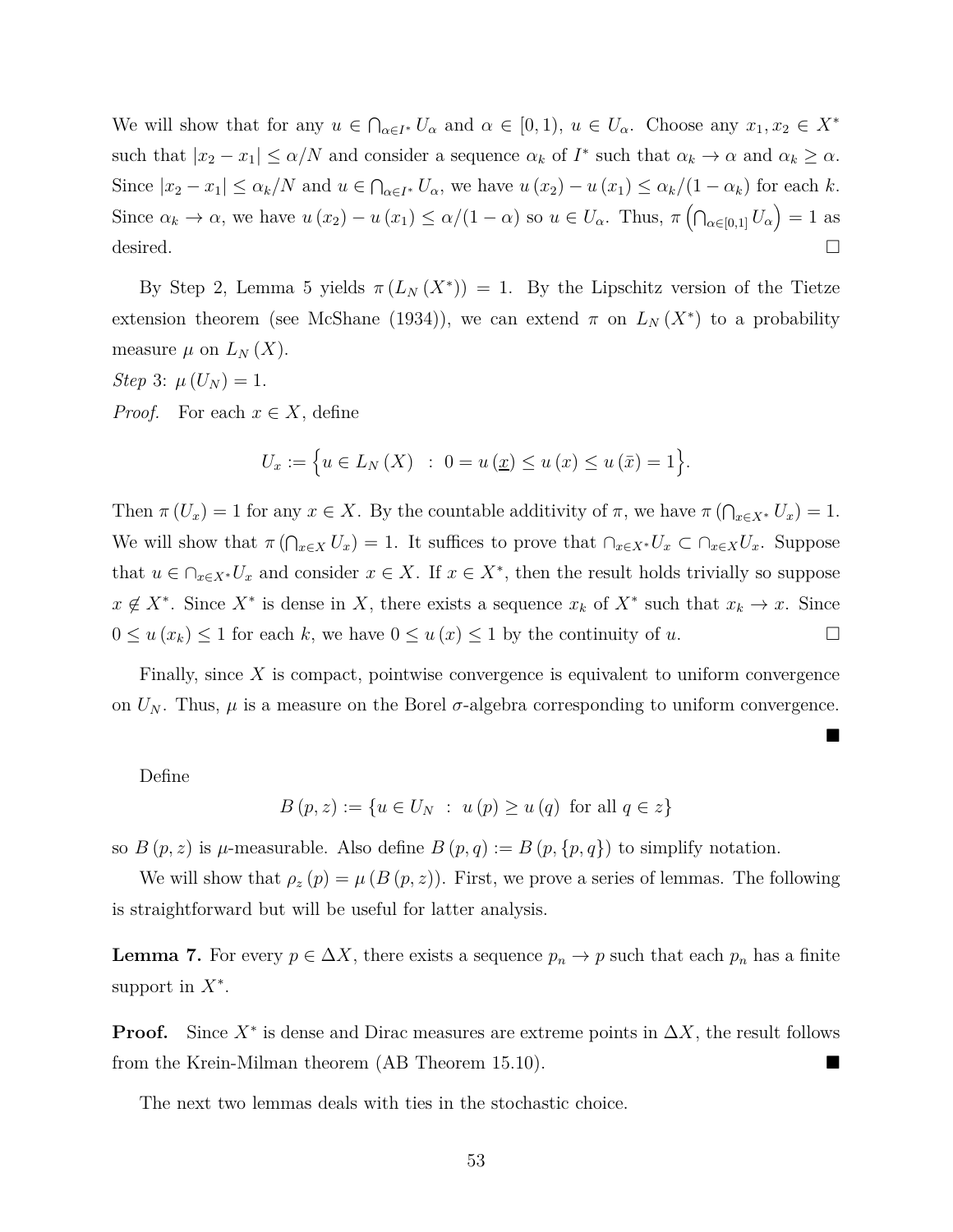**Lemma 8.** Suppose  $z \in Z^{\circ}$  and  $p_n \to p$  for every  $p \in z$  where each  $p_n$  has finite support in *X*<sup>\*</sup>. If  $z_n := \{p_n : p \in z\} \in Z^{\circ}$ , then  $\rho_z(p) \leq \mu(B(p, z))$ .

**Proof.** First, note that since  $p_n \to p$  for every  $p \in z$ ,  $z_n \to z$ . Since  $z_n, z \in Z^\circ$ , Continuity (C1.4) implies that

$$
\rho_z(p) = \lim_n \rho_{z_n}(p_n) = \lim_n \mu(B(p_n, z_n))
$$

where the last equality follows from the representation as each  $p_n$  has finite support in  $X^*$ . Note that

$$
\limsup_n 1_{B(p_n,z_n)} \leq 1_{B(p,z)}
$$

To see why, note that if  $\limsup_n 1_{B(p_n,z_n)} (u) = 1$ , then there exists a subsequence  $\{(p_k, z_k)\}$ such that  $u(p_k) \geq u(q_k)$  for all  $q_k \in z_k$  so  $u(p) \geq u(q)$ . Thus, we have

$$
\rho_z(p) = \lim_n \int_{U_N} 1_{B(p_n, z_n)} d\mu \le \int_{U_N} \limsup_n 1_{B(p_n, z_n)} d\mu \le \int_{U_N} 1_{B(p, z)} d\mu = \mu (B(p, z)),
$$

where the first inequality follows from Fatou's Lemma.

**Lemma 9.** The following statements hold:

- (i) If p and q are tied, then  $u(p) = u(q)$  a.s.
- (ii) If p and q are not tied, then  $u(p) \neq u(q)$  a.s.

**Proof.** First, we show that if *p* is not tied with <u>*x*</u>, then  $\rho(\underline{x}, p) = 0$ . By Lemma 7, there exists  $p_n \to p$  where  $p_n$  has finite support in  $X^*$ . Let  $\tilde{p}_n := \left(1 - \frac{1}{n}\right)$ *n*  $\left(p_n + \frac{1}{n}\right)$  $\frac{1}{n}\delta_{\bar{x}}$  and note that  $\tilde{p}_n$  cannot be tied with <u>*x*</u> since a.s.

$$
u\left(\tilde{p}_n\right) = \left(1 - \frac{1}{n}\right)u\left(p_n\right) + \frac{1}{n} > 0
$$

Note that  $\tilde{p}_n \to p$  and each  $\tilde{p}_n$  also has finite support in  $X^*$ . Since  $\{\underline{x}, \tilde{p}_n\} \in Z^{\circ}$  and  $\{\underline{x}, \tilde{p}_n\} \rightarrow \{\underline{x}, p\} \in Z^\circ$ , Continuity (C1.4) yields

$$
\rho\left(\underline{x},p\right) = \lim_{n} \rho\left(\underline{x},\tilde{p}_n\right) = \lim_{n} \mu\left\{0 \ge u\left(\tilde{p}_n\right)\right\} = 0
$$

as desired. We now prove the lemma via two steps.

*Step* 1: If *p* and *q* are tied, then  $u(p) = u(q)$  a.s.

*Proof.* First, suppose *p* is not tied with <u>*x*</u> so  $\rho(x, p) = 0$  from above. Let  $p^{\varepsilon} := (1 - \varepsilon) p + \varepsilon \delta_x$ so  $\rho(p^{\varepsilon}, p) = 0$  by Linearity (C1.2). Since *p* and *q* are tied,  $\rho(p^{\varepsilon}, q) = 0$  by Lemma A.2 of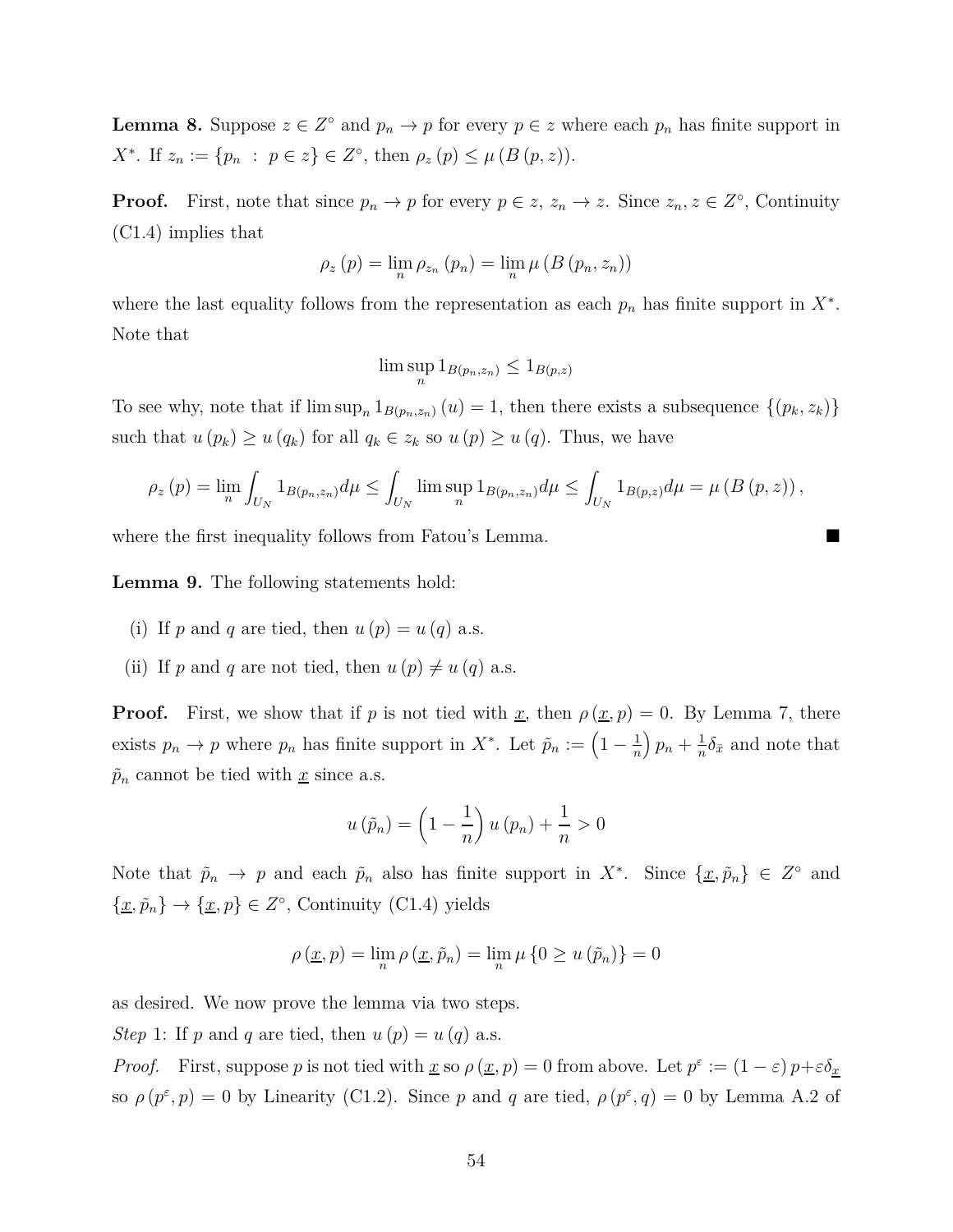Lu (2016). Consider  $z_n^{\varepsilon} = \{p_n^{\varepsilon}, q_n\}$  where  $p_n^{\varepsilon} \to p^{\varepsilon}$ ,  $q_n \to q$  and  $p_n^{\varepsilon}$  and  $q_n$  both have finite support in  $X^*$  as from Lemma 7. If  $p_n^{\varepsilon}$  is tied with  $q_n$ , let

$$
\tilde{p}_n^{\varepsilon} := \left(1 - \frac{1}{n}\right)p_n^{\varepsilon} + \frac{1}{n}\delta_{\underline{x}}
$$

$$
\tilde{q}_n := \left(1 - \frac{1}{n}\right)q_n + \frac{1}{n}\delta_{\bar{x}}
$$

so  $\{\tilde{p}_n^{\varepsilon}, \tilde{q}_n\} \in Z^{\circ}$ . Since  $\{\tilde{p}_n^{\varepsilon}, \tilde{q}_n\} \to \{p^{\varepsilon}, q\} \in Z^{\circ}$ , by Lemma 8,

$$
1 = \rho(q, p^{\varepsilon}) \le \mu(B(q, p^{\varepsilon})) = \mu\{u(q) \ge (1 - \varepsilon)u(p)\}
$$

Thus, a.s.

$$
u(p) - u(q) \geq -\varepsilon u(p) \geq -\varepsilon
$$

for all  $\varepsilon > 0$  so  $u(q) \geq u(p)$  a.s. By the symmetric reasoning, we have  $u(p) \geq u(q)$  a.s. Hence  $u(p) = u(q)$  a.s.

Finally, note that if *p* is tied with  $\delta_{\underline{x}}$ , then  $\frac{1}{2}p + \frac{1}{2}$  $\frac{1}{2}\delta_{\bar{x}}$  is tied with  $\frac{1}{2}\delta_{\underline{x}} + \frac{1}{2}$  $\frac{1}{2}\delta_{\bar{x}}$  where the latter is not tied with  $\delta_{\underline{x}}$ . Applying the above argument yields  $\frac{1}{2}u(p) + \frac{1}{2} = \frac{1}{2}$  $\frac{1}{2}$  a.s. or  $u(p) = 0$  a.s. as desired.  $\Box$ 

*Step* 2: If *p* and *q* are not tied, then  $u(p) \neq u(q)$  a.s.

*Proof.* Let *p* and *q* be not tied. Consider  $p^{\varepsilon} := (1 - \varepsilon) p + \varepsilon \delta_x$  and  $q^{\varepsilon} := (1 - \varepsilon) q + \varepsilon \delta_x$  for  $\varepsilon > 0$ . Note that if  $p^{\varepsilon}$  and  $q^{\varepsilon}$  are tied, then from (i), we have a.s.

$$
u(p) = u(q) + \frac{\varepsilon}{1 - \varepsilon}
$$

Thus, we can choose  $\varepsilon \to 0$  such that  $p^{\varepsilon}$  and  $q^{\varepsilon}$  are not tied. Consider  $z_n^{\varepsilon} = \{p_n^{\varepsilon}, q_n^{\varepsilon}\}\$  where  $p_n^{\varepsilon} \to p^{\varepsilon}$ ,  $q_n^{\varepsilon} \to q^{\varepsilon}$  and  $p_n^{\varepsilon}$  and  $q_n$  both have finite support in  $X^*$  as above. Again, let

$$
\tilde{p}_n^{\varepsilon} := \left(1 - \frac{1}{n}\right) p_n^{\varepsilon} + \frac{1}{n} \delta_{\underline{x}}
$$

$$
\tilde{q}_n^{\varepsilon} := \left(1 - \frac{1}{n}\right) q_n^{\varepsilon} + \frac{1}{n} \delta_{\bar{x}}
$$

so  $\{\tilde{p}_n^{\varepsilon}, \tilde{q}_n^{\varepsilon}\}\in Z^{\circ}$ . Since  $\{\tilde{p}_n^{\varepsilon}, \tilde{q}_n^{\varepsilon}\}\to \{p^{\varepsilon}, q^{\varepsilon}\}\in Z^{\circ}$ , by Lemma 8,

$$
\rho(p^{\varepsilon}, q^{\varepsilon}) \le \mu(B(p^{\varepsilon}, q^{\varepsilon})) = \mu\left\{u(p) - u(q) \ge \frac{\varepsilon}{1 - \varepsilon}\right\}
$$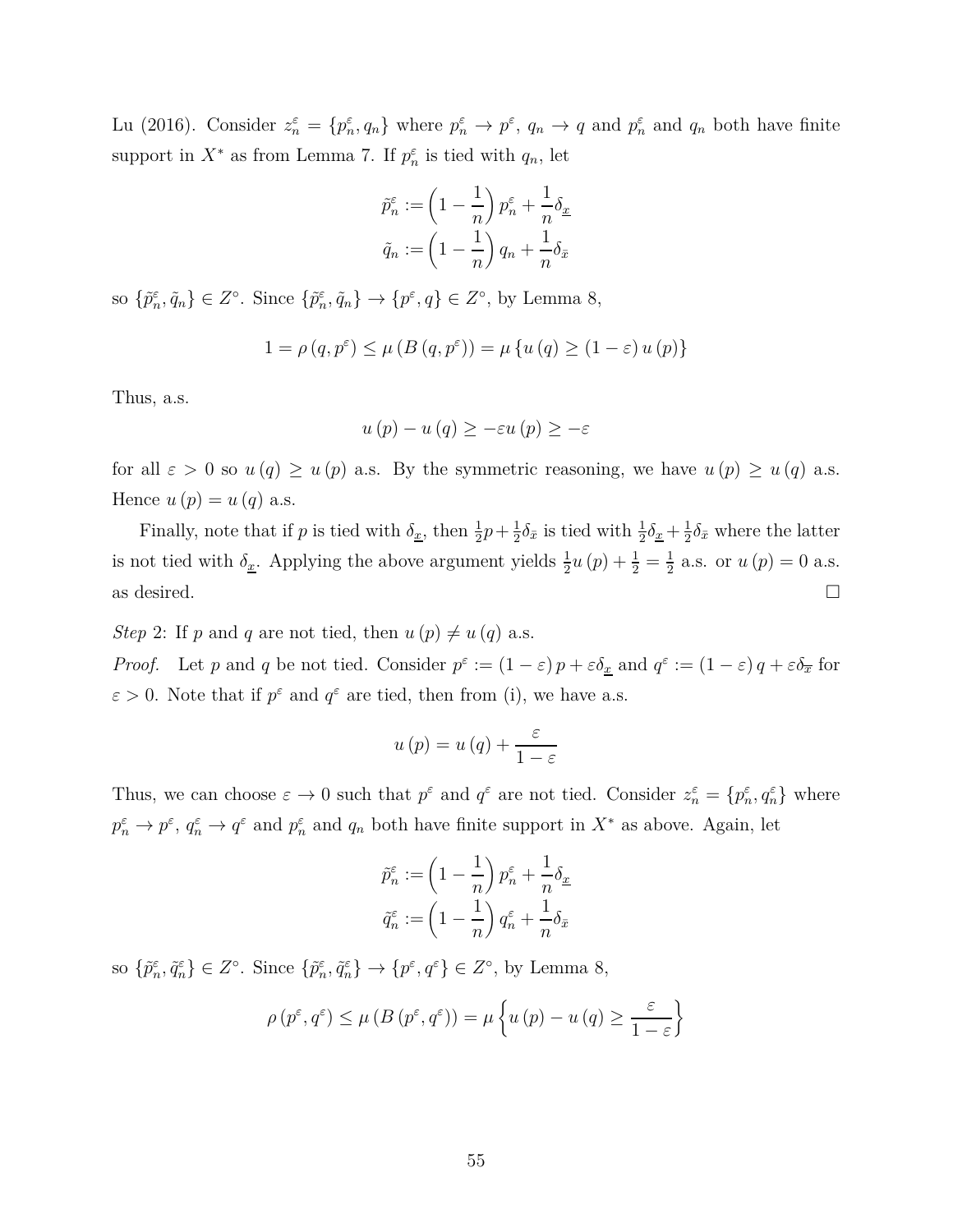As  $\varepsilon \searrow 0$ ,  $\{p^{\varepsilon}, q^{\varepsilon}\} \to \{p, q\} \in Z^{\circ}$  so by Continuity (C1.4),

$$
\rho(p,q) = \lim_{\varepsilon \searrow 0} \rho(p^{\varepsilon}, q^{\varepsilon}) \le \lim_{\varepsilon \searrow 0} \mu\left\{ u(p) - u(q) \ge \frac{\varepsilon}{1 - \varepsilon} \right\} = \mu\left\{ u(p) > u(q) \right\}
$$

By symmetric reasoning, we have  $\rho(q, p) \leq \mu \{u(p) > u(q)\}\$ so

$$
1 = \rho(p, q) + \rho(q, p) \le \mu \{ u(p) > u(q) \} + \mu \{ u(p) > u(q) \}
$$

Thus,  $u(p) = u(q)$  has  $\mu$ -measure zero.

We now complete the proof of Theorem 5. Let  $z \in Z^{\circ}$  and  $p_n \to p$  for every  $p \in z$  where each  $p_n$  has finite support in  $X^*$ . Note that  $z_n := \{p_n : p \in z\} \to z$ . Suppose there exists an infinite subsequence such that  $z_n \notin Z^{\circ}$ . Thus, there must be a subsequence  $p_n, q_n \in z_n$ that are tied for each *n*. By Lemma 9,  $u(q_n) = u(p_n)$  a.s. so  $u(q) = u(p)$  a.s. By Lemma 9 again, this means *p* and *q* are tied, contradicting  $z \in Z^{\circ}$ . Thus, we can assume that  $z_n \in Z^{\circ}$ so by Lemma 8, we have  $\rho_z(p) \leq \mu(B(p, z)).$ 

Finally, let  $z_0 \text{ }\subset z$  be such that  $z_0 \in Z^{\circ}$  so  $\rho_{z_0}(p) \leq \mu(B(p, z_0))$ . Suppose  $\rho_{z_0}(p)$  $\mu(B(p, z_0))$  for some  $p \in z_0$ . Thus,

$$
1 = \sum_{p \in z_0} \rho_{z_0}(p) < \sum_{p \in z_0} \mu\left(B\left(p, z_0\right)\right) \le 1
$$

where the last inequality follows from Lemma 9 and the fact that  $z_0$  has no ties. Since this yields a contradiction, it must be that  $\rho_{z_0}(p) = \mu(B(p, z_0))$  for all  $p \in z_0$ . Now, for any  $p \in z$ , we can find some  $p_0 \in z_0$  tied with *p*. By Lemma A.2 from Lu (2016), we have

$$
\rho_z(p) = \rho_{z_0}(p_0) = \mu(B(p_0, z)) = \mu(B(p, z))
$$

as desired.

### **C.2 Extension of Dekel et al. (2001)**

In this section, we extend the main theorem of DLR. We consider a binary relation  $\succeq$  on  $Z = K(\Delta X)$ <sup>55</sup> The methodology by which we extend DLR parallels the way in which we extended GP. The one technical difference is that there is no need to deal with ties, which

 $\blacksquare$ 

<sup>&</sup>lt;sup>55</sup> While DLR formally considers all non-empty subsets of  $\Delta X$ , it is without loss to focus on those that are compact.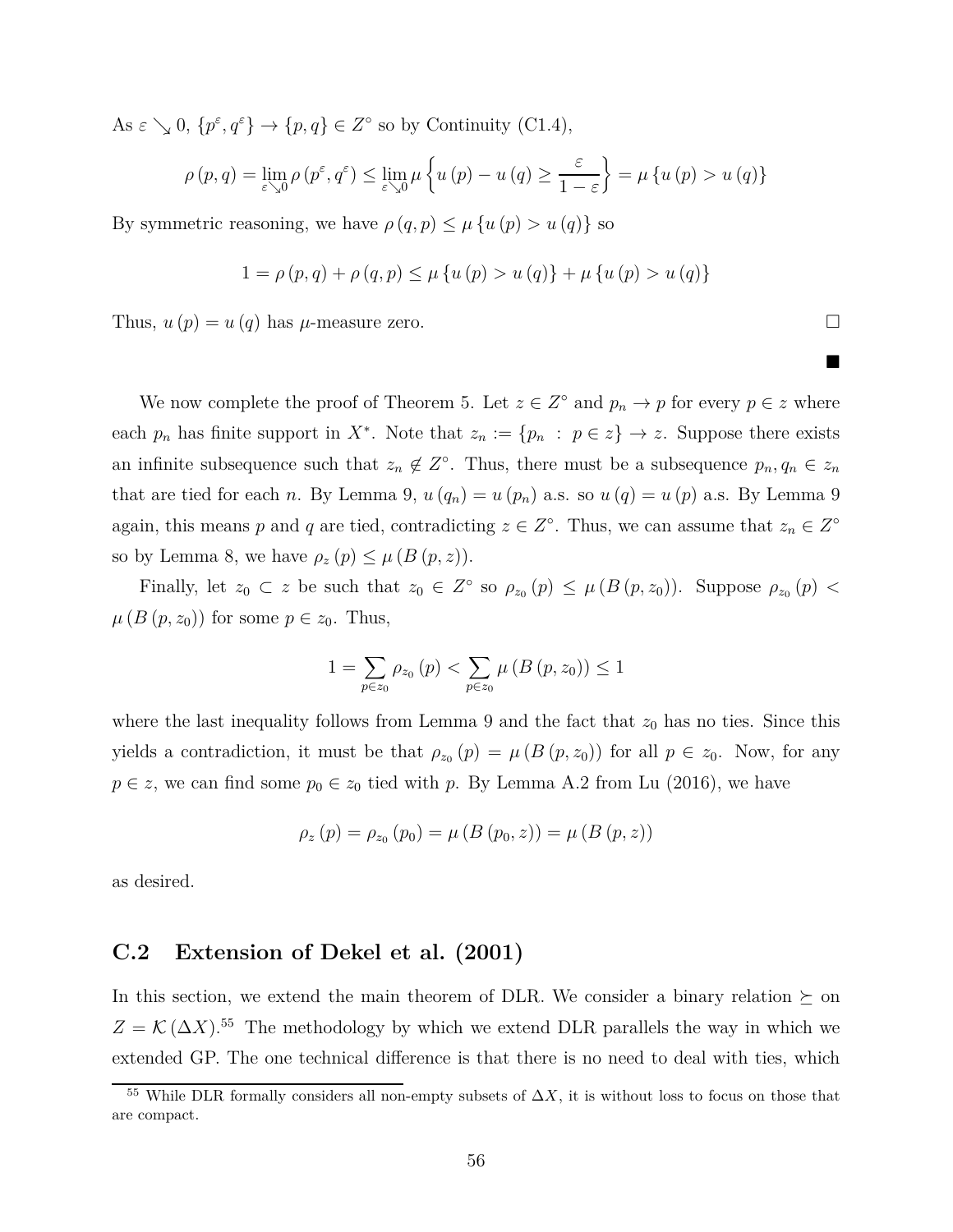simplifies the DLR extension.

**Condition 2.1.**  $\succeq$  is a preference relation

**Condition 2.2** (Flexibility).  $z \subset y$  implies  $z \preceq y$ 

**Condition 2.3** (Independence)**.**  $z \succeq y$  implies  $\alpha z + (1 - \alpha) w \succeq \alpha y + (1 - \alpha) w$ 

**Condition 2.4** (Continuity).  $\succeq$  *is continuous* 

**Condition 2.5** (Best-Worst)**.**  $\bar{x} \succeq \{x, \bar{x}\}$  *and*  $x \succeq \{x, \underline{x}\}$  *for all*  $x \in X$ 

**Condition 2.6** (L-continuity). There exists  $N > 0$  such that for  $\alpha \in [0, 1]$ ,  $|x_1 - x_2| \leq \frac{\alpha}{N}$ implies

$$
(1 - \alpha) \, \delta_{x_1} + \alpha \delta_{\bar{x}} \succeq \left\{ (1 - \alpha) \, \delta_{x_1} + \alpha \delta_{\bar{x}}, \ (1 - \alpha) \, \delta_{x_2} + \alpha \delta_{\underline{x}} \right\}
$$

We will now prove the following extension of DLR to an infinite-dimensional setting.

**Theorem 6** (DLR extension).  $\succeq$  satisfies C2 if and only if there exists a probability measure *ν* on  $U_N$  such that  $\succeq$  is represented by the function  $v : Z \to \mathbb{R}$  where

$$
v(z) = \int_{U_N} \sup_{p \in z} u(p) \, d\nu
$$

The necessity of the axioms is straightforward. C2.1-C2.4 follow from the same arguments as in DLR. It is easy to see C2.5 from the representation while C2.6 follows from Lemma 5 above.

We now show sufficiency and suppose  $\succeq$  satisfies C2. Since *X* is separable, let  $X^* \subset X$ be a countable dense subset of *X* and without loss of generality, assume  $\underline{x}, \overline{x} \in X^*$ .

**Lemma 10.** There exists a probability measure  $\nu$  on  $U_N$  such that for all finite  $W \subset X^*$ , the function  $v: Z \to \mathbb{R}$  where

$$
v(z) = \int_{U_N} \sup_{p \in z} u(p) \, d\nu
$$

represents  $\succeq$  on  $\mathcal{K}(\Delta W)$ .

**Proof.** From DLR, C2.1-C2.4 imply that for each finite  $W \subset X^*$  where  $\underline{x}, \overline{x} \in W$ , there exists a probability measure  $\mu_W$  on  $\mathbb{R}^W$  such that

$$
\int_{\mathbb{R}^W} \sup_{p \in z} u(p) \, d\mu_W
$$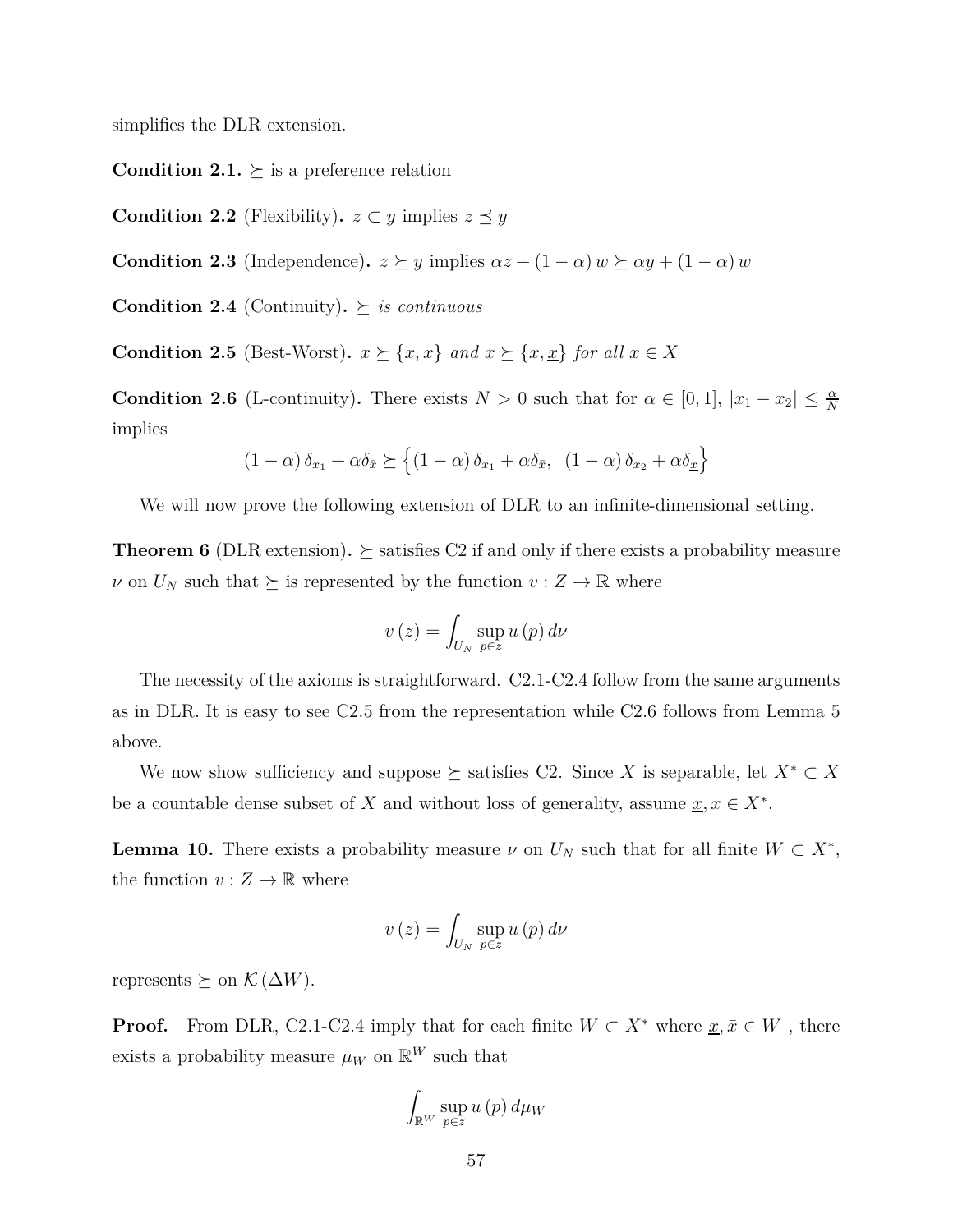represents  $\succeq$  on  $\mathcal{K}(\Delta W)$ . By C2.5, we have  $u(\underline{x}) \leq u(x) \leq u(\overline{x}) \mu_W$ -a.s. for all  $x \in X$ . Thus, we can assume that  $u(\bar{x}) = 1$  and  $u(\underline{x}) = 0$  without loss of generality. With this normalization of utilities, the DLR representation is unique so all these  $\mu_W$  are consistent. By Kolmogorov's extension, there exists a measure  $\mu$  on  $\mathbb{R}^{X^*}$  such that

$$
\int_{\mathbb{R}^{X^*}} \sup_{p \in z} u(p) \, d\mu
$$

represents  $\succeq$  on  $\mathcal{K}(\Delta W)$  for all finite  $W \subset X^*$ .

By C2.6, there exists  $N > 0$  such that for all  $\alpha \in [0, 1]$  and  $x_1, x_2 \in X^*$ ,  $\mu$ -a.s.  $|x_1 - x_2| \leq$  $\alpha/N$  implies  $\alpha + (1 - \alpha) u(x_1) \ge (1 - \alpha) u(x_2)$ . Since  $X^*$  is countable dense subset of *X*,  $[0, 1]$  is separable, and  $\mu$  is countably-additive, by the same argument as in Step 2 of Lemma 6, there exists  $N > 0$  such that  $\mu$ -a.s. for all  $\alpha \in [0,1]$  and  $x_1, x_2 \in X^*$ ,  $|x_1 - x_2| \leq \alpha/N$ implies  $\alpha + (1 - \alpha) u(x_1) \ge (1 - \alpha) u(x_2)$ . Applying Lemma 5 yields  $\mu$ -a.s. *u* is Lipschitz continuous with bound *N*.

By the Lipschitz version of the Tietze extension theorem, we can extend  $\mu$  on  $\mathbb{R}^{X^*}$  on to a probability measure  $\nu$  on  $L_N(X)$ . Moreover,  $0 = u(\underline{x}) \le u(\overline{x}) \le u(\overline{x}) = 1$   $\nu$ -a.s. for all  $x \in X^*$ . Since  $X^*$  is countable dense in X and  $\mu$  is countably additive, by the same argument as in Step 3 of Lemma 6, this means that *ν*-a.s.  $0 = u(\underline{x}) \le u(\overline{x}) = 1$  for all  $x \in X$  so  $\nu(U_N) = 1$ . Thus,

$$
v(z) := \int_{U_N} \sup_{p \in z} u(p) \, d\nu
$$

represents  $\succeq$  on  $\mathcal{K}(\Delta W)$  for all finite  $W \subset X^*$ . .

We now complete the proof of Theorem 6. First we show that *v* is continuous. Note that  $z_n \to z$  implies  $\sup_{p \in z_n} u(p) \to \sup_{p \in z} u(p)$  for all  $u \in U_N$ . By dominated convergence,  $v(z_n) \to v(z)$  so *v* is continuous.

Now, consider a generic  $z \in Z$ . Notice that  $z \sim \alpha \delta_{\bar{x}} + (1 - \alpha) \delta_{\underline{x}}$  where  $\alpha = v(z)$ . For any  $p \in \Delta X$ , by Lemma 7, we can find  $p_n$  with finite support in  $X^*$  such that  $p_n \to p$ . Let  $z_n := \{p_n : p \in z\}$  so  $z_n \to z$  and  $z_n \in \mathcal{K}(\Delta W_n)$  for some finite  $W_n \subset X^*$ . Define  $\alpha_n := v(z_n) \in [0,1]$  and without loss of generality, assume  $\alpha_n \to \alpha^*$ . Since *v* is continuous,  $\alpha = v(z) = \alpha^*$ . Note that by C2.4,  $\underline{x} \preceq z_n \preceq \overline{x}$  for all  $z_n$  implies  $\underline{x} \preceq z \preceq \overline{x}$ . Now, suppose  $z > \alpha \delta_{\bar{x}} + (1 - \alpha) \delta_{\bar{x}}$  so we can find some  $\beta > \alpha$  such that  $z > \beta \delta_{\bar{x}} + (1 - \beta) \delta_{\bar{x}}$ . Since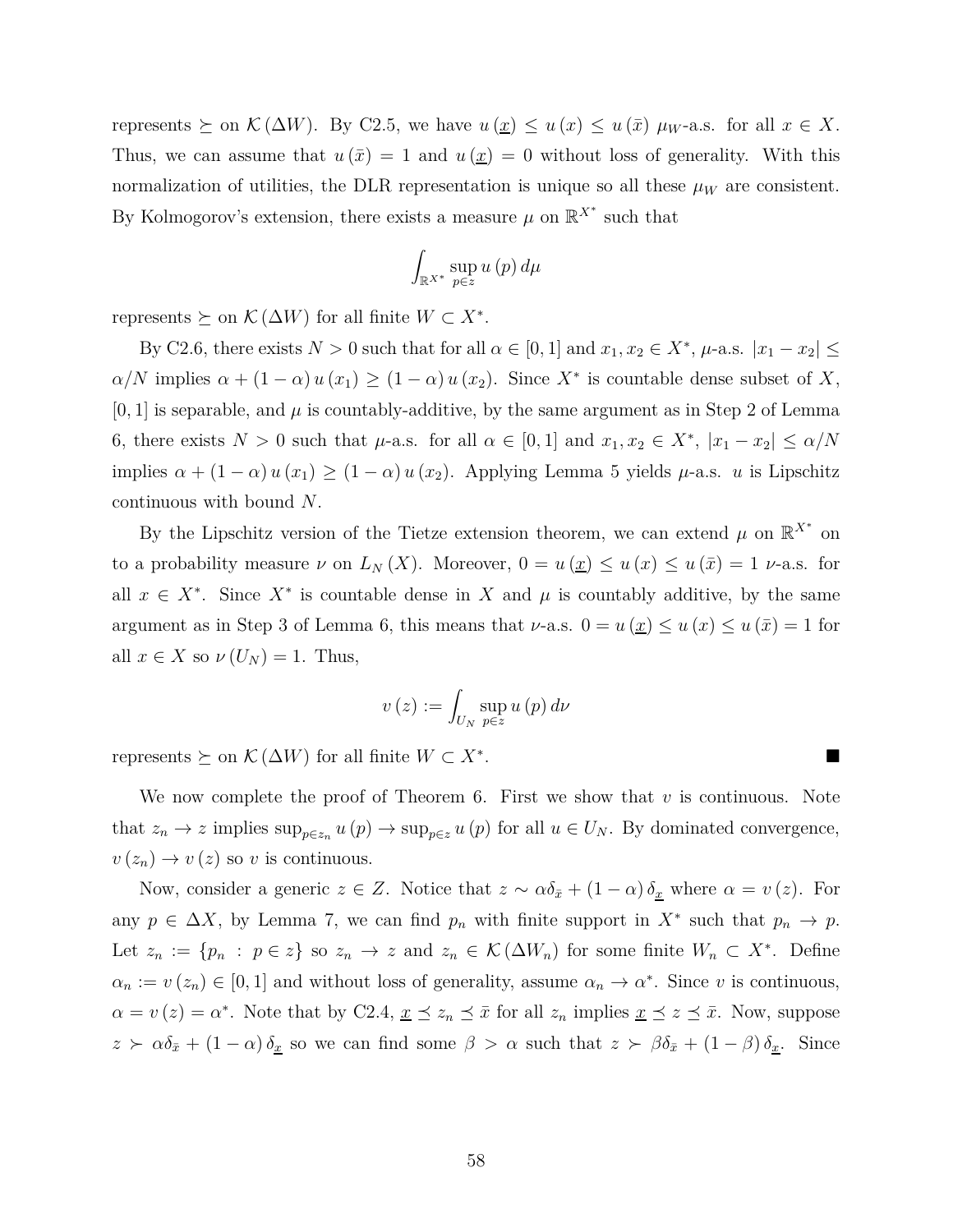$\alpha_n \to \alpha < \beta$ , this means that for large enough *n*,

$$
\beta \delta_{\bar{x}} + (1 - \beta) \delta_{\underline{x}} \succ \alpha_n \delta_{\bar{x}} + (1 - \alpha_n) \delta_{\underline{x}} \sim z_n
$$

where the indifference follows from the representation. By C2.4, we have  $\beta \delta_{\bar{x}} + (1 - \beta) \delta_{\underline{x}} \succeq z$ yielding a contradiction. The case  $z \prec \alpha \delta_{\bar{x}} + (1 - \alpha) \delta_{\underline{x}}$  is symmetric so  $z \sim \alpha \delta_{\bar{x}} + (1 - \alpha) \delta_{\underline{x}}$ . Finally, to complete the proof, note that  $z \geq y$  if and only if

$$
v(z)\,\delta_{\bar{x}} + (1 - v(z))\,\delta_{\underline{x}} \succeq v(y)\,\delta_{\bar{x}} + (1 - v(y))\,\delta_{\underline{x}}
$$

if and only if  $v(z) \ge v(y)$ . Thus, *v* represents  $\succeq$  on *Z*.

Notice that the arguments in Lemma 10 corresponds exactly to those of Lemma 6 in the previous section. The remaining arguments are significantly simpler than those in Lemma 7–9 as there is no need deal with ties. Other than this technical difference, the methodology for extending DLR is identical to that for extending GP.

### **D Proof of Theorem 4 (Representation)**

### **D.1 Sufficiency of Axioms**

We first prove the sufficiency of the axioms. Note that Axiom 1 corresponds exactly to C1 so by Theorem 5, there exists a regular probability measure  $\mu$  on  $U_N$  such that for any finite *z* ∈ *Z*,

$$
\rho_z(p) = \mu \{ u \in U_N : u(p) \ge u(q) \text{ for all } q \in z \}
$$

Choose any  $z_1, z_2 \in Z$ . Let  $z = \{p_1, p_2\}$  and  $y = \{q_1, q_2\}$  where  $p_i = \delta_{(c,z_i)}$  and  $q_i =$ 1  $\frac{1}{2}p_i \oplus \frac{1}{2}$  $\frac{1}{2}\delta_{(d,w)}$  for  $i \in \{1,2\}$ . Applying Axiom 2 for  $\alpha = \frac{1}{2}$  $\frac{1}{2}$ , we have

$$
\mu \{ u (p_1) \ge u (p_2) \} = \rho_z (p_1) = \rho_{\frac{1}{2}z + \frac{1}{2}y} \left( \frac{1}{2} p_1 + \frac{1}{2} q_1 \right) = \mu \{ u (p_1) \ge u (p_2) \text{ and } u (q_1) \ge u (q_2) \}
$$

Applying Axiom 2 for  $\alpha = 0$  and  $\alpha = \frac{1}{2}$  $\frac{1}{2}$ , we have

$$
\mu\left\{u\left(q_{1}\right)\geq u\left(q_{2}\right)\right\} = \rho_{y}\left(q_{1}\right) = \rho_{\frac{1}{2}z+\frac{1}{2}y}\left(\frac{1}{2}p_{1}+\frac{1}{2}q_{1}\right) = \mu\left\{u\left(p_{1}\right)\geq u\left(p_{2}\right) \text{ and } u\left(q_{1}\right)\geq u\left(q_{2}\right)\right\}.
$$

Thus, we have

$$
0 = \mu \{ u (p_1) \ge u (p_2) \text{ and } u (q_1) < u (q_2) \} = \mu \{ u (p_1) < u (p_2) \text{ and } u (q_1) \ge u (q_2) \}
$$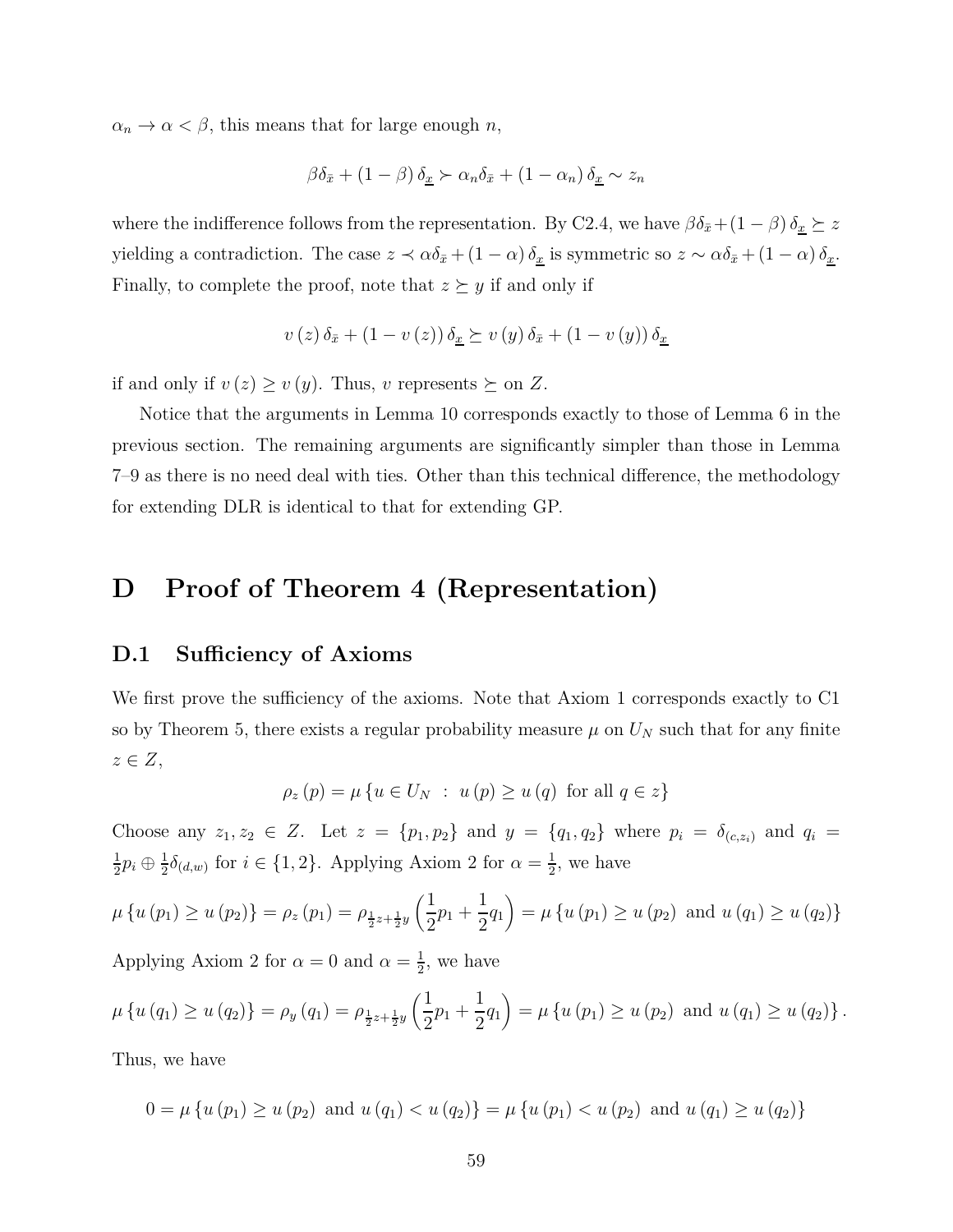so  $u(p_1) \geq u(p_2)$  if and only if  $u(q_1) \geq u(q_2)$   $\mu$ -a.s.

For all  $c, d \in M$ ,  $z_1, z_2, w \in Z$ , and  $\lambda \in [0, 1]$ , we thus have  $\mu$ -a.s.

$$
u(c, z_1) \ge u(c, z_2)
$$
  
\n
$$
\Leftrightarrow u(\lambda c + (1 - \lambda) d, \lambda z_1 + (1 - \lambda) w) \ge u(\lambda c + (1 - \lambda) d, \lambda z_2 + (1 - \lambda) w)
$$
 (18)

Since *Z, M* and [0, 1] are all separable and any  $u \in U_n$  is continuous, by the countable additivity of  $\mu$ , we have that the above holds  $\mu$ -a.s. for all  $c, d \in M$  and  $z_1, z_2, w \in Z$  and  $\lambda \in [0, 1]$ . In particular, this holds for the special case when  $d = c$ . Moreover, we also have that  $\mu$ -a.s. that for all  $c, c' \in M$  and  $z_1, z_2, w \in Z$ ,

$$
u(c, z_1) \ge u(c, z_2)
$$
  
\n
$$
\Leftrightarrow u\left(\frac{1}{2}c + \frac{1}{2}c', \frac{1}{2}z_1 + \frac{1}{2}w\right) \ge u\left(\frac{1}{2}c + \frac{1}{2}c', \frac{1}{2}z_2 + \frac{1}{2}w\right)
$$
  
\n
$$
\Leftrightarrow u(c', z_1) \ge u(c', z_2)
$$
\n(19)

We can now define a preference relation  $\succeq_u$  on *Z* for each  $u \in U_N$  such that  $z \succeq_u y$  if and only if  $u(c, z) \geq u(c, y)$ . Note that this is well-defined as it does not depend on  $c \in M$  by (19) above.

We now show that  $\succeq_u$  satisfies C2  $\mu$ -a.s. Note that C2.1 is trivial and C2.3 follows from (18) above. To see C2.2, note that from Axiom 3, for any  $z, y$ , if  $z \supset y$ , then

$$
1 = \rho(z, y) = \rho\left(\delta_{(c,z)}, \delta_{(c,y)}\right) = \mu\left\{u\left(c, z\right) \geq u\left(c, y\right)\right\}.
$$

Since  $\mu$  is countably additive,  $u \in U_N$  is continuous and Z is separable, C2.2 follows. Note that C2.4 follows from the continuity of  $u \in U_N$ . Finally, by applying Axiom 3 to Axioms 1.5 and 1.6, we obtain C2.5 and C2.6 respectively by the same argument as before.

Applying Theorem 6, this means that  $\succeq_u$  is represented by

$$
v_u(z) := \int_{U_N} \sup_{p \in z} \tilde{u}(p) d\nu_u
$$

where  $\nu_u$  is a probability measure on  $U_N$ . Since for every  $c \in M$ ,  $u(c, \cdot)$  and  $v_u$  represent the same preference, we can write

$$
u\left(c,z\right) = \phi_u\left(c,v_u\left(z\right)\right)
$$

where  $\phi_u : M \times [0,1] \to [0,1]$  is strictly increasing in the second argument. Note that this is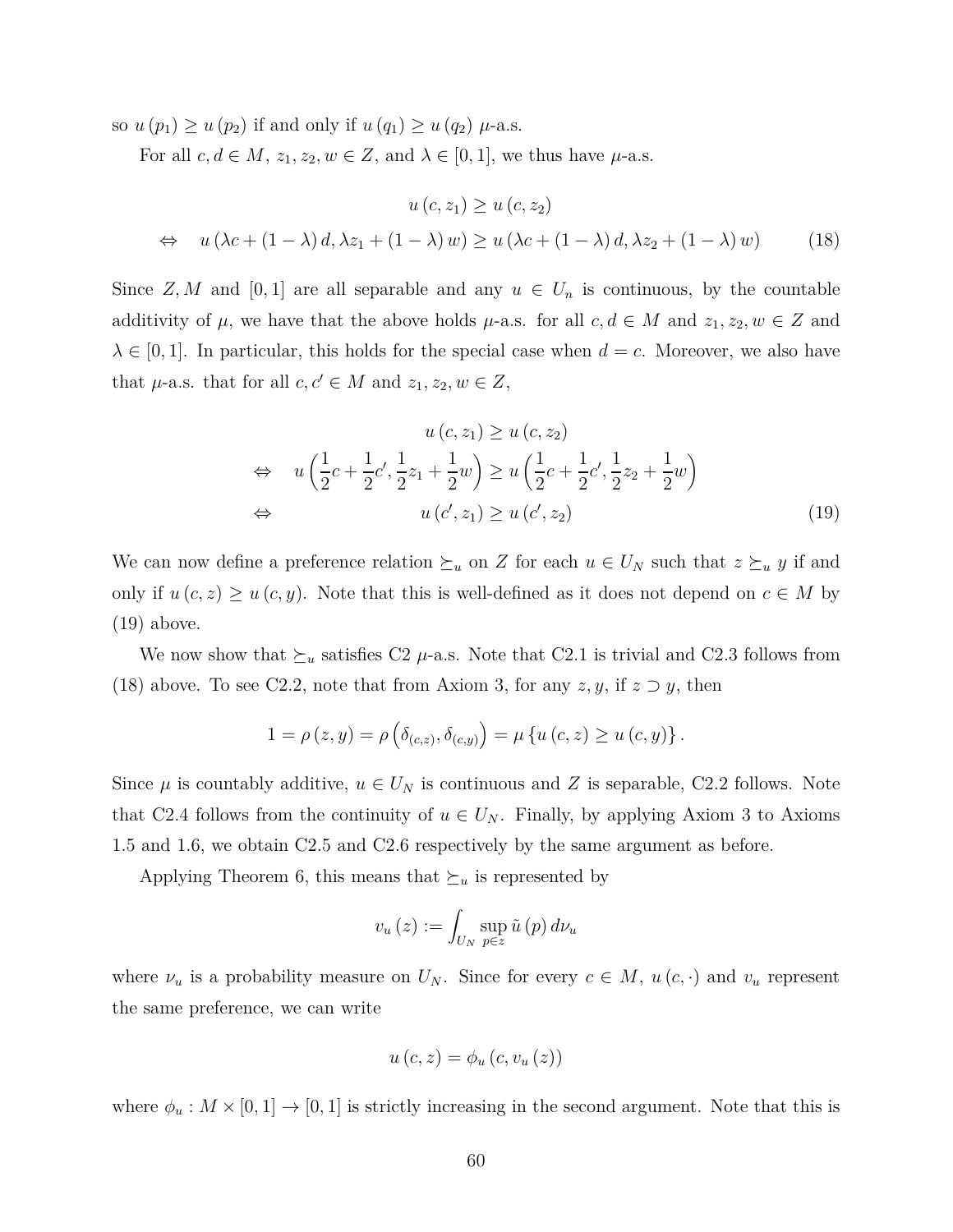well-defined as it does not depend on  $c \in M$  by (19).

The following result shows that  $\mu$  is the invariant measure of the transition kernel  $\nu_u$ .

**Lemma 11.** For any measurable set  $B \subset U_N$ ,

$$
\mu\left(B\right) = \int_{U_N} \nu_u\left(B\right) d\mu
$$

**Proof.** Define the measure  $\mu^*$  on  $U_N$  such that for every measurable  $B \subset U_N$ ,  $\mu^*(B) =$  $\int_{U_N}$   $\nu_u(B) d\mu$ . We will show that  $\mu^* = \mu$ . Consider finite  $z \in Z$  and note that  $\rho(z, p_\alpha) =$  $\mu \left\{ \sup_{p \in z} u(p) \ge \alpha \right\}$ . Thus,

$$
\int_{[0,1]} \rho(z, p_{\alpha}) d\alpha = \int_{U_N} \sup_{p \in z} u(p) d\mu \tag{20}
$$

On the other hand,  $\rho((c, z), (c, p_{\alpha})) = \mu \{ \phi_u(c, v_u(z)) \geq \phi_u(c, v_u(p_{\alpha})) \} = \mu \{ v_u(z) \geq \alpha \},\$ so

$$
\int_{[0,1]} \rho\left(\delta_{(c,z)}, \delta_{(c,p_\alpha)}\right) d\alpha = \int_{U_N} v_u\left(z\right) d\mu. \tag{21}
$$

Applying Axiom 4 to the left-hand sides of (20) and (21), we thus have

$$
\int_{U_N} \sup_{p \in z} u(p) d\mu = \int_{U_N} v_u(z) d\mu = \int_{U_N} \left( \int_{U_N} \sup_{p \in z} \tilde{u}(p) d\nu_u \right) d\mu = \int_{U_N} \sup_{p \in z} u(p) d\mu^*.
$$

Letting  $z = \{p, p_{\alpha}\}\$ , we have  $\int_{U_N} \max\{u(p), \alpha\} d\mu = \int_{U_N} \max\{u(p), \alpha\} d\mu^*$ . By Theorem 1.57 of Müller and Stoyan (2002), for any increasing convex function  $\phi$ ,

$$
\int_{U_N} \phi(u(p)) d\mu = \int_{U_N} \phi(u(p)) d\mu^*.
$$

Since  $U_N$  is compact by Lemma 3,  $\mu = \mu^*$  by Lemma 4.

Let  $U^1$  be the set of  $u \in U_N$  such that there exists  $\phi_u$  and  $\nu_u$  where

$$
u\left(c, z\right) = \phi_u\left(c, \int_{U_N} \sup_{p \in z} \tilde{u}\left(p\right) d\nu_u\right)
$$

so  $\mu(U^1) = 1$ . Recursively define  $U^{n+1} := \{u \in U^n : \nu_u(U^n) = 1\}$  and let  $U^* := \bigcap_{n=1}^{\infty} U^n$ .

We show that  $\mu(U^*) = 1$ . First, we show that  $\mu(U^n) = 1$  for all *n* by induction. Suppose  $\mu(U^n) = 1$  so by Lemma 11,

$$
1 = \mu\left(U^n\right) = \int_{U_N} \nu_u\left(U^n\right) d\mu.
$$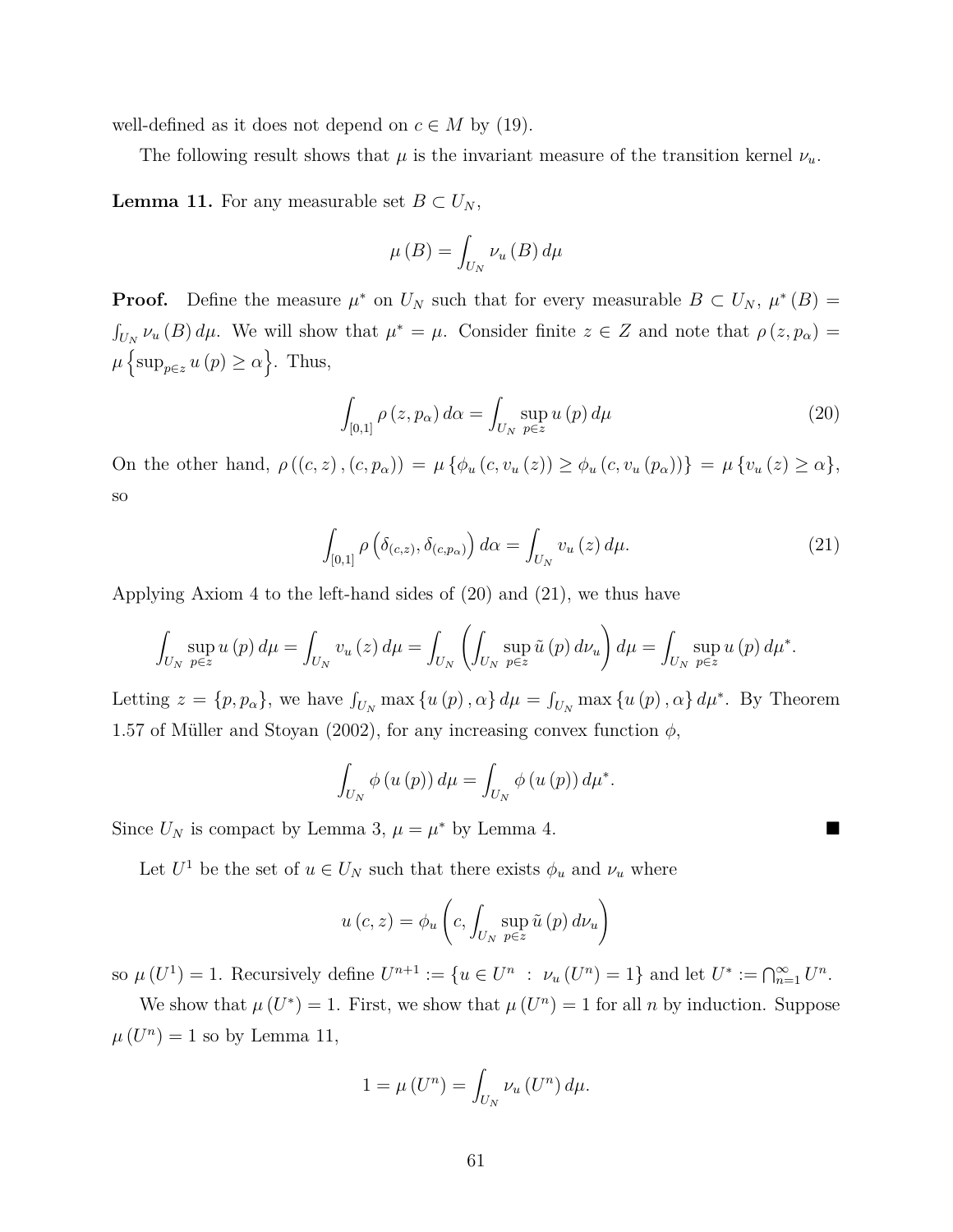Thus,  $\nu_u(U^n) = 1$   $\mu$ -a.s. so  $\mu(U^{n+1}) = 1$ . Since  $\mu(U^1) = 1$ , this means that  $\mu(U^n) = 1$  for all *n*. Since  $U^{n+1} \subset U^n$ , by Proposition 3.6 of Çınlar (2011),  $\mu(U^*) = \lim_n \mu(U^n) = 1$ .

By Lemma 11 again, we have

$$
1 = \mu\left(U^*\right) = \int_{U_N} \nu_u\left(U^*\right) d\mu
$$

so  $\nu_u(U^*) = 1$   $\mu$ -a.s. This means that  $\mu$ -a.s. that

$$
u\left(c, z\right) = \phi_u\left(c, \int_{U^*} \sup_{p \in z} \tilde{u}\left(p\right) d\nu_u\right)
$$

and  $\rho_z(p) = \mu(B(p, z))$  for any finite  $z \in Z$  where  $B(p, z) := \{u \in U^* : u(p) \ge u(q) \text{ for all } q \in z\}.$ We can now define a Markov process  $[P]$  on  $S := U^*$  with invariant distribution  $\mu$  and transition kernel  $P_s := \nu_u$  for all  $s = u \in U^*$ .

We now prove that the Markov process [*P*] satisfies Doeblin continuity (i.e., there exists some  $\delta > 0$  such that  $\mu$ -a.s.  $\nu_u(A) \geq \delta \mu(A)$  for all measurable A). For this purpose, we will show a lemma on the density of the set of support functions For any  $z \in Z$ , define the support function  $\sigma_z$ :  $U_N \to \mathbb{R}$  by  $\sigma_z(u) := \sup_{p \in z} u(p)$ . Define the sets  $\Sigma := \{r(\sigma_z - \sigma_y) : r > 0 \text{ and } z, y \in Z\} \text{ and } \Sigma^f := \{r(\sigma_z - \sigma_y) : r > 0 \text{ and } z, y \in Z^f\},\}$ where  $\sigma_z$  is the support function of  $z \in Z$ .

**Lemma 12.**  $\Sigma^f$  is dense in  $C(U_N)$ .

**Proof.** Note that for any  $z \in Z$ , we can find  $z_k \in Z_f$  such that  $z_k \to z$  (see Lemma 0 of Gul and Pesendorfer (2001)). Thus,  $\sigma_{z_k} \to \sigma_z$  by Theorem 7.52 of AB. So  $\Sigma^f$  is dense in  $\Sigma$ . To show the lemma, therefore, it suffices to show that  $\Sigma$  is dense in  $C(U_N)$ .

First, we show that  $\Sigma$  is a linear subspace of  $C(U_N)$ . Consider the singleton menu  $z = \delta_{\underline{x}}$  and note that by definition,  $\sigma_z(u) = u(\underline{x}) = 0$  for all  $u \in U_N$ . Thus,  $0 \in \Sigma$ . Next, note that if  $r(\sigma_z - \sigma_y) \in \Sigma$ , then clearly  $\lambda r(\sigma_z - \sigma_y) \in \Sigma$  for all  $\lambda \in \mathbb{R}$ . Finally, suppose  $r_1(\sigma_{z_1} - \sigma_{y_1}), r_2(\sigma_{z_2} - \sigma_{y_2}) \in \Sigma$ . Since  $r_1, r_2 > 0$ , define  $\lambda := \frac{r_1}{r_1 + r_2}$  so we have

$$
r_1 (\sigma_{z_1} - \sigma_{y_1}) + r_2 (\sigma_{z_2} - \sigma_{y_2}) = (r_1 + r_2) [(\lambda \sigma_{z_1} + (1 - \lambda) \sigma_{z_2}) - (\lambda \sigma_{y_1} + (1 - \lambda) \sigma_{y_2})]
$$

Since  $\lambda \sigma_{z_1} + (1 - \lambda) \sigma_{z_2} = \sigma_{\lambda z_1 + (1 - \lambda)z_2} \in \Sigma$  (see Lemma 7.54 of AB), we have  $r_1 (\sigma_{z_1} - \sigma_{y_1}) +$  $r_2$  ( $\sigma_{z_2} - \sigma_{y_2}$ )  $\in \Sigma$ . This shows that  $\Sigma$  is a linear subspace of  $C(U_N)$ .

We now prove that  $\Sigma$  is dense in  $C(U_N)$  using the Stone-Weierstrass Theorem. Note that for  $z = \delta_{\overline{x}}$ ,  $\sigma_z(u) = u(\overline{x}) = 1$  for all  $u \in U_N$  so  $\Sigma$  includes constants. That  $\Sigma$  is a vector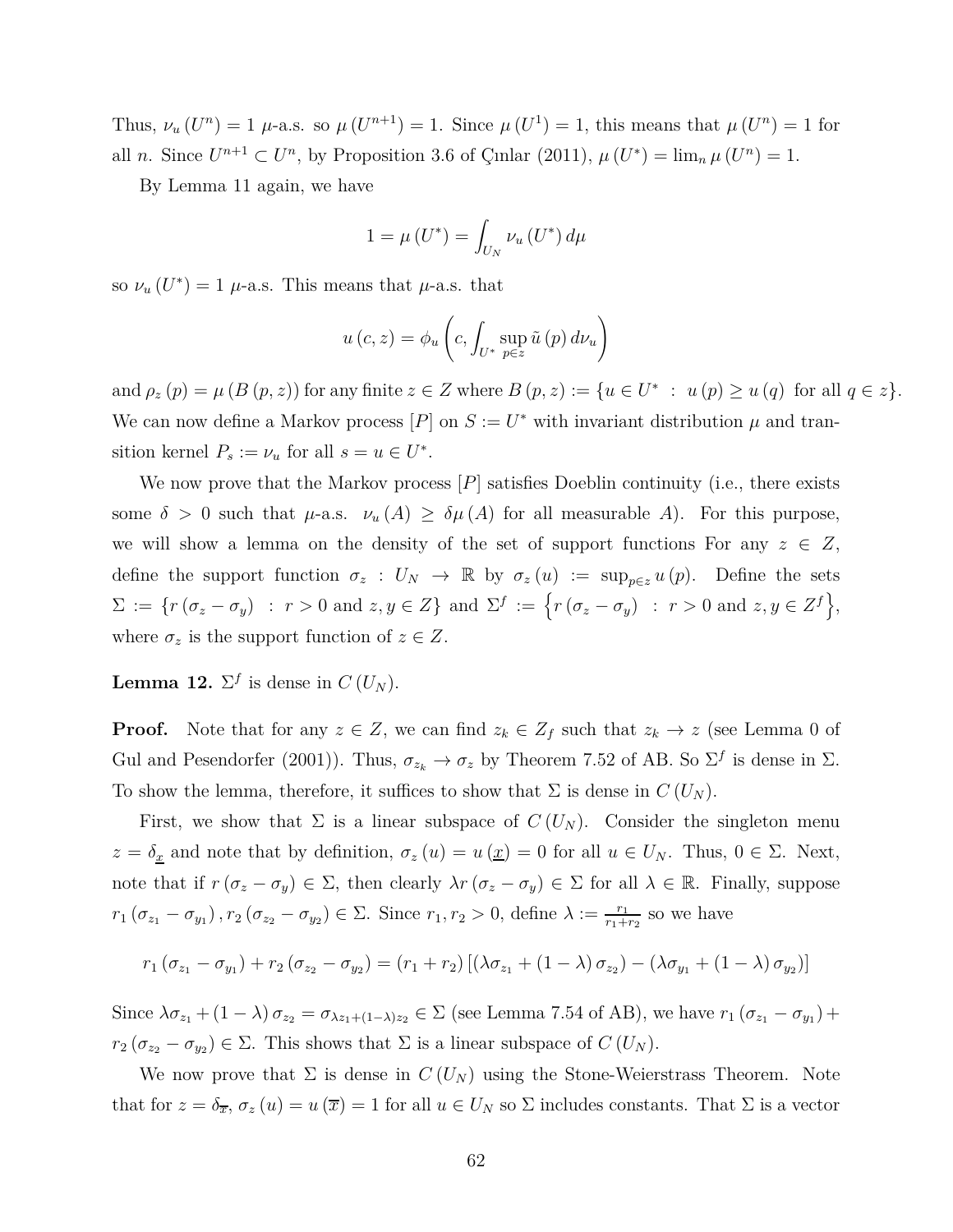lattice follows from the same arguments as in Lemma 11 of DLR. Finally, we show that  $\Sigma$ separates  $C(U_N)$ . Choose any  $u, v \in U_N$  such that  $u \neq v$ . Thus, there exists  $x \in X$  such that  $u(x) \neq v(x)$ . If we let  $z = \delta_x$ , then

$$
\sigma_z(u) = u(x) \neq v(x) = \sigma_z(v)
$$

Thus,  $\Sigma$  separates  $C(U_N)$ . Since  $U_N$  is compact by Lemma 3, the Stone-Weierstrass Theorem (AB Theorem 9.12) shows that  $\Sigma$  is dense in  $C(U_N)$ .

Consider any  $h \in C(U_N)$  such that  $h \geq 0$ . By Lemma 12, we can find  $h_k \in Z_f$  such that  $h_k \to h$ . Define  $g_k = \max\{h_k, 0\}$  and note that  $g_k \to h$  as  $h \geq 0$ . Moreover, for  $h_k = r(\sigma_z - \sigma_y)$  where  $z, y \in Z^f$ , we have

$$
g_k = r \max \{ \sigma_z - \sigma_y, 0 \} = r \left( \sigma_{z \cup y} - \sigma_y \right) \in \Sigma^f
$$

By Axiom 5, there exists some  $\varepsilon > 0$  such that  $\mu$ -a.s.

$$
\int_{U^*} \sigma_{(1-\varepsilon)(z\cup y)+\varepsilon p_{\varepsilon \bar{y}}} d\nu_u \ge \int_{U^*} \sigma_{(1-\varepsilon)y+\varepsilon p_{\varepsilon}} d\nu_u
$$
\n
$$
\Leftrightarrow (1-\varepsilon) \int_{U^*} \sigma_{z\cup y} d\nu_u + \varepsilon \bar{y} \ge (1-\varepsilon) \int_{U^*} \sigma_y d\nu_u + \varepsilon \bar{(z\cup y)}
$$
\n
$$
\Leftrightarrow \qquad \int_{U^*} (\sigma_{z\cup y} - \sigma_y) d\nu_u \ge \frac{\varepsilon}{1-\varepsilon} \left( \bar{(z\cup y)} - \bar{y} \right) = \delta \int_{U^*} (\sigma_{z\cup y} - \sigma_y) d\mu,
$$

where  $\delta := \frac{\varepsilon}{1-\varepsilon}$ . Thus,  $\mu$ -a.s. $\int_{U^*} g_k d\nu_u \ge \delta \int_{U^*} g_k d\mu$ . Since  $g_k \to h$ , this implies that  $\mu$ -a.s.  $\int_{U^*} h d\nu_u \ge \delta \int_{U^*} h d\mu$  by the dominated convergence theorem.

Since  $U_N$  is compact,  $C(U_N)$  is separable by Lemma 3.99 of AB. Thus, by the countably additivity of  $\mu$ ,  $\mu$ -a.s.

$$
\int_{U^*} h d\nu_u \ge \delta \int_{U^*} h d\mu \tag{22}
$$

for all nonnegative  $h \in C(U_N)$ . Now, by the regularity of  $\nu_u$  and Urysohn's lemma (Theorem 4.15 of Folland (2013)), for any measurable  $A \subset U^*$ , there are nonnegative  $h_k \in C(U_N)$  such that  $h_k \to 1_A \nu_u$ -a.s. Thus, by the dominated convergence theorem,  $\mu$ -.a.s.

$$
P_s(A) = \nu_u(A) = \int_{U^*} \lim_k h_k d\nu_u = \lim_k \int_{U^*} h_k d\nu_u \ge \lim_k \delta \int_{U^*} h_k d\mu = \delta \int_{U^*} \lim_k h_k d\mu = \delta \mu(A),
$$

where the inequality is by (22).

Since this implies Doeblin's condition, the Markov process [*P*] is uniformly ergodic (see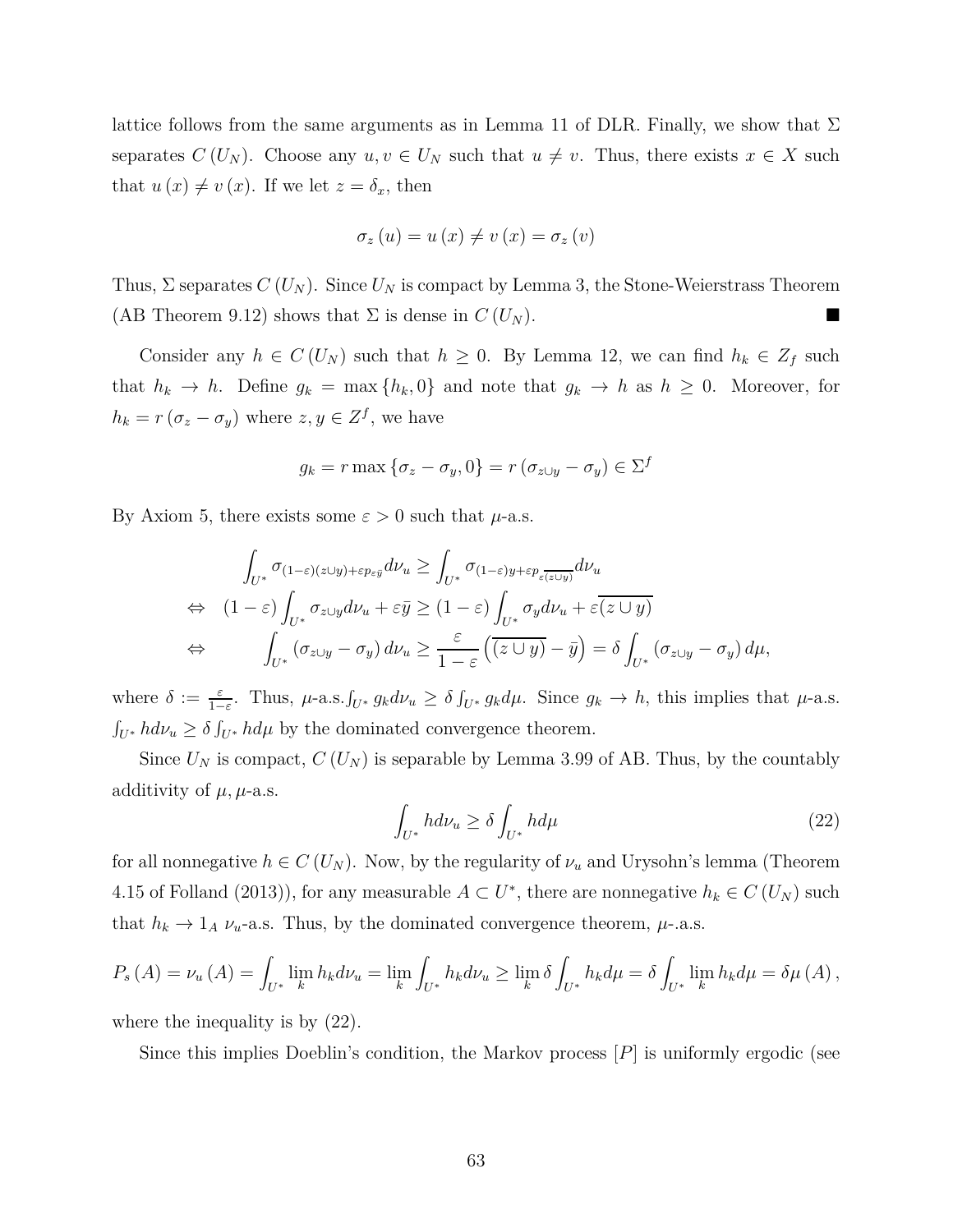Theorem 16.2.3 of Meyn and Tweedie  $(2012)$ ). By the ergodic theorem,  $\mu$ -a.s.

$$
\lim_{n \to \infty} \frac{1}{n} \sum_{k \ge 0}^{n} 1_{B(p,z)}(s_k) = \mu(B(p,z)) = \rho(p,z)
$$

for all  $z \in \mathbb{Z}^f$  as desired. This concludes the sufficiency proof.

### **D.2 Necessity of Axioms**

We now show necessity of the axioms. Note that by Lemma 1, we can consider the ergodic utility process  $u_t = u_{s_t}$  with stationary distribution  $\mu$ . For any  $z \in \mathbb{Z}^f$ , define

$$
B(p, z) := \{ u \in U_N : u(p) \ge u(q) \text{ for all } q \in z \}
$$

By the ergodic theorem, we have for every  $z \in Z^f$ ,

$$
\rho(p, z) = \lim_{n \to \infty} \frac{1}{n} \sum_{k \geq 0}^{n} 1_{B(p, z)} (u_k) = \mu (B (p, z)).
$$

Axiom 1 then follows immediately from Theorem 5.

For Axiom 2, let  $p \in z \in Z_c^f$ ,  $y = \lambda z \oplus (1 - \lambda) \delta_{(c',z')}$  and  $q = \lambda p \oplus (1 - \lambda) \delta_{(c',z')} \in y$  where  $c, c' \in M$ ,  $z' \in Z$  and  $\lambda > 0$ . Note that for  $p = \delta_{(c,w)}$ ,  $u(p) \ge u(p')$  for all  $p' = \delta_{(c,w')} \in z$  if and only if  $v_u(w) \ge v_u(w')$  for all w' where

$$
v_u(w) := \int_{U_N} \sup_{p \in w} \tilde{u}(p) d\nu_u
$$

and  $\nu_u$  is the transition kernel corresponding to the ergodic utility process. On the other hand, for all  $p' \in z$  and all  $q' = \lambda p' \oplus (1 - \lambda) \delta_{(c', z')} \in y$ ,

$$
u(q) \ge u(q') \Leftrightarrow u(\lambda c + (1 - \lambda) c', \lambda w + (1 - \lambda) z') \ge u(\lambda c + (1 - \lambda) c', \lambda w' + (1 - \lambda) z')
$$
  

$$
\Leftrightarrow v_u (\lambda w + (1 - \lambda) z') \ge v_u (\lambda w' + (1 - \lambda) z')
$$
  

$$
\Leftrightarrow v_u (w) \ge v_u (w')
$$

for all w' as  $\lambda > 0$ . Thus,  $u(p) \ge u(p')$  for all  $p' \in z$  iff  $u(q) \ge u(q')$  for all  $q' \in y$ . This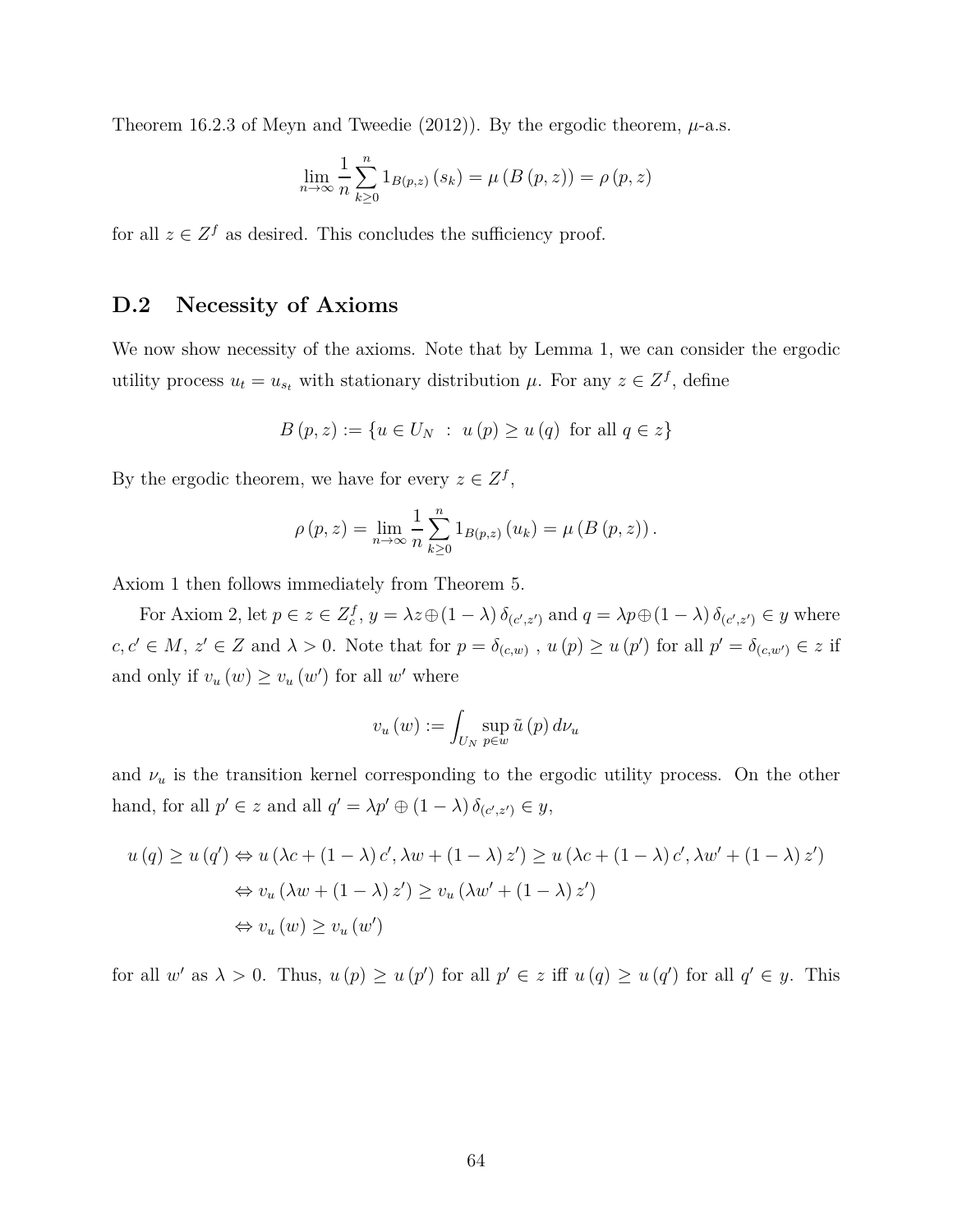means that

$$
\rho_z(p) = \mu \{ u(p) \ge u(p') \text{ for all } p' \in z \}
$$
  
=  $\mu \{ \alpha u(p) + (1 - \alpha) u(q) \ge \alpha u(p') + (1 - \alpha) u(q') \text{ for all } p' \in z, q' \in y \}$   
=  $\mu \{ u(\alpha p + (1 - \alpha) q) \ge u(\alpha p' + (1 - \alpha) q') \text{ for all } p' \in z, q' \in y \}$   
=  $\rho_{\alpha z + (1 - \alpha)y} (\alpha p + (1 - \alpha) q)$ 

as desired.

For Axiom 3, suppose  $\rho(z, y) = 1$ . Let

$$
B := \left\{ u \in U_N \; : \; \max_{p \in z} u(p) \ge \max_{q \in y} u(q) \right\}
$$

so  $\mu(B) = 1$ . Since  $\mu$  is the stationary distribution,  $1 = \int_{U_N} \nu_u(B) d\mu$  so  $\nu_u(B) = 1$   $\mu$ -a.s. This implies that  $v_u(z) \ge v_u(y)$   $\mu$ -a.s. so  $\rho\left(\delta_{(c,z)}, \delta_{(c,y)}\right) = 1$  as desired.

For Axiom 4, note that by the same arguments as in Lemma 11,

$$
\int_{[0,1]} \rho(z, p_{\alpha}) d\alpha = \int_{U_N} \sup_{p \in z} u(p) d\mu,
$$
  

$$
\int_{[0,1]} \rho(\delta_{(c,z)}, \delta_{(c,p_{\alpha})}) d\alpha = \int_{U_N} v_u(z) d\mu = \int_{U_N} \left( \int_{U_N} \sup_{p \in z} \tilde{u}(p) d\nu_u \right) d\mu.
$$

The result follows from the fact that  $\mu$  is the stationary distribution.

Finally, for Axiom 5, suppose  $y \subset z$  so

$$
\bar{y} = \int_{U_N} \sup_{p \in y} u(p) d\mu \le \int_{U_N} \sup_{p \in z} u(p) d\mu = \bar{z}
$$

From Lemma 1, we know there exists some  $\delta$  such that  $\nu_u(B) \geq \delta \mu(B)$  for all measurable *B* so  $\int_{U_N} \varphi d\nu_u \ge \int_{U_N} \varphi d\mu$  for all positive measurable functions  $\varphi$ . Let  $\varepsilon := \frac{\delta}{1+\delta}$  so  $\delta = \frac{\varepsilon}{1-\delta}$  $\frac{\varepsilon}{1-\varepsilon}$ . We thus have

$$
v_u ((1 - \varepsilon) z + \varepsilon p_{\bar{y}}) - v_u ((1 - \varepsilon) y + \varepsilon p_{\bar{z}}) = (1 - \varepsilon) (v_u (z) - v_u (y)) + \varepsilon (v_u (p_{\bar{y}}) - v_u (p_{\bar{z}}))
$$
  

$$
= (1 - \varepsilon) \int_{U_N} \left( \sup_{p \in z} \tilde{u}(p) - \sup_{p \in y} \tilde{u}(p) \right) d\nu_u + \varepsilon (\bar{y} - \bar{z})
$$
  

$$
\geq (1 - \varepsilon) \frac{\varepsilon}{1 - \varepsilon} (\bar{z} - \bar{y}) - \varepsilon (\bar{z} - \bar{y}) = 0
$$

Thus,  $\rho\left(\delta_{(c,(1-\varepsilon)z+\varepsilon p_{\bar{y}})}, \delta_{(c,(1-\varepsilon)y+\varepsilon p_{\bar{z}})}\right) = 1$  as desired. This concludes the proof.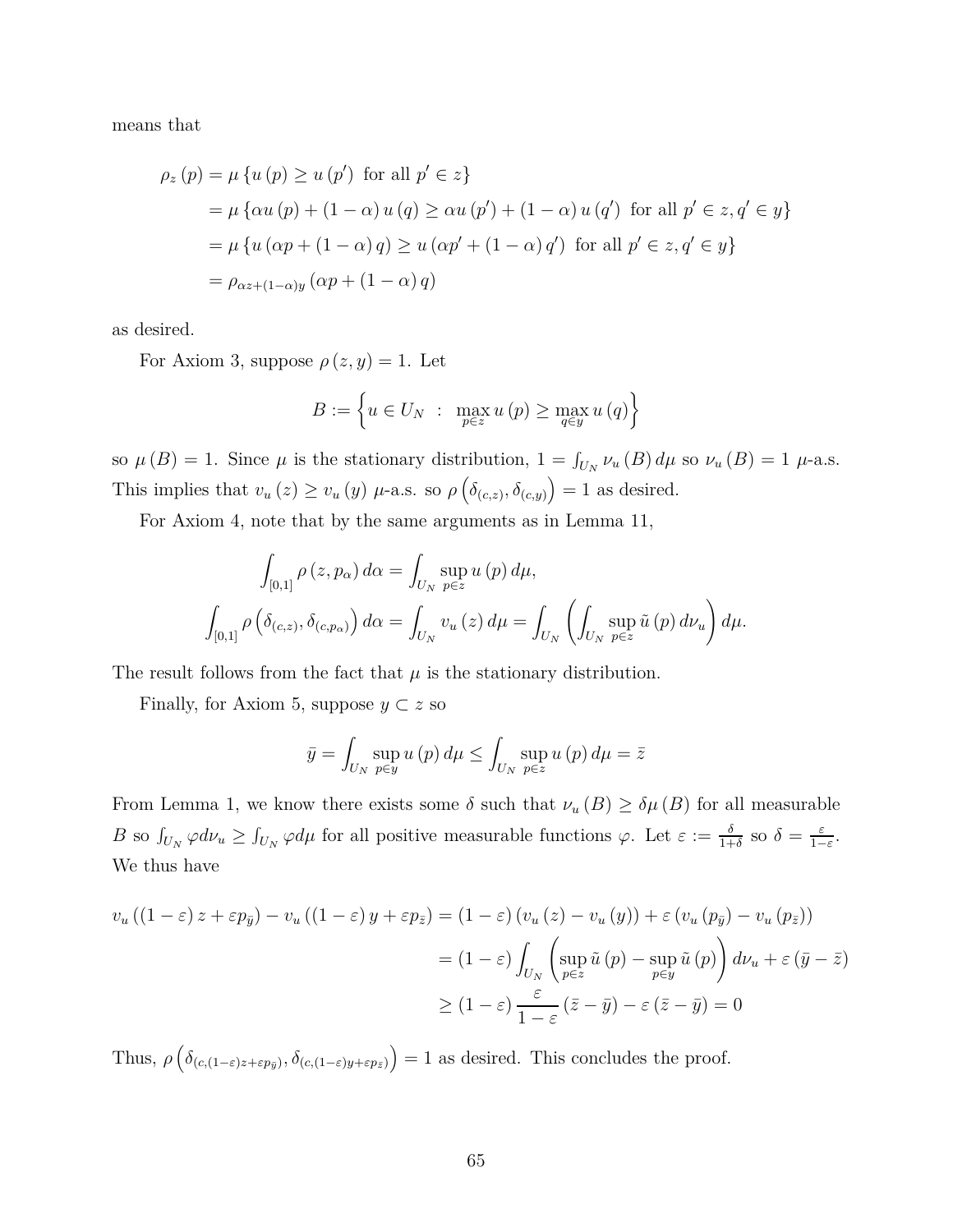# **E Proofs for Section 4**

#### **E.1 Proof of Theorem 2**

Let  $\mu$  denote the stationarity distribution for the utility process so by the ergodic theorem, we have  $\rho(p,q) = \mu \{ u \in U : u(p) \geq u(q) \}$  for all  $\{p,r\} \in Z^*$ . That additive separability implies 1-ICM and the standard utility implies both 1-ICM and 2-ICM are straightforward. We now show that 1-ICM implies the utility process is additively separable. Fix  $z, y \in Z$ . Consider  $\{p, r\} \in Z^*$  such that

$$
p = \frac{1}{4}\delta_{(0,z)} + \frac{1}{4}\delta_{(0,y)} + \frac{1}{4}\delta_{(c,z)} + \frac{1}{4}\delta_{(c,y)}, r = \frac{1}{2}\delta_{(0,z)} + \frac{1}{2}\delta_{(c,y)}
$$

Note that  $p_M = r_M = \frac{1}{2}$  $rac{1}{2}\delta_0 + \frac{1}{2}$  $\frac{1}{2}\delta_c$  and  $p_Z = r_Z = \frac{1}{2}$  $\frac{1}{2}\delta_z + \frac{1}{2}$  $\frac{1}{2}\delta_y$ . Let  $\{q\} \in Z^*$  denote the singleton 1-period menu such that  $q_M = \frac{1}{2}$  $rac{1}{2}\delta_0 + \frac{1}{2}$  $\frac{1}{2}\delta_c = p_M$  and  $q_Z = \frac{1}{2}$  $\frac{1}{2}\delta_z + \frac{1}{2}$  $\frac{1}{2}\delta_y$ . By 1-ICM, we thus have  $1 = \rho_{\{q\}}(q) = \rho(p, r) = \rho(r, p)$ . Thus a.s.  $\frac{1}{4}u(0, z) + \frac{1}{4}u(0, y) + \frac{1}{4}u(c, z) + \frac{1}{4}u(c, y) =$ 1  $\frac{1}{2}u(0, z) + \frac{1}{2}u(c, y)$ . That is,  $u(0, y) + u(c, z) = u(0, z) + u(c, y)$ .

Let  $y = \underline{x}^t \to \underline{x}$  so  $u(0, \underline{x}^t) \to u(\underline{x}) = 0$ . If we let

$$
v_s(z) := \mathbb{E}_s \left[ \sup_{p \in z} u_{s'}(p) \right]
$$

then  $v_s(\underline{x}^t) \to 0$ . Thus, we have a.s.  $\phi_s(c, v_s(z)) = \phi_s(0, v_s(z)) + \phi_s(c, 0)$ . Letting  $w_s(c) :=$  $\phi_s(c, 0)$  and  $\beta_s(v) = \phi_s(0, v)$ , we have a.s.  $\phi_s(c, v) = w_s(c) + \beta_s(v)$  as desired.

We now show that imposing 2-ICM in addition to 1-ICM implies the utility process must be standard. By 1-ICM, we have a.s.  $\phi_s(c, v) = w_s(c) + \beta_s(v)$  from above. Consider  $\{p, r\} \in Z^*$  such that

$$
p = \frac{1}{4}\delta_{(0,p_0)} + \frac{1}{4}\delta_{(0,\delta_{(0,y)})} + \frac{1}{4}\delta_{(0,q_0)} + \frac{1}{4}\delta_{(0,r_0)}, r = \frac{1}{2}\delta_{(0,p_0)} + \frac{1}{2}\delta_{(0,r_0)}
$$

where  $p_0 = b\delta_{(0,z)} + (1-b)\delta_{(0,y)}, q_0 = ab\delta_{(m,z)} + a(1-b)\delta_{(m,y)} + (1-a)b\delta_{(0,z)} + (1-a)(1-b)\delta_{(0,y)},$ and  $r_0 = a\delta_{(m,y)} + (1-a)\delta_{(0,y)}$  for  $a, b \in [0,1]$ . Note that the distribution of 2-period consumptions of *p* and *r* are  $\frac{1}{2}\delta_{(0,\delta_0)} + \frac{1}{2}$  $\frac{1}{2}\delta_{(0, a\delta_m + (1-a)\delta_0)}$  while their menu distributions are 1  $\frac{1}{2}\delta_{(b\delta_z + (1-b)\delta_y)} + \frac{1}{2}$  $\frac{1}{2}\delta_{\delta_y}$ . Thus, by 2-ICM,  $1 = \rho(p, r) = \rho(r, p)$ . Hence, we have a.s.  $\frac{1}{4}u(0, p_0) +$ 1  $\frac{1}{4}u(0, \delta_{(0,y)}) + \frac{1}{4}$  $\frac{1}{4}u(0, q_0) + \frac{1}{4}u(0, r_0) = \frac{1}{2}u(0, p_0) + \frac{1}{2}u(0, r_0)$ . That is,  $u(0, \delta_{(0,y)}) + u(0, q_0) =$  $u(0, p_0) + u(0, r_0)$ . Thus, we have a.s.

$$
\beta_{s}\left(\mathbb{E}_{s}\left[u_{s'}\left(0,y\right)\right]\right)+\beta_{s}\left(\mathbb{E}_{s}\left[u_{s'}\left(q_{0}\right)\right]\right)=\beta_{s}\left(\mathbb{E}_{s}\left[u_{s'}\left(p_{0}\right)\right]\right)+\beta_{s}\left(\mathbb{E}_{s}\left[u_{s'}\left(r_{0}\right)\right]\right)
$$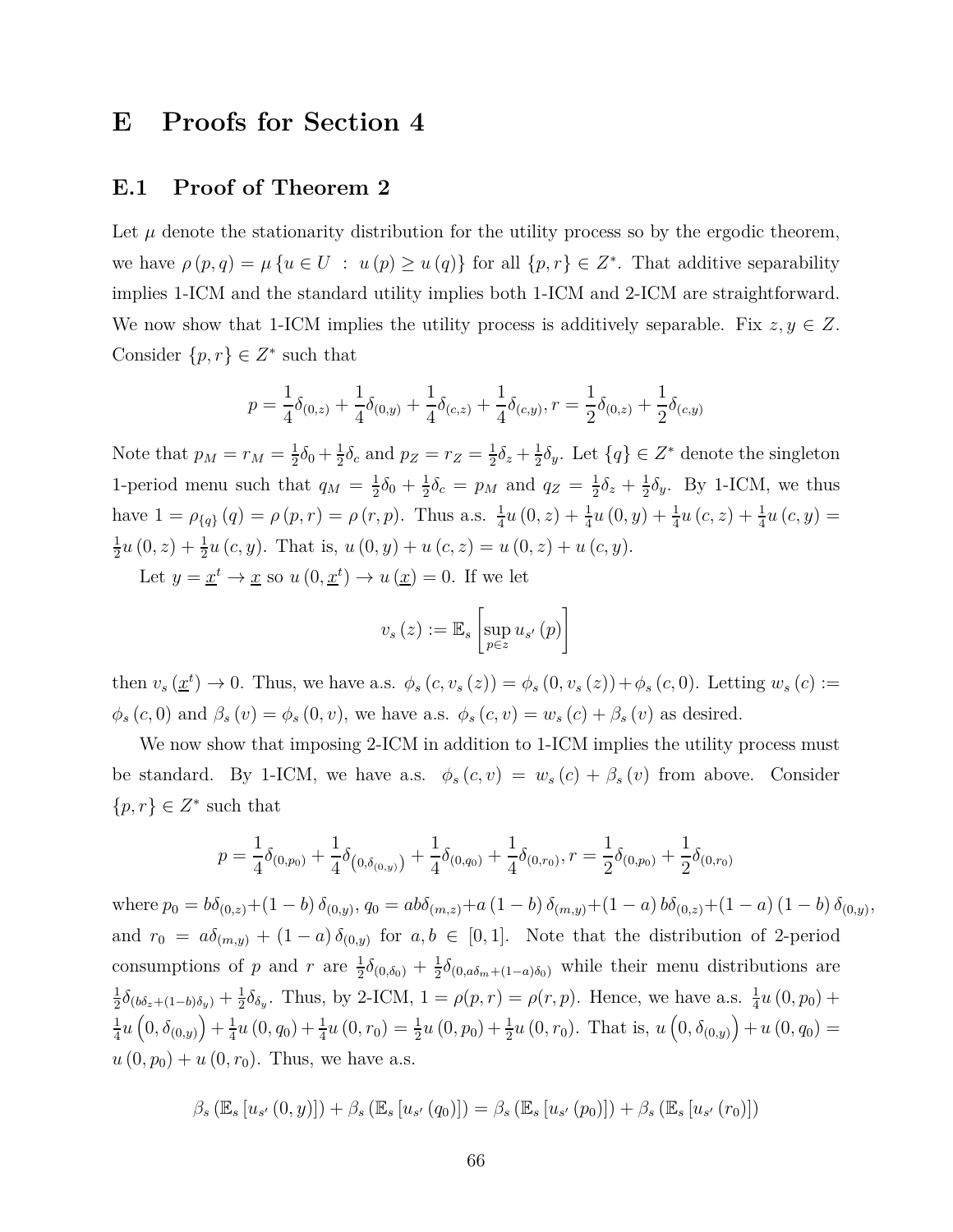Let  $y = {\{\underline{x}^t\}} \to {\{\underline{x}\}}$  and  $z = {\bar{x}^t} \to {\bar{x}}$  so  $u_s(0, {\underline{x}^t}) \to u_s({\underline{x}}) = 0$  and  $v_s({\bar{x}^t}) \to 1$ . By definition,  $\beta_s(0) = \phi_s(0,0) = 0$  and  $w_s(0) = \phi_s(0,0) = 0$ . Thus we have a.s.  $\beta_s (\mathbb{E}_s \left[ aw_{s'}(m) + b\beta_{s'}(1) \right]) = \beta_s (\mathbb{E}_s \left[ aw_{s'}(m) \right]) + \beta_s (\mathbb{E}_s \left[ b\beta_{s'}(1) \right])$ , or

$$
\beta_{s} \left( a \mathbb{E}_{s} \left[ w_{s'} \left( m \right) \right] + b \mathbb{E}_{s} \left[ \beta_{s'} \left( 1 \right) \right] \right) = \beta_{s} \left( a \mathbb{E}_{s} \left[ w_{s'} \left( m \right) \right] \right) + \beta_{s} \left( b \mathbb{E}_{s} \left[ \beta_{s'} \left( 1 \right) \right] \right) \tag{23}
$$

for all  $a, b \in [0, 1]$ .

Let  $\xi_s := \min \{ \mathbb{E}_s [w_{s'}(m)], \mathbb{E}_s [\beta_{s'}(1)] \}$ . Since

$$
\mathbb{E}_{s}\left[w_{s'}\left(m\right)\right]+\mathbb{E}_{s}\left[\beta_{s'}\left(1\right)\right]=\mathbb{E}_{s}\left[w_{s'}\left(m\right)+\beta_{s'}\left(1\right)\right]=\mathbb{E}_{s}\left[\phi_{s}\left(m,1\right)\right]=1,
$$

 $\xi_s > 0$ . From equation (23), we have  $\beta_s(x + y) = \beta_s(x) + \beta_s(y)$  for all  $x, y \in [0, \xi_s]$ . This is a Cauchy functional equation with bounded domain, and since  $\beta_s$  is continuous, we have a.s.  $\beta_s(x) = \beta_s x$  for all  $x \in [0, \xi_s]$  where  $\beta_s$  is a constant (see pg. 45 of Aczel (1966)). Now, for  $v \in [0, 2\xi_s]$ ,

$$
\beta_s(v) = \beta_s\left(\frac{v}{2} + \frac{v}{2}\right) = 2\beta_s\left(\frac{v}{2}\right) = \beta_s v.
$$

By iteration, we have  $\beta_s(v) = \beta_s v$  for all  $v \in [0, 1]$  as desired.

### **E.2 Definition of Repeated Independence (RI)**

In the main part of the paper, we explained how to mix 1-period menus with a lottery  $r \in \Delta M$ . In this subsection, we formally define how to mix simple *t*-period menus. Fix some *t*-period menu  $z \in Z^*$  that is also *t*-simple. For any lottery *p* that yields  $z$  in  $t' \leq t$ periods, we will define  $r_{t'}(p)$  as the *t*'-times repeated mixture between *p* and  $r \in \Delta M$ . This is constructed as follows. First, define  $r_1(\cdot)$  exactly as in the 1-period case where for every *p*,

$$
r_1(p) = (\alpha p_M + (1 - \alpha) r ; \alpha z \otimes (1 - \alpha) r),
$$

where  $p_M$  is the marginal distribution of p on M. Now for  $1 < t' \leq t$ , we will recursively define  $r_{t'}(\cdot)$ . First, given  $r_{t'-1}(\cdot)$  and some p, define two lotteries  $\hat{p}$  and  $\hat{r}$  such that

$$
\hat{p}(A \times B) := p(A \times r_{t'-1}^{-1}(B))
$$

$$
\hat{r}(A \times B) := r(A) p(\Delta M \times r_{t'-1}^{-1}(B))
$$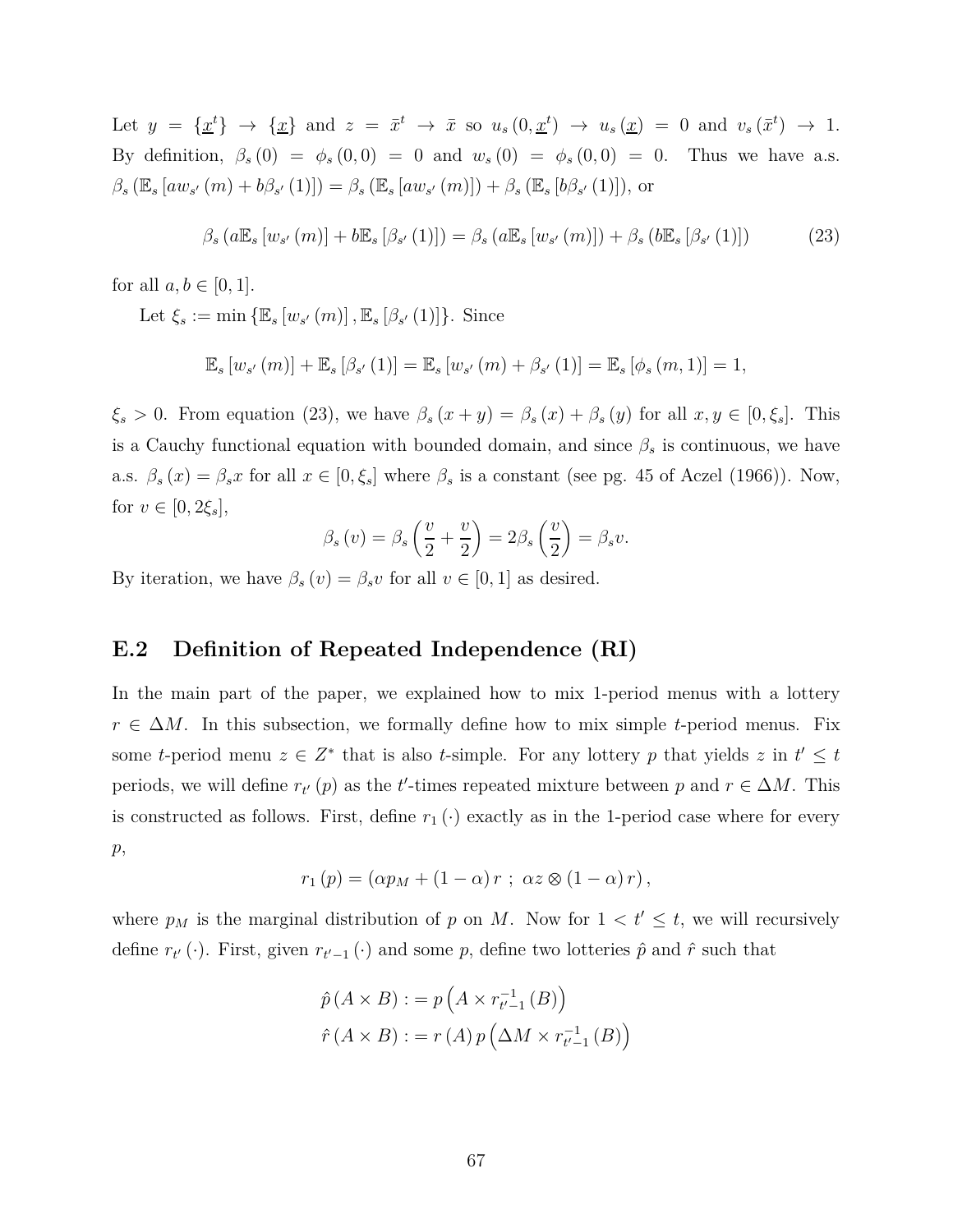for all measurable A and B. Note that  $\hat{p}$  and  $\hat{r}$  are the continuation lotteries where all future lotteries are also mixed with *r*. Next, define

$$
r_{t'}(p) = \alpha \hat{p} + (1 - \alpha) \hat{r}
$$

Finally, set  $\alpha p \otimes (1 - \alpha) r = r_t(p)$  and

$$
\alpha z \otimes (1 - \alpha) r := \{ \alpha p \otimes (1 - \alpha) r : p \in z \}
$$

#### **E.3 Proof of Theorem 3**

Note that by Theorem 2, all we need to show is that the utility process is standard if and only if  $\rho$  satisfies IRU and RI. Since the standard utility process trivially satisfies IRU and RI, we will show the converse. By IRU, we have

$$
\phi_s(c, v) = w_s(c) + \beta_s(c) v
$$

Note that  $0 = \phi_s(0,0) = w_s(0)$  and  $1 = \phi_s(m,1) = w_s(m) + \beta_s(m)$ . Consider a 2period  $z = \{p_0, q_0\} \in Z^*$  where  $p_0 = \frac{1}{2}$  $\frac{1}{2}\delta_{(c_1,p)}+\frac{1}{2}$  $\frac{1}{2}\delta_{\left(c_2,\delta_{(c_2,z)}\right)},q_0 = \frac{1}{2}$  $\frac{1}{2}\delta_{(c_1,q)} + \frac{1}{2}$  $\frac{1}{2}\delta_{(c_2,q)}, \, p =$  $\lambda_1 \delta_{(m,z)} + (1 - \lambda_1) \delta_{(c_2,z)}$  and  $q = \lambda_2 \delta_{(m,z)} + (1 - \lambda_2) \delta_{(c_2,z)}$  for  $c_1, c_2 \in (0, m)$ . Note that

$$
u_s(p_0) = w_s \left(\frac{1}{2}\delta_{c_1} + \frac{1}{2}\delta_{c_2}\right) + \frac{1}{2}\beta_s (c_1) \mathbb{E}_s [u_{s'}(p)] + \frac{1}{2}\beta_s (c_2) \mathbb{E}_s [u_{s'}(c_2, z)]
$$
  

$$
u_s(q_0) = w_s \left(\frac{1}{2}\delta_{c_1} + \frac{1}{2}\delta_{c_2}\right) + \left(\frac{1}{2}\beta_s (c_1) + \frac{1}{2}\beta_s (c_2)\right) \mathbb{E}_s [u_{s'}(q)]
$$

To simplify notation, let  $\beta_i := \beta_s(c_i)$  and  $\tilde{u}_s := \mathbb{E}_s[u_{s'}]$ . Now,  $u_s(p_0) \ge u_s(q_0)$  if and only if

$$
u_s(p_0) \ge u_s(q_0) \Leftrightarrow \beta_1 \tilde{u}_s(p) + \beta_2 \tilde{u}_s(c_2, z) \ge (\beta_1 + \beta_2) \tilde{u}_s(q)
$$
  
\n
$$
\Leftrightarrow \beta_1 (\tilde{u}_s(p) - \tilde{u}_s(q)) \ge \beta_2 (\tilde{u}_s(q) - \tilde{u}_s(c_2, z))
$$
  
\n
$$
\Leftrightarrow \beta_1 (\lambda_1 - \lambda_2) (\tilde{u}_s(m, z) - \tilde{u}_s(c_2, z)) \ge \beta_2 \lambda_2 (\tilde{u}_s(m, z) - \tilde{u}_s(c_2, z))
$$
  
\n
$$
\Leftrightarrow \beta_1 \lambda_1 \ge (\beta_1 + \beta_2) \lambda_2,
$$

where the last inequality follows from the fact that  $\tilde{u}_s(m, z) \geq \tilde{u}_s(c_2, z)$  a.s. as  $m \geq c_2$ .

Let  $r = \delta_{c_2}$  and consider the 2-period  $z' = az \otimes (1-a)r \in Z^*$ . Note that  $z' = z$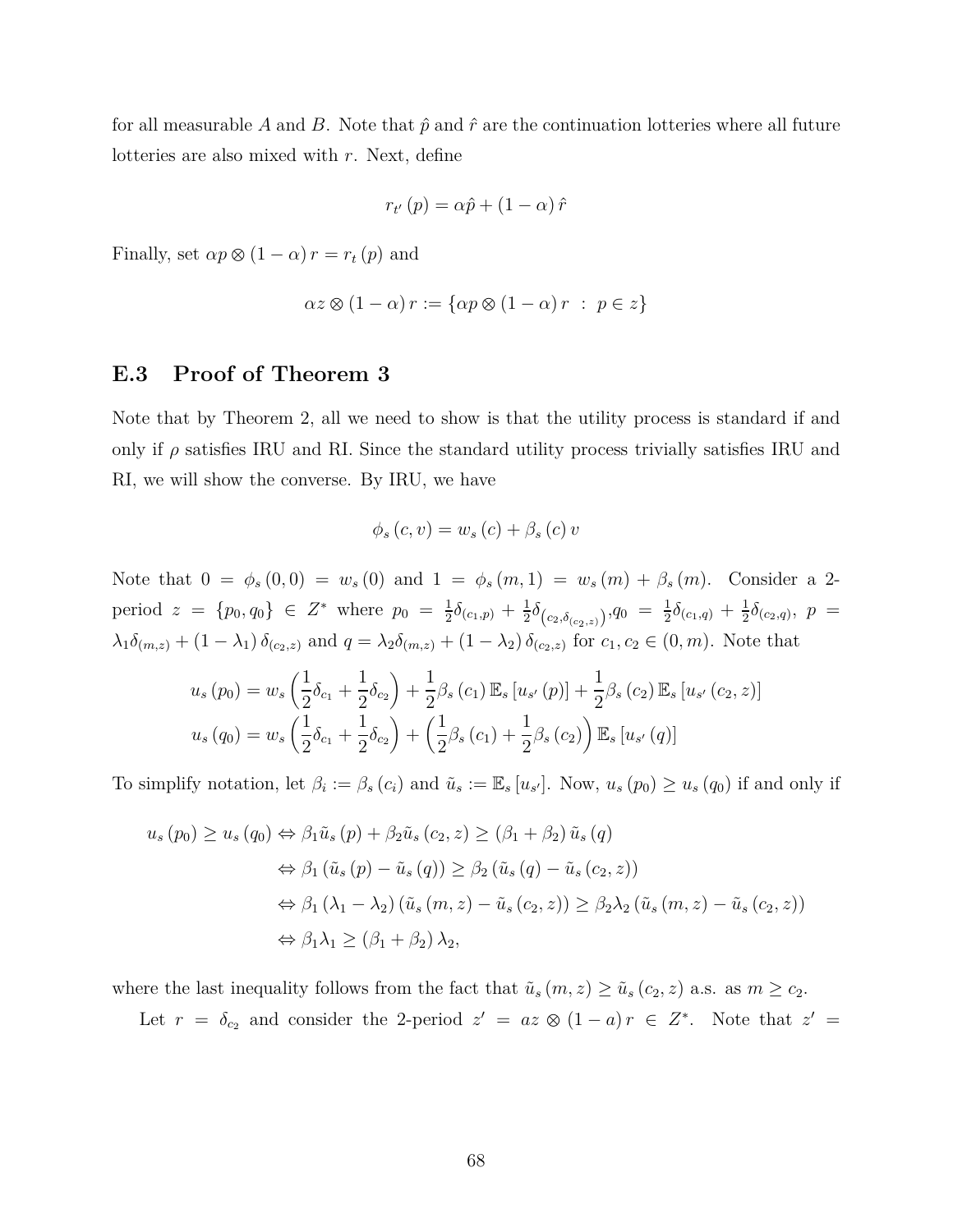$\{ap_0 \otimes (1-a) r, aq_0 \otimes (1-a) r\}$  where

$$
ap_0 \otimes (1 - a) r = \frac{1}{2} \left( a \delta_{(c_1, p')} + (1 - a) \delta_{(c_2, p')} \right) + \frac{1}{2} \delta_{(c_2, \delta_{(c_2, z')}}),
$$
  

$$
aq_0 \otimes (1 - a) r = \frac{1}{2} \left( a \delta_{(c_1, q')} + (1 - a) \delta_{(c_2, q')} \right) + \frac{1}{2} \delta_{(c_2, q')}
$$

and  $p' = a\lambda_1\delta_{(m,z')} + (1 - a\lambda_1)\delta_{(c_2,z')}$  and  $q' = a\lambda_2\delta_{(m,z')} + (1 - a\lambda_2)\delta_{(c_2,z')}$ . Note that

$$
u_s (ap_0 \otimes (1-a) r) = w_s \left(\frac{a}{2} \delta_{c_1} + \left(1 - \frac{a}{2}\right) \delta_{c_2}\right) + \frac{1}{2} \left(a\beta_1 + (1-a)\beta_2\right) \tilde{u}_s (p') + \frac{1}{2} \beta_2 \tilde{u}_s (c_2, z')
$$
  

$$
u_s (aq_0 \otimes (1-a) r) = w_s \left(\frac{a}{2} \delta_{c_1} + \left(1 - \frac{a}{2}\right) \delta_{c_2}\right) + \left(\frac{a}{2} \beta_1 + \left(1 - \frac{a}{2}\right) \beta_2\right) \tilde{u}_s (q')
$$

To simplify notation, let  $\beta_a := a\beta_1 + (1 - a)\beta_2$  and recall  $\tilde{u}_s = \mathbb{E}_s[u_{s'}]$ . Now we have

$$
u_s (ap_0 \otimes (1 - a) r) \ge u_s (aq_0 \otimes (1 - a) r)
$$
  
\n
$$
\Leftrightarrow \beta_a \tilde{u}_s (p') + \beta_2 \tilde{u}_s (c_2, z') \ge (\beta_a + \beta_2) \tilde{u}_s (q')
$$
  
\n
$$
\Leftrightarrow \beta_a (\tilde{u}_s (p') - \tilde{u}_s (q')) \ge \beta_2 (\tilde{u}_s (q') - \tilde{u}_s (c_2, z'))
$$
  
\n
$$
\Leftrightarrow \beta_a a (\lambda_1 - \lambda_2) (\tilde{u}_s (m, z') - \tilde{u}_s (c_2, z')) \ge \beta_2 a \lambda_2 ((\tilde{u}_s (m, z') - \tilde{u}_s (c_2, z')))
$$
  
\n
$$
\Leftrightarrow \beta_a \lambda_1 \ge (\beta_a + \beta_2) \lambda_2
$$

where the last inequality again follows from the fact that  $\tilde{u}_s(m, z) \ge \tilde{u}_s(c_2, z)$  a.s.

By RI, we have

$$
\mu\left\{\frac{\beta_a}{\beta_a+\beta_2} \ge \frac{\lambda_2}{\lambda_1}\right\} = \rho\left(ap_0 \otimes (1-a)r, aq_0 \otimes (1-a)r\right) = \rho\left(p_0, q_0\right) = \mu\left\{\frac{\beta_1}{\beta_1+\beta_2} \ge \frac{\lambda_2}{\lambda_1}\right\}.
$$

Since this is true for all  $\lambda_1, \lambda_2 \in (0, 1)$ , it must be that  $\frac{\beta_1}{\beta_1 + \beta_2}$  and  $\frac{\beta_a}{\beta_a + \beta_2}$  have the same distribution for all  $a > 0$ . If we let  $\xi := \frac{\beta_1}{\beta_2}$  $\frac{\beta_1}{\beta_2}$ , then  $\xi$  has the same distribution as

$$
\frac{\beta_a}{\beta_2} = a\xi + (1 - a)
$$

Equivalently, this implies that  $\xi - 1$  has the same distribution as  $a(\xi - 1)$  for all  $a > 0$ . Let *κ* be the infimum of the support of  $\xi - 1$ . Since  $\frac{\beta_1}{\beta_2} \ge 0$ ,  $\kappa \ge -1$ . Since  $\xi - 1$  and  $a(\xi - 1)$ have the same distribution, it must be that  $\kappa = 0$ . Thus, a.s.

$$
0 \le \xi - 1 = \frac{\beta_1}{\beta_2} - 1
$$

or  $\beta_s(c_1) = \beta_1 \geq \beta_2 = \beta_s(c_2)$  a.s. Since this was for arbitrary  $c_1, c_2 \in (0, m)$ , it must be that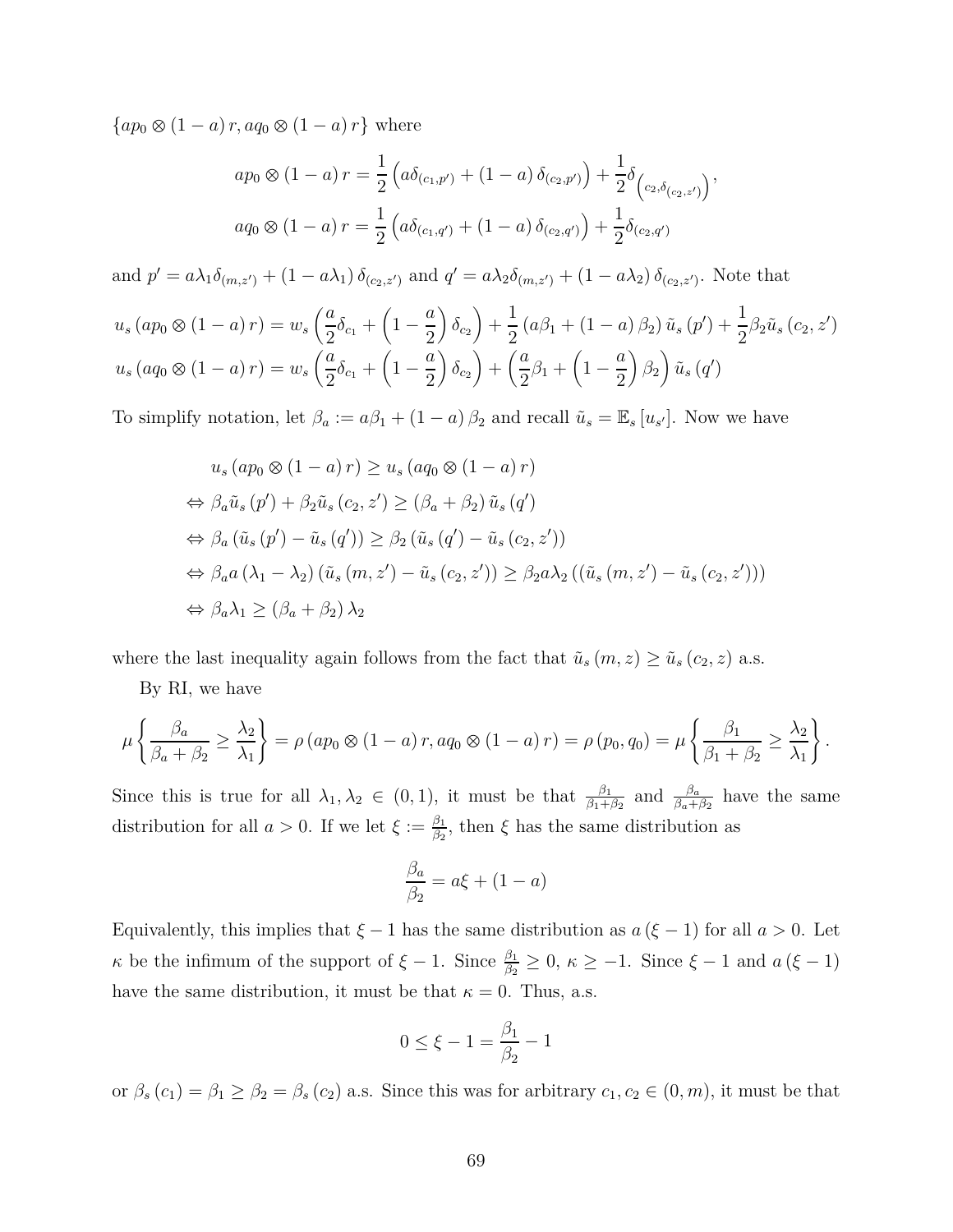$\beta(c_1) = \beta(c_2)$  for all  $c_1, c_2 \in (0, m)$ . Continuity of  $\beta$  then yields  $\beta$  must be constant on *M*.

## **F Repeated Menus**

### **F.1 Proof of Lemma 2**

In this section, we formally define  $z<sup>t</sup>$  and prove Lemma 2. In order to do so, we first formally define the space of menus following Gul and Pesendorfer (2004). First, define  $Z_0 := \{0\}$  and

$$
Z_{t+1} := \mathcal{K}\left(\Delta\left(M \times Z_t\right)\right)
$$

Also, let  $X_{t+1} = \Delta (M \times Z_t)$ . Recall that  $r_{y,t}(z)$  is the menu that follows  $z \in Z$  for *t* periods and then ends with  $y \in Z$  for sure. First, we show that this is well-defined.

**Lemma 13.** For any  $y \in Z$ ,  $r_{y,t}: Z \to Z$  is well-defined.

**Proof.** We will show by induction that  $r_{y,t}: Z \to Z$  is continuous. Clearly this is true for  $r_{y,0} = y$ . Now, suppose that  $r_{y,t-1}$  is continuous so  $p_{y,t} \in \Delta X$  is well-defined. We show that  $p_{y,t}$  is continuous in  $p \in \Delta X$ . Consider  $p^n \to p$  and let  $u: X \to \mathbb{R}$  be continuous and bounded. Note that since  $r_{y,t-1}$  is continuous,

$$
\int_{X} u(c, z) dp_{y,t}^{n} = \int_{X} u(c, r_{y,t-1}(z)) dp^{n} \to \int_{X} u(c, r_{y,t-1}(z)) dp = \int_{X} u(c, z) dp_{y,t}
$$

so  $p_{y,t}^n \to p_{y,t}$  as desired. Lemma 1(i) from Gul and Pesendorfer (2004) ensures that  $r_{y,t}$  is continuous. Thus, by induction, *ry,t* is well-defined.

We now extend this notation to menus that end in finite periods, i.e. menus in *Z<sup>t</sup>* . In other words, we will inductively construct the menu  $r_{y,t}(z)$  that replicates  $z \in Z_i$  for  $t \leq i$ periods and ends with  $y \in Z_j$  for sure for some *j*. First, for any  $y \in Z_j$ , let  $r_{y,0}(z) = y$  for any  $z \in Z_i$ . Given  $r_{y,t-1}$ , for any  $p \in \Delta X_i$  and  $t \leq i$ , let  $p_{y,t} \in \Delta X_{t+j}$  denote the lottery induced by  $r_{y,t-1}$ , that is, for all measurable  $A \times B$ ,

$$
p_{y,t}(A \times B) = p\left(A \times r_{y,t-1}^{-1}(B)\right)
$$

Thus,  $p_{y,t}$  is the lottery that follows  $p$  for  $t \leq i$  periods and then yields  $y$  for sure. Finally, for any  $z \in Z_i$ , define

$$
r_{y,t}(z) := \{p_{y,t} : p \in z\}
$$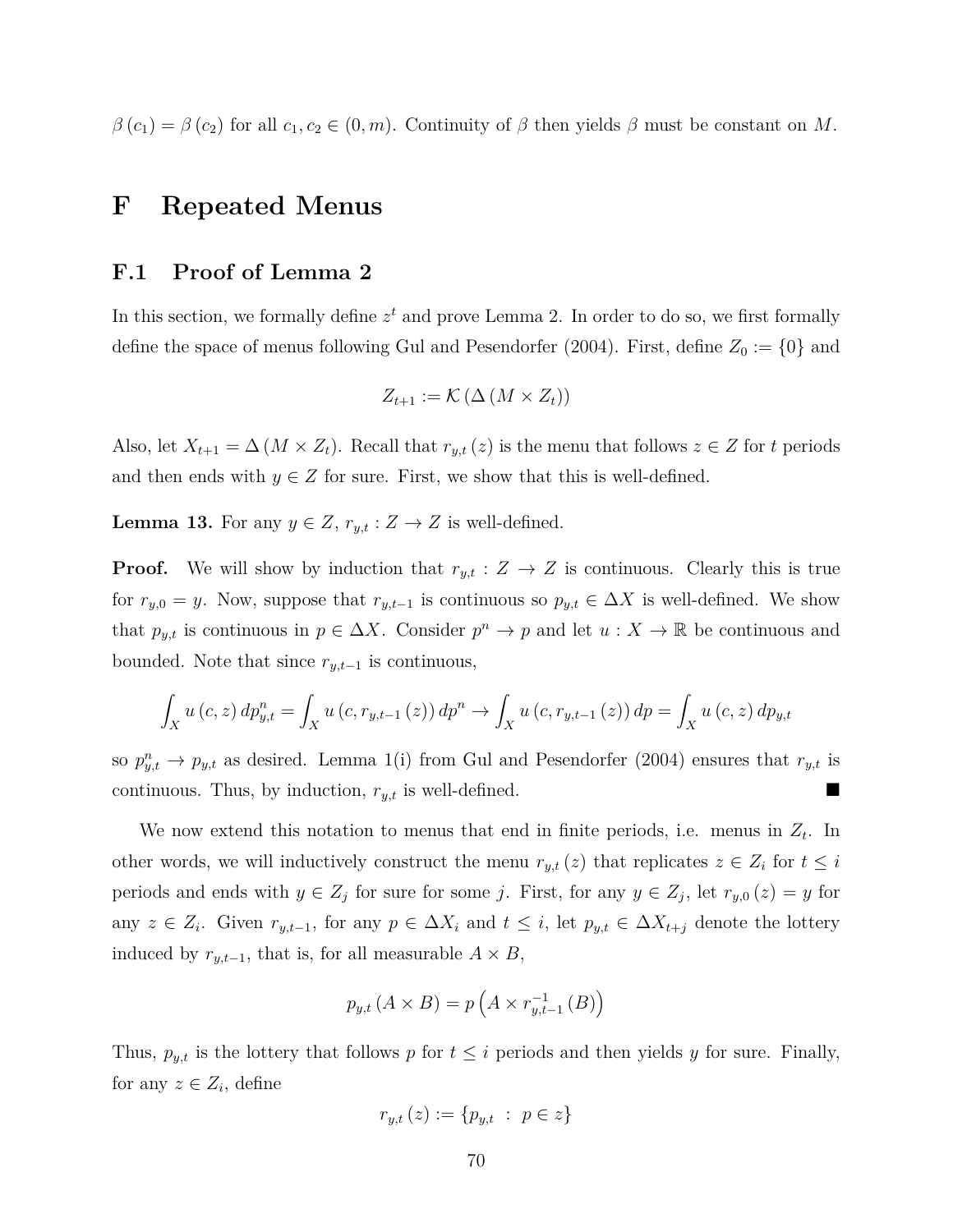In other words,  $r_{y,t}(z) \in Z_{t+j}$  is the menu that follows  $z \in Z_i$  for  $t \leq i$  periods and then ends with *y* for sure. Note that by the same argument as in Lemma 13, *ry,t* is also well-defined.

In the following, we define  $z^t$  and show that  $z^t$  is *t*-period. If we let  $y = 0 \in Z_0$ , then  $r_{0,t}(z) \in Z_t$  is the *t*-truncated version of  $z \in Z_i$  for  $t \leq i$ . Following Gul and Pesendorfer (2004), we can now define the space of menus as

$$
Z := \left\{ z \in \prod_{t \in T} Z_t \mid z_t = r_{0,t} (z_{t+1}) \right\},\
$$

where  $z_t$  denote *t*-th argument of *z* for any  $t \in T$ . We endow *Z* with the product topology. Theorem A1 of Gul and Pesendorfer (2004) shows that *Z* is homeomorphic to  $\mathcal{K}(\Delta (M \times Z))$ .

Given *z*, we now formally define  $z^t$  by constructing a menu  $\tilde{z} \in Z$  as follows. First, for any  $i \leq t$ , let  $\tilde{z}_i = z_i$ . For  $i > t$ , set  $\tilde{z}_i = r_{\tilde{z}_{i-t},t}(z_t)$  iteratively. Thus,  $\tilde{z}$  follows z for  $i \leq t$ periods and then replicates itself going forward. Thus

$$
\tilde{z} := (z_1, z_2, \ldots, z_t, r_{\tilde{z}_1, t}(z_t), r_{\tilde{z}_2, t}(z_t), \ldots) = r_{\tilde{z}, t}(z)
$$

We abuse the notation here and the following; the second equation means  $\tilde{z} \in Z$  corresponds to  $r_{\tilde{z},t}(z) \in \mathcal{K}(\Delta(M \times Z))$  by the homeomorphism between *Z* and  $\mathcal{K}(\Delta(M \times Z))$ . Define

$$
z^t=\tilde{z}.
$$

We now show that  $z^t$  is *t*-period. We show that  $r_{y,t}(Z) \subset R_t(y)$  by induction. First, note that for all  $z \in Z$ ,

$$
r_{y,1}(z) = \{p_{y,1} : p \in z\} \in \mathcal{K}(\Delta(M \times \{y\})) = R_1(y)
$$

so  $r_{y,1}(Z) \subset R_1(y)$ . Assume the induction step that  $r_{y,t-1}(Z) \subset R_{t-1}(y)$ . Thus, for any  $p \in \Delta$  (*M* × *Z*),

$$
p_{y,t}(M \times R_{t-1}(y)) \ge p_{y,t}(M \times r_{y,t-1}(Z)) = p(M \times Z) = 1
$$

Thus, we have

$$
r_{y,t}(z) = \{p_{y,t} : p \in z\} \in R_t(y)
$$

so  $r_{y,t}(Z) \subset R_t(y)$ . This shows that

$$
z^{t} = r_{z^{t}, t} (z) \in R_{t} (z^{t})
$$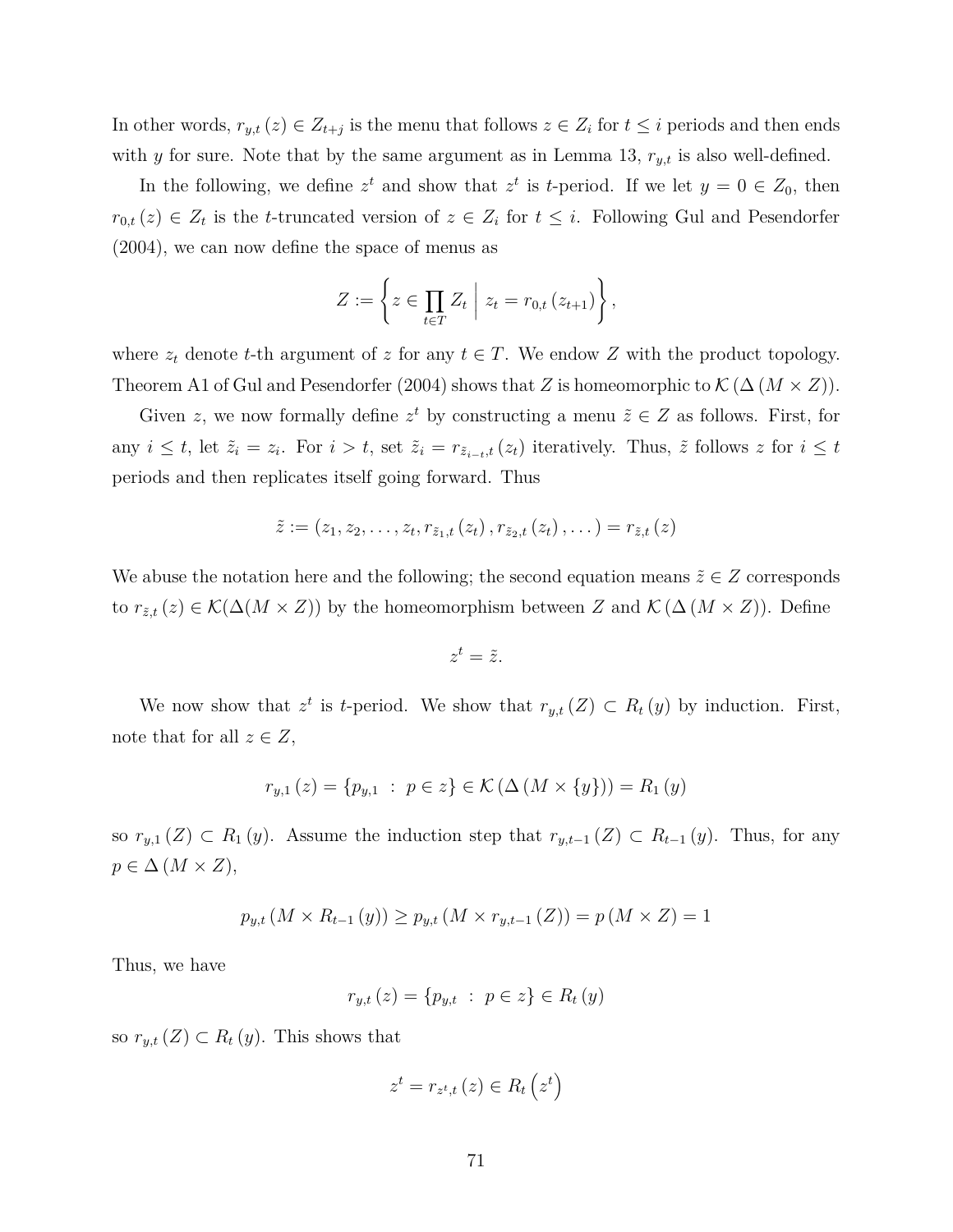so  $z<sup>t</sup>$  is *t*-period, where the equality means the correspondence based on the homeomorphism. Finally, since  $z_i^t = z_i$  for all  $i \leq t$ ,  $z^t \to z$  as  $i \to \infty$  in the product topology. This concludes the proof.

## **F.2 Property of Repeated Menus**

As mentioned in Section 2.1, there is always some minimal  $t^*$  for which  $z$  is  $t^*$ -period and, in fact, *t* ∗ is simply the first time *z* appears after the initial period. The following lemma implies the results.

Suppose that *z* is a repeated menu (i.e.,  $z \in R_t(z)$  for some *t*) and the menu *z* appears at some period *t*' before period *t* (i.e.  $z \in R_{t-t}(z)$ ). The following lemma shows that the menu is also *t*'-period.

**Lemma 14.** If *z* is a repeated menu (i.e.,  $z \in R_t(z)$  for some *t*) and  $z \in R_{t-t'}(z)$  for some  $t' < t$ , then *z* is *t*'-period.

*Proof.* We first show that  $R_t(z) \cap R_{\tau}(z) \neq \emptyset$  implies  $R_{t-1}(z) \cap R_{\tau-1}(z) \neq \emptyset$ . Suppose  $y \in$  $R_t(z) \cap R_{\tau}(z)$  and choose some  $p \in y$ . By definition,  $p(M \times R_{t-1}(z)) = p(M \times R_{\tau-1}(z))$ 1 so

$$
p(M \times (R_{t-1}(z) \cap R_{\tau-1}(z))) = 1
$$

Thus,  $R_{t-1}(z) \cap R_{\tau-1}(z) \neq \emptyset$ .

We now prove the lemma. Suppose *z* is *t*-period and  $z \in R_{t-t'}(z)$ . Thus,  $z \in R_t(z) \cap R_t(z)$  $R_{t-t'}(z)$ . Applying the above argument repeatedly yields  $R_{t'}(z) \cap R_0(z) \neq \emptyset$ . Since  $R_0(z) =$ { $z$ }, we have  $z \in R_{t'}(z)$  as desired.

## **G Stochastic Epstein-Zin and RI**

Under stochastic Epstein-Zin, non-standard intertemporal preferences manifest themselves in spurious violations of the classic independence axiom. Recall from Theorem 3 that RI along with IRU characterize ICM. For an Epstein-Zin agent, PEU (i.e.,  $\psi_s \leq RRA_s$ ) or PLU (i.e.,  $\psi_s \geq RRA_s$ ) can be detected by how RI is violated. Let  $\geq_{FOSD}$  denote first-order stochastic dominance.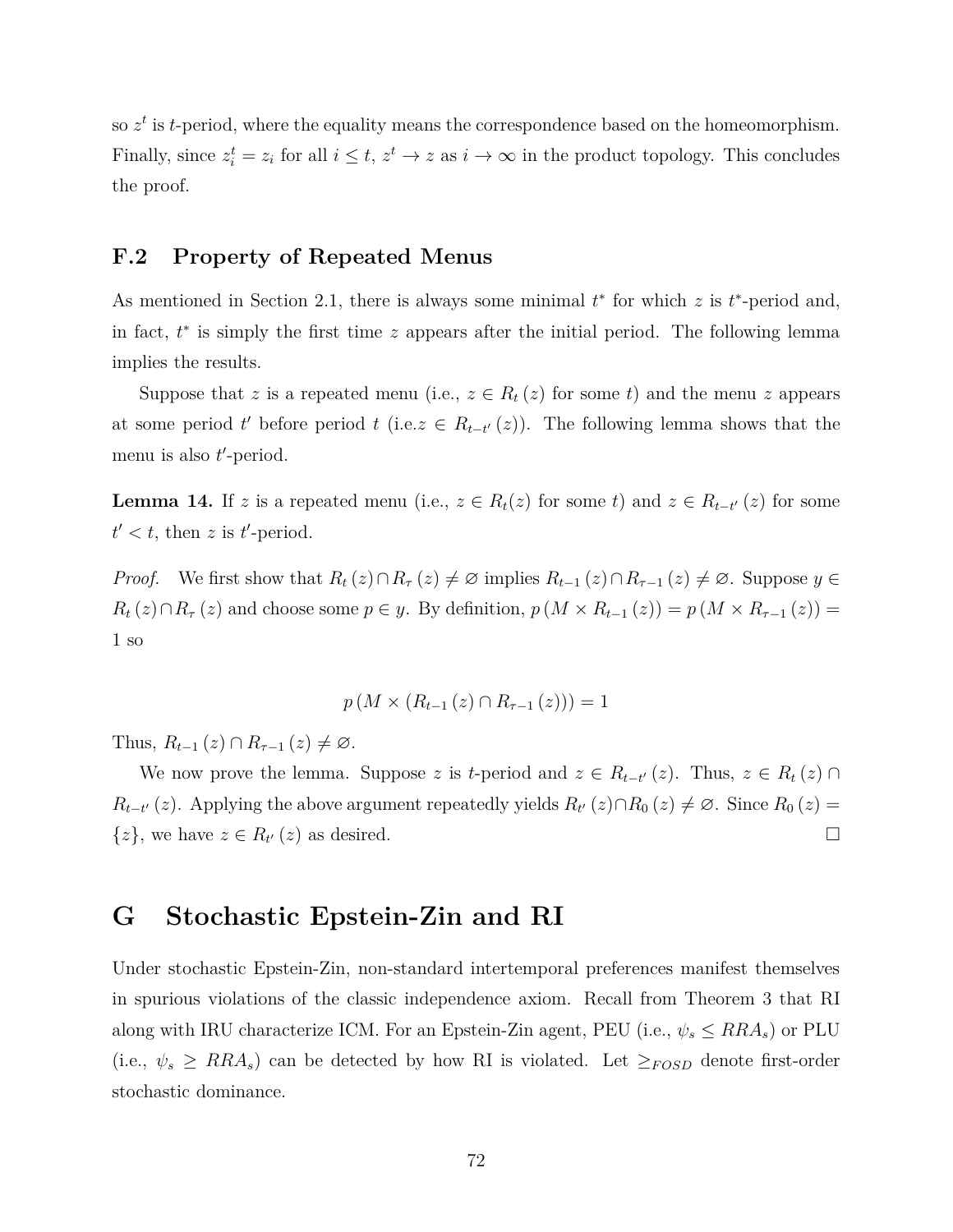**Proposition 5.** Suppose  $\rho$  is stochastic Epstein-Zin. For 1-period  $z \in Z^*$  and  $p_1 \geq_{FOSD} r$ for all  $p \in z$ ,

- $\psi_s \leq RRA_s$  a.s. implies  $\rho_z\left(\delta_{(c,z)}\right) \leq \rho_{az\otimes(1-a)r}\left(a\delta_{(c,z)}\otimes(1-a)r\right)$
- $\psi_s \geq RRA_s$  a.s. implies  $\rho_z\left(\delta_{(c,z)}\right) \geq \rho_{az\otimes(1-a)r}\left(a\delta_{(c,z)}\otimes(1-a)r\right)$

**Proof.** First, suppose  $\psi_s \leq RRA_s$  a.s. Let  $y = az \otimes (1 - a)r$ . Since  $p_1 \geq_{FOSD} r$  for all *p* ∈ *z*,

$$
v_{s_t}(z) = \mathbb{E}_{s_t} \left[ \sup_{q \in z} u_{s_{t+1}}(q) \right] \geq \mathbb{E}_{s_t} \left[ \sup_{q \in y} u_{s_{t+1}}(q) \right] = v_{s_t}(y)
$$

Let  $v_2 = v_s(z)$  and  $v_1 = v_s(z)$  so  $v_2 \le v_1$ . Now, for any  $p \in z$ ,

$$
u_s\left(\delta_{(c,z)}\right) \geq u_s\left(p\right) \Leftrightarrow \phi_s\left(c,v_1\right) \geq \int_M \phi_s\left(d,v_1\right) dp_1.
$$

On the other hand,

$$
u_s\left(a\delta_{(c,z)}\otimes(1-a)r\right) \ge u_s\left(ap\otimes(1-a)r\right)
$$
  
\n
$$
\Leftrightarrow au_s\left(c,y\right) + (1-a)\int_M u_s\left(c',y\right)dr \ge a\int_M u_s\left(c',y\right)dp_1 + (1-a)\int_M u_s\left(c',y\right)dr
$$
  
\n
$$
\Leftrightarrow \phi_s\left(c,v_2\right) \ge \int_M \phi_s\left(c',v_2\right)dp_1
$$

Since  $\psi_s \leq RRA_s$ ,  $\phi_s(\cdot, v_1)$  is more convex than  $\phi_s(\cdot, v_2)$  as in the proof of Proposition 1. Thus, for every  $p \in z$ ,  $u_s(\delta_{(c,z)}) \ge u_s(p)$  implies  $u_s(a\delta_{(c,z)} \otimes (1-a)r) \ge u_s(ap \otimes (1-a)r)$ so the conclusion follows. The case for  $\psi_s \geq RRA_s$  a.s. is symmetric.

Proposition 5 illustrates the type of permissible violation of the classic independence axiom in the repeated choice setup. For example, under strict PEU, if *z* consists of a risky and a safe option, then the probability of choosing the safe option will strictly increase if we mix all options with the worst consumption. Note that the act of mixing changes the agent's continuation value; when intertemporal preferences are non-standard as in Epstein-Zin, this generates violations of repeated independence. We can interpret this as a spurious violation of the independence axiom due to ignoring the intertemporal structure of the problem.

Note that this does not permit *any* violation of independence; for example, the agent will never strictly prefer mixtures. This is because the agent is still an expected utility maximizer on the larger outcome space of pairs of consumption and continuation menus.

For example, let  $p_1, q_1 \in \Delta(M)$ . Given a repeated menu  $z = \{(p_1, z), (q_1, z)\}$ , the agent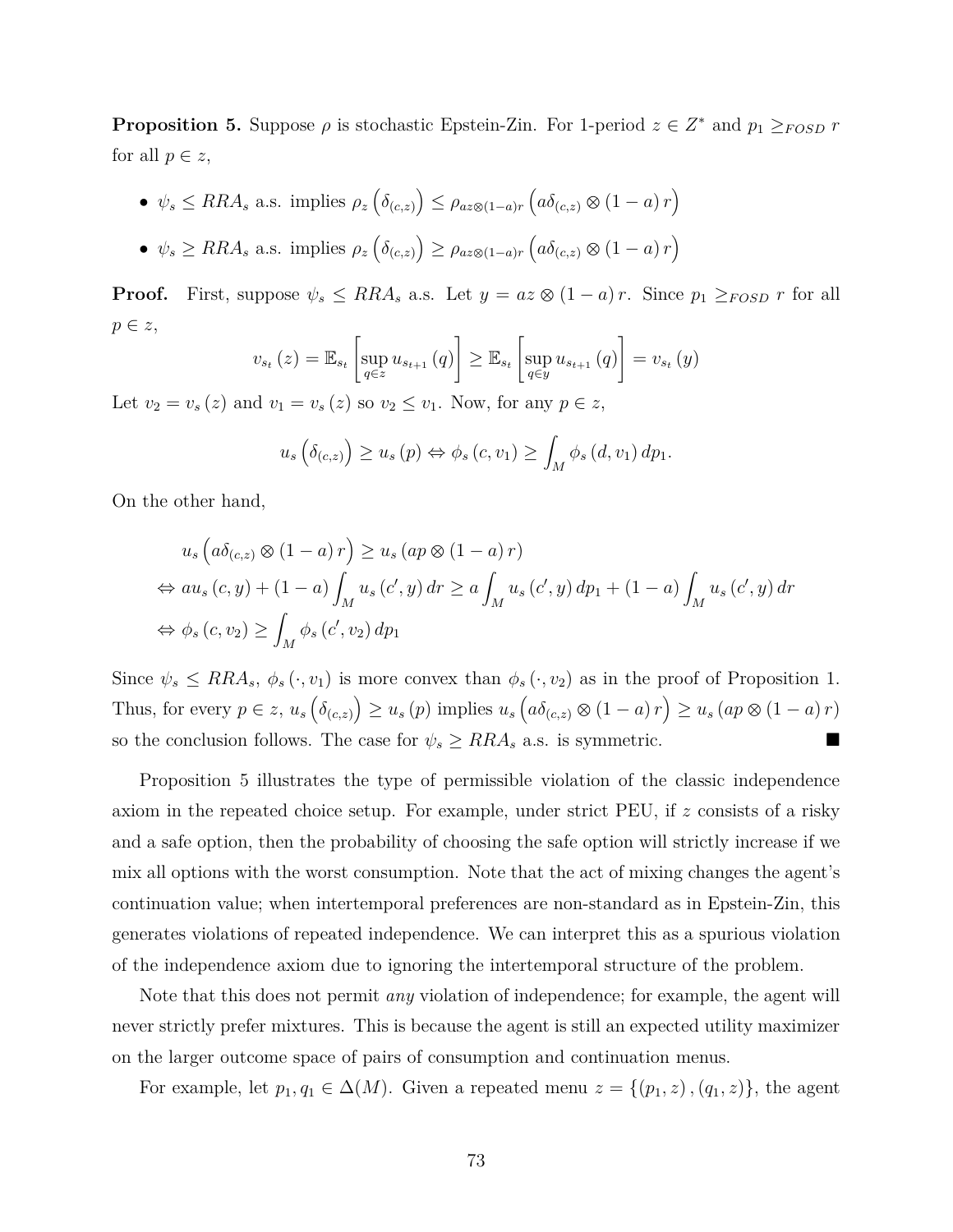will never choose the mixture  $\left(\frac{1}{2}\right)$  $rac{1}{2}p_1 + \frac{1}{2}$  $(\frac{1}{2}q_1, y)$  in the repeated menu

$$
y = \left\{ (p_1, y), \left( \frac{1}{2}p_1 + \frac{1}{2}q_1, y \right), (q_1, y) \right\}
$$

Even though there may be consumption smoothing due to intertemporal preferences, a stochastic Epstein-Zin agent will never exhibit a strict preference for ex-ante hedging; in other words, our model satisfies the stochastic version of betweenness from Dekel (1986) and Chew (1989).

Let  $r = \delta_0$  and note that for any 1-period  $z \in Z$ ,

$$
a\delta_{(c,z)} \otimes (1-a)\,\delta_0 \to \delta_{\underline{x}}
$$

as  $a \to 0$ . This suggests the following comparative statics result.

**Proposition 6.** Suppose  $\rho$  and  $\rho'$  are both stochastic Epstein-Zin with respective risk aversion distributions  $\pi_{RRA}$  and  $\pi'_{RRA}$ . Then  $\pi_{RRA} \geq_{FOSD} \pi'_{RRA}$  iff for all 1-period  $z \in Z^*$ ,

$$
\lim_{a \to 0} \rho_{az \otimes (1-a)\delta_0} \left( a \delta_{(c,z)} \otimes (1-a) \delta_0 \right) \leq \lim_{a \to 0} \rho'_{az \otimes (1-a)\delta_0} \left( a \delta_{(c,z)} \otimes (1-a) \delta_0 \right)
$$

**Proof.** Let  $z = \{\delta_{(c,z)}, p\}$  and  $y_a = az \otimes (1 - a)\delta_0$ . Note that  $y_a \to \delta_x$  as  $a \to 0$  so

$$
\lim_{a \to 0} v_{s_t}(y_a) = v_{s_t}(\underline{x}) = 0
$$

Let  $w_s(c) = c^{1-RRA_s}$  denote CRRA utility. We thus have

$$
\lim_{a \to 0} \rho_{az \otimes (1-a)r} \left( a \delta_{(c,z)} \otimes (1-a) \delta_0 \right) = \lim_{a \to 0} \pi \left\{ \phi_s (c, v (y_a)) \ge \int_M \phi_s (c', v (y_a)) dp_1 \right\}
$$

$$
= \pi \left\{ \phi_s (c, 0) \ge \int_M \phi_s (c', 0) dp_1 \right\}
$$

$$
= \pi_{RRA} \left\{ w_s (c) \ge w_s (p_1) \right\}
$$

The conclusion follows from the fact that  $\pi_{RRA} \geq_{FOSD} \pi'_{RRA}$  iff

$$
\pi_{RRA} \{ w_s (c) \ge w_s (p_1) \} \le \pi'_{RRA} \{ w_s (c) \ge w_s (p_1) \}
$$

for all  $c \in M$  and  $p_1 \in \Delta M$ .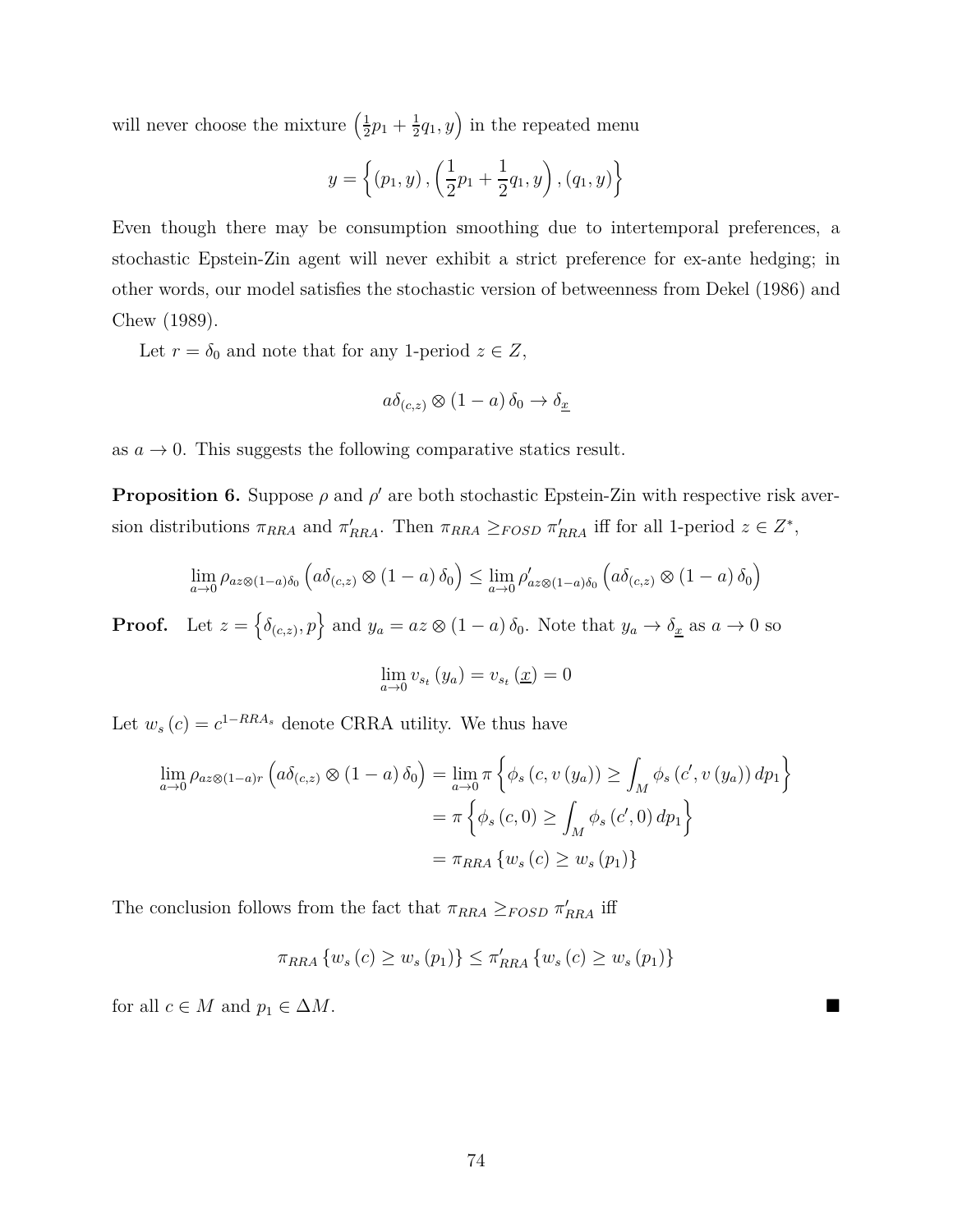## **References**

Aczel, J. (1966): Lectures on functional equations and their applications, Academic Press.

- Ahn, D. and T. Sarver (2013): "Preference for Flexibility and Random Choice," Econometrica, 81, 341–361.
- Aliprantis, C. and K. Border (2006): Infinite dimensional analysis, Springer.
- Alvarez, F. and A. Atkeson (2017): "Random risk aversion and liquidity: a model of asset pricing and trade volumes," Working paper.
- Barro, R., J. Fernandez-Villaverde, O. Levintal, and A. Mollerus (2017): "Safe Assets," Working paper.
- BLOCK, H. AND J. MARSCHAK (1960): "Random Orderings and Stochastic Theories of Response," in Contributions to Probability and Statistics, ed. by I. Olkin, Stanford University Press, 97–132.
- BOMMIER, A., A. KOCHOV, AND F. LE GRAND (2017): "On monotone recursive preferences," Econometrica, 85, 1433–1466.
- Chew, S. H. (1989): "Axiomatic utility theories with the betweenness property," Annals of Operation Research, 19, 273–298.
- Çınlar, E. (2011): Probability and stochastics, vol. 261, Springer Science & Business Media.
- Dekel, E. (1986): "An axiomatic characterization of preferences under uncertainty: weakening the independence axiom," Journal of Economic Theory, 40, 304–318.
- DEKEL, E., B. L. LIPMAN, AND A. RUSTICHINI (2001): "Representing preferences with a unique subjective state space," Econometrica, 69, 891–934.
- DEKEL, E., B. L. LIPMAN, A. RUSTICHINI, AND T. SARVER (2007): "Representing Preferences with a Unique Subjective State Space: A Corrigendum 1," Econometrica, 75, 591–600.
- Dillenberger, D., V. Krishna, and P. Sadowski (2017): "Subjective Information Choice Processes," Working paper.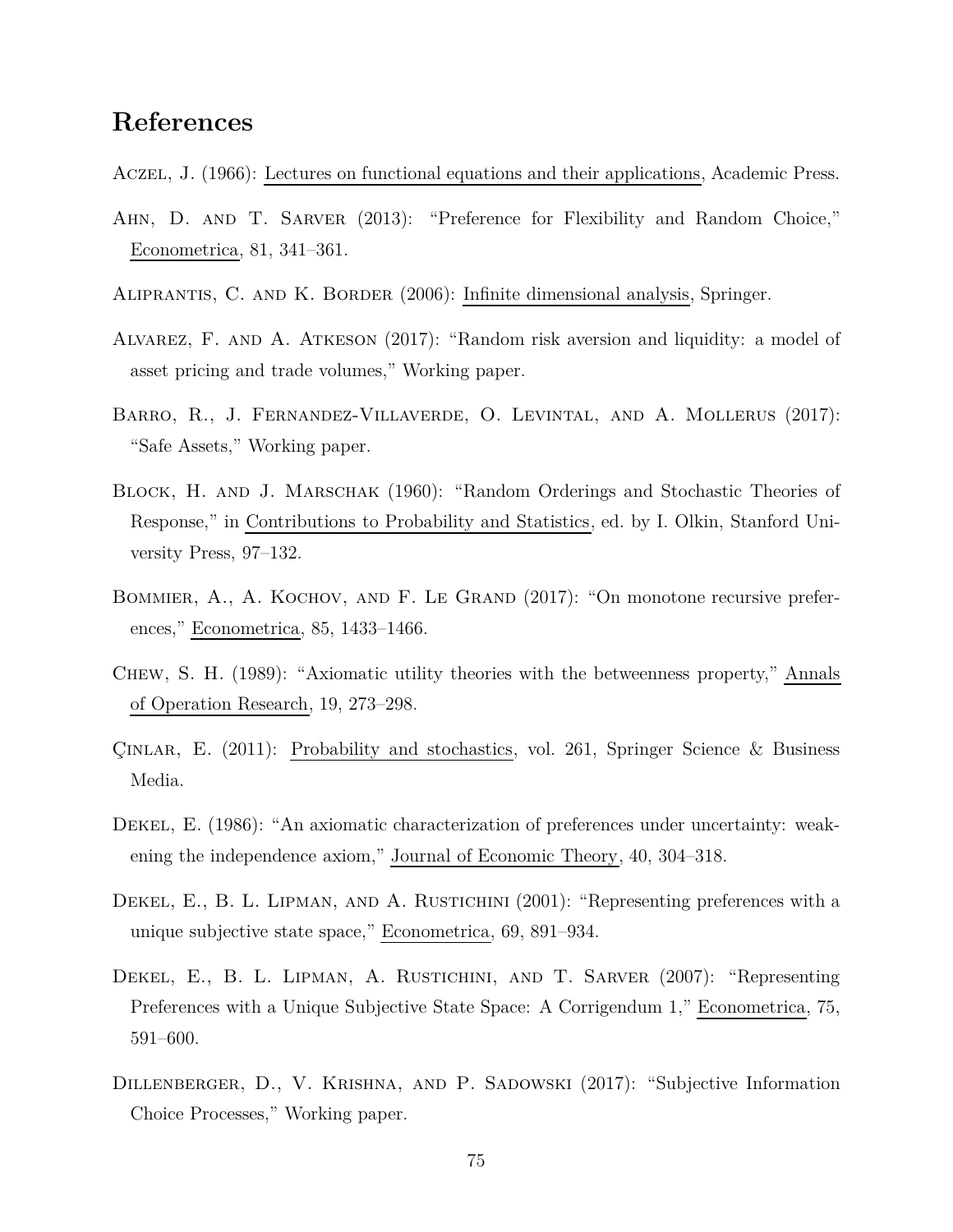- Dillenberger, D., J. S. Lleras, P. Sadowski, and N. Takeoka (2014): "A theory of subjective learning," Journal of Economic Theory, 153, 287–312.
- Duraj, J. (2018): "Dynamic Random Subjective Expected Utility," Working paper.
- EPSTEIN, L. G. (1983): "Stationary cardinal utility and optimal growth under uncertainty," Journal of Economic Theory, 31, 133–152.
- EPSTEIN, L. G., E. FARHI, AND T. STRZALECKI (2014): "How much would you pay to resolve long-run risk?" American Economic Review, 104, 2680–97.
- Epstein, L. G. and S. E. Zin (1989): "Substitution, Risk Aversion, and the Temporal Behavior of Consumption and Asset Returns: A Theoretical Framework," Econometrica, 57, 937–969.
- Falmagne, J. (1978): "A Representation Theorem for Finite Random Scale Systems," Journal of Mathematical Psychology, 18, 52–72.
- FISHBURN, P. (1970): Utility theory for decision making, John Wiley & Sons.
- Folland, G. B. (2013): Real analysis: modern techniques and their applications, John Wiley & Sons.
- Frick, M., R. Iijima, and T. Strzalecki (2018): "Dynamic random utility," Working paper.
- Fudenberg, D. and T. Strzalecki (2015): "Dynamic logit with choice aversion," Econometrica, 83, 651–691.
- GUL, F. AND W. PESENDORFER (2001): "Temptation and self-control," Econometrica, 69, 1403–1435.
- (2004): "Self-control and the theory of consumption," Econometrica, 72, 119–158.  $-$  (2006): "Random expected utility," Econometrica, 74, 121–146.
- HAYDEN, B. Y. AND M. L. PLATT (2007): "Temporal discounting predicts risk sensitivity in rhesus macaques," Current Biology, 17, 49–53.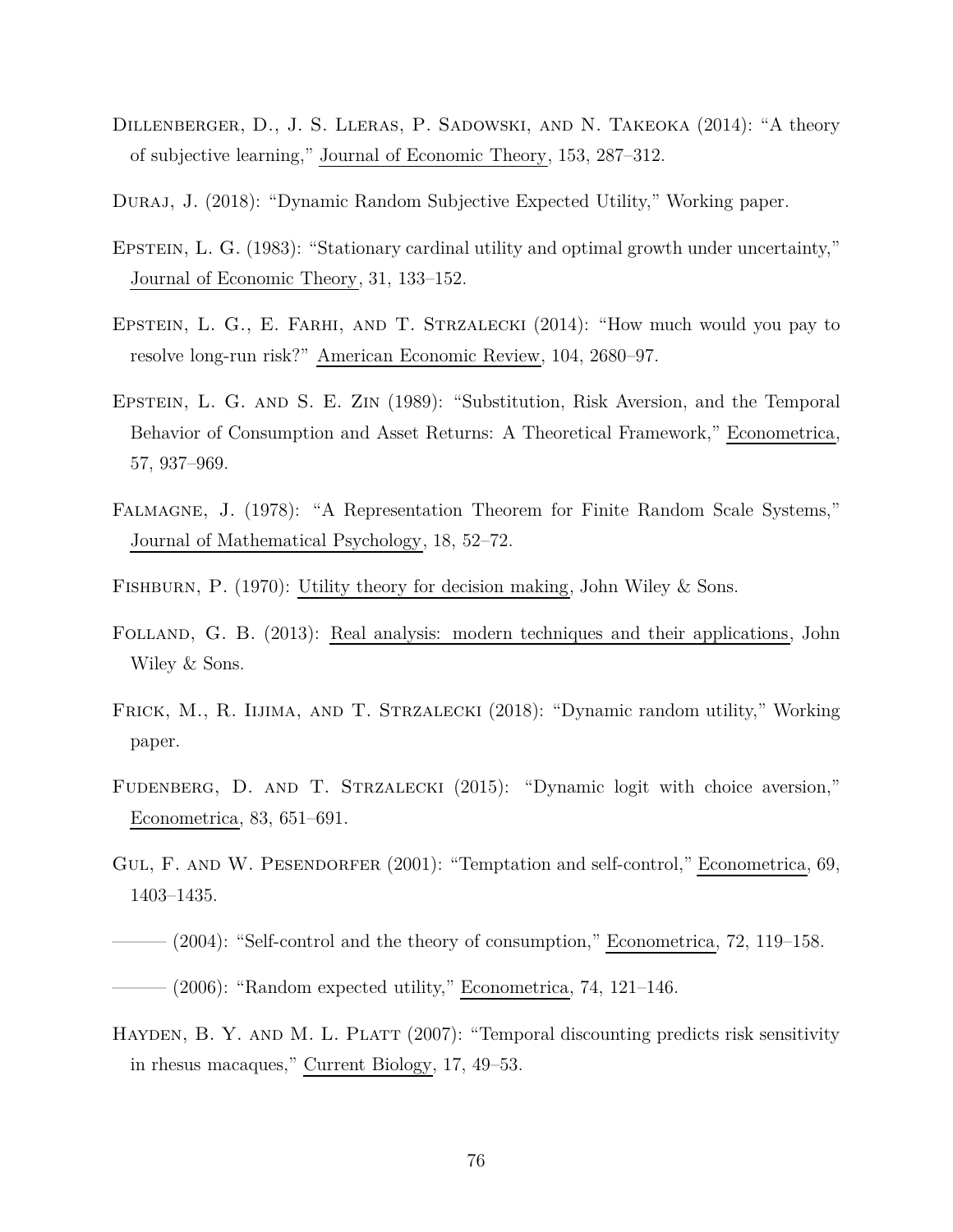- Higashi, Y., K. Hyogo, and N. Takeoka (2009): "Subjective random discounting and intertemporal choice," Journal of Economic Theory, 144, 1015–1053.
- HOTZ, V. J. AND R. A. MILLER (1993): "Conditional choice probabilities and the estimation of dynamic models," The Review of Economic Studies, 60, 497–529.
- Ke, S. (2018): "Rational expectation of mistakes and a measure of error-proneness," Theoretical Economics, 13, 527–552.
- Koopmans, T. C. (1960): "Stationary ordinal utility and impatience," Econometrica, 28, 287–309.
- Kreps, D. M. and E. L. Porteus (1978): "Temporal resolution of uncertainty and dynamic choice theory," Econometrica, 185–200.
- KRISHNA, R. V. AND P. SADOWSKI (2014): "Dynamic preference for flexibility," Econometrica, 82, 655–703.
- ——— (2016): "Randomly Evolving Tastes and Delayed Commitment," Working paper.
- Lu, J. (2016): "Random Choice and Private Information," Econometrica, 84, 1983–2027.
- Lu, J. and K. Saito (2018): "Random intertemporal choice," Journal of Economic Theory.
- Luce, D. (1959): Individual choice behavior, New York: Wiley.
- Luce, R. and P. Suppes (1965): "Preference, Utility, and Subjective Probability," in Handbook of Mathematical Psychology, ed. by R. Luce, R. Bush, and E. Galanter, Wiley.
- Ma, W. (2018): "Random expected utility theory with a continuum of prizes," Annals of Operations Research.
- McFadden, D. (1978): "Modeling the choice of residential location," Transportation Research Record.
- ——— (1981): "Econometric models of probabilistic choice," Structural analysis of discrete data with econometric applications, 198272.
	- $(2001)$ : "Economic choices," American Economic Review, 91, 351–378.